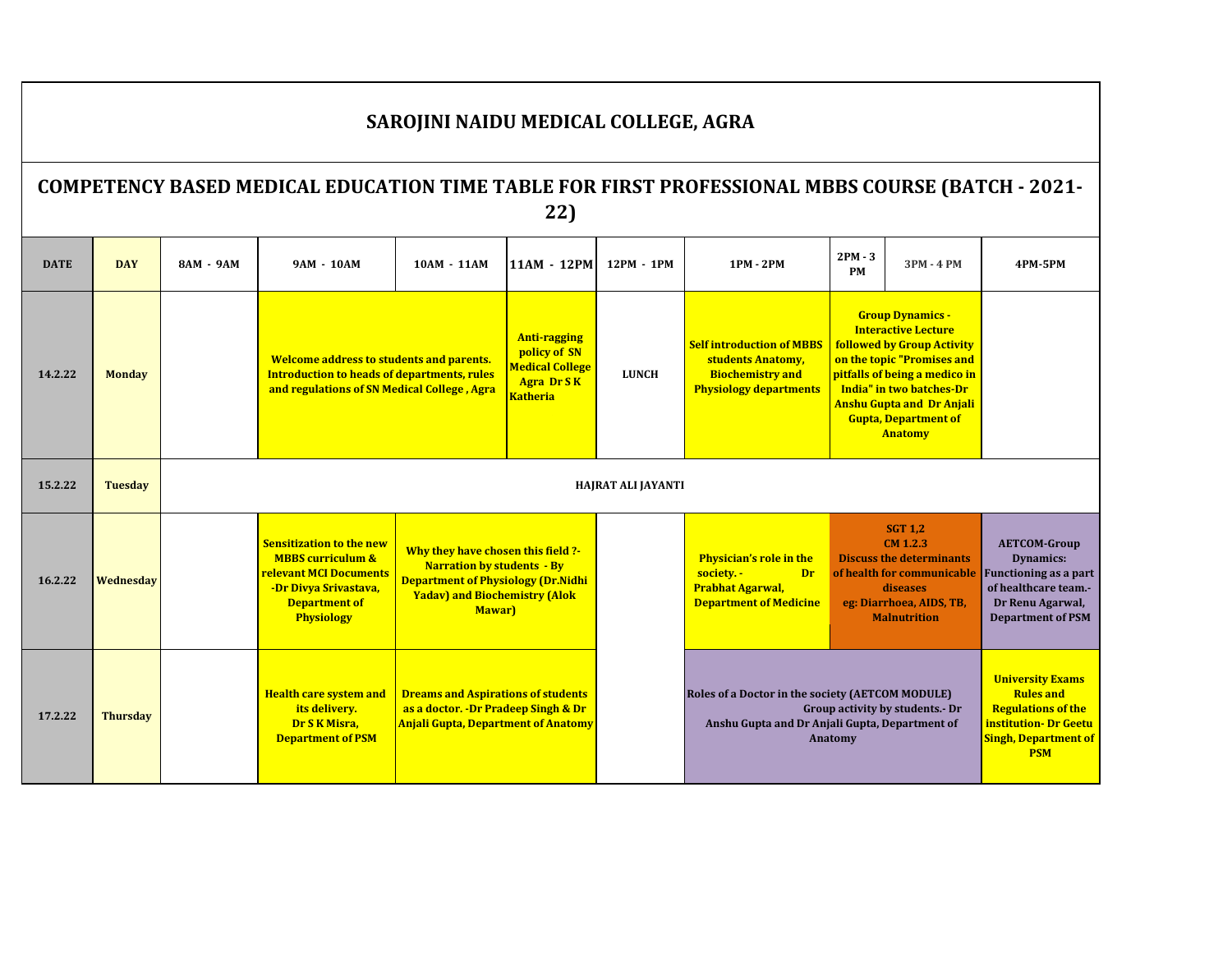| 18.2.22 | Friday          |                                                                                                                                                  | <b>Importance of</b><br><b>Documentation &amp;</b><br>Medical record keeping.-<br><b>Dr T P Singh, Department</b><br>of Medicine                                                                                                                                                                                      | <b>Orientation to principles of family</b><br>practice - Dr Geetu Singh,<br><b>Department of PSM</b>                                                                                                                                                                             |                                                                                                                                                     | L<br>U<br>${\bf N}$<br>$\mathbf C$<br>H | <b>Introduction to Medical</b><br><mark>Ethics - Dr Pradeep Singh.,</mark><br><b>Department of Anatomy</b>                                           |                                                                                                                                                                                            | <b>Consequences of</b><br>unprofessional/unethical<br>behaviour - Dr Shipra<br><b>Chandra, Department of</b><br><b>Physiology</b>     |                                                                                                   |
|---------|-----------------|--------------------------------------------------------------------------------------------------------------------------------------------------|-----------------------------------------------------------------------------------------------------------------------------------------------------------------------------------------------------------------------------------------------------------------------------------------------------------------------|----------------------------------------------------------------------------------------------------------------------------------------------------------------------------------------------------------------------------------------------------------------------------------|-----------------------------------------------------------------------------------------------------------------------------------------------------|-----------------------------------------|------------------------------------------------------------------------------------------------------------------------------------------------------|--------------------------------------------------------------------------------------------------------------------------------------------------------------------------------------------|---------------------------------------------------------------------------------------------------------------------------------------|---------------------------------------------------------------------------------------------------|
| 19.2.22 | <b>Saturday</b> |                                                                                                                                                  | <b>National Health</b><br><b>Goals and Policies - Dr S S Chaudhary,</b><br><b>Department of PSM</b>                                                                                                                                                                                                                   |                                                                                                                                                                                                                                                                                  | <b>History of</b><br>medicine and<br><b>Alternate</b><br>health systems.<br><b>Dr Renu</b><br><b>Agarwal.</b><br><b>Department of</b><br><b>PSM</b> |                                         | <b>Concept of</b><br>Professionalism and ethics among<br>health care<br>professionals - Dr Dushyant, Dr<br><b>Abhishek, Department of Physiology</b> |                                                                                                                                                                                            | AETCOM-<br>Professional<br>qualities and<br>ole of physician.<br>-Dr Aeet Singh<br>Chahar,<br><b>Department of</b><br><b>Medicine</b> |                                                                                                   |
| 20.2.22 | Sunday          |                                                                                                                                                  |                                                                                                                                                                                                                                                                                                                       |                                                                                                                                                                                                                                                                                  |                                                                                                                                                     |                                         |                                                                                                                                                      |                                                                                                                                                                                            |                                                                                                                                       |                                                                                                   |
| 21.2.22 | <b>Monday</b>   | <b>AETCOM-</b><br><b>Expectations of</b><br>society and<br>patients from<br>doctors.- Dr AK<br>Singh,<br><b>Department of</b><br><b>Medicine</b> | <b>Structure and functions</b><br>of a cell, communication<br>and apoptosis. Comp 1.1 -<br>Obj: 1.1.1 - 1.1.3 Comp<br>$1.3 - 0$ bj $1.3.1, 1.3.2$<br>Comp 1.4 - Obj 1.4.1<br>Comp 1.9- Obj: 1.9.1 &<br>1.9.2<br><b>Vertical Integration with</b><br><b>Pathology</b><br><b>Interactive Lecture</b><br>Dr. Nidhi Yadav | <b>Batch A-Study of microscopes Batch</b><br>B- Comp PY 11.13 Obj 11.13.1<br><b>History taking. Practical</b><br>BI11.1.1 (PRACTICAL)<br>Describe commonly used laboratory<br>apparatus and equipments, good<br>safe laboratory practice and waste<br>disposal<br><b>Batch C</b> |                                                                                                                                                     |                                         | <b>Anatomical Terminology</b><br>Comp AN 1.1<br><b>INTERACTIVE LECTURE</b><br>Dr. Pradeep Singh Deptt of<br>Anatomy                                  | <b>Bones</b><br>and<br>Cartilage<br><b>Comp AN</b><br>1.2, 2.4<br><b>INTERAC</b><br><b>TIVE</b><br><b>LECTURE</b><br>Dr.<br>Pradeep<br>Singh<br><b>Departm</b><br>ent of<br><b>Anatomy</b> | Long Bone,<br><b>Sesamoid Bone</b><br>Comp AN 2.1, 2.3<br><b>DEMONSTRATIO</b><br>N                                                    | <b>AETCOM-Peer</b><br>assisted learning -Dr<br>Nidhi Yadav,<br><b>Department of</b><br>Physiology |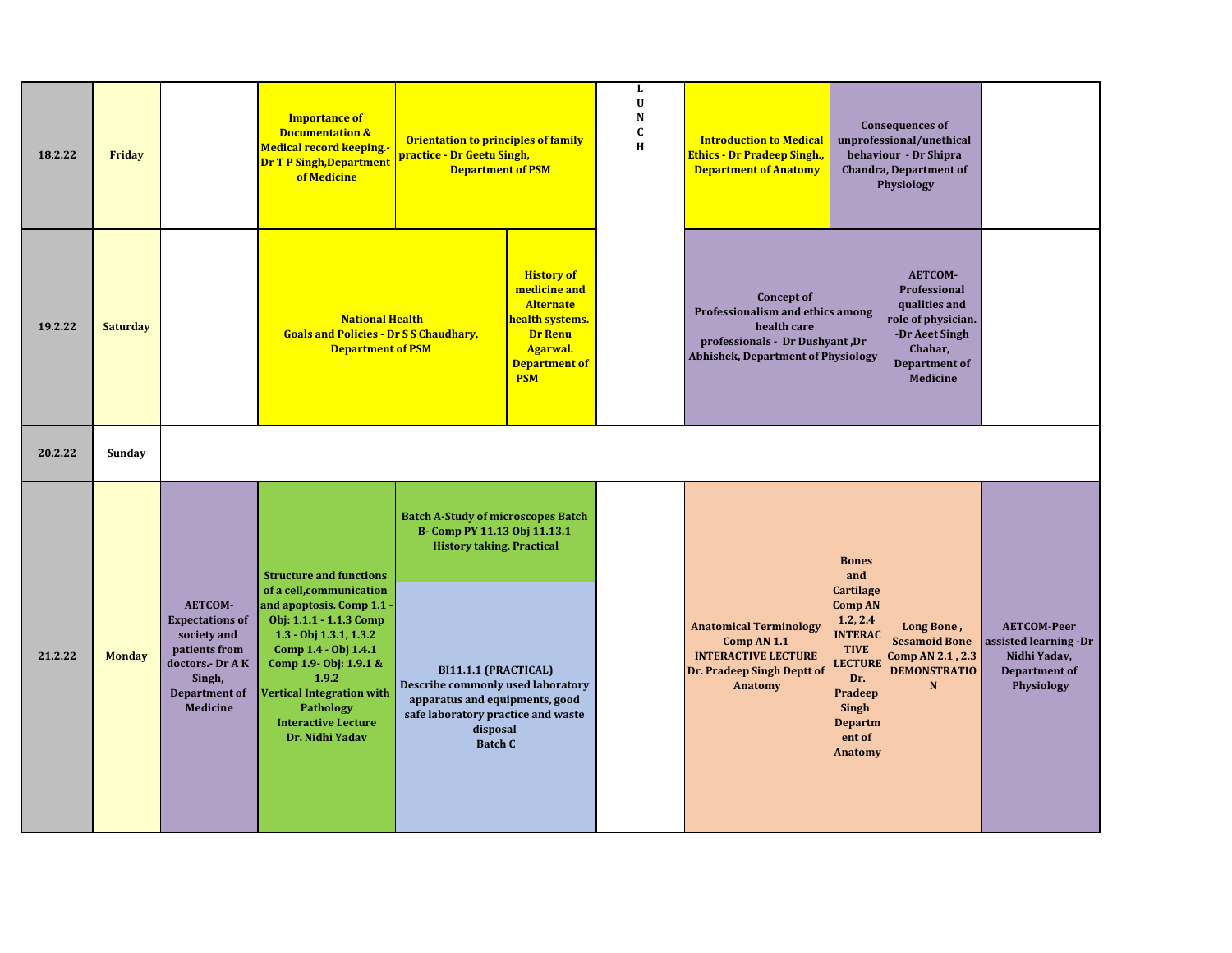| 22.2.22 | <b>Tuesday</b> | Doctor patient<br>relationship<br>Group<br>activity followed<br>by presentation<br>by students.- Dr<br>Ashish Gautam,<br><b>Department of</b><br><b>Medicine</b>                         | <b>Types Of Joint and</b><br><b>Hiltons Law COMP AN</b><br>2.5, 2.6 INTERACTIVE<br>LECTURE Dr Anshu Gupta                                                                                                 | <b>Laws of Ossification COMP AN 1.2,</b><br><b>2.4 DEMONSTRATION</b>                                                                                                                    |                                  | <b>Homeostasis Comp 1.2</b><br>Obj: 1.2.1-1.2.4<br><b>Interactive Lecture</b><br>Dr M L Arora       | <b>Batch C-Study of</b><br>microscopes<br><b>Batch A- Comp PY</b><br>11.13 Obj 11.13.1 History<br>taking.<br><b>Practical</b><br>BI11.1.1 (PRACTICAL)<br>Describe commonly used<br>laboratory apparatus and<br>equipments, good safe<br>laboratory practice and<br>waste disposal<br><b>Batch</b><br>$\bf{B}$ | <b>Reflections of visits</b><br>to the community:<br><b>Discussion in Groups-</b><br>Dr Geetu Singh,<br><b>Department of PSM</b> |
|---------|----------------|------------------------------------------------------------------------------------------------------------------------------------------------------------------------------------------|-----------------------------------------------------------------------------------------------------------------------------------------------------------------------------------------------------------|-----------------------------------------------------------------------------------------------------------------------------------------------------------------------------------------|----------------------------------|-----------------------------------------------------------------------------------------------------|---------------------------------------------------------------------------------------------------------------------------------------------------------------------------------------------------------------------------------------------------------------------------------------------------------------|----------------------------------------------------------------------------------------------------------------------------------|
| 23.2.22 |                | <b>Doctor patient</b><br>relationship<br>Group<br><b>Wednesday</b> activity followed<br>by presentation<br>by students.- Dr<br>Ashish Gautam,<br><b>Department of</b><br><b>Medicine</b> | <b>Pandemic Module 1.1 Infection control Part</b><br><b>Infection control practices Hand washing,</b><br><b>Decontamination, uses of PPEs DR. ANUPAMA</b><br><b>SRIVASTAVA DEPARTMENT OF SPM (FC 2.5)</b> | <b>BI9.1.1</b><br>(LECTURE)<br><b>Explain the</b><br>functions and<br>components of<br>the<br>extracellular<br>matrix (ECM).<br>(HI with PY)<br><b>LECTURE Dr.</b><br><b>Alok Mawar</b> | L<br>U<br>N<br>$\mathbf{C}$<br>H | <b>Muscular System Comp AN</b><br>3.1, 7.6 INTERACTIVE<br><b>LECTURE Dr Pradeep</b><br><b>Singh</b> | <b>SGT 3,4</b><br>CM 1.2.4, 1.2.5<br><b>Discuss the determinants</b><br>of health, levels of<br>prevention, modes of<br>intervention for non-<br>communicable diseases.<br><b>DiDiscuss about risk</b><br>factors (Modifiable & Non-<br>modifiable) for NCDs.                                                 | <b>Reflections of visits</b><br>to the community:<br><b>Discussion in Groups-</b><br>Dr Geetu Singh,<br><b>Department of PSM</b> |
|         |                |                                                                                                                                                                                          |                                                                                                                                                                                                           |                                                                                                                                                                                         |                                  | BI2.1.1 (LECTURE)                                                                                   | <b>Batch B-Study of</b><br>microscopes Batch A-PY<br>11.13 Obj 11.13.1 History<br>taking. Practical                                                                                                                                                                                                           | <b>AETCOM: Value of</b>                                                                                                          |

**Nervous System COMP** 

**Explain Fundamental** 

**integrity, honesty**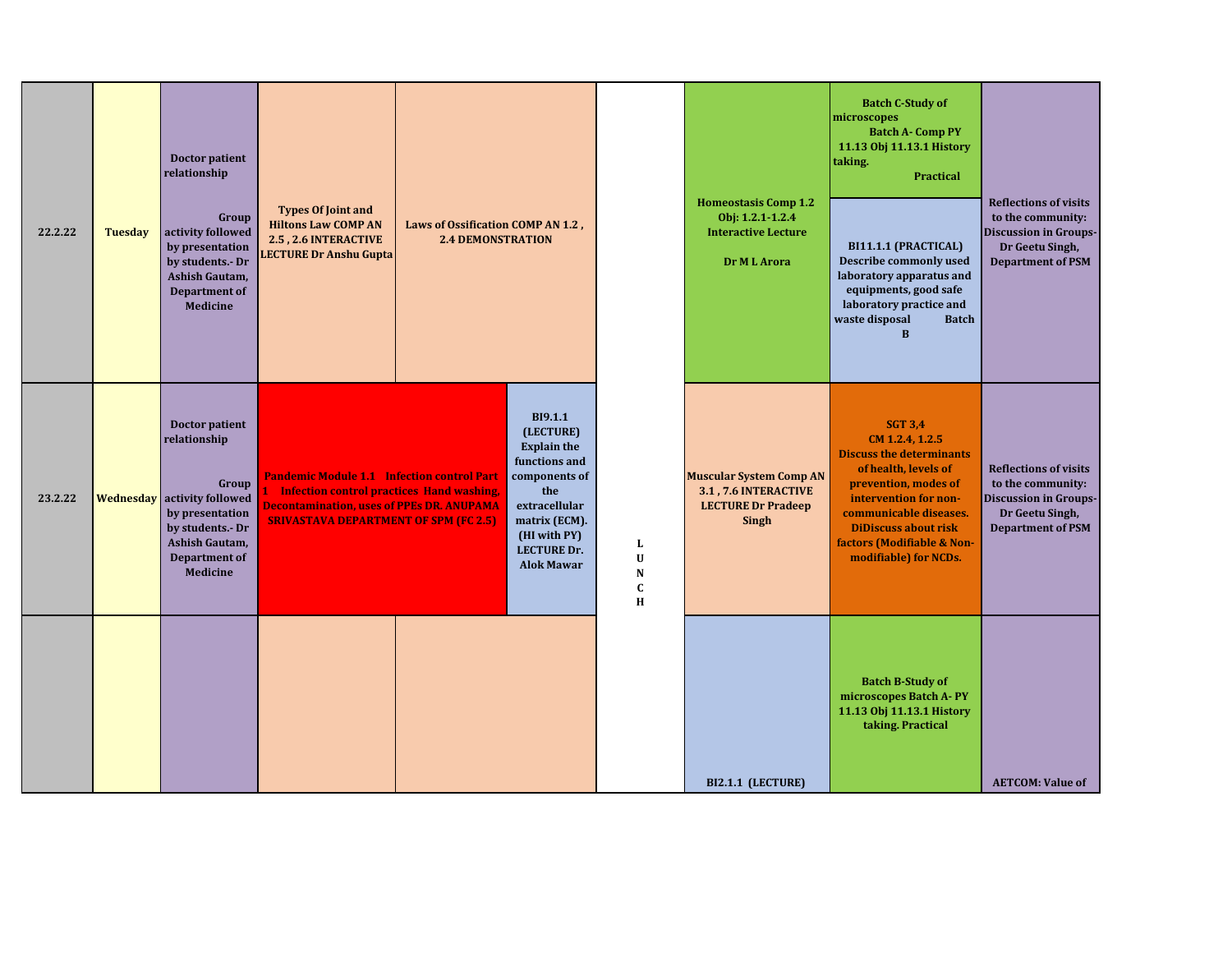| 24.2.22 | <b>Thursday</b> | $\ddot{}$                                                                                                                                             | <b>Nervous System COMP</b><br>AN 7.1, 7.2, 7.3, 7.4, 7.7<br>, 7.8 INTERACTIVE<br><b>LECTURE Dr Kamal</b><br><b>Bhardwaj</b>                             | <b>Skin Incision Comp AN 4.5</b><br><b>DEMONSTRATION</b>                                                                                                                                                                                                           |                                                                                               | <b>Explain Fundamental</b><br>concepts of enzymes,<br>classification, coenzyme,<br>cofactor, Enumerate the<br>classes of IUBMB<br><b>LECTURE Dr. Kamna Singh</b> | BI11.1.1 (PRACTICAL)<br><b>Describe commonly used</b><br>laboratory apparatus and<br>equipments, good safe<br>laboratory practice and<br>waste disposal<br><b>Batch A</b> | integrity, honesty<br>and respect in<br>medical profession.-<br>Dr Kamal Bhardwaj,<br><b>Department of</b><br>Anatomy |
|---------|-----------------|-------------------------------------------------------------------------------------------------------------------------------------------------------|---------------------------------------------------------------------------------------------------------------------------------------------------------|--------------------------------------------------------------------------------------------------------------------------------------------------------------------------------------------------------------------------------------------------------------------|-----------------------------------------------------------------------------------------------|------------------------------------------------------------------------------------------------------------------------------------------------------------------|---------------------------------------------------------------------------------------------------------------------------------------------------------------------------|-----------------------------------------------------------------------------------------------------------------------|
| 25.2.22 | Friday          | <b>AETCOM: Value</b><br>of integrity,<br>honesty and<br>respect in<br>medical<br>profession.-Dr<br>Kamal Bhardwaj,<br><b>Department of</b><br>Anatomy | <b>Fluid compartments &amp;</b><br>pH and buffer. Comp: 1.6<br>Obj: $1.6.1 - 1.6.3$<br>(HI with BI)<br><b>Interactive Lecture</b><br>Dr. Shipra Chandra | <b>Composition &amp;</b><br>functions of blood.<br>Comp PY 2.1 Obj<br>2.1.1, 2.1.2 Tutorial<br><b>Batch A</b><br>BI1.1.1 (TUTORIAL)<br><b>Discuss the</b><br>organization of cell<br>and biochemical<br>importance of<br>cellular<br>components.<br><b>Batch B</b> | <b>LEC 1 CM1.1</b><br><b>Define and</b><br>describe the<br>concept of<br><b>Public Health</b> | <b>Pectoralis Muscles COMP</b><br><b>AN 9.1 INTERACTIVE</b><br><b>LECTURE Dr Anjali Gupta</b>                                                                    | <b>Bones of Upper Limb COMP</b><br>AN 8.1, 8.2, 8.3, 8.4, 8.5,<br><b>8.6 DEMONSTRATION</b>                                                                                | Immunization<br>requirements of<br>health care<br>professionals - Dr S K<br><b>Misra, Department of</b><br><b>PSM</b> |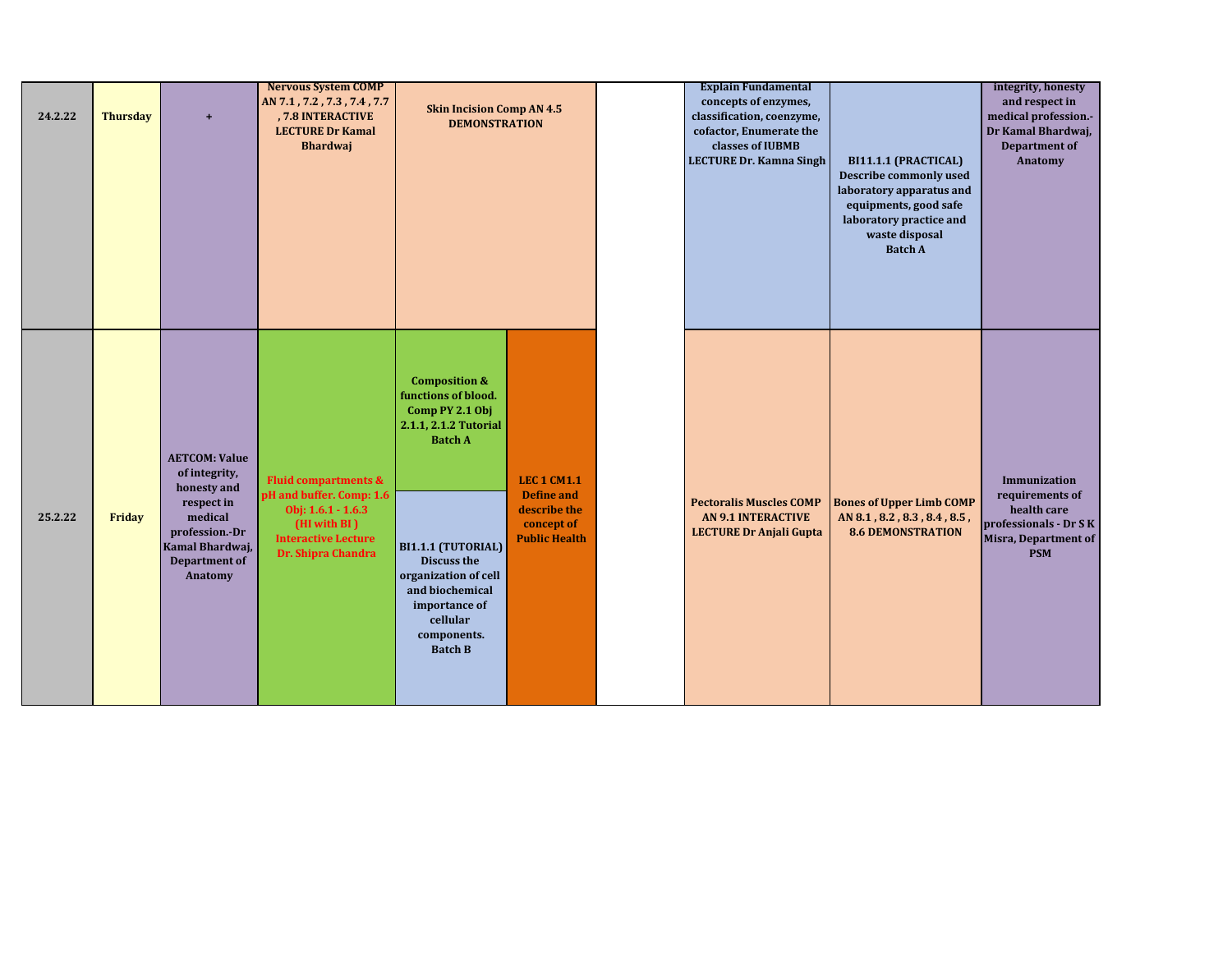| 26.2.22 | <b>Saturday</b> | Animal ethics-<br>Dr Alka Yadav,<br><b>Department of</b><br>Pharmacology                                                                          | <b>Breast COMP AN - 9.2</b><br><b>INTERACTIVE LECTURE</b><br>Dr Anshu Gupta                                                           | <b>Bone</b><br>Comp AN 14.1 Obj14.1.1,14.1.2<br><b>Small Group Teaching</b>                                                                                                                                                         | <b>Transport</b><br>mechanisms<br>Comp: 1.5 Obj:<br>$1.5.1 - 1.5.3$<br><b>Interactive</b><br>Lecture<br>Dr. Abhishek<br><b>Sharma</b> | <b>LUNCH</b>                                                                                               | <b>AETCOM: Privileged</b><br>communication and<br>maintaining confidentiality<br>- Dr Richa Srivastav,<br><b>Department of Physiology</b>                                                                                     | <b>AETCOM: Obtaining</b><br>patient consent-Dr<br>JPS Shakya,<br><b>Department of</b><br><b>Surgery</b> |
|---------|-----------------|---------------------------------------------------------------------------------------------------------------------------------------------------|---------------------------------------------------------------------------------------------------------------------------------------|-------------------------------------------------------------------------------------------------------------------------------------------------------------------------------------------------------------------------------------|---------------------------------------------------------------------------------------------------------------------------------------|------------------------------------------------------------------------------------------------------------|-------------------------------------------------------------------------------------------------------------------------------------------------------------------------------------------------------------------------------|---------------------------------------------------------------------------------------------------------|
| 27.2.22 | Sunday          |                                                                                                                                                   |                                                                                                                                       |                                                                                                                                                                                                                                     |                                                                                                                                       |                                                                                                            |                                                                                                                                                                                                                               |                                                                                                         |
| 28.2.22 | <b>Monday</b>   | <b>AETCOM:</b><br><b>Communication</b><br>with patients<br>and families.-Dr<br><b>Manisha</b><br>Nagargoje,<br><b>Department of</b><br><b>SPM</b> | <b>Genesis and</b><br>maintainenance of RMP<br>Comp: 1.8 Obj: 1.8.1-<br><b>1.8.2 Interactive Lecture</b><br><b>Dr Richa Srivastav</b> | Preparation of PBS Comp: PY2.11 Obj<br>2.11.4<br><b>Batch A</b><br><b>General examination Comp:PY11.13</b><br>Obj 11.13.2<br><b>Batch B- Practical</b><br>BI11.6.1 (PRACTICAL)<br>Describe the principles of<br>colorimetry Batch C | L<br>$\mathbf U$<br>${\bf N}$<br>$\mathbf{C}$<br>H                                                                                    | <b>Axilla</b><br><b>Comp AN 10.1</b><br>OBJ 10.1.1,10.1.2<br><b>Interactive Lecture</b><br>Dr Anjali Gupta | Pectorali<br>$\mathbf{s}$<br>muscles<br><b>Development of</b><br><b>Comp AN</b><br>breast<br>9.1<br>Comp AN 9.3<br>OBJ<br>OBJ 9.3.1, 9.3.2<br>9.1.1, 9.1.<br><b>Demonstration</b><br>$\mathbf{2}$<br><b>Demonst</b><br>ration | <b>Attendance and its</b><br>importance -Dr<br><b>Pradeep Singh</b><br><b>Department of</b><br>Anatomy  |
| 1.3.22  | <b>Tuesday</b>  |                                                                                                                                                   |                                                                                                                                       |                                                                                                                                                                                                                                     | <b>MAHASHIVRATRI</b>                                                                                                                  |                                                                                                            |                                                                                                                                                                                                                               |                                                                                                         |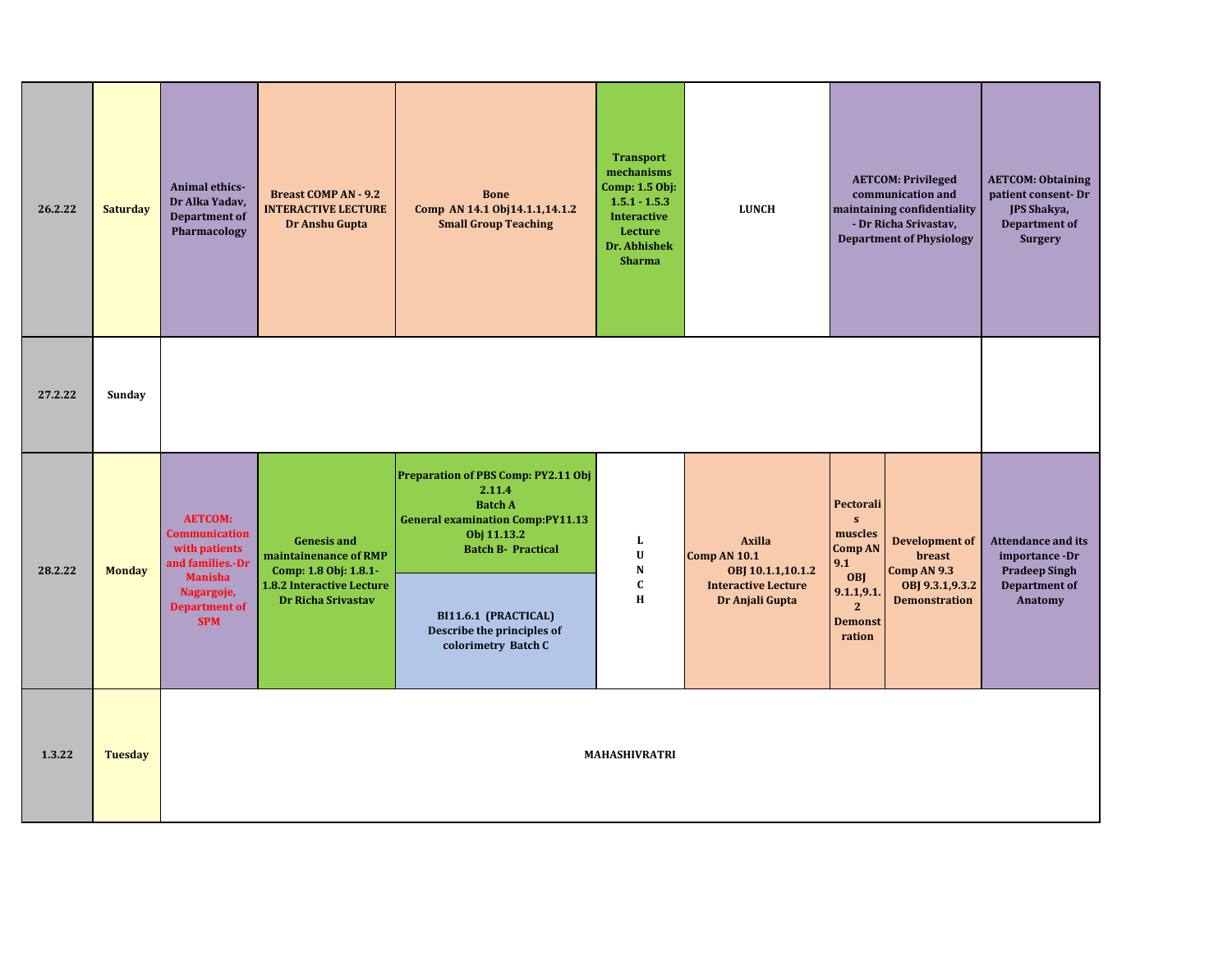| 2.3.22 | Wednesday       |                                                                                                     | <b>Pandemic Module 1.1 Infection control Part</b><br>2 Infection control practices Hand washing,<br><b>Decontamination, uses of PPEs DR. ANUPAMA</b><br><b>SRIVASTAVA DEPARTMENT OF SPM (FC 2.5)</b> |                                                                                                    | <b>BI2.3.1</b><br>(LECTURE)<br><b>Mechanism of</b><br>action of<br>enzymes with<br>different<br>theories and<br>explain factors<br>influencing<br>enzyme<br>activity.<br><b>LECTURE Dr.</b><br><b>Kamna Singh</b> |                                                     | <b>Axillary arteries and vein</b><br><b>Comp AN 10.2</b><br>Obj10.2.1,10.2.2<br><b>Interactive Lecture</b><br>Dr. Kamal Bharadwaj              | SGT 5/SDL 1<br><b>CM 1.4.4</b><br>To determinate the<br>applicability of point of<br>information in natural<br>history of diseases by case<br>study                                                                                                  | <b>Feedback session</b>                                                                                                       |
|--------|-----------------|-----------------------------------------------------------------------------------------------------|------------------------------------------------------------------------------------------------------------------------------------------------------------------------------------------------------|----------------------------------------------------------------------------------------------------|-------------------------------------------------------------------------------------------------------------------------------------------------------------------------------------------------------------------|-----------------------------------------------------|------------------------------------------------------------------------------------------------------------------------------------------------|------------------------------------------------------------------------------------------------------------------------------------------------------------------------------------------------------------------------------------------------------|-------------------------------------------------------------------------------------------------------------------------------|
| 3.3.22 | <b>Thursday</b> | <b>Time</b><br>management - Dr Comp AN10.3<br>Pradeep S.,<br><b>Department of</b><br><b>Anatomy</b> | <b>Brachial plexus</b><br>OBJ 10.3.1,10.3.2<br><b>Interactive Lecture</b><br>Dr Reena Gupta                                                                                                          | <b>Variations of</b><br>brachial plexus<br>Comp AN10.5<br>Obj10.5.1,10.5.2<br><b>Demonstration</b> | <b>Erbs</b> and<br><b>Klumpkes</b><br>paralysis<br>Comp AN10.6<br>Obj10.6.1,10.6.2<br><b>Demonstration</b>                                                                                                        | L<br>$\mathbf{U}$<br>${\bf N}$<br>$\mathbf{C}$<br>H | BI2.4.1 (LECTURE)<br><b>Explain the enzme</b><br>inhibition eg: competitive<br>and non competitive<br>inhibition.<br>Dr.<br><b>Kamna Singh</b> | <b>Preparation of PBS Comp:</b><br>PY2.11 Obj 2.11.4<br><b>Batch B</b><br><b>General examination</b><br>Comp:PY11.13 Obj 11.13.2<br><b>Batch C- Practical</b><br>BI11.6.1 (PRACTICAL)<br>Describe the principles of<br>colorimetry<br><b>Batch A</b> | <b>Universal</b><br><b>Precautions &amp; Hand</b><br><b>Hygiene - Dr Vikas</b><br><b>Kumar, Department</b><br>of Microbiology |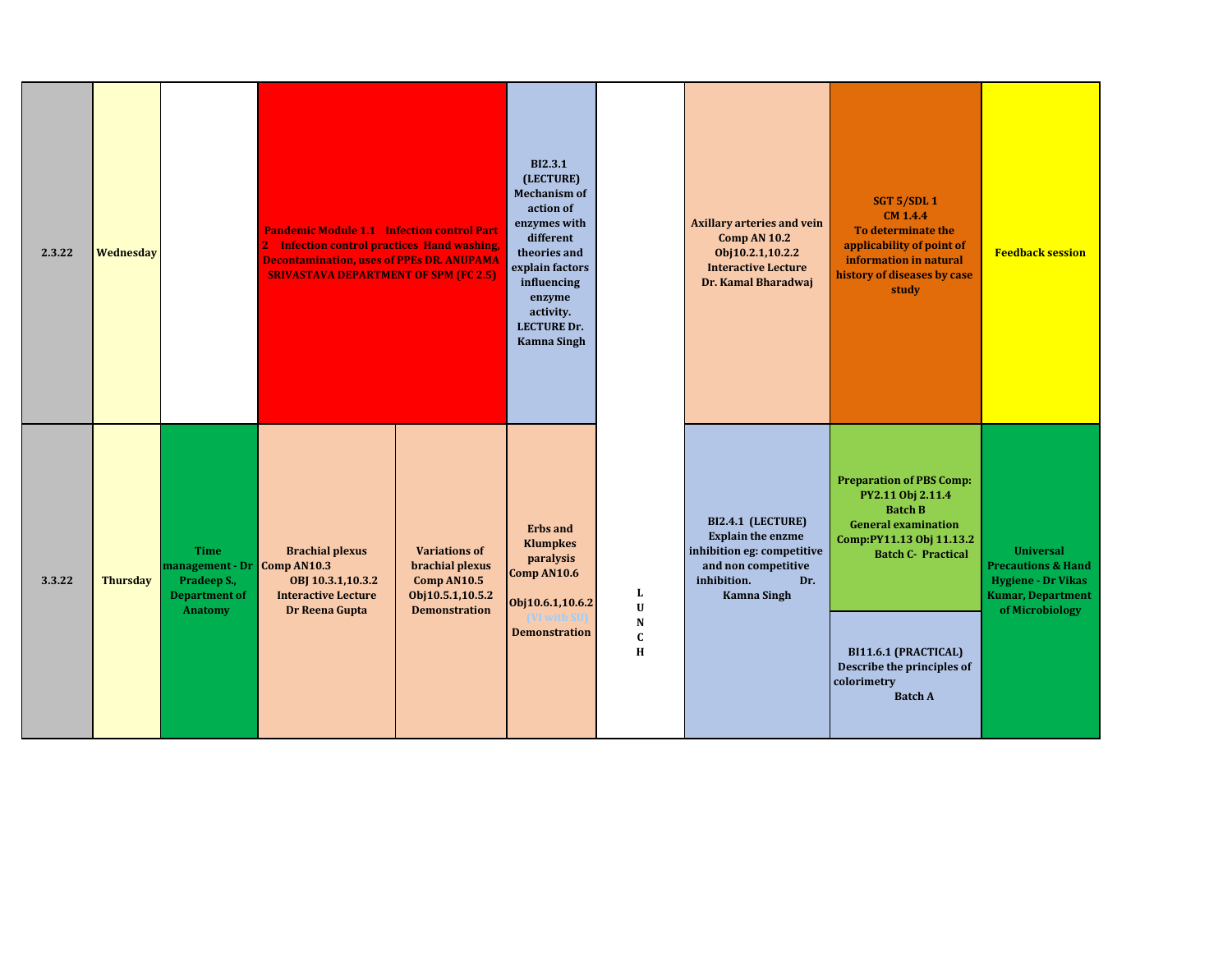| 4.3.22 | Friday          | <b>Principles of</b><br>patient care-Dr<br>Ashwini Nigam,<br><b>Department of</b><br><b>Medicine</b> | <b>Action Potential Comp</b><br>1.8<br>Obj: 1.8.3 Interactive<br>Lecture<br>Dr. Divya Srivastava          | <b>Composition &amp;</b><br>functions of blood.<br>Comp PY 2.1 Obj<br>2.1.1, 2.1.2 Tutorial<br><b>Batch B</b><br>BI1.1.1 (TUTORIAL) spiritual health<br><b>Discuss the</b><br>organization of cell<br>and biochemical<br>importance of<br>cellular<br>components.<br><b>Batch A</b> | <b>LEC2 2CM1.2</b><br><b>Define health:</b><br>describe the<br>concept of<br>holistic health<br>including<br>concept of<br>and the<br>relativeness &<br>determinants<br>of health |                                                                                                                    | <b>Enlarged axillary lymph</b><br>nodes. Comp AN10.7<br>Obj10.7.1,10.7.2<br><b>VI with SU</b><br><b>Interactive</b><br>Lecture Dr. Anita Rawat | <b>Axillary lymph nodes</b><br>Comp AN10.7<br>Obj10.7.1,10.7.2<br>(VI with SU)<br><b>Small Group Teaching</b> | <b>Universal</b><br><b>Precautions &amp; Hand</b><br><b>Hygiene - Dr Vikas</b><br><b>Kumar, Department</b><br>of Microbiology |
|--------|-----------------|------------------------------------------------------------------------------------------------------|-----------------------------------------------------------------------------------------------------------|-------------------------------------------------------------------------------------------------------------------------------------------------------------------------------------------------------------------------------------------------------------------------------------|-----------------------------------------------------------------------------------------------------------------------------------------------------------------------------------|--------------------------------------------------------------------------------------------------------------------|------------------------------------------------------------------------------------------------------------------------------------------------|---------------------------------------------------------------------------------------------------------------|-------------------------------------------------------------------------------------------------------------------------------|
| 5.3.22 | <b>Saturday</b> | <b>Biohazard safety-</b><br>Dr Arti Agarwal,<br><b>Department of</b><br>Microbiology                 | <b>Cubital Fossa</b><br>Comp AN11.5<br>Obj11.5.1,11.5.2<br><b>Interactive Lecture</b><br>Dr. Anjali Gupta | <b>Venepuncture of</b><br>cubital veins<br>Comp AN11.3<br>Obj 11.3.1,11.3.2<br><b>Demonstration</b>                                                                                                                                                                                 | <b>Anastomosis</b><br>around elbow jt<br>Comp AN11.6<br>Obj11.6.1,11.6.2<br><b>Dissection</b><br>(Practical)                                                                      | Plasma<br><b>Proteins</b><br>Comp: 2.2<br>Obj:<br>$2.2.1 - 2.2.3$<br><b>Interactive</b><br>Lecture<br>Dr. ML Arora |                                                                                                                                                | <b>Stress management - Dr</b><br>Ashutosh Kumar,<br><b>Department of Psychiatry</b>                           | <b>Mind and Meditation-</b><br>Dr Divya Srivastava,<br><b>Department of</b><br>Physiology                                     |
| 6.3.22 | Sunday          |                                                                                                      |                                                                                                           |                                                                                                                                                                                                                                                                                     |                                                                                                                                                                                   |                                                                                                                    |                                                                                                                                                |                                                                                                               |                                                                                                                               |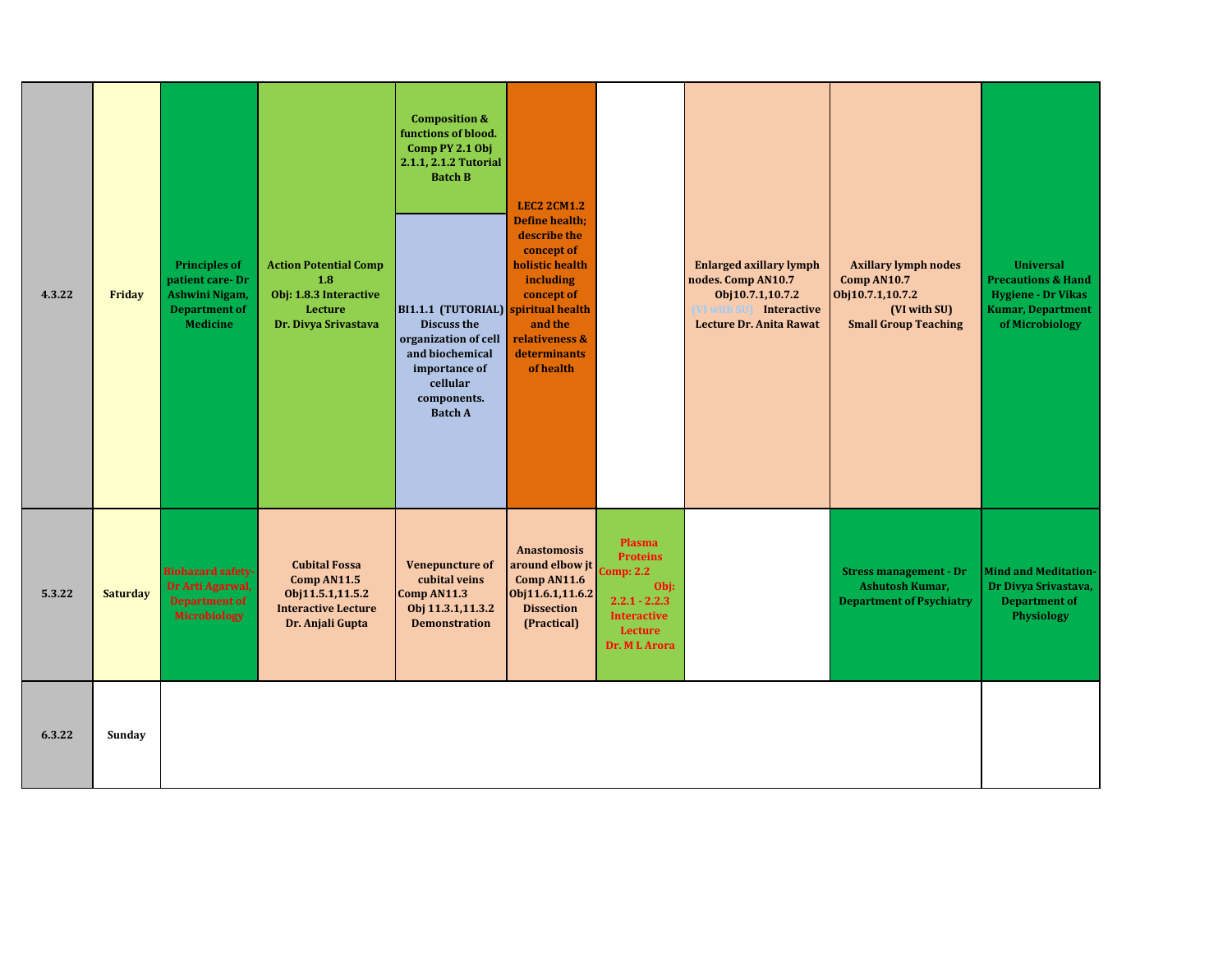| 7.3.22 | <b>Monday</b>  | <b>Time</b><br>Management -<br>Dr Kamal<br>Bhardwaj,<br><b>Department of</b><br><b>Anatomy</b> | <b>Synthesis and functions</b><br>of Hb. Comp: 2.3<br>Obj: 2.3.1 - 2.3.4<br><b>Interactive Lecture</b><br>Dr Shipra Chandra | <b>Introduction with Mentors followed</b><br>by Administration of CHARAK oath.<br>By Dean SNMC, Agra, All faculty, All<br><b>Department HODs.</b> |                                                                          | <b>Trapezius and</b><br>LatissimusDorsi muscles<br>Comp AN10.8<br>Obj 10.8.1,10.8.2<br><b>Interactive Lecture</b><br>Dr. Vibhudeep | <b>Trapeziu</b><br>s and<br>Latissim<br>usDorsi<br>muscles<br>Comp<br><b>AN10.8</b><br>Obj<br>10.8.1,10<br>.8.2<br><b>Dissectio</b><br>n(Practic<br>al) | <b>Anastomosis</b><br>around scapula<br>and triangle of<br>ausculatation<br><b>Comp AN 10.9</b><br>Obj10.9.1,10.9.2<br><b>Dissection</b><br>(Practical)       | <b>Yoga and Health- Dr</b><br>Richa Srivastav,<br><b>Department of</b><br><b>Physiology</b> |
|--------|----------------|------------------------------------------------------------------------------------------------|-----------------------------------------------------------------------------------------------------------------------------|---------------------------------------------------------------------------------------------------------------------------------------------------|--------------------------------------------------------------------------|------------------------------------------------------------------------------------------------------------------------------------|---------------------------------------------------------------------------------------------------------------------------------------------------------|---------------------------------------------------------------------------------------------------------------------------------------------------------------|---------------------------------------------------------------------------------------------|
| 8.3.22 | <b>Tuesday</b> | Geriatric Health<br><b>Issues-Dr</b><br>Ashutosh Kumar,                                        | <b>Cubital Fossa</b><br>Comp AN11.5<br>Obj11.5.1,11.5.2                                                                     | <b>Venepuncture of</b><br>cubital veins<br>Comp AN11.3                                                                                            | <b>Anastomosis</b><br>around elbow jt<br>Comp AN11.6<br>Obj11.6.1,11.6.2 | <b>Erythropoiesis</b><br>Comp PY2.4 Obj 2.4.1 -                                                                                    |                                                                                                                                                         | <b>Preparation of PBS Comp:</b><br>PY2.11 Obj 2.11.4<br><b>Batch C</b><br><b>General examination</b><br>Comp:PY11.13 Obj 11.13.2<br><b>Batch A- Practical</b> | <b>Maintaining of</b><br>logbook, portfolio-                                                |
|        |                | <b>Department of</b><br><b>Psychiatry</b>                                                      | <b>Interactive Lecture</b><br>Dr. Anjali Gupta                                                                              | Obj 11.3.1,11.3.2<br><b>Demonstration</b>                                                                                                         | <b>Dissection</b><br>(Practical)                                         | 2.4.3 Interactive Lecture<br>Dr. Richa Srivastava                                                                                  | constituents                                                                                                                                            | BI11.4.1 (PRACTICAL)<br>Perform urine analysis to<br>estimate and determine<br>normal and abnormal<br><b>Batch B</b>                                          | Dr Renu Agarwal<br><b>Department of PSM</b>                                                 |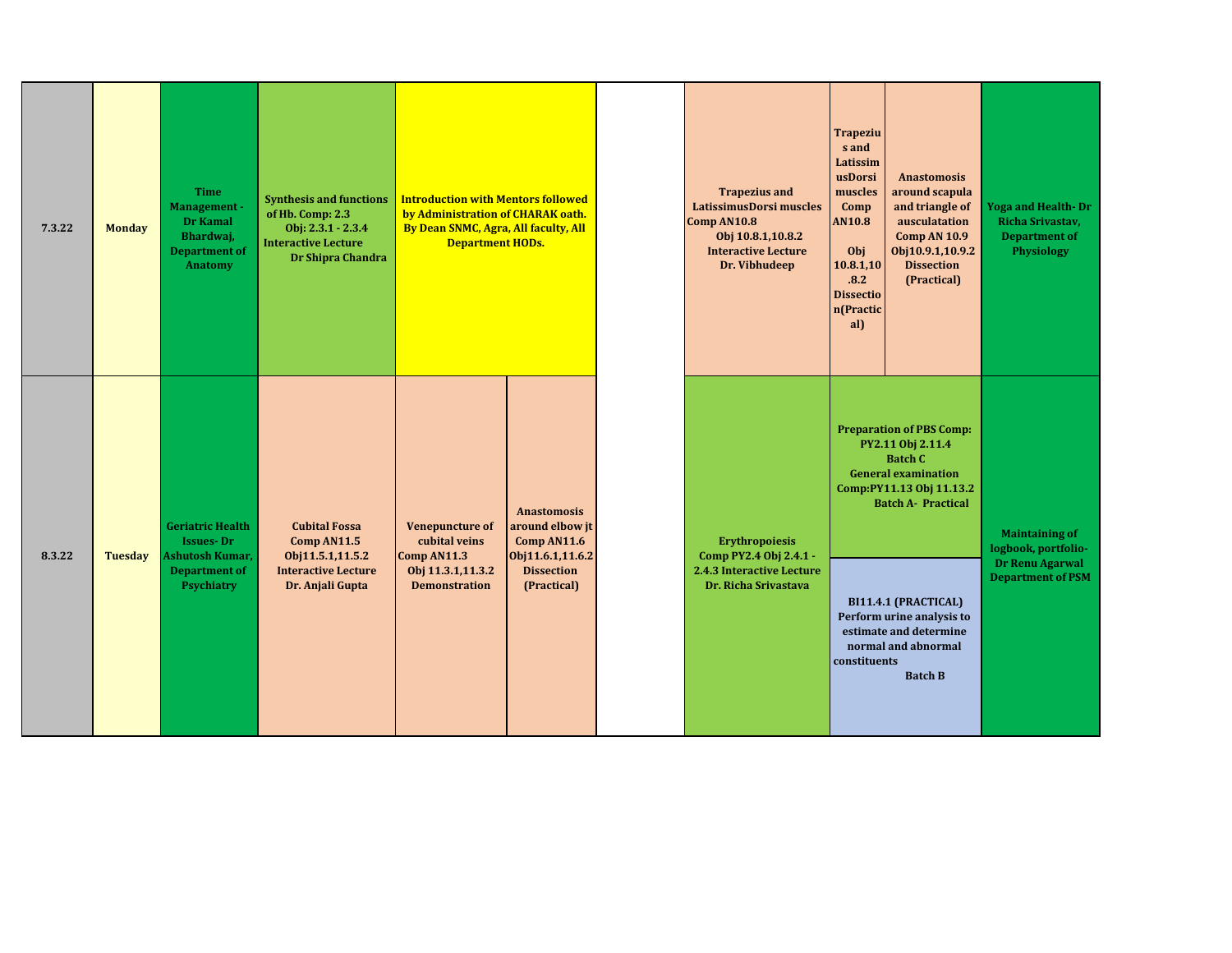| 9.3.22  | Wednesday       | Ragging Vs healthy interaction with seniors: Panel Discussions<br>involving fresh MBBS batch (2019-20) and the senior batches -<br>Dr Anshu Gupta Dr Pradeep Singh and Dr Anjali Gupta,<br><b>Department of Anatomy</b>                    |                                                                                        | <b>BI2.5.1</b><br>(LECTURE)<br><b>Describe</b><br>isoenzyme and<br>discuss the<br>clinical utility<br>as markers of<br>pathological<br>conditions<br>(VI With IM)<br>Dr. Kamna<br>Singh | L<br>$\mathbf U$<br>N<br>$\mathbf c$<br>H | <b>Trapezius and</b><br>LatissimusDorsi muscles<br>Comp AN10.8<br>Obj 10.8.1,10.8.2<br><b>Interactive Lecture</b><br>Dr. Pradeep Singh                     | <b>SGT 6.7</b><br><b>CM 1.5.4</b><br><b>Discuss the applicability of</b><br>various levels of<br>prevention and modes of<br>intervention                                                                                                                                                              | <b>Women</b><br>empowerment-Dr<br>Anshu Gupta,<br><b>Department of</b><br>Anatomy                             |
|---------|-----------------|--------------------------------------------------------------------------------------------------------------------------------------------------------------------------------------------------------------------------------------------|----------------------------------------------------------------------------------------|-----------------------------------------------------------------------------------------------------------------------------------------------------------------------------------------|-------------------------------------------|------------------------------------------------------------------------------------------------------------------------------------------------------------|-------------------------------------------------------------------------------------------------------------------------------------------------------------------------------------------------------------------------------------------------------------------------------------------------------|---------------------------------------------------------------------------------------------------------------|
| 10.3.22 | <b>Thursday</b> | <b>Assessment</b><br><b>Deltoid</b><br>Comp<br><b>AN10.10 OBJ</b><br>driven learning-<br>Dr Alok Mawar,<br>10.10.1,10.10.2,10.10.3<br><b>Department of</b><br><b>Interactive Lecture</b><br><b>Biochemistry</b><br><b>Dr Pradeep Singh</b> | Lig of shoulder jt<br>Comp AN10.9<br>Obj10.9.1,10.9.2<br><b>Dissection (Practical)</b> |                                                                                                                                                                                         |                                           | BI2.5.1 (LECTURE)<br>Describe isoenzyme and<br>discuss the clinical utility<br>as markers of pathological<br>conditions<br>(VI With IM)<br>Dr. Kamna Singh | <b>Preparation of PBS Comp:</b><br>PY2.11 Obj 2.11.4<br><b>Batch B</b><br><b>General examination</b><br>Comp:PY11.13 Obj 11.13.2<br><b>Batch C- Practical</b><br>BI11.4.1 (PRACTICAL)<br>Perform urine analysis to<br>estimate and determine<br>normal and abnormal<br>constituents<br><b>Batch A</b> | <b>Handling Biomedical</b><br><b>Waste-Dr Arti</b><br>Agarwal,<br><b>Department of</b><br><b>Microbiology</b> |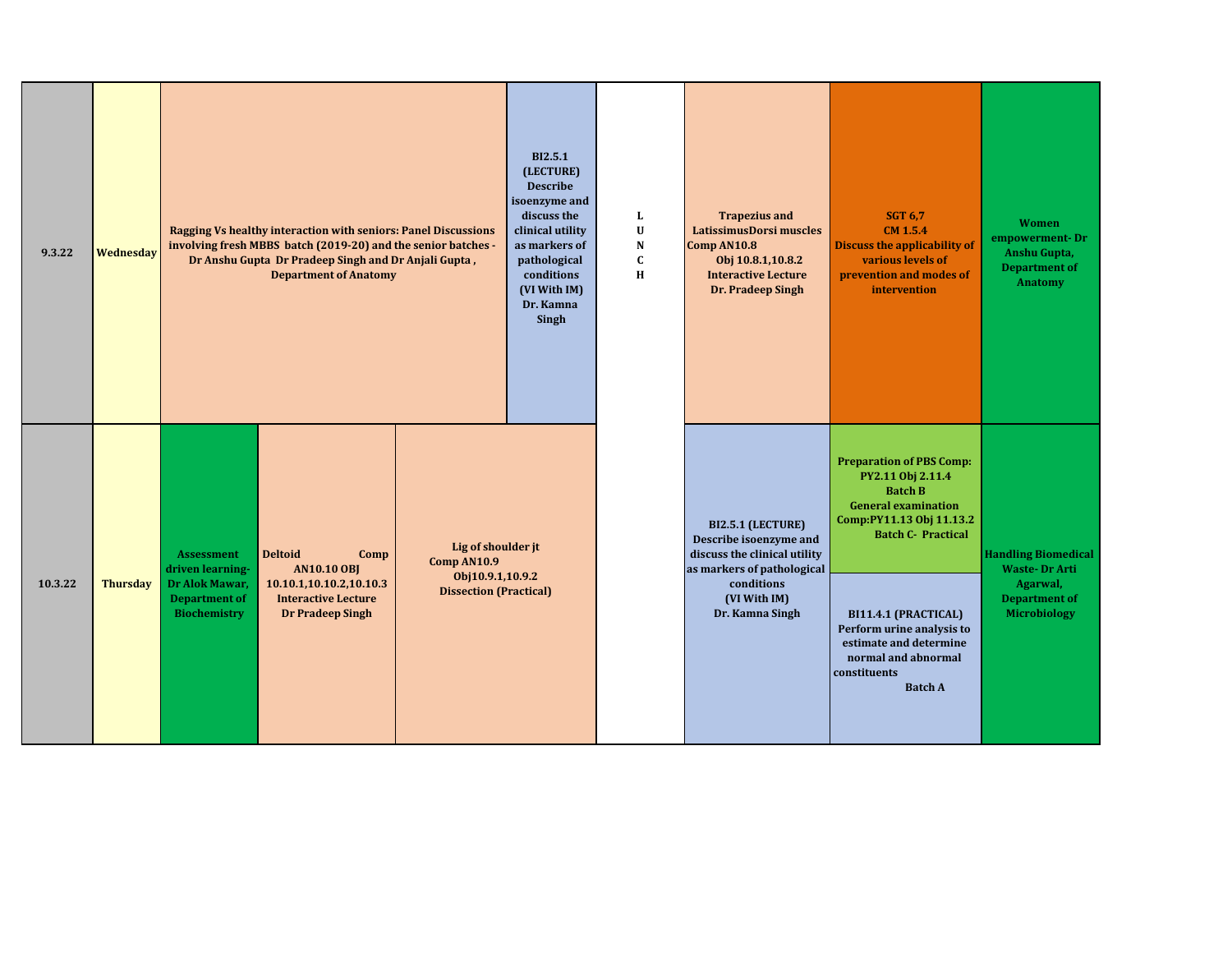| 11.3.22 | Friday          | <b>Learning</b><br>through<br>simulations and<br>skill labs. - Dr<br>Shipra Chandra,<br>Dr Nidhi Yadav,<br><b>Department of</b><br>Physiology | Anemia, classification<br>and IDA and B12<br>Comp $2.5$<br>Obj: 2.5.1 - 2.5.2<br><b>Vertical Integration with</b><br><b>Pathology</b><br><b>Interactive Lecture</b><br><b>Dr. Abhishek Sharma</b> | Jaundice (HI with<br>$\mathbf{B}$<br>Comp PY 2.5 Obj<br>2.5.3<br><b>Tutorial</b><br><b>Batch A</b><br>BI1.1.1 (TUTORIAL)<br>Discuss the<br>organization of cell<br>and biochemical<br>importance of<br>cellular<br>components.<br><b>Batch B</b> | LEC 3 CM 1.3.1,2<br><b>Describe the</b><br>characteristics<br>of agent, host<br>and<br>environmental<br>factors in<br>health and<br>disease and the<br>multi factorial<br>etiology of<br>disease |                                                                                                                    | <b>Shoulder</b> it<br><b>Comp AN10.12</b><br>Obj10.12.1,10.12.2<br><b>Interactive Lecture</b><br><b>DR. Anshu Gupta</b> | <b>Serratus</b><br>anterior<br>Comp<br>AN10.11<br>1,10.11.2<br>$\mathbf{r}$<br>10.11.3<br><b>Demonst</b><br>ration | <b>Rotator cuff</b><br><b>Comp AN10.10</b><br>Obj10.11. Obj10.10.1,10.10.<br>$\overline{2}$<br><b>Dissection</b><br>(Practical) | <b>Role of Balanced</b><br><b>Diet-Dr Sarvesh</b><br>Yadav, Dr Kamna<br><b>Singh, Department of</b><br><b>Biochemistry</b> |
|---------|-----------------|-----------------------------------------------------------------------------------------------------------------------------------------------|---------------------------------------------------------------------------------------------------------------------------------------------------------------------------------------------------|--------------------------------------------------------------------------------------------------------------------------------------------------------------------------------------------------------------------------------------------------|--------------------------------------------------------------------------------------------------------------------------------------------------------------------------------------------------|--------------------------------------------------------------------------------------------------------------------|-------------------------------------------------------------------------------------------------------------------------|--------------------------------------------------------------------------------------------------------------------|---------------------------------------------------------------------------------------------------------------------------------|----------------------------------------------------------------------------------------------------------------------------|
| 12.3.22 | <b>Saturday</b> | <b>Learning</b><br>through<br>simulations and<br>skill labs. - Dr<br>Shipra Chandra,<br>Dr Nidhi Yadav,<br><b>Department of</b><br>Physiology | <b>Injury to axillary nerve</b><br><b>Comp AN10.13</b><br>Obj10.13.1,10.13.2<br>with Orl<br><b>Interactive Lecture Dr.</b><br><b>Anshu Gupta</b>                                                  | Lig of shoulder jt<br>Comp AN 10.9<br>10.9.1,10.9.2<br><b>Dissection (Practical)</b>                                                                                                                                                             | Obj                                                                                                                                                                                              | <b>WBC</b> formation<br>Comp: $2.6$<br>Obj: 2.6.1 - 2.6.5<br><b>Interactive</b><br><b>Lecture</b><br>Dr. M L Arora | <b>LUNCH</b>                                                                                                            |                                                                                                                    | <b>Needle /scalpel stick</b><br>injuries- Dr Prashant<br><b>Lavania, Department of</b><br><b>Surgery</b>                        | <b>Role of Balanced</b><br><b>Diet-Dr Sarvesh</b><br>Yadav, Dr Kamna<br><b>Singh, Department of</b><br><b>Biochemistry</b> |
| 13.3.22 | Sunday          |                                                                                                                                               |                                                                                                                                                                                                   |                                                                                                                                                                                                                                                  |                                                                                                                                                                                                  |                                                                                                                    |                                                                                                                         |                                                                                                                    |                                                                                                                                 |                                                                                                                            |
|         |                 |                                                                                                                                               |                                                                                                                                                                                                   | Preparation of PBS Comp: PY2.11 Obj<br>2.11.4<br><b>Batch A</b><br><b>General examination Comp:PY11.13</b><br>Obj 11.13.2                                                                                                                        | <b>Batch B- Practical</b>                                                                                                                                                                        |                                                                                                                    |                                                                                                                         | <b>Saturday</b>                                                                                                    |                                                                                                                                 | <b>Batch A: Computer</b>                                                                                                   |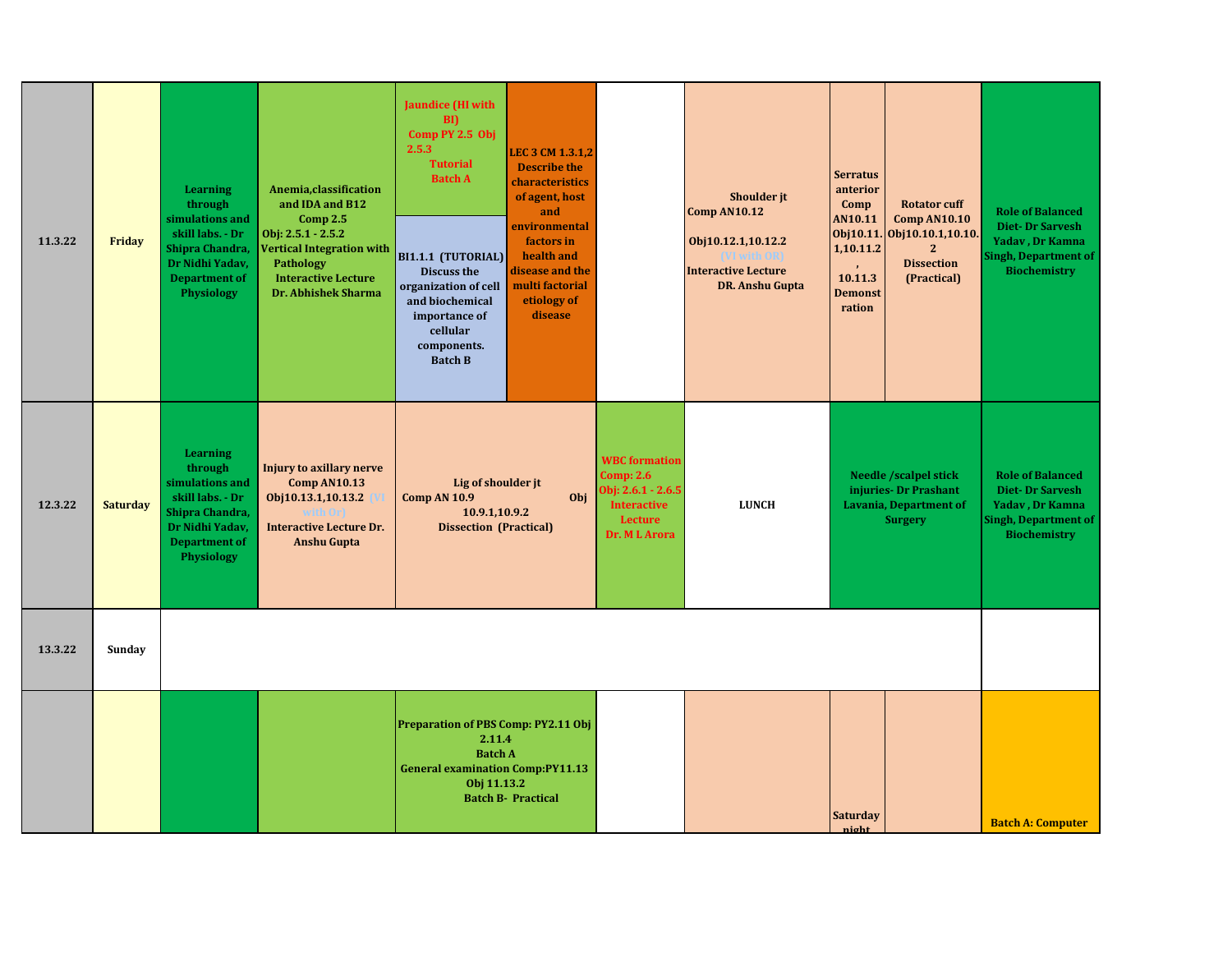| 14.3.22 | <b>Monday</b>  | <b>Visit to Skill Lab</b><br>in batches-Dr<br>Abhishek, Dr<br>Sandeep, Dr<br>Shivam,<br><b>Department of</b><br><b>Physiology</b> | <b>Structure and functions</b><br>of platelets. Comp: PY2.7<br>Obj: $2.7.1 - 2.7.3$<br><b>Interactive Lecture</b><br>Dr. Nidhi Yadav | BI11.4.1 (PRACTICAL)<br>Perform urine analysis to estimate<br>and determine normal and abnormal<br>constituent Batch C |                                       | Nerve and vessels of arm<br><b>Comp AN 11.2</b><br>Obj 11.2.1,11.2.2<br><b>Interactive Lecture</b><br>Dr. Kamal Bharadwaj                                      | paralysis<br><b>Muscles of upper</b><br>Comp<br><b>AN11.4</b><br>arm<br>Comp AN11.1<br>Obj11.1.1,11.2.2<br>0bj11.4.1<br><b>Dissection</b><br>,11.4.2<br>(Practical)<br>VI with<br>OR)<br><b>Demonst</b><br>ration | <b>Skills: Lecture - How</b><br>to prepare an<br>effective powerpoint<br>presentation . By<br><b>Guest Faculty .Batch</b><br><b>B &amp; C - Sports of their</b><br>choice (Football/<br><b>Cricket/Badminton/</b><br><b>Table tennis) By</b><br><b>Sports Teacher</b> |
|---------|----------------|-----------------------------------------------------------------------------------------------------------------------------------|--------------------------------------------------------------------------------------------------------------------------------------|------------------------------------------------------------------------------------------------------------------------|---------------------------------------|----------------------------------------------------------------------------------------------------------------------------------------------------------------|-------------------------------------------------------------------------------------------------------------------------------------------------------------------------------------------------------------------|-----------------------------------------------------------------------------------------------------------------------------------------------------------------------------------------------------------------------------------------------------------------------|
|         |                |                                                                                                                                   |                                                                                                                                      |                                                                                                                        | L<br>$\mathbf{U}$<br>N<br>$\mathbf c$ |                                                                                                                                                                | <b>Cell identification. Comp</b><br>PY2.4, 2.11 Obj 2.4.4, 2.11.4<br><b>Batch B</b><br><b>Examination of pulse.</b><br>Comp PY5.12 Obj 5.12.3,<br>5.12.4 Batch C Practical                                        | <b>Batch A: Computer</b><br><b>Skills: Lecture - How</b>                                                                                                                                                                                                              |
| 15.3.22 | <b>Tuesday</b> | <b>Visit to Skill Lab</b><br>in batches-Dr<br>Abhishek, Dr<br>Sandeep, Dr<br>Shivam,<br><b>Department of</b><br>Physiology        | <b>SDL</b><br><b>Department of</b><br><b>Anatomy</b>                                                                                 | <b>Carpal tunnel syndrome</b><br>Comp AN12.4<br>Obj12.4.1,12.4.2<br><b>Dissection (Practical)</b>                      | H                                     | <b>Hemostasis &amp;</b><br>anticoagulants. Comp:<br>PY2.8 Obj: 2.8.1 - 2.8.3<br><b>VI with Pathology</b><br><b>Interactive Lecture</b><br>Dr. Divya Srivastava | BI11.4.1 (PRACTICAL)<br>Perform urine analysis to<br>estimate and determine<br>normal and abnormal<br>constituents<br><b>Batch B</b>                                                                              | to prepare an<br>effective powerpoint<br>presentation . By<br><b>Guest Faculty .Batch</b><br><b>B &amp; C - Sports of their</b><br>choice (Football/<br>Cricket/Badminton/<br><b>Table tennis) By</b><br><b>Sports Teacher</b>                                        |
|         |                |                                                                                                                                   |                                                                                                                                      |                                                                                                                        |                                       |                                                                                                                                                                |                                                                                                                                                                                                                   |                                                                                                                                                                                                                                                                       |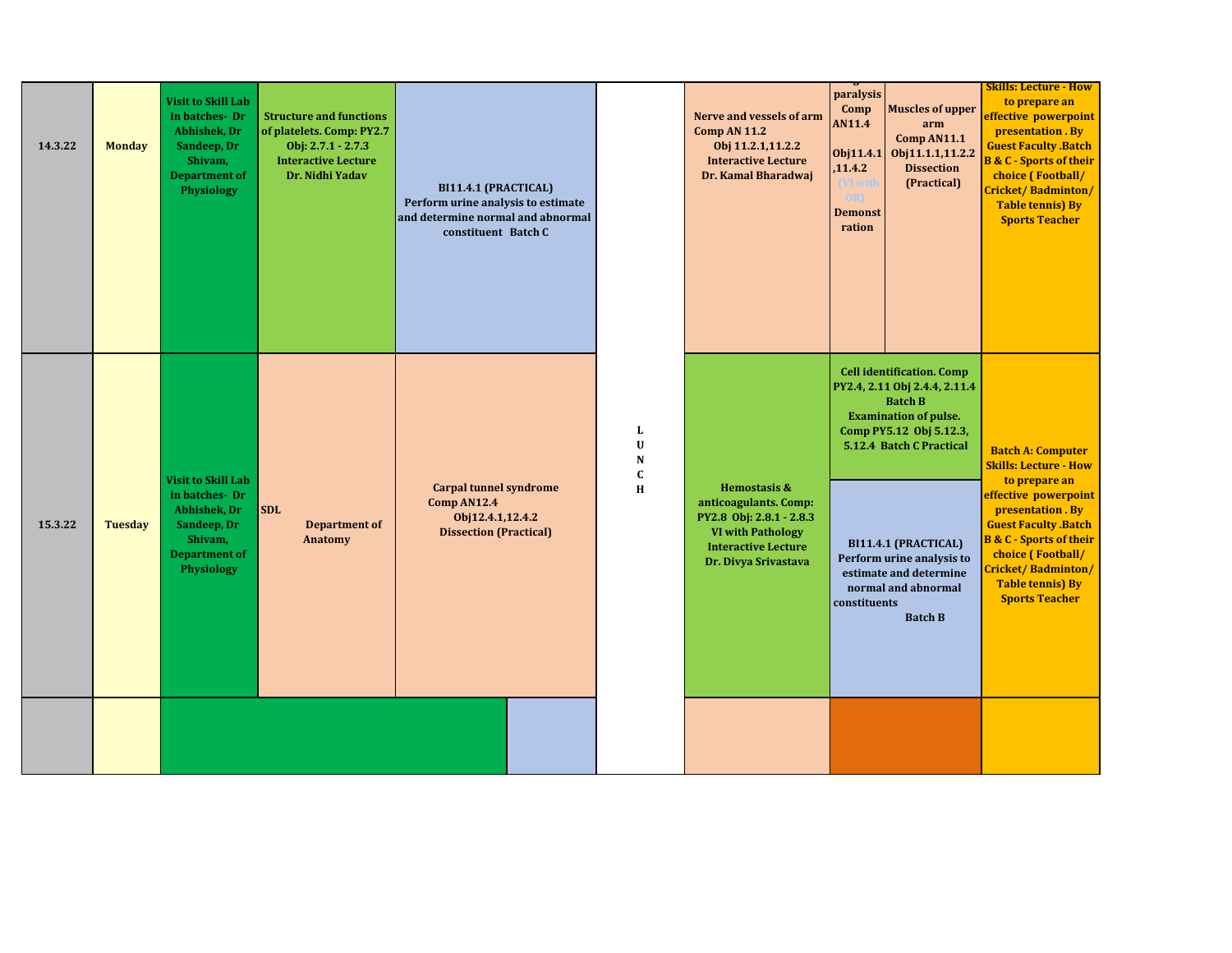| 16.3.22 | <b>Wednesday</b> | Skill: First Aid in Batches - Dr Apurva Mittal, Department of<br>Anaesthesiology | <b>BI6.5.1a Fat</b><br>soluble<br>vitamins 1<br>Dr. Kamna<br>Singh |      | Nerve and vessels of<br>forearm<br>Comp AN12.2<br>Obj12.2.1,12.2.2<br><b>Interactive Lecture</b><br>Dr. Reena Gupta | SGT 8/SDL 2<br>CM 1.6.5, 1.6.6<br>Discuss the steps of BCC<br><b>DDemonstrate the various</b><br><b>IEC methods using chart,</b><br>flipcharts, models. | <b>Batch B: Computer</b><br><b>Skills: Lecture -How</b><br>to prepare an<br>effective powerpoint<br>presentation. Guest<br>Faculty.BatchA & C -<br><b>Sports of their choice</b><br>(Football/Cricket/<br><b>Badminton/Table</b><br>tennis) Sports<br><b>Teacher</b> |
|---------|------------------|----------------------------------------------------------------------------------|--------------------------------------------------------------------|------|---------------------------------------------------------------------------------------------------------------------|---------------------------------------------------------------------------------------------------------------------------------------------------------|----------------------------------------------------------------------------------------------------------------------------------------------------------------------------------------------------------------------------------------------------------------------|
| 17.3.22 | <b>Thursday</b>  |                                                                                  |                                                                    |      |                                                                                                                     |                                                                                                                                                         |                                                                                                                                                                                                                                                                      |
| 18.3.22 | Friday           |                                                                                  |                                                                    | HOLI |                                                                                                                     |                                                                                                                                                         |                                                                                                                                                                                                                                                                      |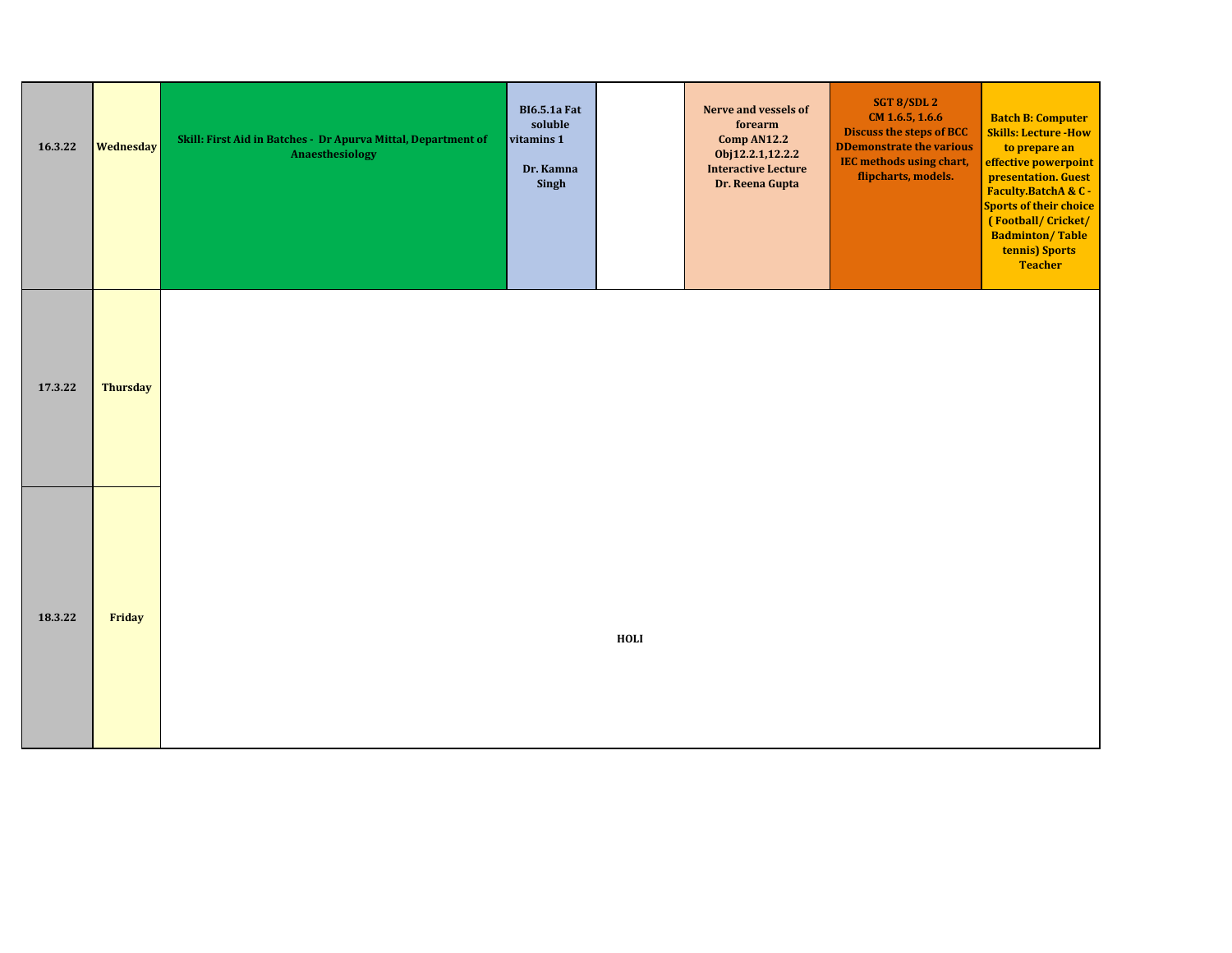| 19.3.22 | <b>Saturday</b> |                                                                                         |                                                                                                                                                    |                                                                                                                                                                                                                                                     |                                                                                                                                                   |                                                                                                             |                                                                                                                                               |                                                                                                                                                                                                                                                                      |
|---------|-----------------|-----------------------------------------------------------------------------------------|----------------------------------------------------------------------------------------------------------------------------------------------------|-----------------------------------------------------------------------------------------------------------------------------------------------------------------------------------------------------------------------------------------------------|---------------------------------------------------------------------------------------------------------------------------------------------------|-------------------------------------------------------------------------------------------------------------|-----------------------------------------------------------------------------------------------------------------------------------------------|----------------------------------------------------------------------------------------------------------------------------------------------------------------------------------------------------------------------------------------------------------------------|
| 20.3.22 | Sunday          |                                                                                         |                                                                                                                                                    |                                                                                                                                                                                                                                                     |                                                                                                                                                   |                                                                                                             |                                                                                                                                               |                                                                                                                                                                                                                                                                      |
| 21.3.22 | <b>Monday</b>   | Gender<br><b>Sensitivity-Dr</b><br>Divya Yadav,,<br><b>Department of</b><br>Obs & Gynae | <b>Bleeding disorders.</b><br><b>Comp: 2.8</b><br>Obj: 2.8.4-2.8.5<br><b>VI with Pathology</b><br><b>Interactive Lecture</b><br>Dr. Shipra Chandra | Cell identification. Comp PY2.4, 2.11<br>Obj 2.4.4, 2.11.4 Batch B<br><b>Examination of pulse. Comp PY5.12</b><br>Obj 5.12.3, 5.12.4 Batch C Practical<br>BI11.21.1 (PRACTICAL)<br>Perform the estimation of<br>glucose by colorimetry<br>Batch - C | Hand-muscles, nerves<br>and vessels<br>Comp AN12.5,12.7<br>Obj<br>12.5.1, 12.5.2, 12.7.1, 12.7.2<br><b>Interactive Lecture</b><br>Dr. Anita Rawat | Claw<br>hand<br>and<br>bursa<br>Comp<br>AN12.8,1<br>12.8.1,12<br>$\mathbf{1}$<br>Interacti<br>ve<br>Lecture | <b>Facial spaces of</b><br>hand<br><b>Comp AN12.10</b><br>2.9 Obj Obj12.10.1,12.10.<br>$\overline{2}$<br>.8.2,12.9. Dissection(Practi<br>cal) | <b>Batch B: Computer</b><br><b>Skills: Lecture -How</b><br>to prepare an<br>effective powerpoint<br>presentation. Guest<br>Faculty.BatchA & C -<br><b>Sports of their choice</b><br>(Football/Cricket/<br><b>Badminton/Table</b><br>tennis) Sports<br><b>Teacher</b> |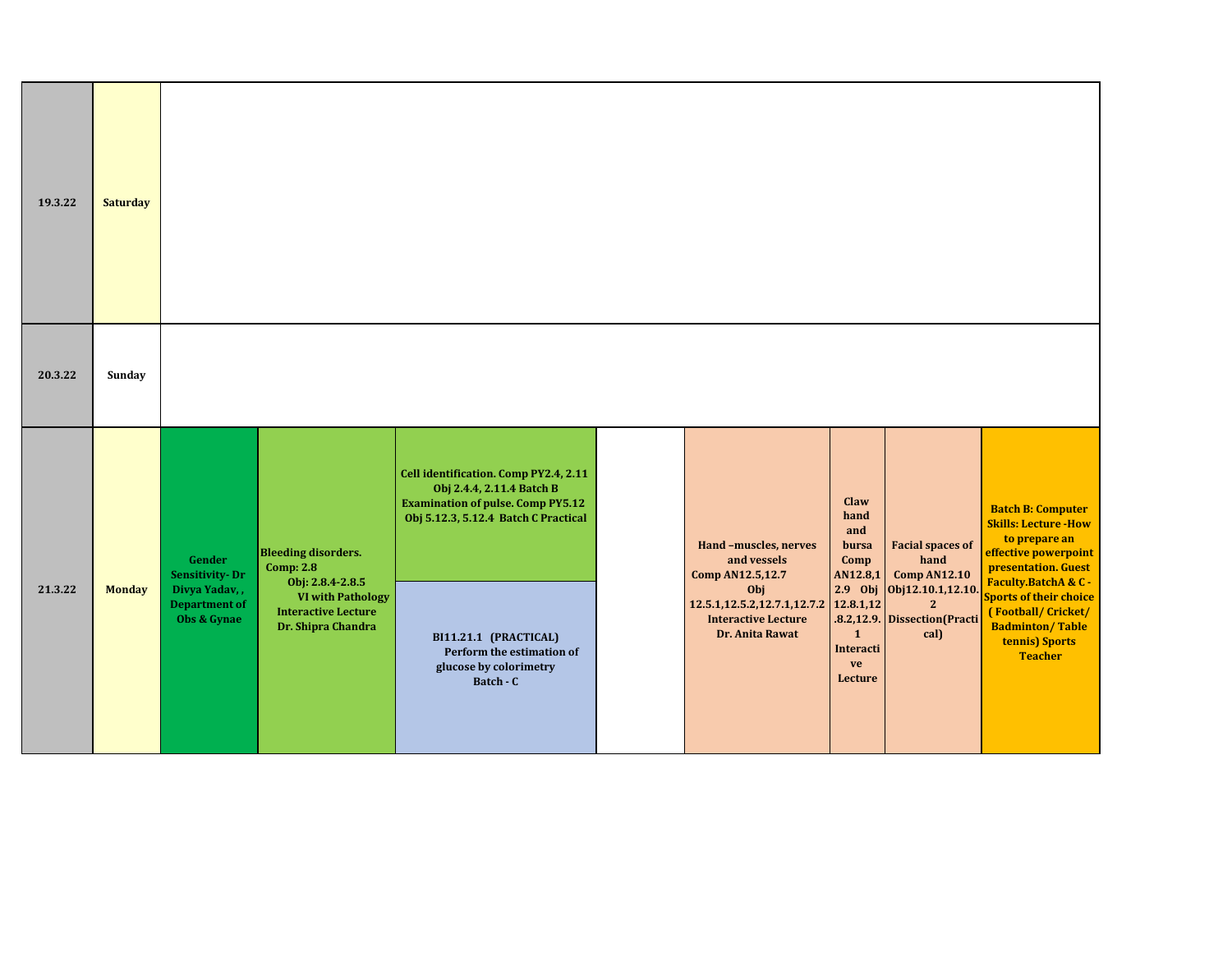| 22.3.22 | <b>Tuesday</b>  | Gender<br><b>Sensitivity-Dr</b><br>Divya Yadav,,<br><b>Department of</b><br>Obs & Gynae                 | <b>Nerves and vessel of</b><br>back of forearm<br><b>Comp AN12.12</b><br>Obj12.12.1,12.12.2<br><b>Interactive Lecture Dr.</b><br>Anjali Gupta             | <b>Wrist drop</b><br><b>Comp AN12.13</b><br>Obj12.13.1,12.13.2<br><b>IVI with SU</b><br><b>Dissection (Practical)</b> |                                                                    |                                 | <b>Blood groups</b> Comp:<br><b>PY2.9</b><br>Obj:<br>$2.9.1 - 2.9.5$<br><b>Interactive Lecture</b><br>Dr. Richa Srivastava"                                            | <b>Cell identification. Comp</b><br>PY2.4, 2.11 Obj 2.4.4, 2.11.4<br><b>Batch B</b><br><b>Examination of pulse.</b><br>Comp PY5.12 Obj 5.12.3,<br>5.12.4 Batch C Practical<br>BI11.21.1 (PRACTICAL)<br>Perform the<br>estimation of glucose by<br>colorimetry<br>Batch - B | <b>Batch C: Computer</b><br><b>Skills: Lecture - How</b><br>to prepare an<br>effective powerpoint<br>presentation. Guest<br><b>Faculty Batch A &amp; B -</b><br><b>Sports of their choice</b><br>(Football/Cricket/<br><b>Badminton/Table</b><br>tennis) Sports<br><b>Teacher</b> |
|---------|-----------------|---------------------------------------------------------------------------------------------------------|-----------------------------------------------------------------------------------------------------------------------------------------------------------|-----------------------------------------------------------------------------------------------------------------------|--------------------------------------------------------------------|---------------------------------|------------------------------------------------------------------------------------------------------------------------------------------------------------------------|----------------------------------------------------------------------------------------------------------------------------------------------------------------------------------------------------------------------------------------------------------------------------|-----------------------------------------------------------------------------------------------------------------------------------------------------------------------------------------------------------------------------------------------------------------------------------|
| 23.3.22 | Wednesday       |                                                                                                         | Skill- First Aid in Batches - Dr Rajeev Puri, Department of<br>Anaesthesiology                                                                            |                                                                                                                       | <b>BI6.5.1b Fat</b><br>soluble<br>vitamins 2<br>Dr. Kamna<br>Singh | L<br>U<br>N<br>$\mathbf C$<br>H | <b>Extensor compartment of</b><br>forearm<br><b>Comp AN12.11</b><br>Obj12.11.1,12.11.2<br><b>T</b> with SUI<br><b>Interactive Lecture Dr.</b><br><b>Kamal Bhardwaj</b> | <b>SGT 9, 10</b><br>$CM$ 1.6.7<br><b>Discuss the basics of</b><br>communication & method<br>to overcome it.                                                                                                                                                                | <b>Batch C: Computer</b><br><b>Skills: Lecture - How</b><br>to prepare an<br>effective powerpoint<br>presentation. Guest<br><b>Faculty Batch A &amp; B-</b><br><b>Sports of their choice</b><br>(Football/Cricket/<br><b>Badminton/Table</b><br>tennis) Sports<br><b>Teacher</b>  |
| 24.3.22 | <b>Thursday</b> | <b>Stress</b><br>management - Dr<br><b>Ashutosh Kumar,</b><br><b>Department of</b><br><b>Psychiatry</b> | <b>Compartments of upper</b><br>limb(veins and<br>lymphatics)<br>Comp AN13.1<br>Obj13.1.1,13.1.2<br><b>Interactive Lecture</b><br><b>Dr Pradeep Singh</b> | <b>Dermatomes of upper limb</b><br>Comp AN13.2<br>Obj13.2.1,13.2.2<br>Dissection(Practical)                           |                                                                    |                                 | <b>BI6.5.1c</b><br><b>Fat soluble</b><br>vitamins 3<br>Dr. Kamna Singh                                                                                                 | <b>Cell identification. Comp</b><br>PY2.4, 2.11 Obj 2.4.4, 2.11.4<br><b>Batch B</b><br><b>Examination of pulse.</b><br>Comp PY5.12 Obj 5.12.3,<br>5.12.4 Batch C Practical                                                                                                 | <b>Batch B: Computer</b><br><b>Skills: Lecture - How</b><br>to prepare an<br>effective powerpoint<br>presentation. Guest<br>Faculty.BatchA & C -<br><b>Sports of their choice</b><br>(Football/Cricket/<br><b>Badminton/Table</b><br>tennis) Sports                               |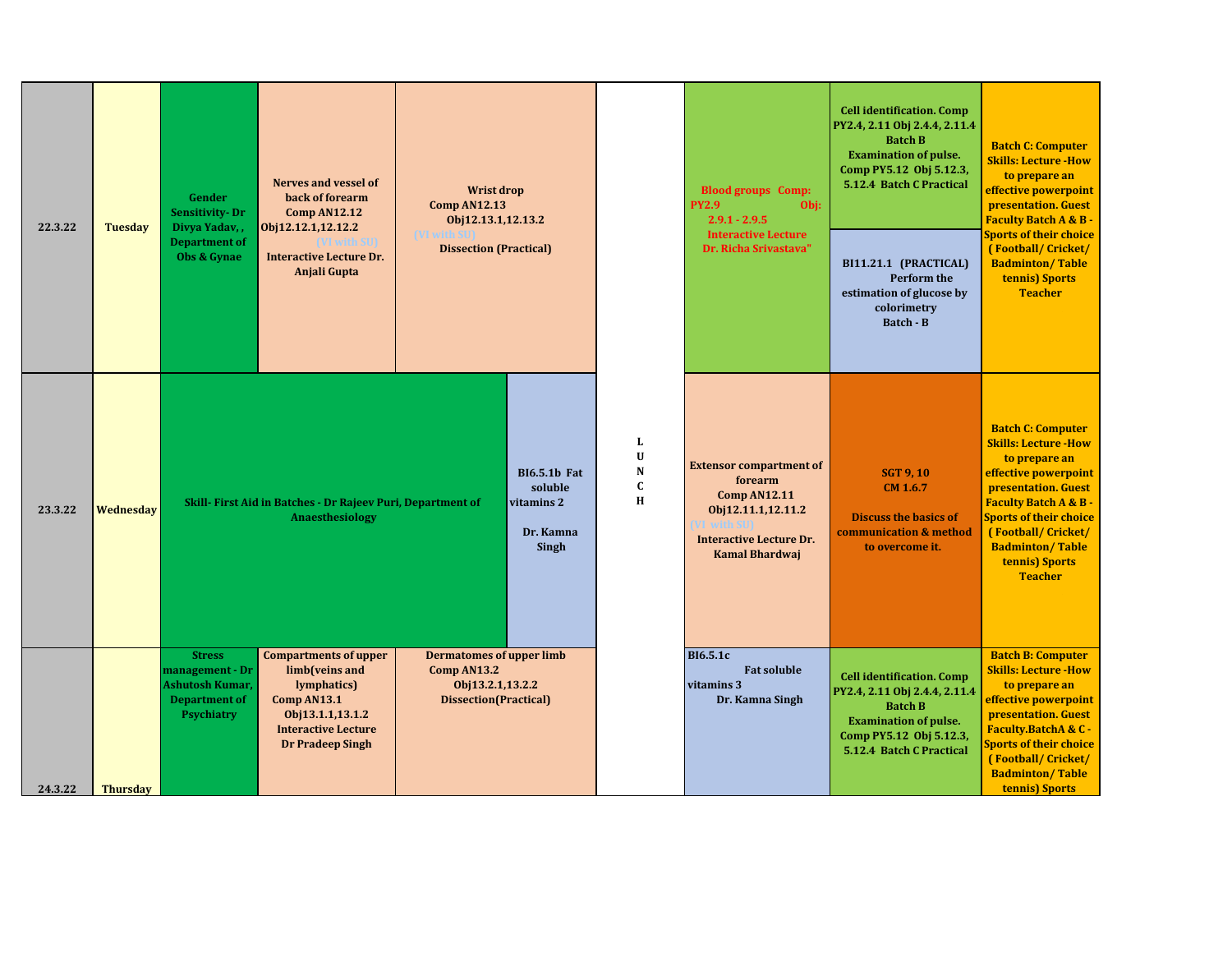|         |                 |                                                                                                                            |                                                                                                                        |                                                                                                                                                          |                                                                                                         |                                                                                                                                               |                                                                                                | BI11.21.1 (PRACTICAL)<br><b>Perform the</b><br>estimation of glucose by<br>colorimetry<br>Batch - A                                                                                                                                                                      | <b>Teacher</b>                                                                                                                                                                                                                                                                  |
|---------|-----------------|----------------------------------------------------------------------------------------------------------------------------|------------------------------------------------------------------------------------------------------------------------|----------------------------------------------------------------------------------------------------------------------------------------------------------|---------------------------------------------------------------------------------------------------------|-----------------------------------------------------------------------------------------------------------------------------------------------|------------------------------------------------------------------------------------------------|--------------------------------------------------------------------------------------------------------------------------------------------------------------------------------------------------------------------------------------------------------------------------|---------------------------------------------------------------------------------------------------------------------------------------------------------------------------------------------------------------------------------------------------------------------------------|
| 25.3.22 | Friday          | <b>Stress</b><br>management - Dr<br><b>Ashutosh Kumar,</b><br><b>Department of</b><br><b>Psychiatry</b>                    | <b>Humoral Immunity</b><br><b>Comp 2.10</b><br>Obj: $2.10.1 - 2.10.2$<br><b>Interactive Lecture</b><br>Dr. Nidhi Yadav | <b>Jaundice</b> (HI with<br>$\mathbf{B}$<br>Comp PY 2.5 Obj<br>2.5.3<br><b>Tutorial</b><br><b>Batch B</b><br><b>BI8.5 Tutorial</b><br>batch A Minerals 1 | LEC <sub>4</sub> CM<br>1.4.1,2,3<br><b>Describe and</b><br>discuss the<br>natural history<br>of disease |                                                                                                                                               | Wrist jt<br>Comp AN13.3<br>Obj13.3.1,13.3.2<br><b>Interactive Lecture</b><br>Dr. Pradeep Singh | <b>Sternocla</b><br><b>Radiograph of</b><br>vicular,<br>arm,elbow,shoul<br>carpomet<br>der region,<br>acarpal jt<br>forearm and<br>Comp<br>hand<br>AN13.4<br>Comp AN13.5<br>Obj13.4.1<br>Obj13.5.1,13.5.2<br>,13.4.2<br><b>Demonst</b><br><b>Demonstration</b><br>ration | <b>Batch C: Computer</b><br><b>Skills: Lecture -How</b><br>to prepare an<br>effective powerpoint<br>presentation. Guest<br><b>Faculty Batch A &amp; B-</b><br><b>Sports of their choice</b><br>(Football/Cricket/<br><b>Badminton/Table</b><br>tennis) Sports<br><b>Teacher</b> |
| 26.3.22 | <b>Saturday</b> | <b>Lifelong learning</b><br>and its<br>importance for a<br>doctor-Dr<br>Pradeep,<br><b>Department of</b><br><b>Anatomy</b> | <b>Scapula bone Comp</b><br>AN13.6 Obj13.6.1,13.6.2<br><b>Demonstration</b>                                            | Joints of bone<br><b>Comp AN 14.2</b><br>Obj14.2.1,14.2.2<br><b>Dissection(Practical)</b>                                                                |                                                                                                         | <b>Cell mediated</b><br>immunity<br>Comp: 2.10<br>Obj: $2.10.3 -$<br>2.10.4<br><b>Interactive</b><br>Lecture<br>Dr. Abhishek<br><b>Sharma</b> | <b>LUNCH</b>                                                                                   | <b>Community Visit:</b><br>Batch A - Visit to Urban<br><b>Health Centre</b><br>Batch B - Visit to Primary<br>Health Centre Batch C- Visit<br>to District Hospital - Dr<br>Anupama Srivastava, Dr<br>Geetu, Dr Manisha,<br>Department of PSM (FC 3.5,<br>FC 3.6           | <b>Batch C: Computer</b><br><b>Skills: Lecture -How</b><br>to prepare an<br>effective powerpoint<br>presentation. Guest<br><b>Faculty Batch A &amp; B</b><br><b>Sports of their choice</b><br>(Football/Cricket/<br><b>Badminton/Table</b><br>tennis) Sports<br><b>Teacher</b>  |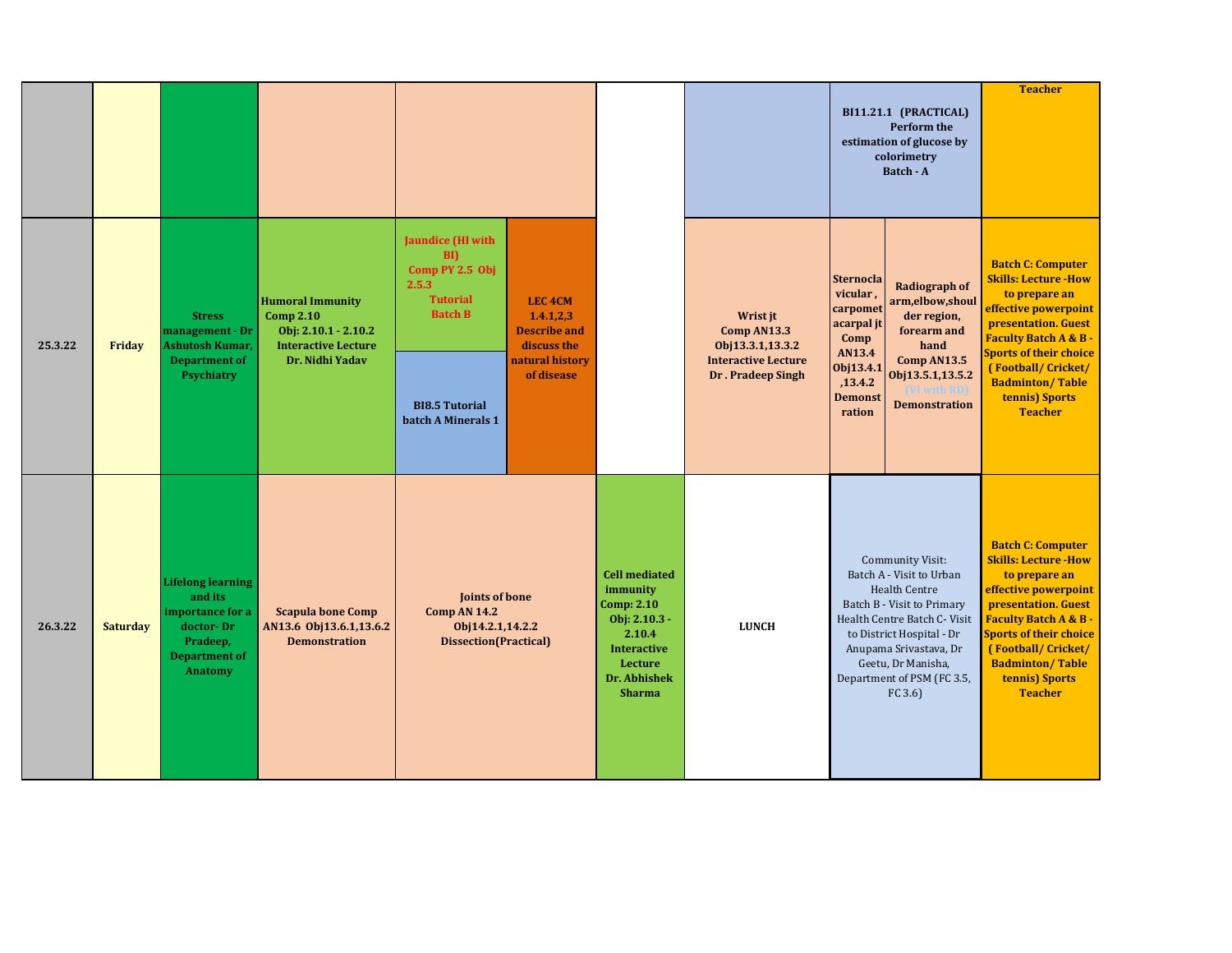| 27.3.22 | Sunday         |                                                                        |                                                                                             |                                                                                                                                                                                                                                                                                                             |                                                                                                      |                                     |                                                                                                                 |                                                      |                                                                                                                                                                     |                                                                                                                     |
|---------|----------------|------------------------------------------------------------------------|---------------------------------------------------------------------------------------------|-------------------------------------------------------------------------------------------------------------------------------------------------------------------------------------------------------------------------------------------------------------------------------------------------------------|------------------------------------------------------------------------------------------------------|-------------------------------------|-----------------------------------------------------------------------------------------------------------------|------------------------------------------------------|---------------------------------------------------------------------------------------------------------------------------------------------------------------------|---------------------------------------------------------------------------------------------------------------------|
|         |                | <b>Evidence Based</b><br><b>Medicine-Dr Ajay</b>                       | <b>Neuron &amp; Neuroglia</b><br>Comp 3.1 Obj: 3.1.1 -                                      | DLC Comp: PY 2.11 Obj 2.11.4 Batch<br>$\mathbf{A}$<br><b>Effect of exercise on pulse. Comp: PY</b><br>3.15, 5.12 Obj 3.15.1, 3.15.2, 3.15.3,<br>5.12.3, 5.12.4 Batch B Practical<br>BI11.4.1 (PRACTICAL)<br>Perform urine analysis to estimate<br>and determine normal and abnormal<br>constituents Batch C |                                                                                                      | <b>Development of upper</b><br>limb |                                                                                                                 | Wrist<br>drop<br>Comp<br>AN12.13<br>Obj<br>12.13.1,1 | Joints of bone                                                                                                                                                      | <b>Batch A:Computer</b><br>skills: Lecture cum<br>hands on workshop-<br><b>Basics of Microsoft</b>                  |
| 28.3.22 | <b>Monday</b>  | Agarwal,<br><b>Department of</b><br><b>Forensic</b><br><b>Medicine</b> | 3.1.3<br>(HI with AN)<br><b>Interactive Lecture</b><br>Dr. Divya Srivastava                 |                                                                                                                                                                                                                                                                                                             |                                                                                                      |                                     | Comp AN13.8<br>OBJ13.8.1,13.8.2<br><b>Interactive Lecture</b><br>Dr. Anjali Gupta                               |                                                      | <b>Comp AN 14.2</b><br>Obj14.2.1,14.2.2<br><b>Dissection</b><br>(Practical)<br>n(Practic                                                                            | <b>Excel. Guest Faculty</b><br>Batch B & C:<br><b>Humanities/English</b><br><b>Language Guest</b><br><b>Faculty</b> |
|         |                | <b>Evidence Based</b><br><b>Medicine-Dr Ajay</b>                       | <b>Front of thigh</b>                                                                       | <b>Front of thigh</b>                                                                                                                                                                                                                                                                                       | <b>Importance of</b><br>ossification of<br>lower end of                                              |                                     | <b>Properties &amp; function of</b><br>nerve fibers, degeneration<br>& regeneration. Comp                       | 2.11.4 Batch A                                       | DLC Comp: PY 2.11 Obj<br><b>Effect</b><br>of exercise on pulse.<br>Comp: PY 3.15, 5.12 Obj<br>3.15.1, 3.15.2, 3.15.3,<br>5.12.3, 5.12.4 Batch B<br><b>Practical</b> | <b>Batch A:Computer</b><br>skills: Lecture cum<br>hands on workshop-<br><b>Basics of Microsoft</b>                  |
| 29.3.22 | <b>Tuesday</b> | Agarwal,<br><b>Department of</b><br><b>Forensic</b><br><b>Medicine</b> | <b>Comp AN 15.2</b><br>Obj15.2.1,15.2.2<br><b>Interactive Lecture</b><br>Dr. Kamal Bhardwaj | Comp AN 15.2<br>Obj15.2.1,15.2.2<br><b>Demonstration</b>                                                                                                                                                                                                                                                    | femur& upper<br>end of tibia<br><b>Comp AN 14.3</b><br>Obj14.3.1,14.3.2<br>Dissection(Prac<br>tical) |                                     | PY3.2,3.3 Obj 3.2.1 -<br>3.2.3, 3.3.1-3.3.4<br>(VI with IM)<br><b>Interactive Lecture</b><br>Dr. Shipra Chandra |                                                      | BI11.4.1 (PRACTICAL)<br>Perform urine analysis to<br>estimate and determine<br>normal and abnormal<br>constituents Batch B                                          | <b>Excel. Guest Faculty</b><br>Batch B & C:<br><b>Humanities/English</b><br><b>Language Guest</b><br><b>Faculty</b> |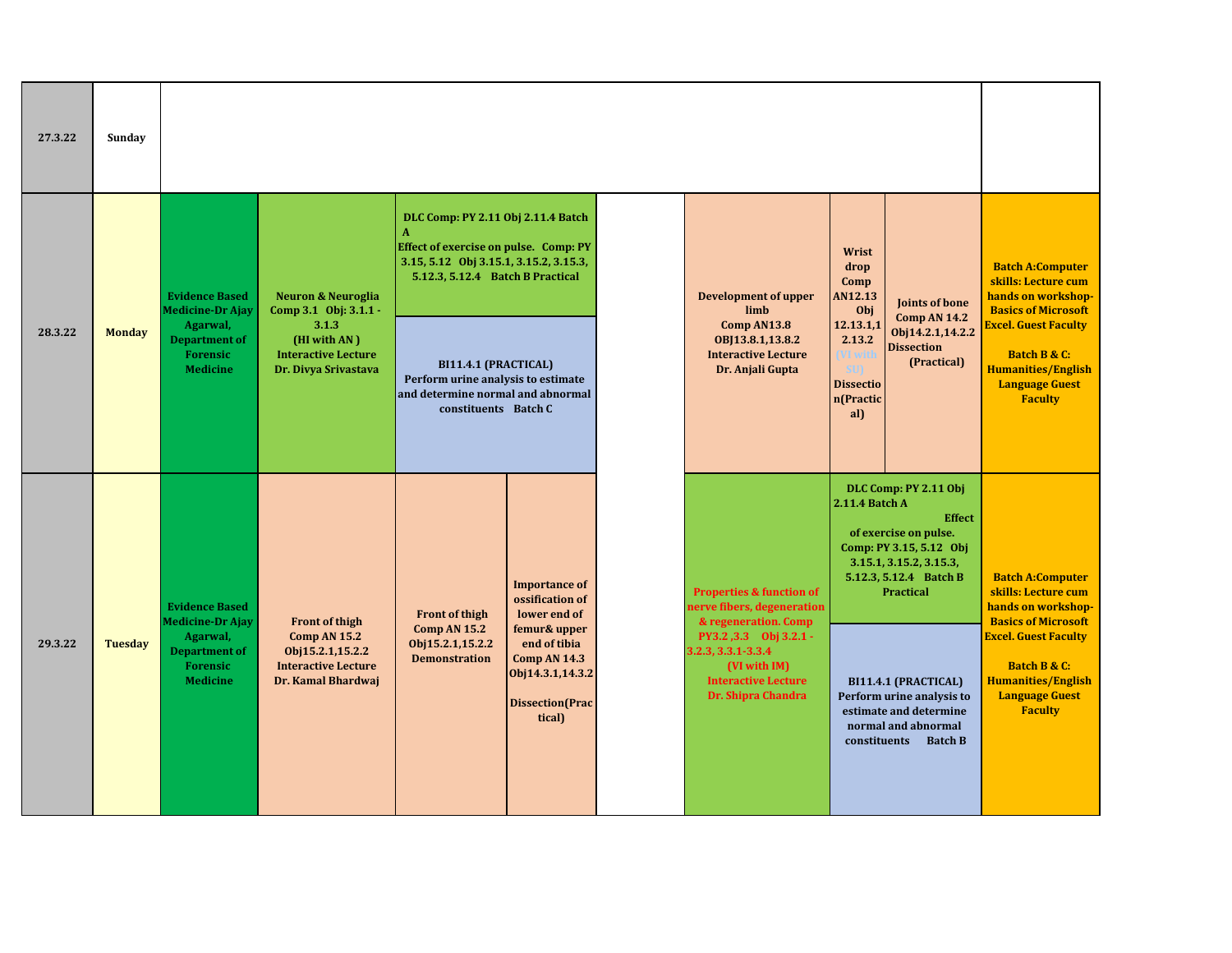| 30.3.22 | Wednesdav       |                                                                                                                                                                                                                                                               | <b>Hepatitis B Vaccination for the MBBS Batch</b><br>2021 students- Dr Renu Agarwal, Department<br>of PSM                                  |                                                                                                  | <b>BI6.5.2a</b><br>(LECTURE)<br>Water<br>soluble<br>vitamins 1 Dr.<br><b>Alok Mawar</b>                                    | L<br>U<br>N<br>$\mathbf{C}$<br>H | <b>Articulated foot</b><br><b>Comp AN 14.4</b><br>Obj14.4.1,14.4.2<br><b>Interactive Lecture</b><br>Dr. Reena Gupta | <b>SGT 11/SDL3</b><br>CM 1.7.3<br><b>Discuss the various</b><br>indicators of health and its<br>applicability in health<br>sector.                                                                                                                                                                                  | <b>Batch B: Computer</b><br><b>Skills: Lecture cum</b><br>hands on workshop-<br><b>Basics of Microsoft</b><br><b>Excel. Guest Faculty</b><br><b>Batch A:</b><br><b>Humanities/English</b><br><b>Language. Guest</b><br><b>Faculty</b>     |
|---------|-----------------|---------------------------------------------------------------------------------------------------------------------------------------------------------------------------------------------------------------------------------------------------------------|--------------------------------------------------------------------------------------------------------------------------------------------|--------------------------------------------------------------------------------------------------|----------------------------------------------------------------------------------------------------------------------------|----------------------------------|---------------------------------------------------------------------------------------------------------------------|---------------------------------------------------------------------------------------------------------------------------------------------------------------------------------------------------------------------------------------------------------------------------------------------------------------------|-------------------------------------------------------------------------------------------------------------------------------------------------------------------------------------------------------------------------------------------|
| 31.3.22 | <b>Thursday</b> | <b>Batch B:</b><br><b>Computer Skills:</b><br><b>Lecture cum</b><br>hands on<br>workshop-how<br>to effectively use<br>search engines.<br><b>Guest Faculty</b><br><b>Batch A &amp;</b><br>C:<br><b>Humanities/Engli</b><br>sh Language<br><b>Guest Faculty</b> | <b>Adductor canal</b><br><b>Comp AN 15.5</b><br>Obj15.5.1,15.5.2<br><b>Interactive Lecture</b><br>Dr Vasudha Agrawal                       | <b>Femoral triangle</b><br>Comp AN 15.3<br>Obj 15.3.1,15.3.2<br><b>Dissection</b><br>(Practical) | Psoas abcess &<br>femoral hernia<br><b>Comp AN 15.4</b><br>Obj15.4.1,15.4.2<br><b>Demonstration</b>                        |                                  | BI6.5.2b (LECTURE)<br>Water soluble vitamin 2<br>Dr. Alok<br><b>Mawar</b>                                           | DLC Comp: PY 2.11 Obj<br>2.11.4 Batch A<br><b>Effect</b><br>of exercise on pulse.<br>Comp: PY 3.15, 5.12 Obj<br>3.15.1, 3.15.2, 3.15.3,<br>5.12.3, 5.12.4 Batch B<br><b>Practical</b><br>BI11.4.1 (PRACTICAL)<br>Perform urine analysis to<br>estimate and determine<br>normal and abnormal<br>constituents Batch A | <b>Batch B: Computer</b><br><b>Skills: Lecture cum</b><br>hands on workshop-<br><b>Basics of Microsoft</b><br><b>Excel. Guest Faculty</b><br><b>Batch A:</b><br><b>Humanities/English</b><br><b>Language.</b> Guest<br><b>Faculty</b>     |
| 1.4.22  | Friday          |                                                                                                                                                                                                                                                               | NMJ& its applied<br>Comp 3.4, 3.6<br>Obj: 3.4.1, 3.4.2, 3.6.1<br>(VI<br>with PH,AS,PA)<br><b>Interactive Lecture</b><br>Dr. Shipra Chandra | <b>Types of muscle</b><br>fibers Batch-A                                                         | LEC 5 CM 1.5.1,2<br><b>Describe the</b><br>application of<br><b>interventions</b><br>at various<br>levels of<br>prevention |                                  | <b>Femoral Triangle AN 15.3</b><br>Obj15.3.1,15.3.2<br><b>Interactive Lecture</b><br>Dr.Anjali Gupta                | <b>Trendelenburg sign</b><br><b>Comp AN 16.3</b><br>Obj16.3.1,16.3.2<br><b>Twith OR</b><br><b>Dissection (Practical)</b>                                                                                                                                                                                            | <b>Batch B: Computer</b><br><b>Skills: Lecture cum</b><br>hands on workshop-<br>how to effectively<br>use search engines.<br><b>Guest Faculty</b><br>Batch A & C:<br><b>Humanities/English</b><br><b>Language Guest</b><br><b>Faculty</b> |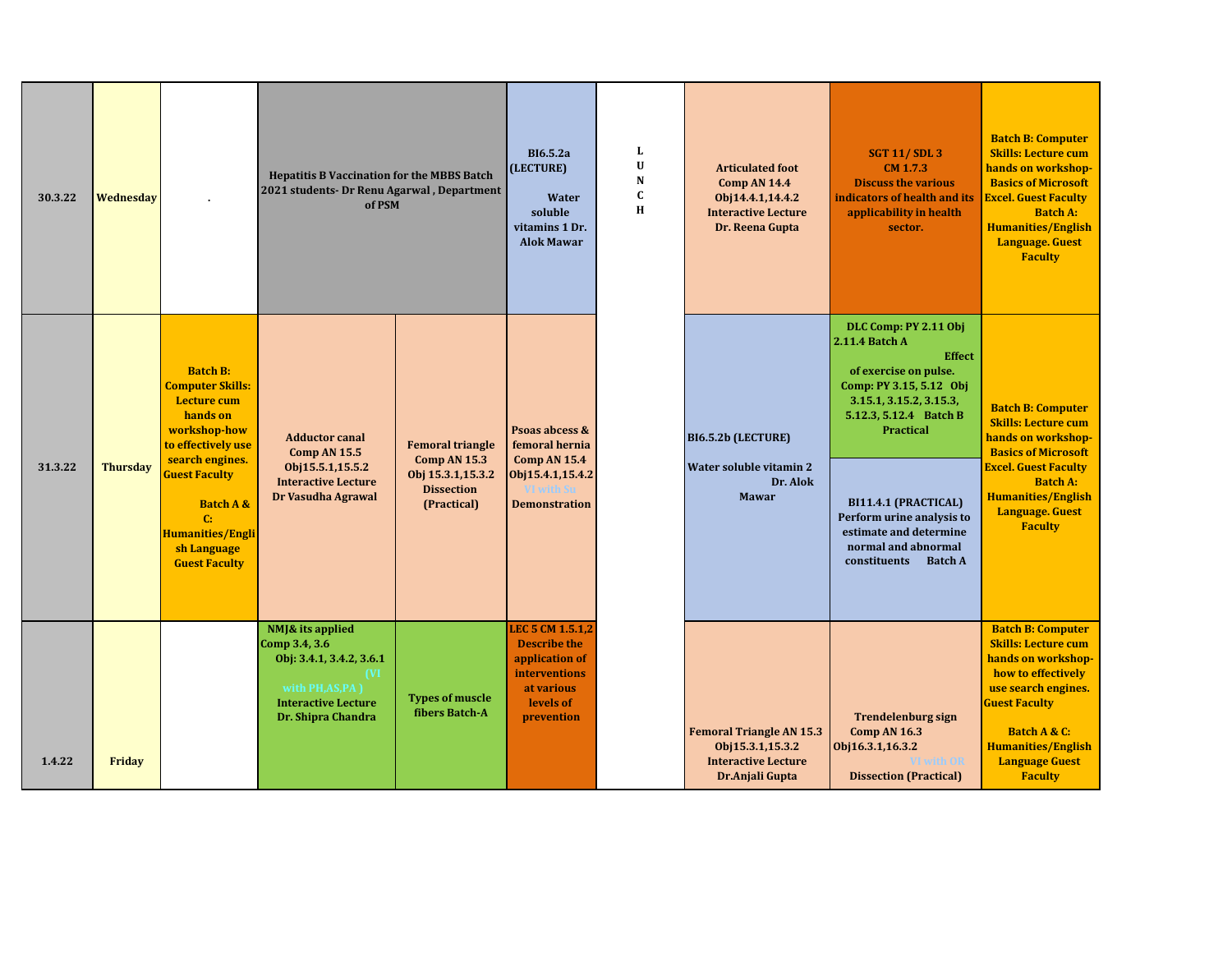|        |                 |                                                                                                                                                |                                                                                                                                          | <b>BI8.5 Tutorial</b><br>batch B Minerals 1                                                                                                                                                                          |                                                                                                                                                            |                                                                                                                      |                                                                                                                                                                                                                                                               |                                                                                                      |
|--------|-----------------|------------------------------------------------------------------------------------------------------------------------------------------------|------------------------------------------------------------------------------------------------------------------------------------------|----------------------------------------------------------------------------------------------------------------------------------------------------------------------------------------------------------------------|------------------------------------------------------------------------------------------------------------------------------------------------------------|----------------------------------------------------------------------------------------------------------------------|---------------------------------------------------------------------------------------------------------------------------------------------------------------------------------------------------------------------------------------------------------------|------------------------------------------------------------------------------------------------------|
| 2.4.22 | <b>Saturday</b> | <b>AETCOM:</b><br>Privileged<br>communication<br>and maintaining<br>confidentiality -<br>Dr Richa<br>Srivastav,<br>Department of<br>Physiology | <b>Hamstring muscles</b><br><b>Comp AN 16.4</b><br>Obj16.4.1,16.4.2<br><b>Lecture Dr.Kamal</b><br><b>Bhardwaj</b>                        | <b>Anastomosis, Collateral Circulation</b><br>Comp AN5.6<br>OBJ 5.6.1, 5.6.2<br><b>Demonstration</b>                                                                                                                 | <b>Action</b><br><b>Potential and</b><br>properties of<br>skeletal muscle<br>Comp PY3.8<br><b>Interactive</b><br>Lecture<br>Dr. Divya<br><b>Srivastava</b> | <b>LUNCH</b>                                                                                                         | Community Visit:<br>Batch B - Visit to Urban<br><b>Health Centre</b><br>Batch C - Visit to Primary<br>Health Centre Batch A- Visit<br>to District Hospital - Dr S S<br>Chaudhary, Department of<br>PSM (FC 3.5, FC 3.6)                                       |                                                                                                      |
| 3.4.22 | Sunday          |                                                                                                                                                |                                                                                                                                          |                                                                                                                                                                                                                      |                                                                                                                                                            |                                                                                                                      |                                                                                                                                                                                                                                                               |                                                                                                      |
| 4.4.22 | <b>Monday</b>   |                                                                                                                                                | <b>Molecular basis of</b><br>skeletal muscle<br>contraction-I. Comp<br><b>PY3.9</b><br><b>Interactive Lecture</b><br>Dr. Richa Srivastav | DLC & Arneth count Comp PY2.11<br><b>Batch A</b><br><b>Blood Pressure Comp PY 5.12 Batch</b><br><b>B</b> Practical<br>BI11.21.1 (PRACTICAL)<br>Perform the estimation of glucose by<br>colorimetry<br><b>Batch C</b> |                                                                                                                                                            | <b>Gluteal region</b><br>Comp AN 16.1,16.2,16.3<br>Obj16.1.1,16.1.2<br><b>Interactive Lecture</b><br>Dr. Anshu Gupta | <b>Hamstrin</b><br>g muscles<br><b>Comp AN</b><br><b>Hamstring</b><br>16.4<br>muscles<br>Obj16.4.1<br><b>Comp AN 16.4</b><br>,16.4.2<br>Obj16.4.3,16.4.4<br><b>Dissectio</b><br><b>Dissection</b><br>(Practical)<br>$\mathbf{n}$<br>(Practica<br>$\mathbf{D}$ | <b>Hamstring muscles</b><br><b>Comp AN 16.4</b><br>Obj16.4.3,16.4.4<br><b>Dissection (Practical)</b> |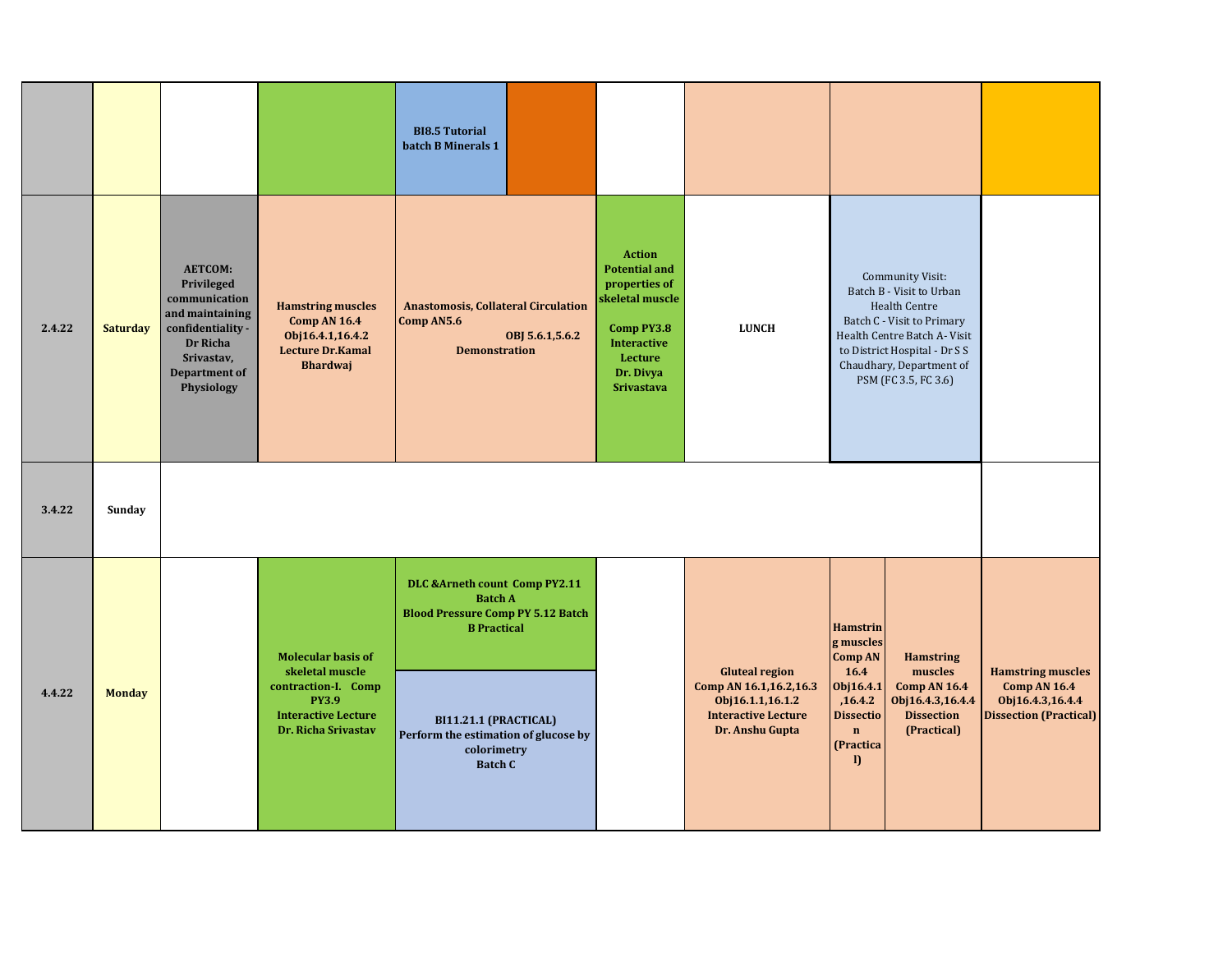| 5.4.22 | <b>Tuesday</b> | Nerves andvessels of<br>back of thigh<br><b>Comp AN 16.5</b>                                                                  | <b>Back of thigh</b><br><b>Comp AN 16.5</b><br>Obj16.5.1,16.5.2                     |                                                                 |                                                   | <b>Molecular basis of skeletal</b><br>muscle contraction-II.<br>Comp PY3.9                                            | <b>Estimation of DLC &amp;Arneth</b><br>count Comp PY2.11 Batch C<br><b>Recording of Blood</b><br>$Comp$ PY5.12<br>Pressure<br><b>Batch A Practical</b>                               |  |
|--------|----------------|-------------------------------------------------------------------------------------------------------------------------------|-------------------------------------------------------------------------------------|-----------------------------------------------------------------|---------------------------------------------------|-----------------------------------------------------------------------------------------------------------------------|---------------------------------------------------------------------------------------------------------------------------------------------------------------------------------------|--|
|        |                | Obj16.5.1,16.5.2<br><b>Interactive Lecture</b><br>Dr. Anjali Gupta                                                            | <b>Dissection (Practical)</b>                                                       |                                                                 |                                                   | <b>Interactive Lecture</b><br>Dr. Richa Srivastav                                                                     | BI11.21.1 (PRACTICAL)<br>Perform the estimation of<br>glucose by colorimetry<br><b>Batch B</b>                                                                                        |  |
| 6.4.22 | Wednesday      | <b>Feedback session</b>                                                                                                       |                                                                                     | BI6.5.2c Water<br>soluble vitamin<br>3 Dr. Alok<br><b>Mawar</b> | L<br>$\mathbf U$<br>${\bf N}$<br>$\mathbf C$<br>H | <b>Popliteal fossa</b><br><b>Comp AN 16.6</b><br>Obj16.6.1,16.6.2<br><b>Interactive Lecture</b><br>Dr. Kamal bhardwaj | <b>SGT 12/SDL 4</b><br><b>CM 1.8.4</b><br><b>Demonstrate through</b><br>flipcharts, chart the<br>demographic profile,<br>population pyramid, sex<br>ratio and demographic<br>indices. |  |
|        |                | <b>Fracture neck of femur</b><br>Comp AN 17.2 Obj<br>17.2.1,17.2.2<br><b>VI with OR Interactive</b><br>Lecture Dr.Reena Gupta | <b>Skin and Dermatomes</b><br>Comp AN4.1<br>OBJ 4.1.1,4.1.2<br><b>Demonstration</b> |                                                                 |                                                   | BI6.5.2d (LECTURE)<br>Water soluble vitamin 4<br>Dr. Alok<br><b>Mawar</b>                                             | <b>Estimation of DLC &amp;Arneth</b><br>count Comp PY2.11 Batch B<br><b>Recording of Blood</b><br>Comp PY5.12<br>Pressure<br><b>Batch C Practical</b>                                 |  |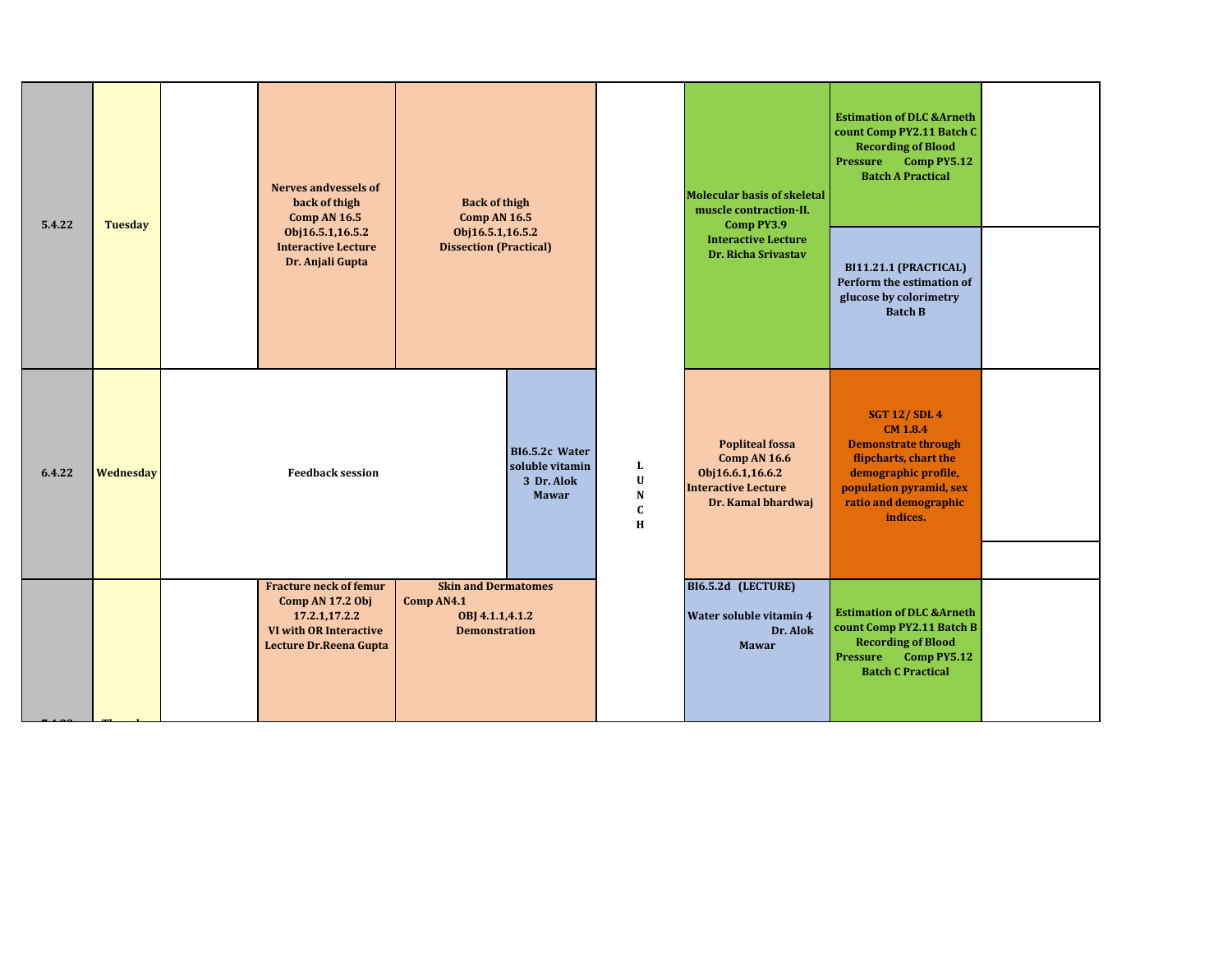| 7.4.ZZ | <b>Inursaay</b> |                                                                                                                                      |                                                                                                                                  |                                                                                                                                                                                                                |                                                                                                                                                                          |                                                                                                                                            |                                                                                                                        | BI11.21.1 (PRACTICAL)<br>Perform the estimation of<br>glucose by colorimetry<br><b>Batch A</b>                                                                                                                                                |                                                                                              |
|--------|-----------------|--------------------------------------------------------------------------------------------------------------------------------------|----------------------------------------------------------------------------------------------------------------------------------|----------------------------------------------------------------------------------------------------------------------------------------------------------------------------------------------------------------|--------------------------------------------------------------------------------------------------------------------------------------------------------------------------|--------------------------------------------------------------------------------------------------------------------------------------------|------------------------------------------------------------------------------------------------------------------------|-----------------------------------------------------------------------------------------------------------------------------------------------------------------------------------------------------------------------------------------------|----------------------------------------------------------------------------------------------|
| 8.4.22 | Friday          | <b>Mode of muscle</b><br>contraction, muscle<br>metabolism<br>Comp PY3.10, 3.11<br><b>Interactive Lecture</b><br>Dr. ML Arora        | <b>Types of muscle</b><br>fibers Batch-B<br><b>BI8.5 Tutorial</b><br>batch A Minerals 2                                          | <b>LEC6 CM 1.6.1,2</b><br><b>Describe and</b><br>discuss the<br>concepts, the<br>principles of<br><b>Health</b><br>promotion and<br><b>Education, IEC</b><br>and Behavioral<br>change<br>communication<br>(BC) |                                                                                                                                                                          | <b>Hip joint</b><br><b>Comp AN 17.1</b><br>Obj17.1.1,17.1.2,17.1.3,17. Obj17.1.1<br>1.4<br><b>Interactive Lecture</b><br>Dr. Pradeep Singh | <b>Hip joint</b><br><b>Comp AN</b><br>17.1<br>,17.1.2<br><b>Dissectio</b><br>$\mathbf{n}$<br>(Practica<br>$\mathbf{D}$ | Hip joint<br><b>Comp AN 17.1</b><br>Obj17.1.3,17.1.4<br><b>Dissection</b><br>(Practical)                                                                                                                                                      | <b>Hip joint</b><br><b>Comp AN 17.1</b><br>Obj17.1.3,17.1.4<br><b>Dissection (Practical)</b> |
| 9.4.22 | <b>Saturday</b> | <b>Hip joint dislocation</b><br><b>Comp AN 17.3</b><br>Obj17.3.1,17.3.2<br>Interactive<br><b>Lecture Dr.Kamal</b><br><b>Bhardwaj</b> | Dis.of hip jt.& its replacement<br><b>Comp AN 17.3</b><br>Obj17.3.1,17.3.2<br><b>VI</b> with OR<br><b>Dissection (Practical)</b> |                                                                                                                                                                                                                | <b>Gradations of</b><br>muscular<br>activity &<br>myopathies,<br>SDC Comp<br>PY3.12,3.13,3.1<br>7 (VI with IM)<br><b>Interactive</b><br>Lecture<br>Dr. Shubhangi<br>Goel | <b>LUNCH</b>                                                                                                                               |                                                                                                                        | Community Visit:<br>Batch C - Visit to Urban<br>Health Centre<br>Batch A - Visit to Primary<br>Health Centre Batch B- Visit<br>to District Hospital - Dr<br>Anupama, Dr Geetu, Dr<br>Manisha Nagargoje,<br>Department of PSM (FC 3.5,<br>3.6) |                                                                                              |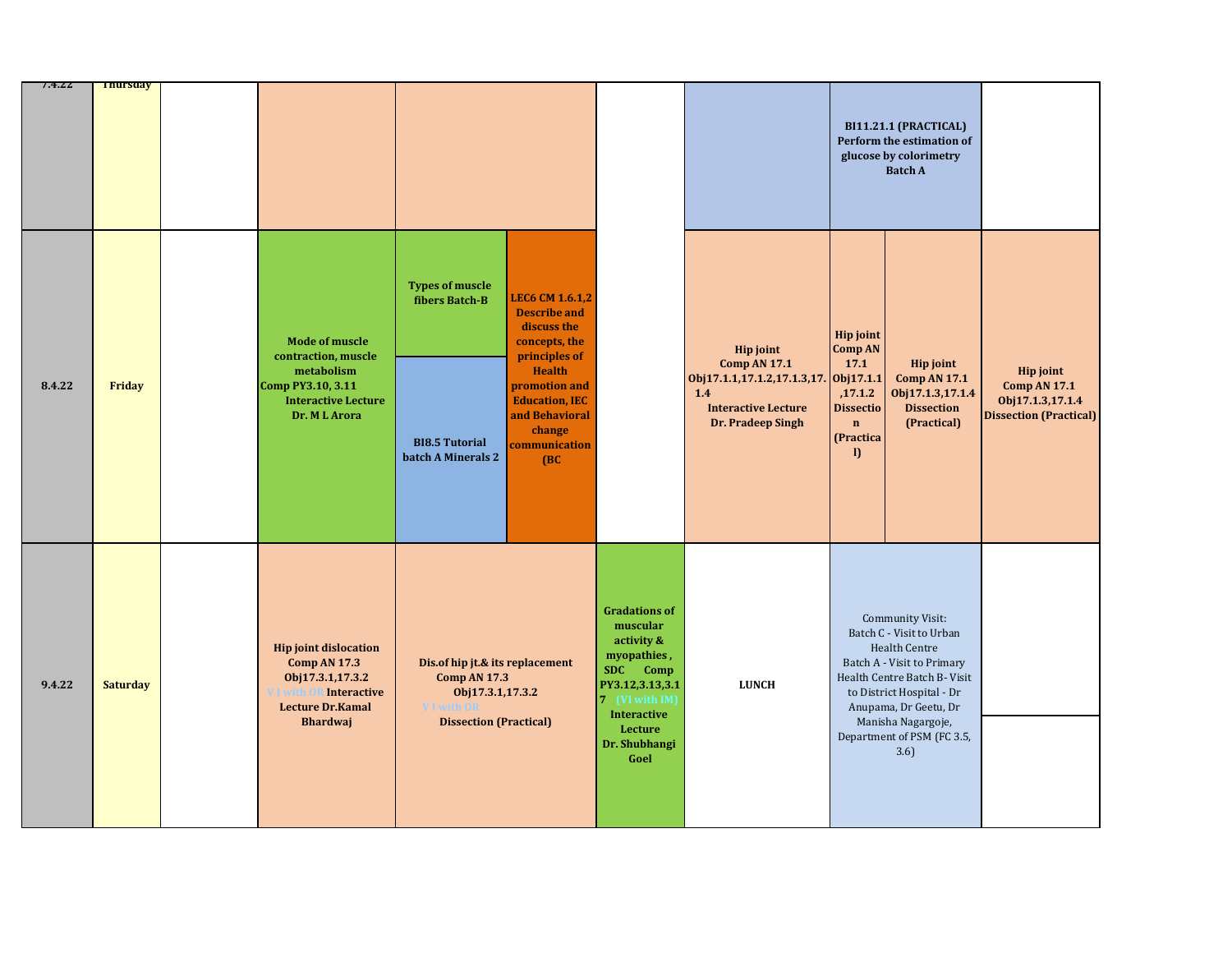| 10.4.22 | Sunday                                                                                                                                                  |                                                                                                | <b>RAMNAVMI</b>                                                                                                        |                                                                                                                 |                                                                                                                              |                                                                                                                                                                                          |                                                                             |  |  |  |  |
|---------|---------------------------------------------------------------------------------------------------------------------------------------------------------|------------------------------------------------------------------------------------------------|------------------------------------------------------------------------------------------------------------------------|-----------------------------------------------------------------------------------------------------------------|------------------------------------------------------------------------------------------------------------------------------|------------------------------------------------------------------------------------------------------------------------------------------------------------------------------------------|-----------------------------------------------------------------------------|--|--|--|--|
| 11.4.22 | <b>Monday</b>                                                                                                                                           | <b>Functional anatomy of</b><br>respiratory tract<br>Comp PY 6.1<br><b>Interactive Lecture</b> | <b>Hb estimation comp PY 2.11 Batch A</b><br><b>Blood pressure measurement Comp</b><br><b>PY5.12 Batch B Practical</b> |                                                                                                                 | <b>Muscles of Anterolateral</b><br>compartment of Leg<br><b>Comp AN 18.1</b><br>Obj18.1.1,18.1.2                             | <b>Muscles</b><br>of<br>anterolat<br><b>Muscles of</b><br>eral<br>anterolateral<br>compart<br>ment of<br>compartment of<br>leg<br>$\left  \right $ leg<br>Comp AN 18.1<br><b>Comp AN</b> | <b>Muscles of</b><br>anterolateral<br>compartment of leg<br>Comp<br>AN 18.1 |  |  |  |  |
|         |                                                                                                                                                         | <b>DR NIDHI YADAV</b>                                                                          | <b>BI11.8.1 Estimation of Serum Total</b><br>Proteins Batch C                                                          |                                                                                                                 | <b>Interactive Lecture</b><br>Dr. Vasudha Agrawal                                                                            | Obj18.1.1,18.1.2<br>18.1<br><b>Dissection</b><br>Obj18.1.1<br>,18.1.2<br>(Practical)<br><b>Dissectio</b><br>$\mathbf n$<br>(Practica<br>$\mathbf{D}$                                     | Obj18.1.1,18.1.2<br><b>Dissection (Practical)</b>                           |  |  |  |  |
| 12.4.22 | Foot drop<br>Knee jt.injury<br>Comp AN 18.3<br><b>Comp AN 18.6</b><br><b>Tuesday</b><br>Obj18.3.1,18.3.2<br>Obj18.6.1,18.6.2<br>V I with SU Interactive |                                                                                                | L<br>U<br>N<br>$\mathbf{C}$<br>H                                                                                       | <b>Mechanics of breathing,</b><br>pressure changes during<br>ventilation.<br>Comp PY 6.2 Interactive<br>Lecture | <b>Hb estimation comp PY</b><br>2.11 Batch C<br><b>Blood pressure</b><br>measurement Comp PY5.12<br><b>Batch A Practical</b> |                                                                                                                                                                                          |                                                                             |  |  |  |  |
|         |                                                                                                                                                         | lecturDr.Pradeep singh                                                                         | <b>Dissection (Practical)</b>                                                                                          |                                                                                                                 | Dr. Ram Prakash                                                                                                              | <b>BI11.8.1 Estimation of</b><br><b>Serum Total Proteins</b><br><b>Batch B</b>                                                                                                           |                                                                             |  |  |  |  |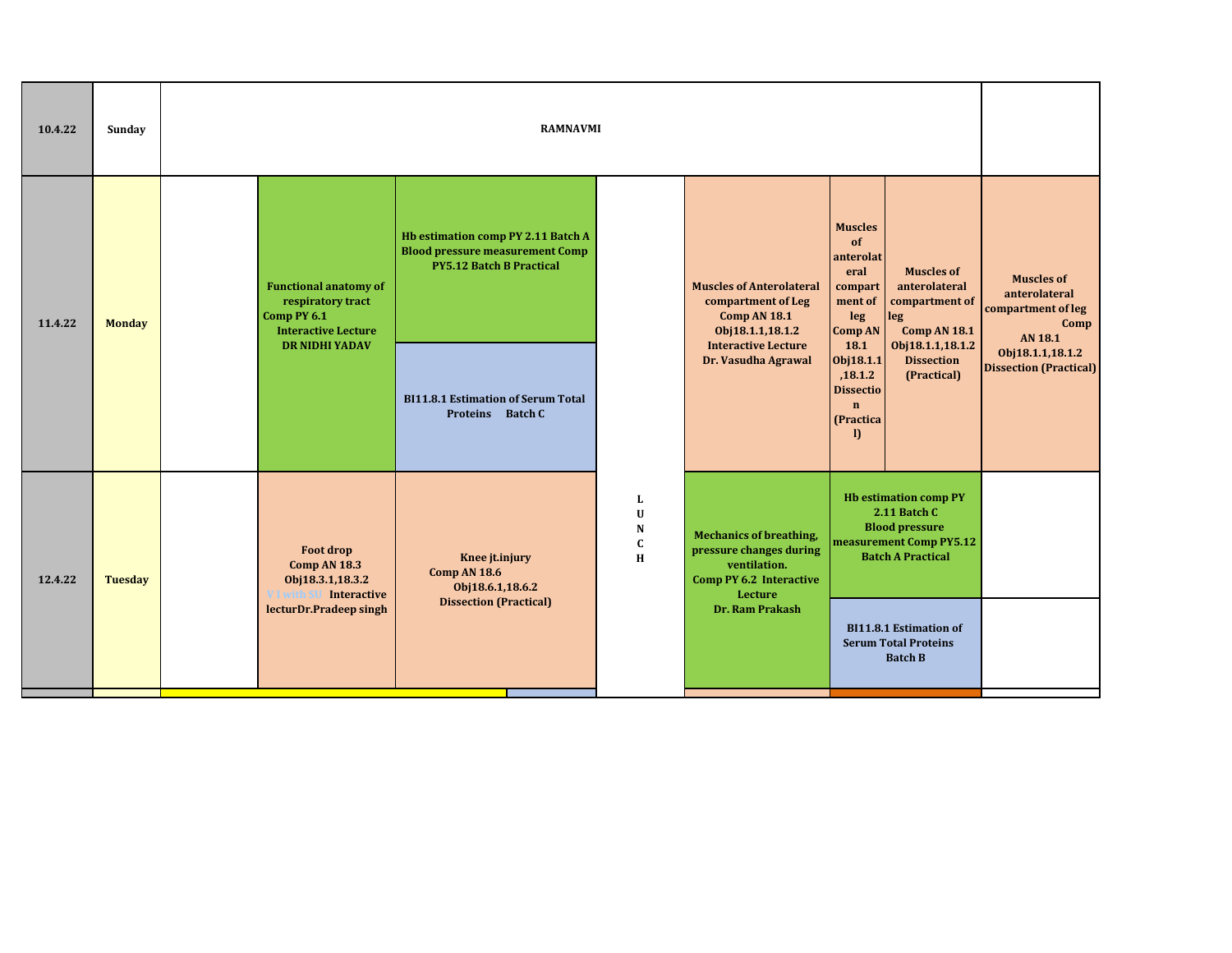| 13.4.22 | <b>Wednesday</b> | <b>BI3.1</b><br><b>Vessels and nerves of</b><br><b>SGT 13, 14</b><br><b>Definition and</b><br>antero lateral<br><b>CM 1.9</b><br><b>ECE (Physiology Department)</b><br>classification of<br>compartment of leg<br>Plasma proteins functions & Body fluid shift following recovery<br><b>Demonstrate the role of</b><br>carbohydrates<br><b>Comp AN 18.2</b><br>from dehydration using hypotonic, isotonic & hypertonic fluid<br>effective Communication<br>Dr. Sarvesh<br>Obj18.2.1,18.2.2,18.2.3,18.<br>skills in health in a<br>replacments.<br>(Classroom<br>Yadav<br>2.4<br><b>Setting</b> )<br>simulated environment<br><b>Interactive Lecture</b><br>Dr. Anshu Gupta |  |  |  |  |  |  |  |  |
|---------|------------------|----------------------------------------------------------------------------------------------------------------------------------------------------------------------------------------------------------------------------------------------------------------------------------------------------------------------------------------------------------------------------------------------------------------------------------------------------------------------------------------------------------------------------------------------------------------------------------------------------------------------------------------------------------------------------|--|--|--|--|--|--|--|--|
| 14.4.22 | <b>Thursday</b>  | DR. BHIMRAO AMBEDKAR JAYANTI                                                                                                                                                                                                                                                                                                                                                                                                                                                                                                                                                                                                                                               |  |  |  |  |  |  |  |  |
| 15.4.22 | Friday           | <b>GOOD FRIDAY</b>                                                                                                                                                                                                                                                                                                                                                                                                                                                                                                                                                                                                                                                         |  |  |  |  |  |  |  |  |
| 16.4.22 | <b>Saturday</b>  | <b>Pulmonary</b><br>Knee jt injuries<br><b>Scaphoid Fracture</b><br>circulation.<br>Reflections of Community<br>Comp AN 8.6<br>Comp PY 6.2<br>Comp AN 18.6<br><b>LUNCH</b><br>Obj18.6.1,18.6.2<br>OBJ 8.6.1,8.6.2<br><b>Interactive</b><br>Visit. All faculty Departemnt<br>Interactive<br>VI with Orl<br>Lecture<br>of PSM<br>V I with (<br>Lecture Dr. Reena Gupta<br><b>Small Group Teaching</b><br>Dr. Nidhi Yadav                                                                                                                                                                                                                                                     |  |  |  |  |  |  |  |  |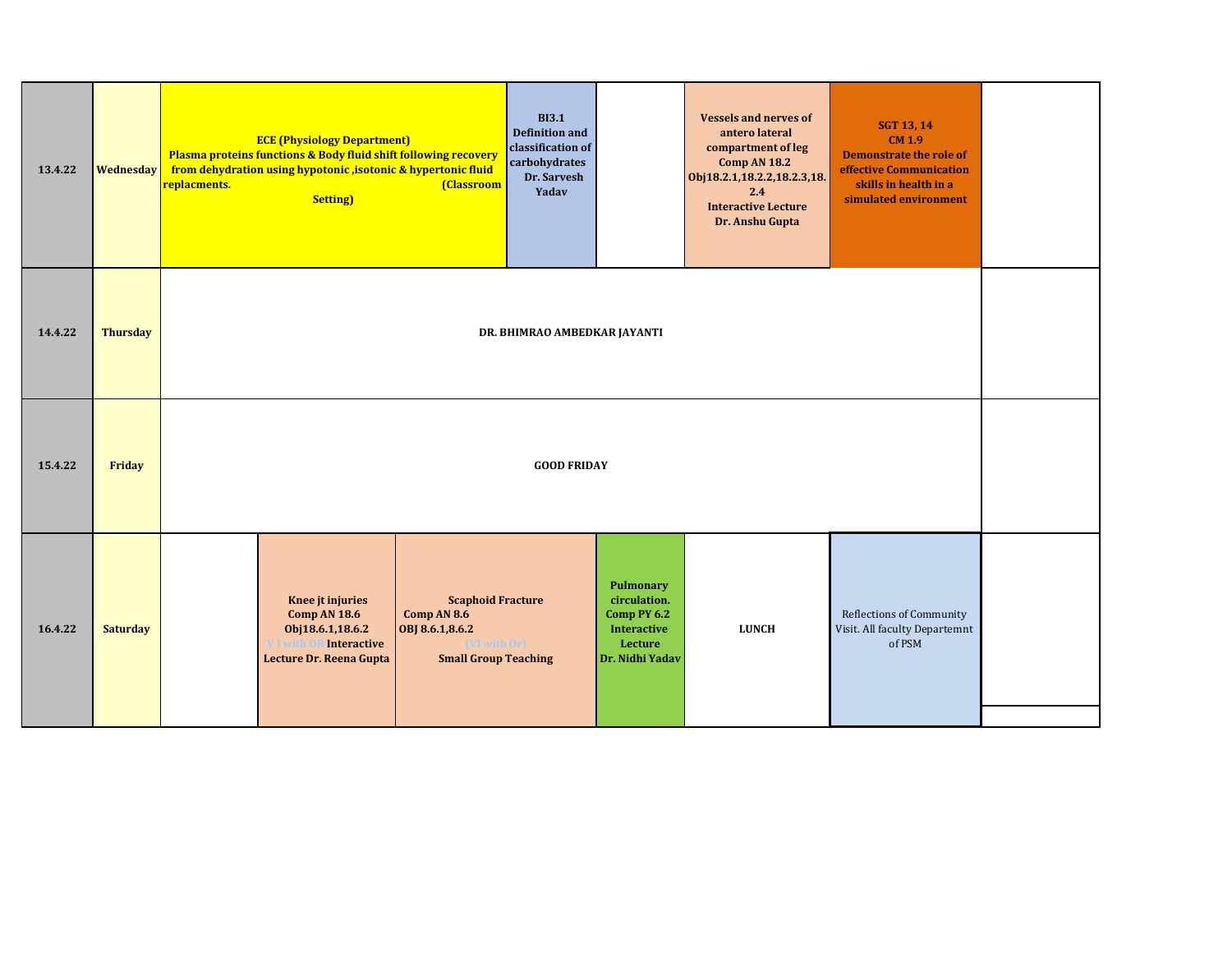| 17.4.22 | Sunday                                                                                                                           |                                                                   |                                                                                                                                             |                                                                                                                 |                                                                                                                                |                                                                                                     |                                                                                         |                                                                                      |
|---------|----------------------------------------------------------------------------------------------------------------------------------|-------------------------------------------------------------------|---------------------------------------------------------------------------------------------------------------------------------------------|-----------------------------------------------------------------------------------------------------------------|--------------------------------------------------------------------------------------------------------------------------------|-----------------------------------------------------------------------------------------------------|-----------------------------------------------------------------------------------------|--------------------------------------------------------------------------------------|
| 18.4.22 | <b>Monday</b>                                                                                                                    |                                                                   | <b>TRANSPORT OF</b><br><b>RESPIRATORY GASES: 02</b><br>& CO <sub>2</sub><br>Comp PY 6.2 Interactive<br>Lecture<br><b>DR ABHISHEK SHARMA</b> | Hb estimation comp PY 2.11 Batch B<br><b>Blood pressure measurement Comp</b><br><b>PY5.12 Batch C Practical</b> | Knee joint<br><b>Comp AN 18.4</b><br>Obj18.4.1,18.4.2<br><b>Interactive Lecture</b><br>Dr. Anshu Gupta                         | <b>Knee</b><br>joint<br>Comp AN<br>18.4<br>Obj18.4.1<br>,18.4.2<br><b>Dissectio</b><br>$\mathbf{n}$ | Knee jt.<br><b>Comp AN 18.4</b><br>Obj18.4.1,18.4.2<br><b>Dissection</b><br>(Practical) | Knee jt.<br><b>Comp AN 18.4</b><br>Obj18.4.1,18.4.2<br><b>Dissection (Practical)</b> |
|         |                                                                                                                                  |                                                                   | <b>BI11.8.1 Estimation of Serum</b><br>Albumin & A:G ratio Batch C                                                                          |                                                                                                                 | (Practica<br>$\mathbf{D}$                                                                                                      |                                                                                                     |                                                                                         |                                                                                      |
| 19.4.22 | <b>Locking and unlocking</b><br>of knee jt<br>Locking and unlocking of knee jt<br>Comp AN 18.5<br>Comp AN 18.5<br><b>Tuesday</b> |                                                                   | <b>Pulmonary function tests</b><br>and clinical significance<br>Comp PY6.7 Interactive<br>Lecture                                           |                                                                                                                 | <b>Hemocytometry Comp</b><br>PY2.11 Batch B<br><b>Blood pressure posture</b><br>effect Comp PY5.12 Batch C<br><b>Practical</b> |                                                                                                     |                                                                                         |                                                                                      |
|         |                                                                                                                                  | Obj18.5.1,18.5.2<br><b>Interactive Lecture</b><br>Dr.Anjali Gupta |                                                                                                                                             | Obj18.5.1,18.5.2<br><b>Dissection (Practical)</b>                                                               | Dr Divya Srivastava                                                                                                            |                                                                                                     | <b>BI11.8.1 Estimation of</b><br>Serum Albumin & A:G ratio<br><b>Batch B</b>            |                                                                                      |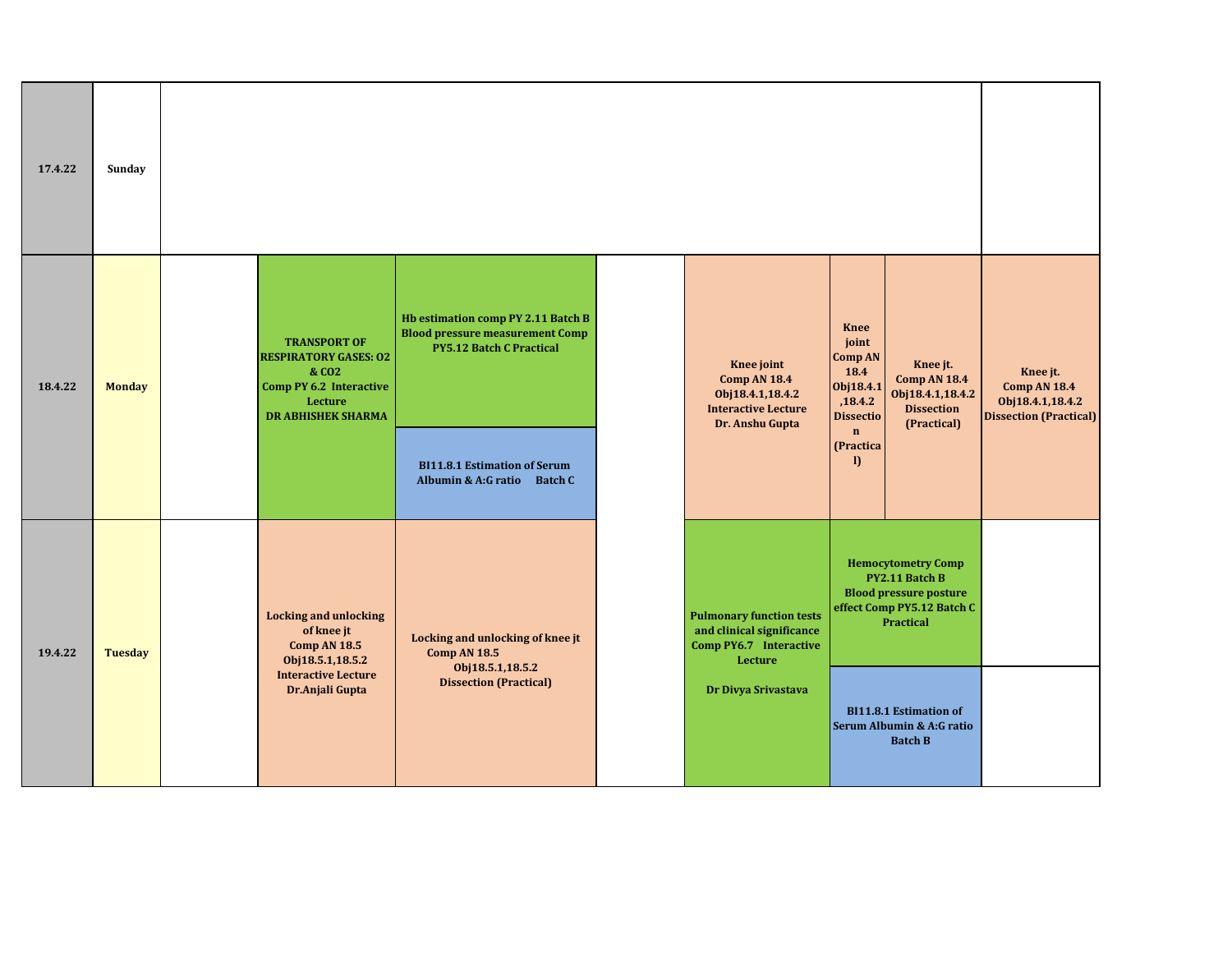| 20.4.22 | <b>Wednesday</b> | <b>Exposure of Clinical condition regarding Shoulder Joint</b><br><b>ANATOMY (Classroom)</b><br>$ECE-1$             |                                                                                                                                         |                                                                                                                 | $\mathbf{L}$<br>$\mathbf U$<br>N<br>$\mathbf c$<br>H | <b>Locking and unlocking of</b><br>knee jt<br>Comp AN18.5<br>Obj18.5.1,18.5.2<br><b>SDL</b>                                     | <b>SGT 15, 16</b><br><b>CM 1.10</b><br><b>Demonstrate the important</b><br>aspects of the doctor<br>patient relationship in a<br>simulated environment | Artificial respiration,<br><b>Decompression</b><br>sickness<br>Comp PY 6.5 Batch A<br><b>SDL</b>         |
|---------|------------------|---------------------------------------------------------------------------------------------------------------------|-----------------------------------------------------------------------------------------------------------------------------------------|-----------------------------------------------------------------------------------------------------------------|------------------------------------------------------|---------------------------------------------------------------------------------------------------------------------------------|--------------------------------------------------------------------------------------------------------------------------------------------------------|----------------------------------------------------------------------------------------------------------|
| 21.4.22 | <b>Thursday</b>  | <b>Muscles of Back of leg</b><br>Comp AN 19.1<br>Obj 19.1.1,19.1.2<br><b>Interactive Lecture</b><br>Dr. Anshu Gupta | <b>Muscles of back of</b><br>leg<br><b>Comp AN 19.1</b><br>Obj19.1.1,19.1.2<br><b>Dissection</b><br>(Practical)                         | <b>Muscles of back</b><br>of leg<br><b>Comp AN 19.1</b><br>Obj19.1.1,19.1.2<br><b>Dissection</b><br>(Practical) |                                                      | <b>BI3.3</b><br>Describe and discuss the<br>digestion and assimilation<br>of carbohydrates from<br>food<br>Dr. Sarvesh<br>Yadav | <b>Hemocytometry Comp</b><br>PY2.11 Batch A<br><b>Blood pressure posture</b><br>effect Comp PY5.12 Batch B<br><b>Practical</b>                         |                                                                                                          |
|         |                  |                                                                                                                     |                                                                                                                                         |                                                                                                                 |                                                      |                                                                                                                                 | <b>BI11.8.1 Estimation of</b><br>Serum Albumin & A:G ratio<br><b>Batch A</b>                                                                           |                                                                                                          |
| 22.4.22 | Friday           | <b>NEURAL REGULATION</b><br>OF RESPIRATION<br>Comp PY6.7 Interactive<br>Lecture<br><b>DR ABHISHEK SHARMA</b>        | <b>Surfactant, surface</b><br>tension and laws<br>Comp PY 6.7<br><b>Batch A Tutorial</b><br><b>BI8.5 Tutorial</b><br>batch A Minerals 3 | LEC 7 1.6.3,4<br><b>Define IEC and</b><br>BCC.<br><b>Enumerate the</b><br>differences<br>between IEC<br>and BCC |                                                      | <b>Peripheral heart</b><br><b>Comp AN 19.3</b><br>Obj19.3.1,19.3.2<br><b>Dissection</b><br><b>VI</b> with S<br>(Practical)      | <b>Muscles of ventral forearm</b><br>Comp AN12.1<br>Obj12.1.1,12.1.2<br><b>Dissection (Practical)</b>                                                  | <b>Muscles of ventral</b><br>forearm<br>Comp AN12.1<br>Obj12.1.1,12.1.2<br><b>Dissection (Practical)</b> |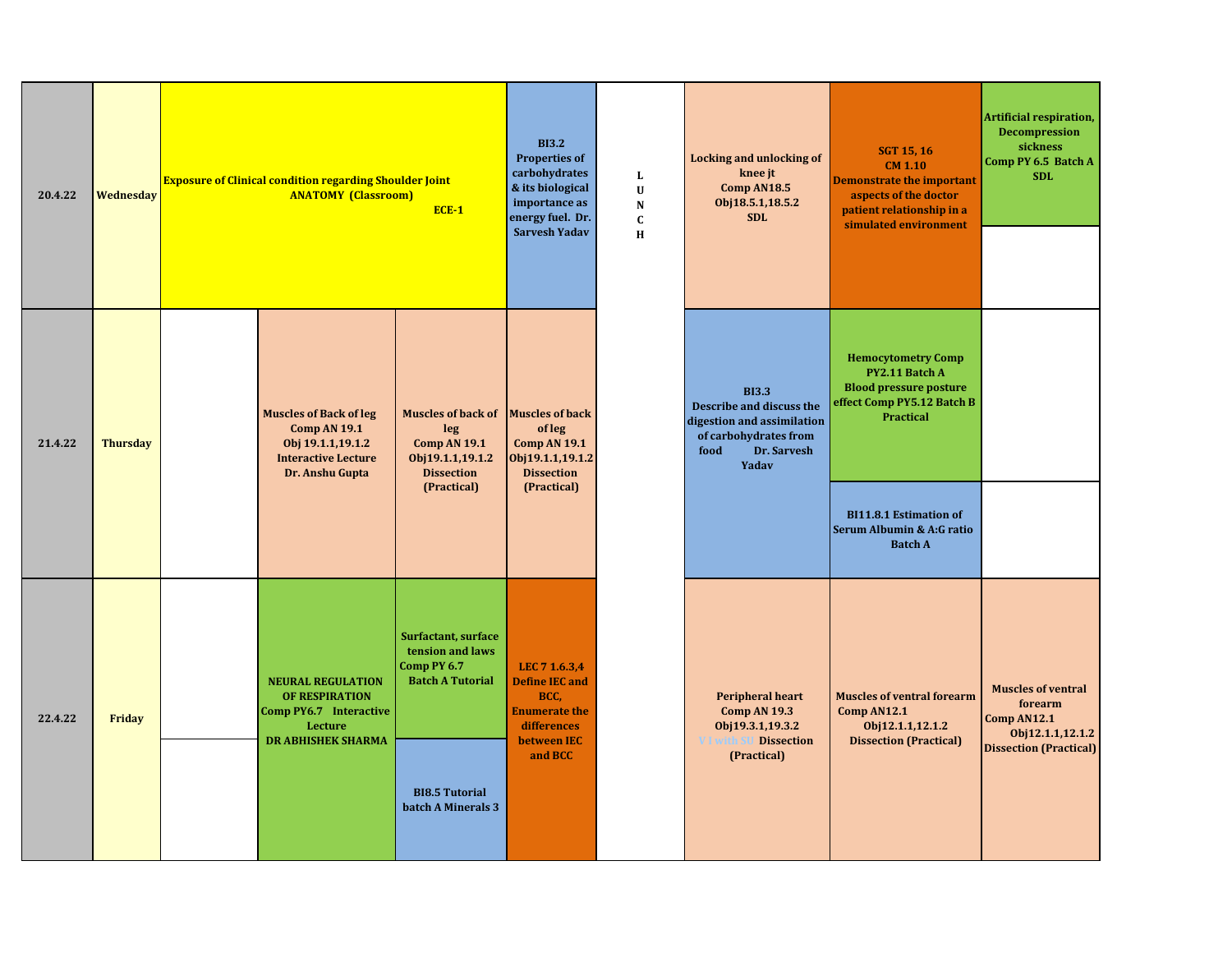| 23.4.22 | <b>Saturday</b> | <b>Vessels and nerves of</b><br>back of leg<br><b>Comp AN 19.2</b><br>Obj19.2.1,19.2.2<br><b>Interactive Lecture</b><br>Dr. Reena Gupta | <b>Vessels &amp; nerves of</b><br>back of leg<br><b>Comp AN 19.2</b><br>Obj19.2.1,19.2.2<br><b>Dissection</b><br>(Practical)                                                                          | <b>Vessels &amp;</b><br>nerves of back<br>of leg<br><b>Comp AN 19.2</b><br>Obj19.2.1,19.2.2<br><b>Dissection</b><br>(Practical) | <b>NEURAL</b><br><b>REGULATION</b><br>OF<br><b>RESPIRATION</b><br>Comp PY6.7<br><b>Interactive</b><br>Lecture<br><b>DR NIDHI</b><br>YADAV | <b>LUNCH</b>                                                                                  | SPORTS/ECA                                                                                                                                                    |                                                                                                                                                           |
|---------|-----------------|-----------------------------------------------------------------------------------------------------------------------------------------|-------------------------------------------------------------------------------------------------------------------------------------------------------------------------------------------------------|---------------------------------------------------------------------------------------------------------------------------------|-------------------------------------------------------------------------------------------------------------------------------------------|-----------------------------------------------------------------------------------------------|---------------------------------------------------------------------------------------------------------------------------------------------------------------|-----------------------------------------------------------------------------------------------------------------------------------------------------------|
| 24.422  | Sunday          |                                                                                                                                         |                                                                                                                                                                                                       |                                                                                                                                 |                                                                                                                                           |                                                                                               |                                                                                                                                                               |                                                                                                                                                           |
| 25.4.22 | <b>Monday</b>   | <b>Physiology of high</b><br>altitude.and deep sea<br>diving<br>Comp PY 6.4<br><b>Interactive Lecture</b><br><b>DR SHIPRA CHANDRA</b>   | <b>Hemocytometry Comp PY2.11 Batch</b><br>C.<br><b>Blood pressure posture effect Comp</b><br><b>PY5.12 Batch A Practical</b><br>BI11.8.1 Clinical significance of total<br>protein and albumin(cases) |                                                                                                                                 |                                                                                                                                           | <b>Vessels &amp; nerves of back</b><br>ofleg<br>Comp AN19.2<br>Obj19.2.1,19.2.2<br><b>SDL</b> | <b>Dissection Hall</b><br><b>Rupture of calcaneal tendon</b><br><b>Comp AN 19.4</b><br>Obj19.4.1,19.4.2<br><b>VI</b> with OR<br><b>Dissection (Practical)</b> | <b>Dissection Hall</b><br><b>Rupture of calcaneal</b><br>tendon<br><b>Comp AN 19.4</b><br>Obj19.4.1,19.4.2<br>VI with OR<br><b>Dissection (Practical)</b> |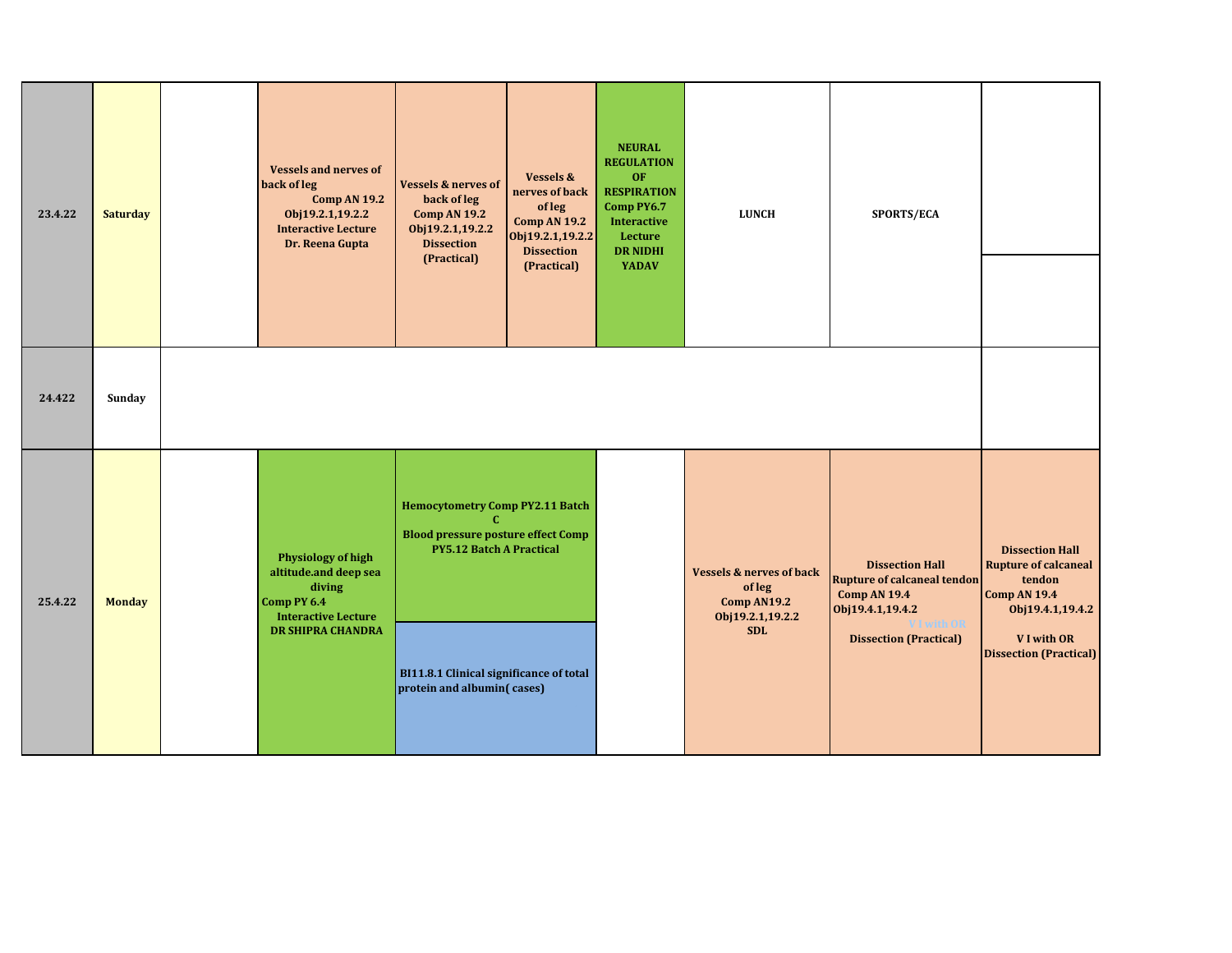| 26.4.22 | <b>Tuesday</b>  | <b>Arches of foot</b><br><b>Comp AN 19.5</b><br>Obj19.5.1,19.5.2<br><b>Interactive Lecture</b><br>Dr. Anshu Gupta                                                                                                 | <b>Arches of foot</b><br><b>Comp AN 19.5</b><br>Obj19.5.1,19.5.2<br><b>VI</b> with OR<br><b>Dissection</b><br>(Practical) | <b>Arches of foot</b><br><b>Comp AN 19.5</b><br>Obj19.5.1,19.5.2<br>VI with 0<br><b>Dissection</b><br>(Practical) |                                                              | <b>Hypoxia and applied</b><br>respiratory physiology<br>Comp PY 6.6<br><b>Interactive Lecture</b><br>Dr. Richa Srivastav | <b>TRBC Comp PY2.11 Batch B</b><br><b>Blood pressure posture</b><br>effect Comp PY5.12 Batch C<br><b>Practical</b><br>BI11.8.1 Clinical<br>significance of total protein<br>and albumin(cases) |                                                                                                  |
|---------|-----------------|-------------------------------------------------------------------------------------------------------------------------------------------------------------------------------------------------------------------|---------------------------------------------------------------------------------------------------------------------------|-------------------------------------------------------------------------------------------------------------------|--------------------------------------------------------------|--------------------------------------------------------------------------------------------------------------------------|------------------------------------------------------------------------------------------------------------------------------------------------------------------------------------------------|--------------------------------------------------------------------------------------------------|
| 27.4.22 | Wednesday       | <b>ECE (Biochemistry Department)</b><br>Interpretion of findings of abnormal urine with different clinical<br>conditions<br>Case based discussiion followed by interpretion of lab reports<br>(Classroom Setting) |                                                                                                                           | <b>BI3.4.1</b><br><b>Define</b><br>pathways and<br>regulation of<br>glycolysis Dr.<br><b>Sarvesh Yadav</b>        | $\mathbf{L}$<br>$\mathbf U$<br>${\bf N}$<br>$\mathbf c$<br>H | <b>Club</b> foot<br>Comp AN 19.6<br>Obj19.6.1,19.6.2<br><b>VI with OR Interactive</b><br>Lecture Dr.Reena Gupta          | <b>SGT 17, 18</b><br>2.1.2<br><b>Demonstrate and discuss</b><br>the clinic social & cultural<br>assessment of individual,<br>family & community                                                | Artificial respiration,<br><b>Decompression</b><br>sickness<br>Comp PY 6.5 Batch A<br><b>SDL</b> |
| 28.4.22 | <b>Thursday</b> | <b>Ankle Joint with tibio</b><br>fibular joint<br><b>Comp AN 20.1</b><br>Obj 20.1.1,20.1.2<br><b>Interactive Lecture</b><br>Dr. Vasudha Agrawal                                                                   | <b>Ankle Joint with</b><br>tibio fibular joint<br>Comp AN 20.1<br>Obj 20.1.1,20.1.2<br><b>Dissection</b><br>(Practical)   | <b>Arches of foot</b><br>Comp AN 20.1<br>Obj<br>19.5.1,19.5.2<br><b>Dissection</b><br>(Practical)                 |                                                              | <b>BI3.4.2</b><br>Define pathways and<br>regulation of<br>gluconeogenesis Dr.<br><b>Sarvesh Yadav</b>                    | TRBC Comp PY2.11 Batch A<br><b>Blood pressure exercise</b><br>effect Comp PY5.12 Batch B<br>Practical<br>BI11.8.1 Clinical<br>significance of total protein<br>and albumin(cases)              |                                                                                                  |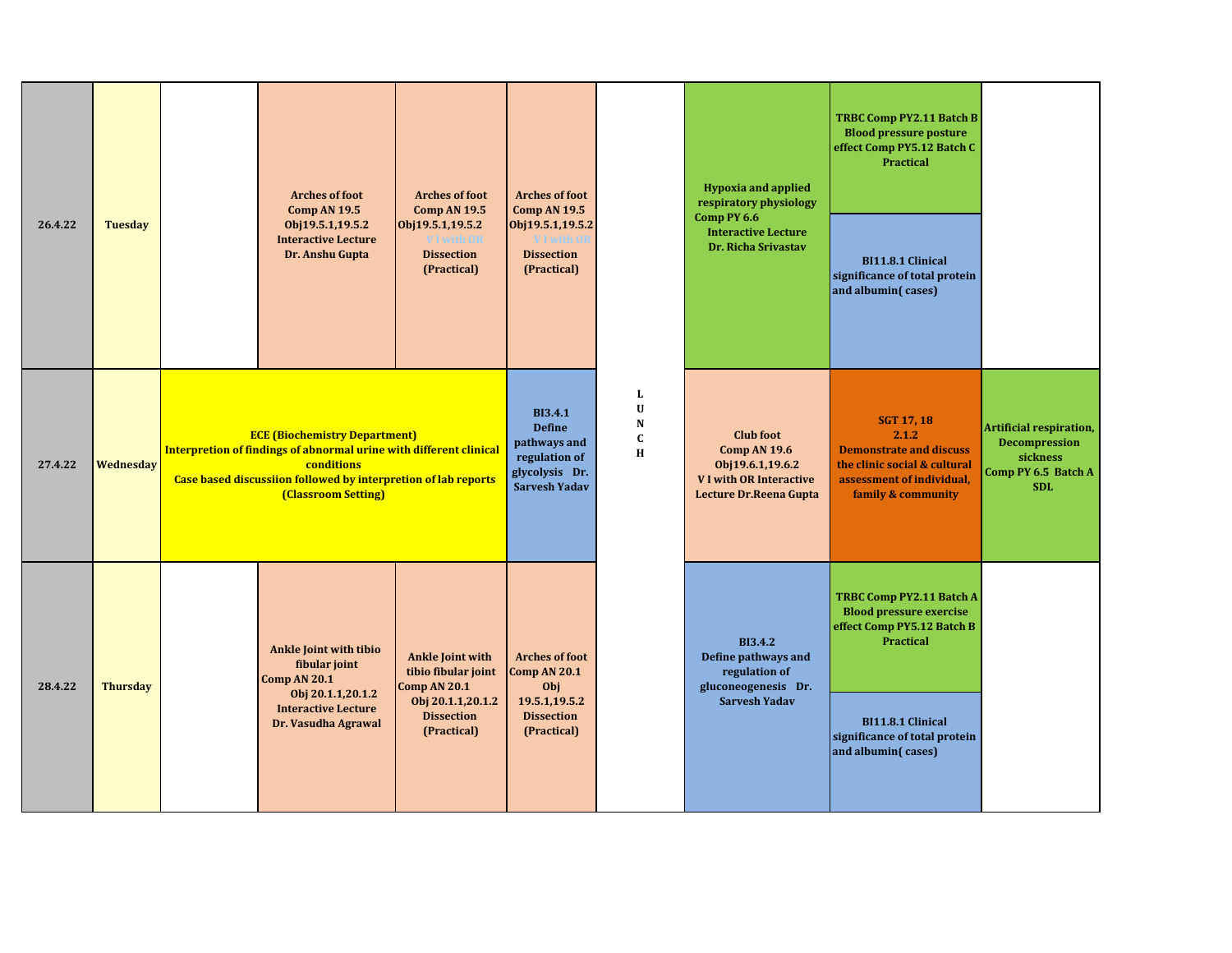| 29.4.22 | Friday          | <b>FUNCTIONAL ANATOMY</b><br>OF HEART, PACEMAKER<br><b>TISSUE AND</b><br><b>CONDUCTING SYSTEM</b><br>Comp PY 5.1<br>(HI with AN)<br><b>Interactive Lecture</b><br>Dr. Richa Srivastav | Surfactant, surface<br>tension and laws<br>Comp PY 6.7<br><b>Batch A Tutorial</b><br><b>BI8.5 Tutorial</b><br>batch B Minerals 3 | <b>LEC8 CM1.7.1,2</b><br><b>Enumerate and</b><br>describe health<br><b>indicators</b>                                       |                                                                                                       | <b>Plantar fascitis</b><br><b>Comp AN 19.7</b><br>Obj19.7.1,19.7.2<br><b>Interactive</b><br><b>Lecture Dr.Pradeep Singh</b> | Metatarsalgia & plantar<br>fasciitis<br><b>Comp AN 19.7</b><br>Obj19.7.1,19.7.2<br><b>I</b> with OR<br><b>Dissection (Practical)</b> | Metatarsalgia &<br>plantar fasciitis<br><b>Comp AN 19.7</b><br>Obj19.7.1,19.7.2<br>V I with OR<br><b>Dissection (Practical)</b> |
|---------|-----------------|---------------------------------------------------------------------------------------------------------------------------------------------------------------------------------------|----------------------------------------------------------------------------------------------------------------------------------|-----------------------------------------------------------------------------------------------------------------------------|-------------------------------------------------------------------------------------------------------|-----------------------------------------------------------------------------------------------------------------------------|--------------------------------------------------------------------------------------------------------------------------------------|---------------------------------------------------------------------------------------------------------------------------------|
| 30.4.22 | <b>Saturday</b> | Sub talar and transverse<br>tarsal joints<br><b>Comp AN 20.2</b><br>Obj 20.2.1,20.2.2<br><b>Interactive Lecture</b><br>Dr Anshu Gupta                                                 | Sub talar and<br>transverse tarsal<br>joints<br><b>Comp AN 20.2</b><br>Obj20.2.1,20.2.2<br><b>Dissection</b><br>(Practical)      | Sub talar and<br>transverse<br>tarsal joints<br><b>Comp AN 20.2</b><br>Obj20.2.1,20.2.2<br><b>Dissection</b><br>(Practical) | <b>Properties of</b><br>cardiac muscle<br>Comp PY5.2<br><b>InteractiveLect</b><br>ure<br>Dr. ML ARORA | <b>LUNCH</b>                                                                                                                | <b>SPORTS/ECA</b>                                                                                                                    |                                                                                                                                 |
| 1.5.22  | Sunday          |                                                                                                                                                                                       |                                                                                                                                  |                                                                                                                             |                                                                                                       |                                                                                                                             |                                                                                                                                      |                                                                                                                                 |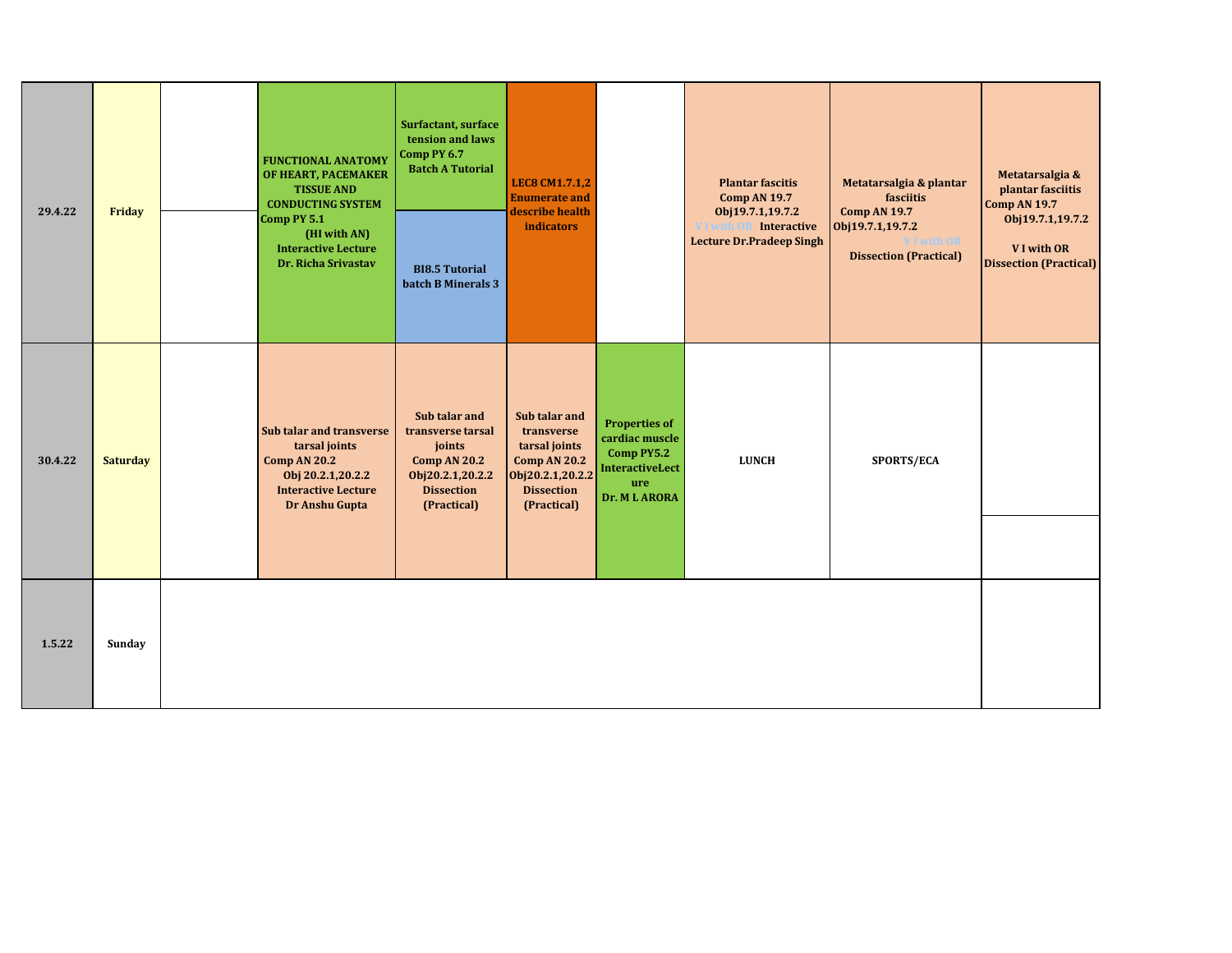| 2.5.22 | <b>Monday</b>   | <b>Cardiac muscle action</b><br>potential<br>Comp PY 3.8 Obj 3.8.4<br><b>Interactive</b><br>Lecture<br>Dr. Richa Srivastav | TRBC Comp PY2.11 Batch B<br><b>Blood pressure exercise effect Comp</b><br><b>PY5.12 Batch C Practical</b><br><b>Case based learning</b>                                                                                                                                        |     | L<br>$\mathbf U$<br>N<br>$\mathbf c$<br>H | <b>Varicose veins</b><br>Comp AN 20.5<br>Obj20.5.1,20.5.2<br><b>Interactive Lecture</b><br>Dr.Anjali Gupta                   | <b>Varicose veins</b><br><b>Comp AN 20.5</b><br>Obj 20.5.1,20.5.2<br><b>Dissection (Practical)</b>                                                              | <b>Varicose veins</b><br>Comp AN 20.5<br>Obj<br>20.5.1,20.5.2<br>V I with SU<br><b>Dissection (Practical)</b> |
|--------|-----------------|----------------------------------------------------------------------------------------------------------------------------|--------------------------------------------------------------------------------------------------------------------------------------------------------------------------------------------------------------------------------------------------------------------------------|-----|-------------------------------------------|------------------------------------------------------------------------------------------------------------------------------|-----------------------------------------------------------------------------------------------------------------------------------------------------------------|---------------------------------------------------------------------------------------------------------------|
| 3.5.22 | <b>Tuesday</b>  |                                                                                                                            |                                                                                                                                                                                                                                                                                | EID |                                           |                                                                                                                              |                                                                                                                                                                 |                                                                                                               |
| 4.5.22 | Wednesday       | setting)                                                                                                                   | <b>BI3.4.3</b><br><b>Define</b><br>pathways and<br>regulation of<br><b>ECE (Physiology Department)</b><br>Visit to blood bank for orientation of blood donation,<br>glycogen<br>separation, storage and transfusion in Batches (Hospital<br>metabolism<br>Dr. Sarvesh<br>Yadav |     |                                           | <b>Venous drainage of lower</b><br>limb<br>Comp AN 20.3<br>Obj20.3.1,20.3.2<br><b>Interactive Lecture</b><br>Dr Anjali Gupta | <b>SGT 19, 20</b><br>2.3.3<br><b>Demonstrate and discuss</b><br>how to assess barriers to<br>health seeking behavior by<br>creating a simulated<br>environment. | <b>Lung Function Tests</b><br>Comp PY 6.7<br><b>Batch B Tutorial</b>                                          |
| 5.5.22 | <b>Thursday</b> | <b>Radiology lower limb</b><br>Comp AN20.6<br>Obj20.6.1,20.6.2<br><b>SDL</b>                                               | <b>Landmarks of lower limb</b><br><b>Comp AN 20.7</b><br>OBJ 20.7.1,20.7.2<br><b>Dissection (Practical)</b>                                                                                                                                                                    |     | L<br>$\mathbf U$<br>N<br>$\mathbf C$<br>н | <b>BI3.4.4 Define pathway</b><br>and regulation of HMP<br>shunt Dr Sarvesh Yadav                                             | <b>TRBC Comp PY2.11 Batch A</b><br><b>CVS</b> examination Comp<br><b>PY5.15 Batch B Practical</b>                                                               |                                                                                                               |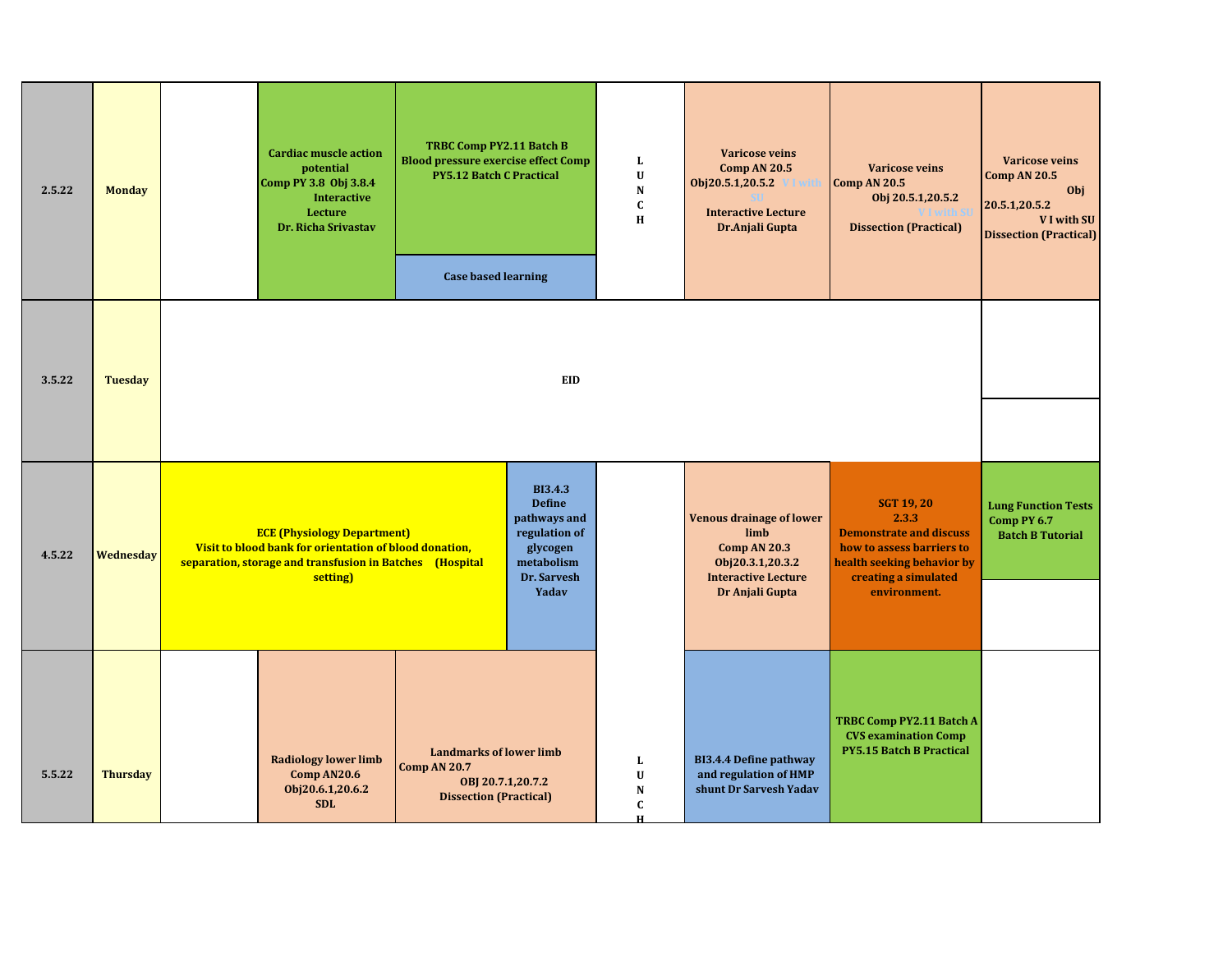|        |                 |                                                                                                        |                                                                                               |                                                                                                                              |                                                                                                           |                                                                                                                        |                                                                                                |                                                                          | <b>Case based learning</b>                                                         |                                                                                    |
|--------|-----------------|--------------------------------------------------------------------------------------------------------|-----------------------------------------------------------------------------------------------|------------------------------------------------------------------------------------------------------------------------------|-----------------------------------------------------------------------------------------------------------|------------------------------------------------------------------------------------------------------------------------|------------------------------------------------------------------------------------------------|--------------------------------------------------------------------------|------------------------------------------------------------------------------------|------------------------------------------------------------------------------------|
| 6.5.22 | Friday          | <b>AETCOM</b><br>What it means to<br>be a doctor?<br><b>Module 1.1</b><br>exploratory<br>session (role | <b>Events during cardiac</b><br>cycle.<br>Comp PY 5.3 Obj 5.3.1-<br>5.3.3 Interactive Lecture | Pacemaker<br>potential<br>Comp PY 5.2 Batch<br>A Tutorial                                                                    | <b>LEC9CM 1.8.1,2</b><br><b>Describe the</b><br><b>Demographic</b><br>profile of India<br>and discuss its |                                                                                                                        | <b>Radiology lower limb</b><br>Comp AN 20.6<br>Obj 20.6.1,20.6.2<br><b>Interactive Lecture</b> | Radiolog<br>y lower<br>limb<br>Comp AN<br>20.6<br>Obj20.6.1<br>,20.6.2   | <b>Palpation of BV</b><br>of lower limb<br><b>Comp AN 20.8</b><br>Obj20.8.1,20.8.2 | <b>Palpation of BV of</b><br>lower limb<br><b>Comp AN 20.8</b><br>Obj20.8.1,20.8.2 |
|        |                 | play)<br><b>Department of</b><br><b>Physiology</b>                                                     | Dr. ML Arora                                                                                  | <b>BI6.14 SDL Kidney</b><br><b>Function Test Batch</b><br>$\mathbf{A}$                                                       | impact on<br>health                                                                                       |                                                                                                                        | Dr Kamal Bhardwaj                                                                              | with RD<br><b>Dissectio</b><br>$\mathbf{n}$<br>(Practica<br>$\mathbf{D}$ | <b>Dissection</b><br>(Practical)                                                   | <b>Dissection (Practical)</b>                                                      |
| 7.5.22 | <b>Saturday</b> |                                                                                                        | Venous drainage of<br>lower limb<br>Comp AN 20.3<br>Obj20.3.1,20.3.2<br><b>SDL</b>            | <b>Surface marking of lower limb</b><br><b>Comp AN 20.9</b><br>Obj 20.9.1,20.9.2<br>vith SU<br><b>Dissection (Practical)</b> |                                                                                                           | Generation,<br>conduction of<br>cardiac<br>impulse.<br>Comp PY 5.4<br>Obj 5.4.1-5.4.3<br><b>Interactive</b><br>Lecture | <b>LUNCH</b>                                                                                   |                                                                          | SPORTS/ECA                                                                         |                                                                                    |
|        |                 |                                                                                                        |                                                                                               |                                                                                                                              |                                                                                                           | Dr. Abhishek<br><b>Sharma</b>                                                                                          |                                                                                                |                                                                          |                                                                                    |                                                                                    |
| 8.5.22 | Sunday          |                                                                                                        |                                                                                               |                                                                                                                              |                                                                                                           |                                                                                                                        |                                                                                                |                                                                          |                                                                                    |                                                                                    |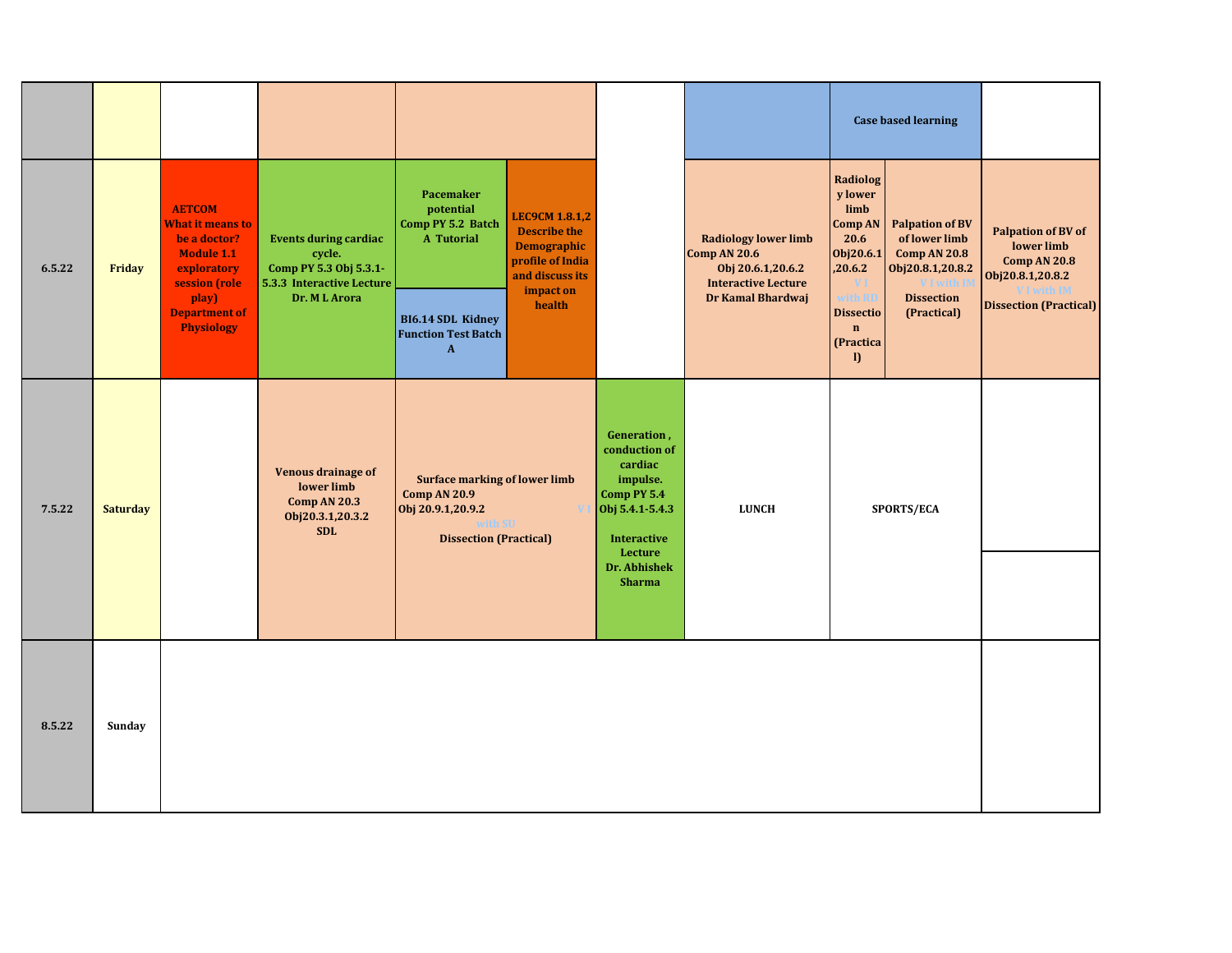|         |                                                                                                                               | <b>ECG</b> and its applications.<br>Comp PY5.5 Obj 5.5.1-<br>5.5.4<br>(VI with IM)            |                                                          |                                                                      | TRBC Comp PY2.11 Batch C<br><b>CVS examination Comp PY5.15</b><br><b>Batch A Practical</b> |                       | <b>Development of lower</b><br>limb<br><b>Comp AN 20.10</b>                                                          | <b>Develop</b><br>ment of<br>lower<br>limb1<br>Comp AN<br>20.10                        | <b>Venous drainage</b><br>of lower limb<br>Comp AN20.3                                               | <b>Venous drainage of</b><br>lower limb<br>Comp AN20.3               |
|---------|-------------------------------------------------------------------------------------------------------------------------------|-----------------------------------------------------------------------------------------------|----------------------------------------------------------|----------------------------------------------------------------------|--------------------------------------------------------------------------------------------|-----------------------|----------------------------------------------------------------------------------------------------------------------|----------------------------------------------------------------------------------------|------------------------------------------------------------------------------------------------------|----------------------------------------------------------------------|
| 9.5.22  | <b>Monday</b>                                                                                                                 |                                                                                               | <b>Interactive Lecture</b><br>Dr. Divya Srivastava       | <b>CLINICAL CASES</b>                                                |                                                                                            |                       | Obj20.10.1,20.10.2<br><b>Interactive Lecture</b><br>Dr Reena Gupta                                                   | Obj20.10.<br>1,20.10.2<br><b>Dissectio</b><br>$\mathbf n$<br>(Practica<br>$\mathbf{D}$ | Obj20.3.1<br><b>SDL</b>                                                                              | Obj20.3.1<br><b>DISSECTION</b>                                       |
| 10.5.22 | Prof. Develop.<br><b>Including Ethics</b><br><b>AETCOM Module</b><br>5: The cadaver as<br>our first teacher<br><b>Tuesday</b> |                                                                                               | <b>Sternum</b><br>Comp AN 21.1,21.2<br>Obj21.1.1,21.1.2, | <b>Intercostal muscle</b><br><b>Comp AN 21.4</b><br>Obj21.4.1,21.4.2 |                                                                                            |                       | <b>Abnormal ECGs, heart</b><br>block, Myocardial<br>infarction.<br>Comp<br>PY5.6 Obj 5.6.1-5.6.3<br>(HI)<br>with AN) |                                                                                        | TRBC Comp PY2.11 Batch<br>$\bf{B}$<br><b>CVS</b> examination Comp<br><b>PY5.15 Batch C Practical</b> |                                                                      |
|         |                                                                                                                               | Session1<br><b>Small Group</b><br><b>Discussion</b><br><b>Department of</b><br><b>Anatomy</b> | 21.2.1<br>Lecture Dr.Anjali Gupta                        | <b>Dissection (Practical)</b>                                        |                                                                                            |                       | (VI with IM)<br><b>Interactive Lecture</b><br>Dr. Divya Srivastava                                                   |                                                                                        | <b>CLINICAL CASES</b>                                                                                |                                                                      |
|         |                                                                                                                               |                                                                                               |                                                          |                                                                      |                                                                                            | L<br>$\mathbf U$<br>N |                                                                                                                      |                                                                                        | Pacemaker<br>potential<br>Comp PY 5.2<br><b>Batch B Tutorial</b>                                     | <b>Lung Function Tests</b><br>Comp PY 6.7<br><b>Batch B Tutorial</b> |

**BI6.1 Discuss**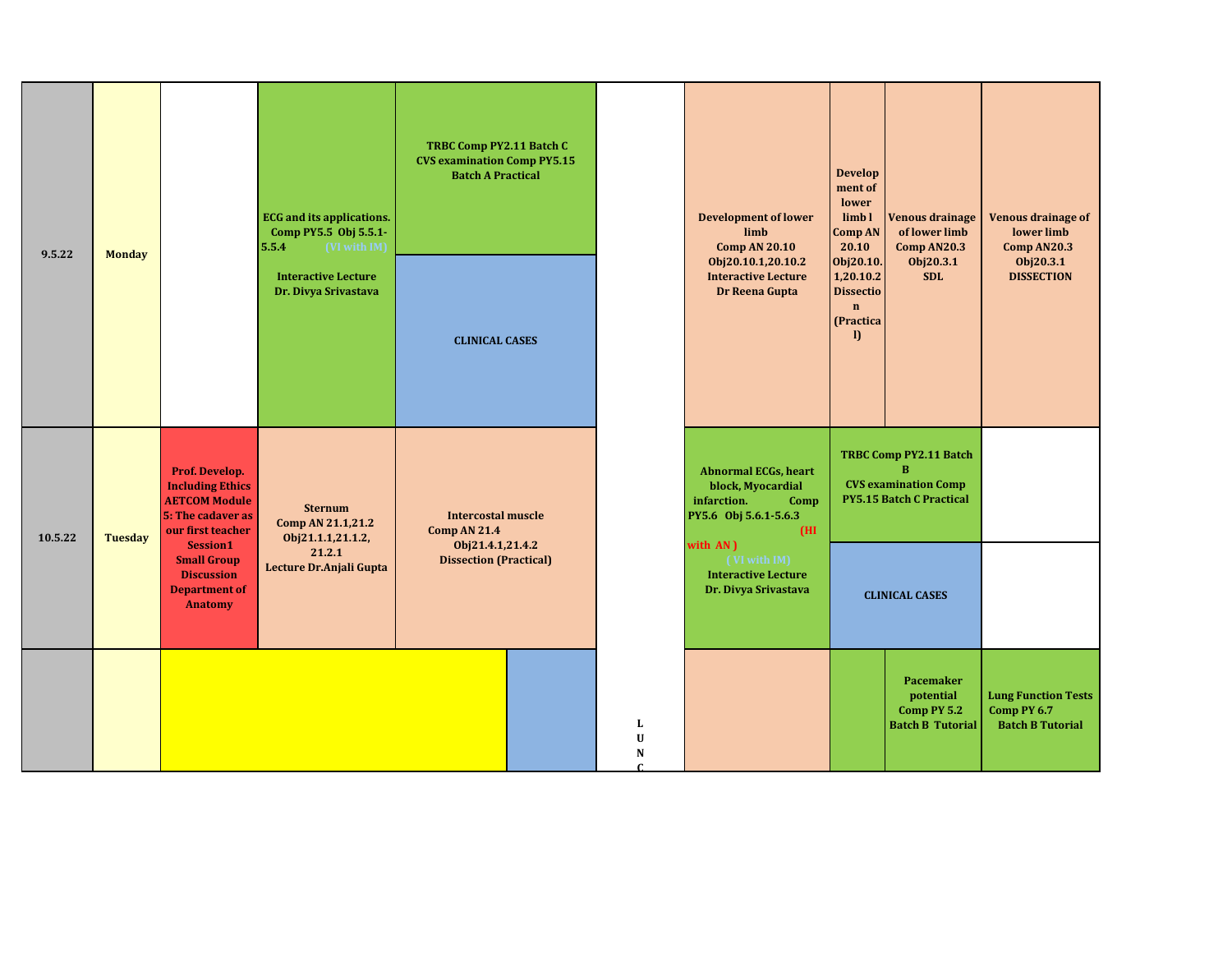| 11.5.22 | Wednesday       |                                                                                                                                                                     | <b>Veins of Upper Limb and IV cannulation</b><br><b>ANATOMY ECE-2</b>              | (Classroom setting)                                                                                                                      | <b>BI6.1 Discuss</b><br>the metabolic<br>processes that<br>take place in<br>specific organs<br>in the body in<br>the fed and<br>fasting states.<br>Dr. Sarvesh<br>Yadav | H | <b>Thoracic cage</b><br>Comp AN 21.3,21.4<br>Obj21.3.1,21.3.2,21.4.1<br><b>Interactive Lecture</b><br>Dr Kamal Bhardwaj       | Hemodyn<br>amics of<br>circulato<br>ry<br>system.<br>Comp<br><b>PY5.7</b><br>Obj 5.7.1-<br>5.7.4<br>Interacti<br>ve<br>Lecture<br>Dr. Nidhi<br>Yadav | <b>BI6.14 SDL</b><br><b>Kidney Function</b><br><b>Test Batch B</b>                                                 |                                                                                                       |
|---------|-----------------|---------------------------------------------------------------------------------------------------------------------------------------------------------------------|------------------------------------------------------------------------------------|------------------------------------------------------------------------------------------------------------------------------------------|-------------------------------------------------------------------------------------------------------------------------------------------------------------------------|---|-------------------------------------------------------------------------------------------------------------------------------|------------------------------------------------------------------------------------------------------------------------------------------------------|--------------------------------------------------------------------------------------------------------------------|-------------------------------------------------------------------------------------------------------|
| 12.5.22 | <b>Thursday</b> |                                                                                                                                                                     | <b>Thoracic cage</b><br>Comp AN 21.3,21.4<br>Obj21.3.1,21.3.2,21.4.1<br><b>SDL</b> | Sternum, typical rib, 1st rib, typical<br>thoracic vertebrae<br><b>Comp AN 21.1</b><br>Obj21.1.1,21.1.2<br><b>Dissection (Practical)</b> |                                                                                                                                                                         |   | <b>BI3.6 Explain fructose</b><br>metabolism and TCA<br>cycle.<br>Dr.<br><b>Sarvesh Yadav</b>                                  |                                                                                                                                                      | TLC Comp PY2.11 Batch A<br><b>CVS</b> examination Comp<br><b>PY5.15 Batch B Practical</b><br><b>CLINICAL CASES</b> |                                                                                                       |
| 13.5.22 | Friday          | <b>AETCOM</b><br><b>What it means to</b><br>be a doctor?<br><b>Module 1.1</b><br>exploratory<br>session (role<br>play)<br><b>Department of</b><br><b>Physiology</b> |                                                                                    | family adaption 1                                                                                                                        |                                                                                                                                                                         |   | <b>Thoracic cage</b><br>Comp AN 21.3,21.4<br>Obj21.3.1,21.3.2,21.4.1<br><b>Interactive Lecture</b><br><b>Dr Pradeep Singh</b> | <b>Typical</b><br>ribs<br><b>Comp AN</b><br>21.1<br>0bj21.1.1<br>,21.1.2<br><b>Demonst</b><br>ration                                                 | <b>Intercostal</b><br>muscle<br><b>Comp AN 21.4</b><br>Obj21.4.1,21.4.2<br><b>Dissection</b><br>(Practical)        | <b>Intercostal muscle</b><br><b>Comp AN 21.4</b><br>Obj21.4.1,21.4.2<br><b>Dissection (Practical)</b> |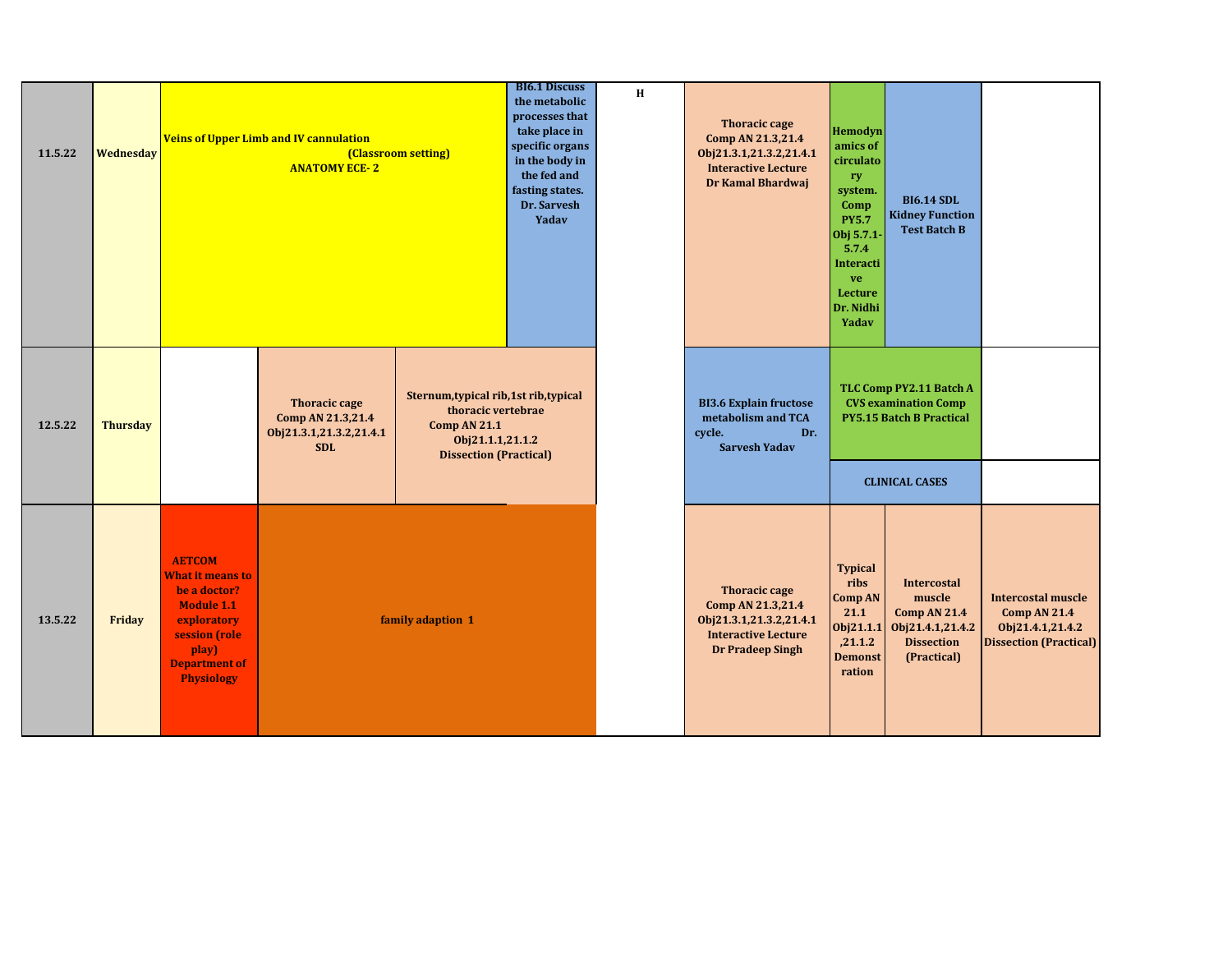| 14.5.22 | <b>Saturday</b> | <b>Thoracic cage</b><br>Comp AN 21.3,21.4<br>Obj21.3.1,21.3.2,21.4.1<br><b>SDL</b> | Sternum, typical rib, 1st rib, typical<br>thoracic vertebrae<br><b>Comp AN 21.1</b><br>Obj21.1.1,21.1.2<br><b>Dissection (Practical)</b> | <b>Cardiovascular</b><br>regulatory<br>mechanisms<br>Comp PY5.8<br>Obj<br>5.8.1, 5.8.2<br>Interactive<br>Lecture<br>Dr. Shipra<br>Chandra | LUNCH | SPORTS/ECA                                                                                |  |
|---------|-----------------|------------------------------------------------------------------------------------|------------------------------------------------------------------------------------------------------------------------------------------|-------------------------------------------------------------------------------------------------------------------------------------------|-------|-------------------------------------------------------------------------------------------|--|
|         |                 |                                                                                    |                                                                                                                                          |                                                                                                                                           |       |                                                                                           |  |
| 15.5.22 | Sunday          |                                                                                    |                                                                                                                                          |                                                                                                                                           |       |                                                                                           |  |
| 16.5.22 | <b>Monday</b>   |                                                                                    | <b>BUDDHA PURNIMA</b>                                                                                                                    |                                                                                                                                           |       |                                                                                           |  |
|         |                 |                                                                                    |                                                                                                                                          |                                                                                                                                           |       |                                                                                           |  |
|         |                 |                                                                                    |                                                                                                                                          |                                                                                                                                           |       | TLC Comp PY2.11 Batch C<br><b>CVS</b> examination Comp<br><b>PY5.15 Batch A Practical</b> |  |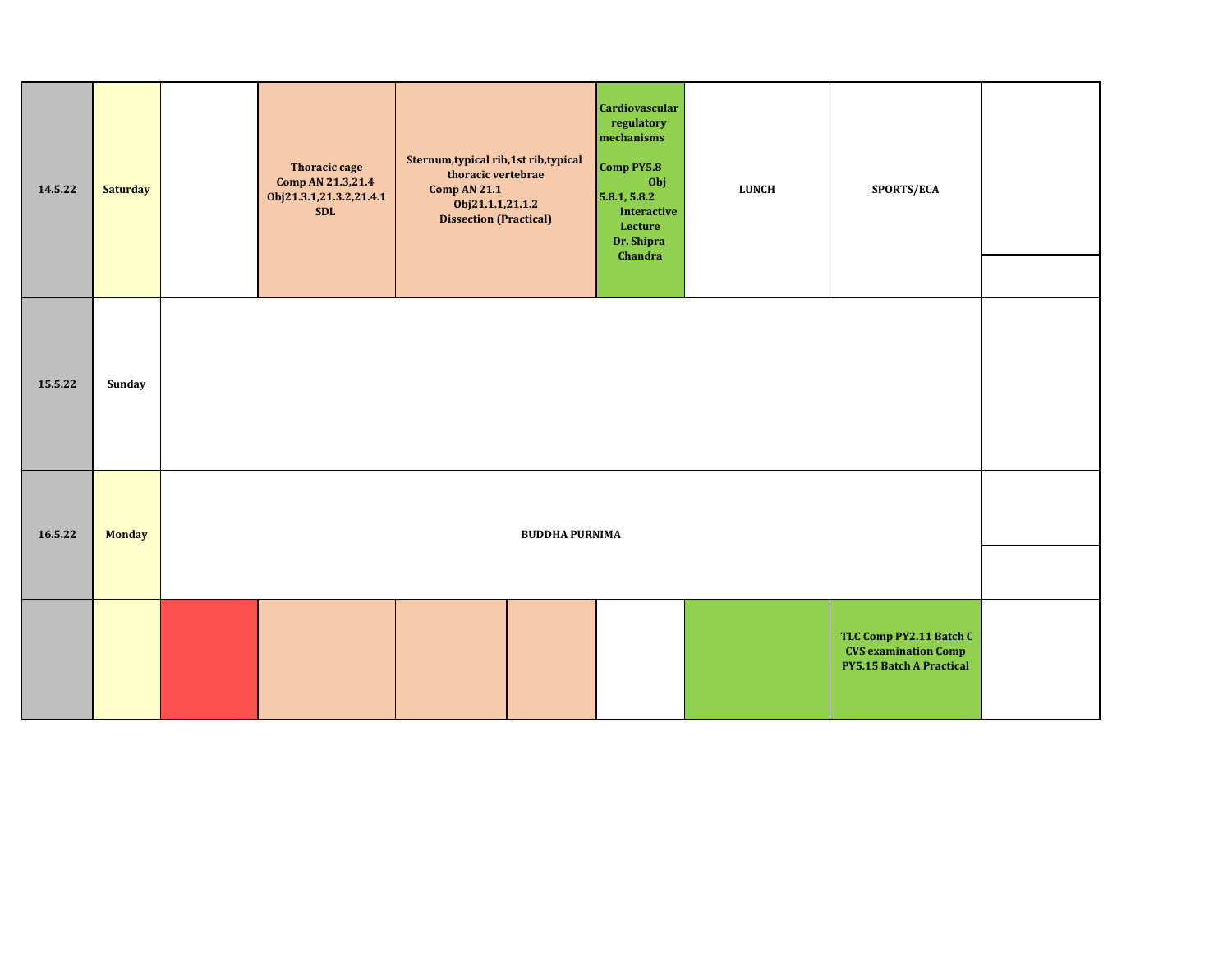| 17.5.22 | <b>Tuesday</b> | Prof. Develop.<br><b>Including Ethics</b><br><b>AETCOM Module</b><br>5: The cadaver as<br>our first teacher<br>Session1<br><b>Small Group</b><br><b>Discussion</b><br><b>Department of</b><br>Anatomy | <b>Intercostal space</b><br><b>Comp AN 21.5</b><br>Obj21.5.1,21.5.2<br><b>Interactive Lecture</b><br>Dr.Vasudha Agrawal | <b>Intercostal artery</b><br>Comp AN 21.5<br>Obj21.5.1,21.5.2<br><b>Demonstration</b> | Ant.&<br>post.intercoasta<br>l vessels<br><b>&amp;internal</b><br>thoracic vessel<br>AN 21.6<br>Obj21.6.1,21.6.2<br><b>Dissection</b><br>(Practical) | <b>Cardiac Output-factors</b><br>affecting and regulation.<br>Comp PY5.9 Obj 5.9.1-<br><b>Interactive</b><br>5.9.2<br>Lecture<br>Dr. Richa Srivastav | <b>BI11.9</b><br>Perform the estimation of<br>serum total cholesterol by<br>colorimetry<br>Batch - B |                                                                                                |
|---------|----------------|-------------------------------------------------------------------------------------------------------------------------------------------------------------------------------------------------------|-------------------------------------------------------------------------------------------------------------------------|---------------------------------------------------------------------------------------|------------------------------------------------------------------------------------------------------------------------------------------------------|------------------------------------------------------------------------------------------------------------------------------------------------------|------------------------------------------------------------------------------------------------------|------------------------------------------------------------------------------------------------|
|         |                |                                                                                                                                                                                                       |                                                                                                                         |                                                                                       |                                                                                                                                                      |                                                                                                                                                      |                                                                                                      | <b>Artificial Kidney,</b><br>Dialysis,<br>Transplantation<br>Comp PY 7.7 Batch A<br><b>SDL</b> |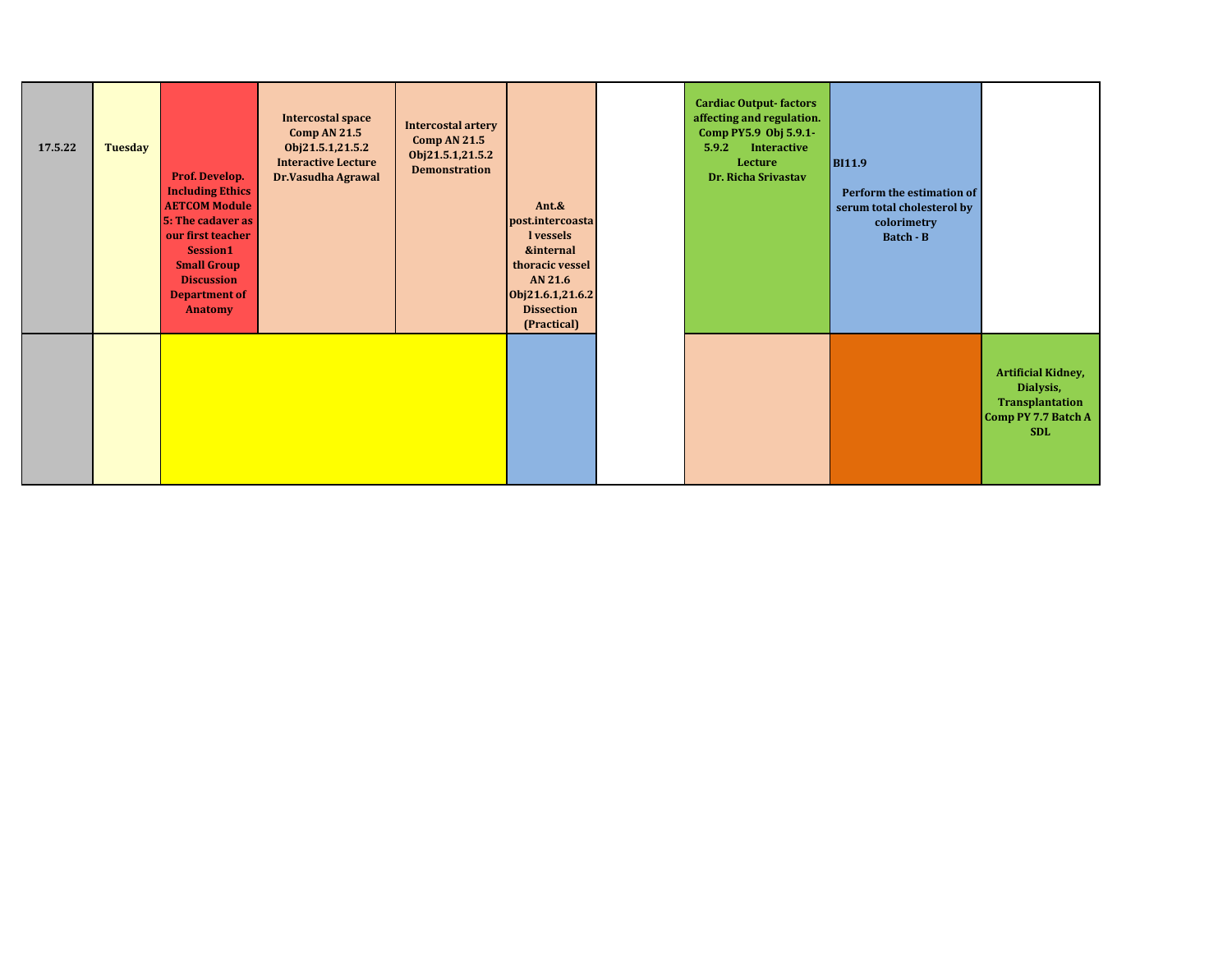| 18.5.22 | Wednesday       | <b>ECE (Biochemistry Department)</b><br>Visit to biochemical reference laboratory in Batches                                                                                              | (Hospital setting)                                                                                 | <b>BI3.7 Describe</b><br>the common<br>poisons that<br>inhibit crucial<br>enzymes of<br>carbohydrate<br>metabolism.<br><b>Interpret lab</b><br>investigations<br>related to<br>carbohydrate<br>metabolism<br>disorders Dr.<br><b>Sarvesh Yadav</b> | L<br>$\ensuremath{\mathbf{U}}$<br>${\bf N}$<br>$\mathbf{C}$<br>$\mathbf H$ | <b>Mediastinum</b><br><b>Comp AN 21.11</b><br>Obj21.11.1,21.11.2<br><b>Interactive Lecture</b><br>Dr. Pradeep Singh | <b>SGT 21/SDL 5</b><br><b>CM 2.4.3</b><br><b>Demonstrate and discuss,</b><br>how social psychology and<br>community behaviors                                                    |  |
|---------|-----------------|-------------------------------------------------------------------------------------------------------------------------------------------------------------------------------------------|----------------------------------------------------------------------------------------------------|----------------------------------------------------------------------------------------------------------------------------------------------------------------------------------------------------------------------------------------------------|----------------------------------------------------------------------------|---------------------------------------------------------------------------------------------------------------------|----------------------------------------------------------------------------------------------------------------------------------------------------------------------------------|--|
| 19.5.22 | <b>Thursday</b> | <b>Contents of middle</b><br>Mediastinum, Pericardiu<br>m and External feature<br>of Heaart<br>Comp AN 22.1,24.4,25.2<br>Obj22.1.1,24.1.<br><b>Interactive Lecture</b><br>Dr. Anshu Gupta | <b>Respiration</b><br>movements<br><b>Comp AN 21.9</b><br>Obj21.9.1,21.9.2<br><b>Demonstration</b> | Costochondral<br>& intercostal<br>joint<br><b>Comp AN21.10</b><br>Obj21.10.1,21.1<br>0.2<br><b>Dissection</b><br>(Practical)                                                                                                                       |                                                                            | <b>PCT</b><br>(enzymes, vitamins, carbohyd BI11.9<br>rate, minerals)                                                | TLC Comp PY2.11 Batch B<br><b>CVS examination Comp</b><br><b>PY5.15 Batch C Practical</b><br>Perform the estimation of<br>serum total cholesterol by<br>colorimetry<br>Batch - A |  |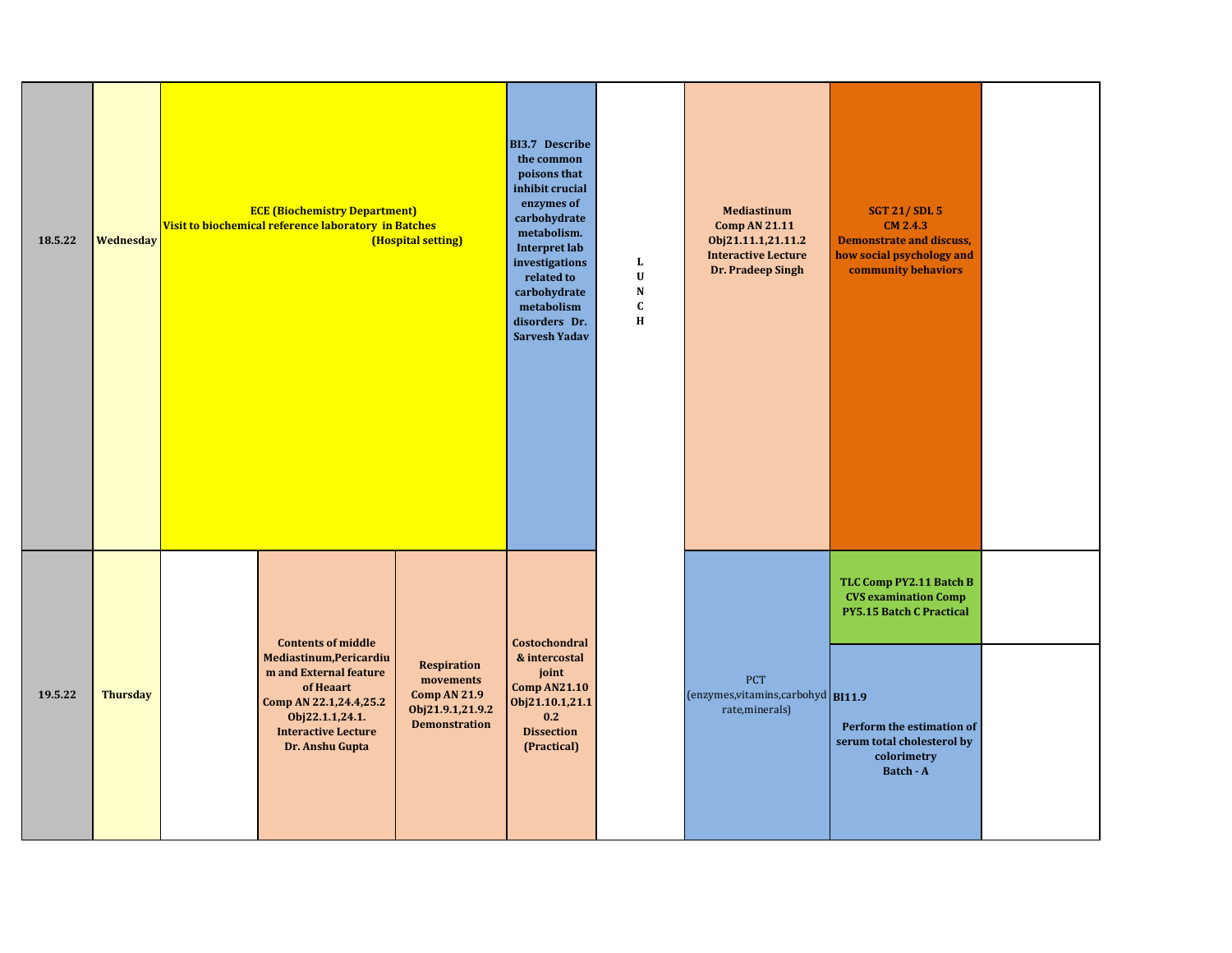| 20.5.22 | Friday          | <b>AETCOM</b><br><b>What it means to</b><br>be a doctor?<br><b>Module 1.1</b><br>hospital visit<br><b>Department of</b><br><b>Physiology</b> | <b>Determinants and Short</b><br>term Regulation of BP<br>Comp PY 5.9<br>Obj 5.9.3-5.9.4<br><b>Interactive Lecture</b><br>Dr. Abhishek Sharma | <b>Regional</b><br>circulation. Comp<br><b>PY5.10</b><br><b>Batch A Tutorial</b><br><b>BI5.1 SDL Plasma</b><br><b>Proteins Batch A</b> | LEC 10 1.8.3<br><b>Discuss the</b><br>impact of<br>demographic<br>profile on<br>health |                                                                                                                               | <b>Boundaries and contents</b><br>of mediastinum<br><b>Comp AN21.11</b><br>Obj21.11.1,21.11.2<br>Lecture Dr.Anjali Gupta | Heart<br>Comp AN<br>22.2<br>Obj22.2.1<br>,22.2<br><b>Demonst</b><br>ration | <b>Chambers of</b><br>heart<br><b>Comp AN 22.2</b><br>Obj22.2.1,22.2.2<br><b>Demonstration</b> | <b>Chambers of heart</b><br><b>Comp AN 22.2</b><br>Obj22.2.1,22.2.2<br><b>Demonstration</b> |
|---------|-----------------|----------------------------------------------------------------------------------------------------------------------------------------------|-----------------------------------------------------------------------------------------------------------------------------------------------|----------------------------------------------------------------------------------------------------------------------------------------|----------------------------------------------------------------------------------------|-------------------------------------------------------------------------------------------------------------------------------|--------------------------------------------------------------------------------------------------------------------------|----------------------------------------------------------------------------|------------------------------------------------------------------------------------------------|---------------------------------------------------------------------------------------------|
| 21.5.22 | <b>Saturday</b> |                                                                                                                                              | <b>Chambers of heart</b><br>Comp AN 22.2 Obj<br>22.2.1,22.2.2 SDL                                                                             | <b>Chambers of heart</b><br><b>Comp AN 22.2</b><br>Obj 22.2.1,22.2.2 Dissection<br><b>Practical</b>                                    |                                                                                        | Long term<br>regulation of<br>BP<br>Comp PY5.9<br>Obj 5.9.5<br><b>Interactive</b><br>Lecture<br>Dr. Richa<br><b>Srivastav</b> | <b>LUNCH</b>                                                                                                             |                                                                            | <b>SPORTS/ECA</b>                                                                              |                                                                                             |
| 22.5.22 | Sunday          |                                                                                                                                              |                                                                                                                                               |                                                                                                                                        |                                                                                        |                                                                                                                               |                                                                                                                          |                                                                            |                                                                                                |                                                                                             |
|         |                 |                                                                                                                                              |                                                                                                                                               |                                                                                                                                        |                                                                                        |                                                                                                                               |                                                                                                                          |                                                                            |                                                                                                |                                                                                             |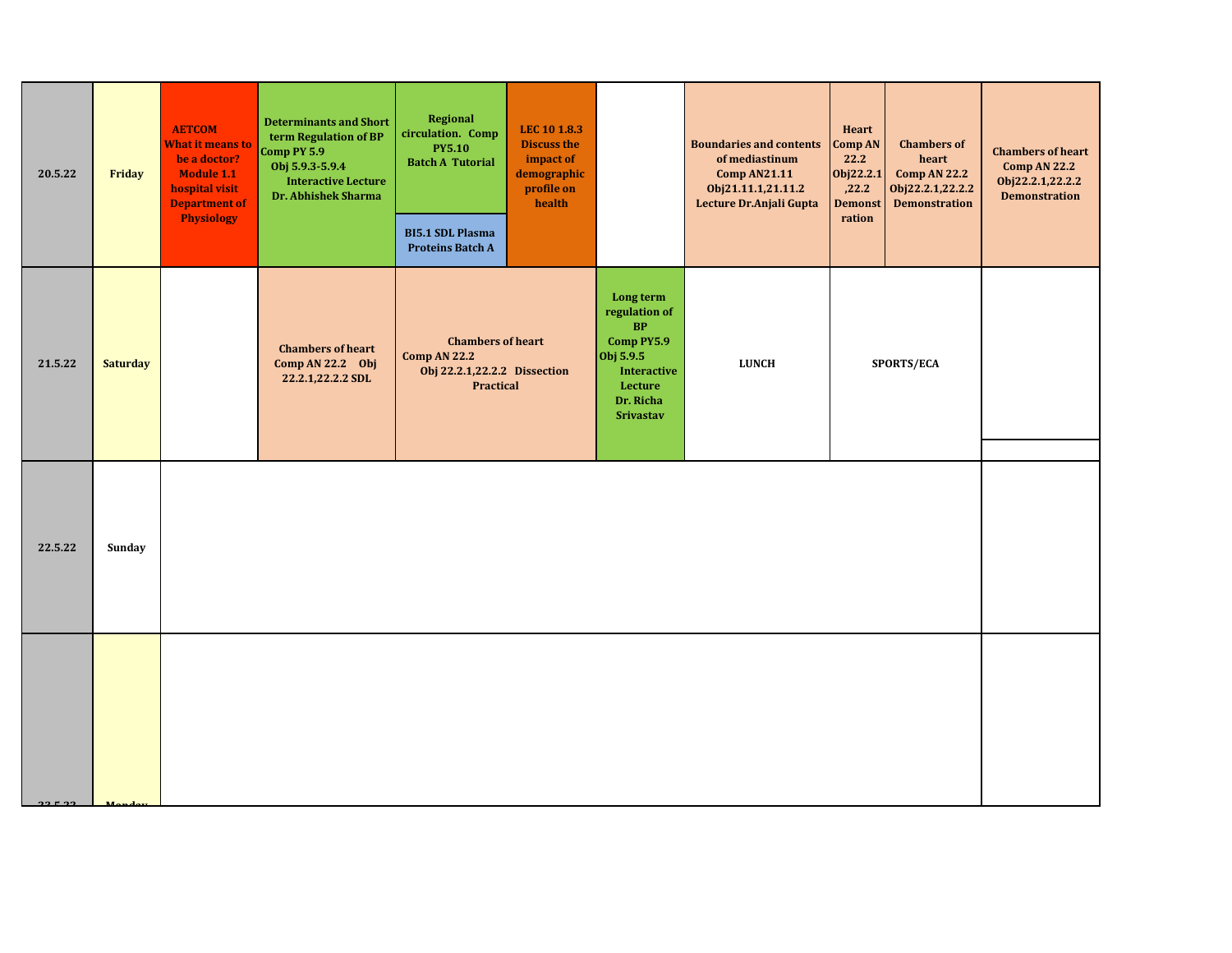| 63.J.LL   | <b>Monuay</b>  |  |
|-----------|----------------|--|
|           |                |  |
|           |                |  |
|           |                |  |
|           |                |  |
|           |                |  |
|           |                |  |
|           |                |  |
|           |                |  |
|           |                |  |
|           |                |  |
|           |                |  |
|           |                |  |
|           |                |  |
|           |                |  |
|           |                |  |
|           |                |  |
|           |                |  |
|           |                |  |
|           |                |  |
|           |                |  |
|           |                |  |
|           |                |  |
|           |                |  |
|           |                |  |
|           |                |  |
|           |                |  |
|           |                |  |
|           |                |  |
|           |                |  |
|           |                |  |
|           |                |  |
|           |                |  |
| 24.5.22   | <b>Tuesday</b> |  |
|           |                |  |
|           |                |  |
|           |                |  |
|           |                |  |
|           |                |  |
|           |                |  |
|           |                |  |
|           |                |  |
|           |                |  |
|           |                |  |
|           |                |  |
|           |                |  |
|           |                |  |
|           |                |  |
|           |                |  |
|           |                |  |
|           |                |  |
|           |                |  |
|           |                |  |
|           |                |  |
|           |                |  |
|           |                |  |
|           |                |  |
|           |                |  |
|           |                |  |
|           |                |  |
|           |                |  |
|           |                |  |
|           |                |  |
|           |                |  |
|           |                |  |
|           |                |  |
| $2F = 22$ |                |  |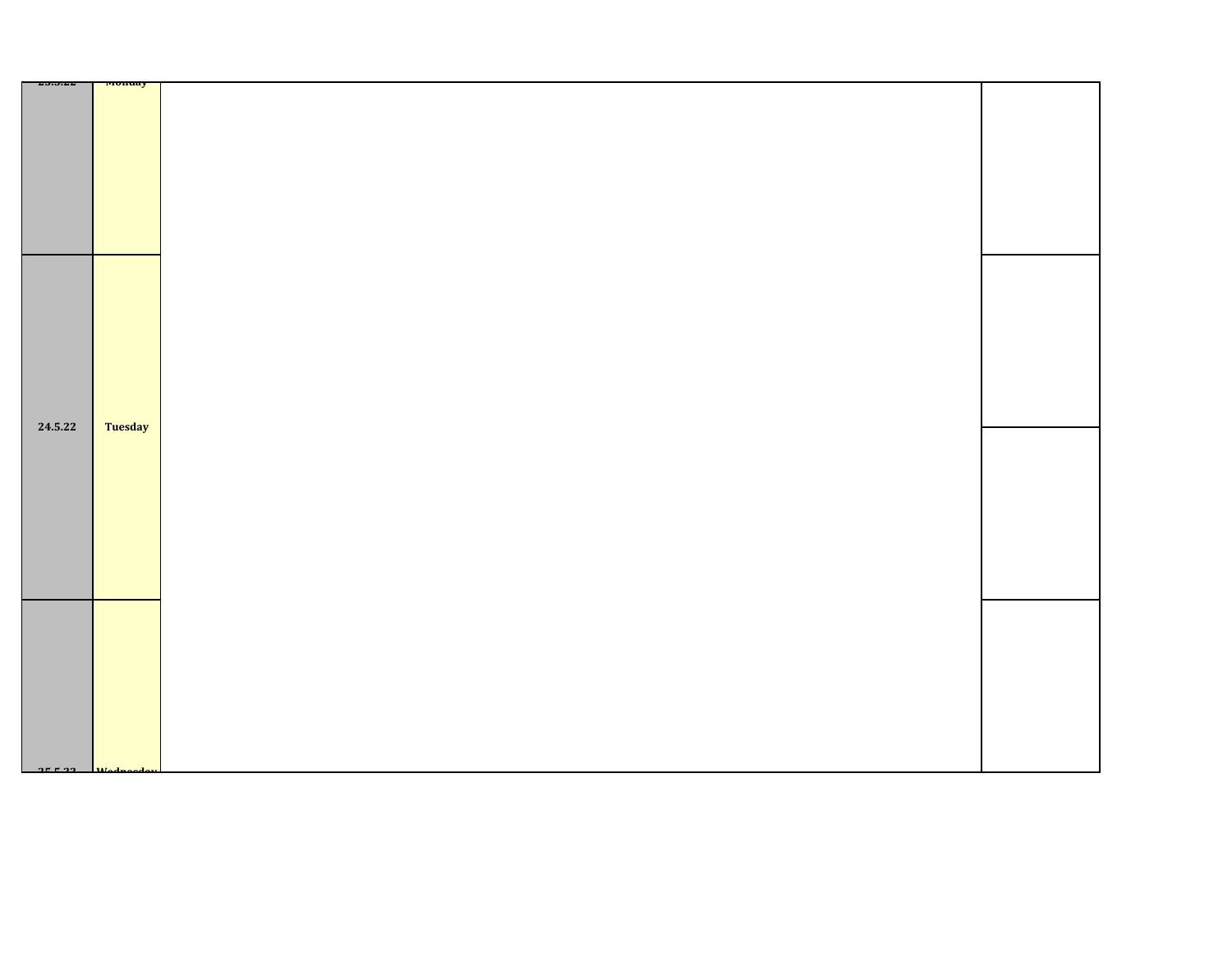| 43.J.LL | <u>wcuncsuay</u> |                        |  |
|---------|------------------|------------------------|--|
|         |                  |                        |  |
|         |                  |                        |  |
|         |                  |                        |  |
|         |                  |                        |  |
|         |                  |                        |  |
|         |                  |                        |  |
|         |                  |                        |  |
|         |                  |                        |  |
|         |                  |                        |  |
|         |                  |                        |  |
|         |                  |                        |  |
|         |                  |                        |  |
|         |                  |                        |  |
|         |                  |                        |  |
|         |                  |                        |  |
|         |                  | <b>SUMMER VACATION</b> |  |
|         |                  |                        |  |
|         |                  |                        |  |
|         |                  |                        |  |
|         |                  |                        |  |
| 26.5.22 | <b>Thursday</b>  |                        |  |
|         |                  |                        |  |
|         |                  |                        |  |
|         |                  |                        |  |
|         |                  |                        |  |
|         |                  |                        |  |
|         |                  |                        |  |
|         |                  |                        |  |
|         |                  |                        |  |
|         |                  |                        |  |
|         |                  |                        |  |
|         |                  |                        |  |
|         |                  |                        |  |
|         |                  |                        |  |
|         |                  |                        |  |
|         |                  |                        |  |
|         |                  |                        |  |
|         |                  |                        |  |
|         |                  |                        |  |
|         |                  |                        |  |
|         |                  |                        |  |
| 27522   |                  |                        |  |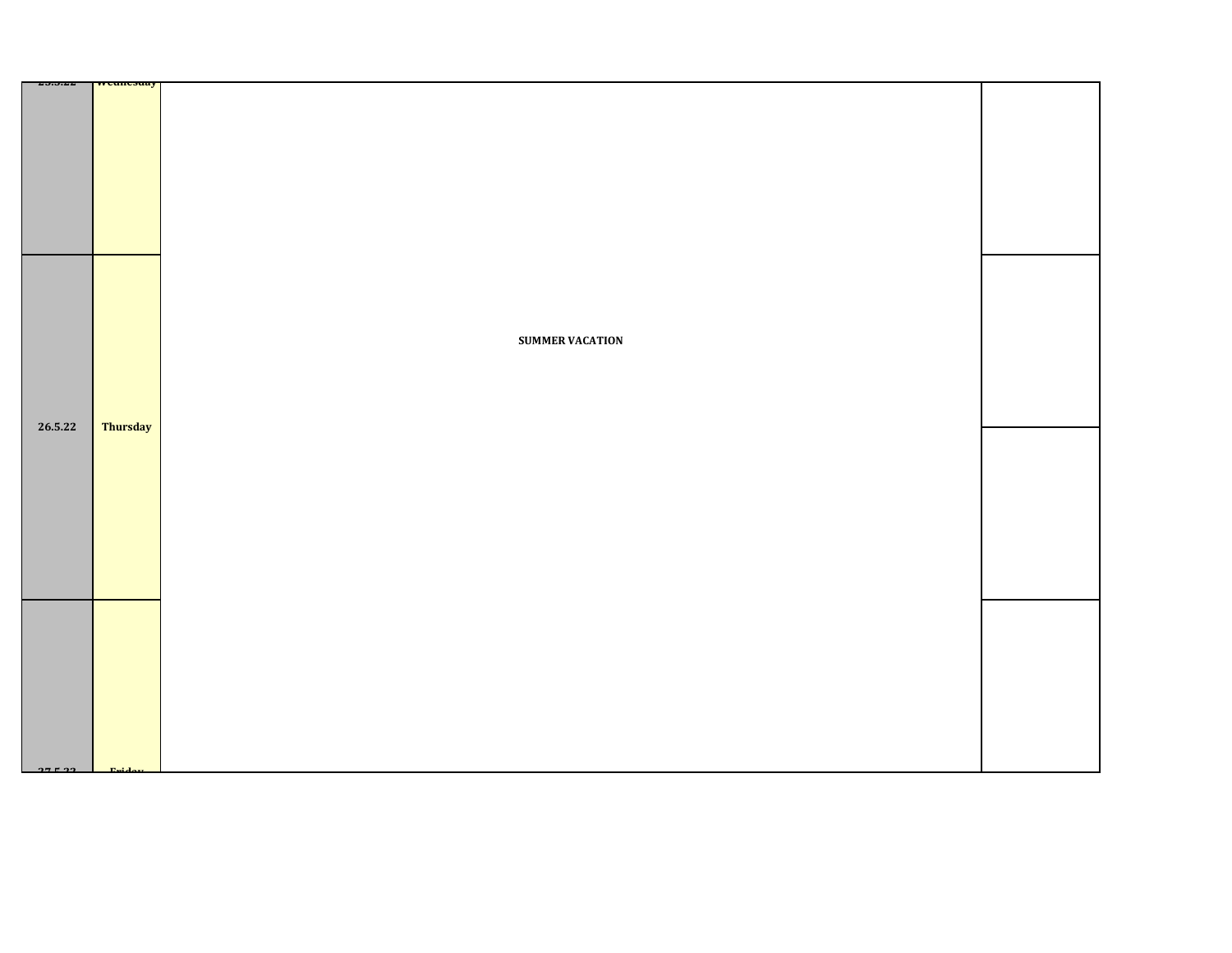|         | TITUAY   |                                                                              |  |
|---------|----------|------------------------------------------------------------------------------|--|
| 47.3.44 |          |                                                                              |  |
| 28.5.22 | Saturday |                                                                              |  |
| 29.5.22 | Sunday   |                                                                              |  |
|         |          | TLC Comp PY2.11 Batch A<br>Recording of ECG Comp PY5.13<br>Batch B Practical |  |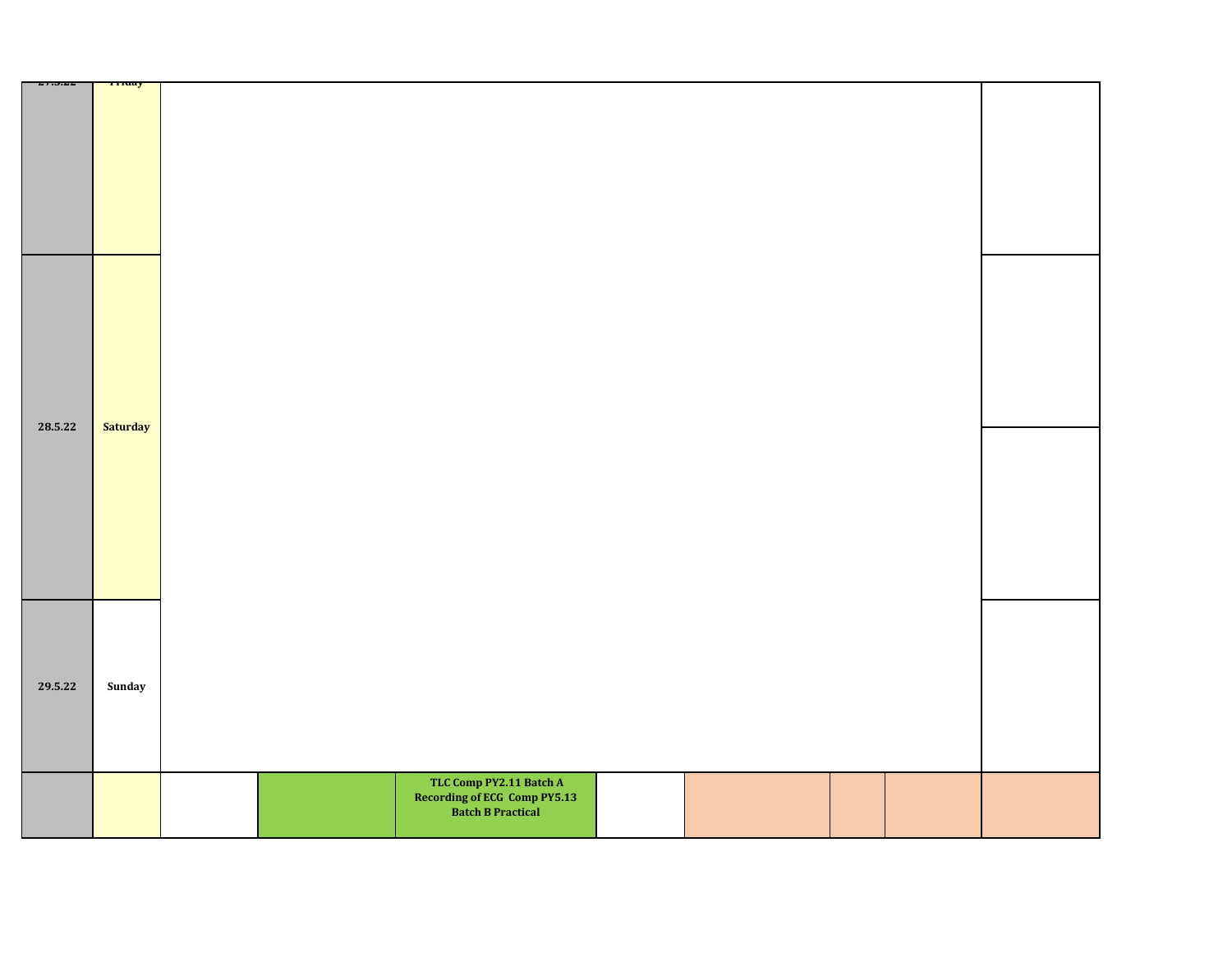| 30.5.22 | <b>Monday</b>   |                                                                                              | <b>Pathophysiology of</b><br>Shock Comp PY 5.11 Obj:<br>$5.11.1 - 5.11.2$<br><b>Interactive Lecture</b><br>Dr M L Arora     | BI11.9 (PRACTICAL) Clinical<br>significance of serum total<br>cholesterol (cases)<br>Batch - C   |                                                                                                                                            |                                                     | <b>Vessels of heart</b><br>Comp AN 22.3,22.5<br>Obj22.3.1,22.3.2,22.5.1<br><b>Interactive Lecture</b><br>Dr Kamal Bhardwaj | Coronary<br>arteries<br><b>Comp AN</b><br>22.3<br>Obj22.3.1<br>,22.3.2<br><b>Demonst</b><br>ration                                                             | <b>Coronary sinus</b><br><b>Comp AN 22.5</b><br>Obj22.5.1,22.5.2<br><b>Dissection</b><br><b>Practical</b> | <b>Coronary sinus</b><br><b>Comp AN 22.5</b><br>Obj22.5.1,22.5.2<br><b>Dissection Practical</b>       |
|---------|-----------------|----------------------------------------------------------------------------------------------|-----------------------------------------------------------------------------------------------------------------------------|--------------------------------------------------------------------------------------------------|--------------------------------------------------------------------------------------------------------------------------------------------|-----------------------------------------------------|----------------------------------------------------------------------------------------------------------------------------|----------------------------------------------------------------------------------------------------------------------------------------------------------------|-----------------------------------------------------------------------------------------------------------|-------------------------------------------------------------------------------------------------------|
| 31.5.22 | <b>Tuesday</b>  | Prof. Develop.<br><b>Including Ethics</b><br><b>AETCOM Module</b><br><b>5: Reflection of</b> | <b>Interior of heart</b><br>Comp AN22.6<br>Obj22.6.1,22.6.2                                                                 | <b>Conducting system of heart</b><br><b>Comp AN 22.7</b>                                         |                                                                                                                                            |                                                     | <b>Classification of hormones</b><br>on the basis of<br>biochemical nature<br><b>Comp PY 8.6 Interactive</b>               | TLC Comp PY2.11 Batch C<br><b>Recording of ECG Comp</b><br><b>PY5.13 Batch A Practical</b>                                                                     |                                                                                                           |                                                                                                       |
|         |                 | <b>Session 1</b><br><b>Department of</b><br><b>Anatomy</b>                                   | <b>Interactive Lecture</b><br>Dr.Reena Gupta                                                                                | Obj22.7.1,22.7.2<br><b>Dissection Practical</b>                                                  |                                                                                                                                            |                                                     | Lecture<br>Dr. Richa Srivastav                                                                                             | BI11.9 (PRACTICAL)<br>Clinical significance of<br>serum total cholesterol<br>(cases)<br><b>Batch - B</b>                                                       |                                                                                                           |                                                                                                       |
| 1.6.22  | Wednesday       | <b>Video based 1</b>                                                                         | <b>ECE (Physiology Department)</b><br><b>Simulation of experiments showing cardiac Ms properties</b><br>(Classroom Setting) |                                                                                                  | <b>BI5.4.1</b><br><b>Classification, Pr</b><br>operties, Genera<br>I reactions,<br>derivatives of<br>amino acids.<br><b>Dr. Alok Mawar</b> | L<br>$\mathbf{U}$<br>${\bf N}$<br>$\mathbf{C}$<br>H | Pericardium<br>Comp AN 22.1<br>Obj22.1.1,22.1.2<br><b>Interactive Lecture</b><br>Dr .Reena Gupta                           | <b>SGT 22, 23</b><br>CM 2.5.4<br><b>Demonstrate using role</b><br>play by students, how<br>poverty and social securely<br>mercers affects individual<br>health |                                                                                                           | <b>Artificial Kidney,</b><br>Dialysis,<br><b>Transplantation</b><br>Comp PY 7.7 Batch B<br><b>SDL</b> |
| 2.6.22  | <b>Thursday</b> |                                                                                              | <b>Oesophagus</b><br>Comp AN 23.1<br>Obj23.1.1,23.1.2<br><b>Interactive Lecture</b><br>Dr. Vasudha Agrawal                  | Thoracic sympathetic chain<br>Comp AN 23.5<br>Obj 23.5.1,23.5.2<br><b>Dissection (Practical)</b> |                                                                                                                                            |                                                     | <b>BI5.4.2</b><br><b>Classification, Properties</b><br>of Protein Dr. Alok Mawar                                           | TLC Comp PY2.11 Batch B<br><b>Recording of ECG Comp</b><br><b>PY5.13 Batch C Practical</b>                                                                     |                                                                                                           |                                                                                                       |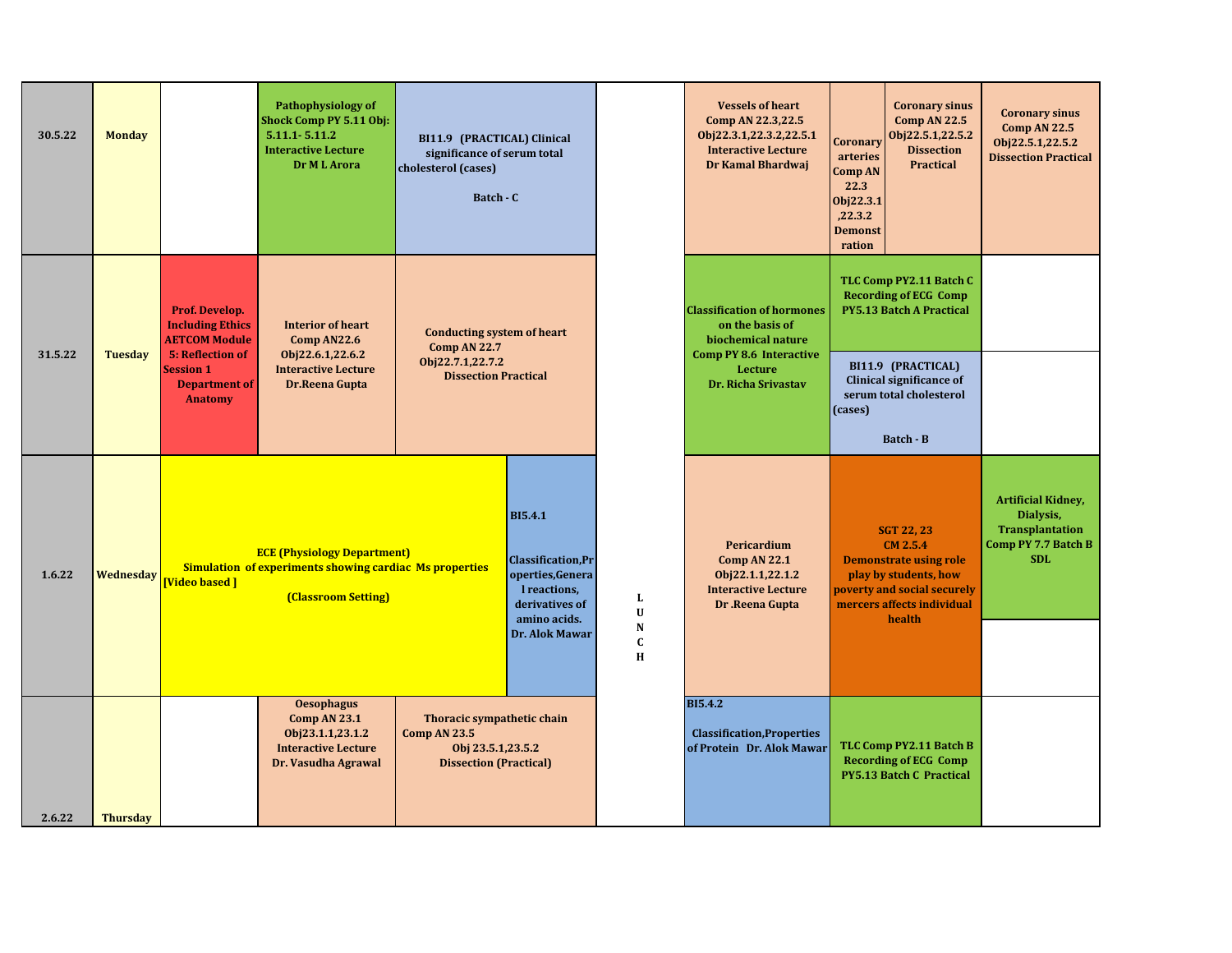|        |                 |                                                                                                                                                                                                                                                         |                                                                                                                                      |                                                                                                                                                           |                                                                                                                                                                                              |                                                                                                                               |                                                                              | (cases)                                                                        | BI11.9 (PRACTICAL)<br><b>Clinical significance of</b><br>serum total cholesterol<br>Batch - A                                                                            |                                        |
|--------|-----------------|---------------------------------------------------------------------------------------------------------------------------------------------------------------------------------------------------------------------------------------------------------|--------------------------------------------------------------------------------------------------------------------------------------|-----------------------------------------------------------------------------------------------------------------------------------------------------------|----------------------------------------------------------------------------------------------------------------------------------------------------------------------------------------------|-------------------------------------------------------------------------------------------------------------------------------|------------------------------------------------------------------------------|--------------------------------------------------------------------------------|--------------------------------------------------------------------------------------------------------------------------------------------------------------------------|----------------------------------------|
| 3.6.22 | Friday          | <b>AETCOM</b><br><b>Mechanism of action of</b><br>What it means to<br>hormones.<br>be a doctor?<br>Comp PY8.6<br><b>Module 1.1</b><br><b>Interactive Lecture</b><br>hospital visit<br>Dr. Divya Srivastava<br><b>Department of</b><br><b>Physiology</b> | <b>Function tests:</b><br>Thyroid, adrenal<br>cortex, adrenal<br>medulla and<br>pancrease Comp<br><b>PY8.4</b><br><b>Batch A SDL</b> | <b>LEC 11 CM 2.1.1</b><br><b>Describe the</b><br>steps and<br>perform clinico<br>socio-cultural<br>and<br>demographic<br>assessment of<br>the individual, | <b>Thoracic duct and azygous</b><br>vein system, thoracic<br>sympathetic system<br><b>Comp AN</b><br>23.2,23.3,23.4,23.5<br>Obj23.2.1,23.2.2,23.4.1,23.<br>5.1<br><b>Interactive Lecture</b> |                                                                                                                               | Arch of<br>aorta<br>Comp AN<br>23.4<br>Obj23.4.1<br>,23.4.2<br>ve<br>Lecture | <b>Thoracic</b><br>duct, azygous<br>vein ,arch of<br>aorta<br>Comp<br>23.5 Obj | <b>Thoracic</b><br>duct, azygous vein<br>,arch of aorta<br>Comp<br>Interacti AN23.2,23.3,23.4, AN23.2,23.3,23.4,23.<br>5 Obj<br>23.2.1,23.3.1,23. 23.2.1,23.3.1,23.4.1,2 |                                        |
|        |                 |                                                                                                                                                                                                                                                         |                                                                                                                                      | BI6.7 SDL Acid<br><b>Base Balance Batch</b><br>$\mathbf{A}$                                                                                               | family and<br>community                                                                                                                                                                      |                                                                                                                               | DR. Pradeep singh                                                            | Dr.<br>Anshu<br>Gupta                                                          | 4.1,23.5.1<br><b>Dissection</b><br>(Practical)                                                                                                                           | 3.5.1<br><b>Dissection (Practical)</b> |
| 4.6.22 | <b>Saturday</b> |                                                                                                                                                                                                                                                         | <b>Splanchnic nerves</b><br>Comp AN 23.6<br>Obj23.6.1,23.6.2<br><b>Interactive Lecture</b><br>Dr Anshu Gupta                         | <b>Pleura</b><br>Comp AN24.1<br>Obj24.1.1,24.1.2<br><b>Demonstration</b>                                                                                  | Pleura<br>AN24.1<br>Obj24.1.1,24.1.2<br><b>Dissection</b><br>(Practical)                                                                                                                     | <b>Hypothalamus</b><br>and<br>hypophyseal<br>system.<br>Comp PY 8.2<br><b>Interactive</b><br>Lecture<br>Dr. Shipra<br>Chandra | <b>LUNCH</b>                                                                 |                                                                                | <b>SPORTS/ECA</b>                                                                                                                                                        |                                        |
| 5.6.22 | Sunday          |                                                                                                                                                                                                                                                         |                                                                                                                                      |                                                                                                                                                           |                                                                                                                                                                                              |                                                                                                                               |                                                                              |                                                                                |                                                                                                                                                                          |                                        |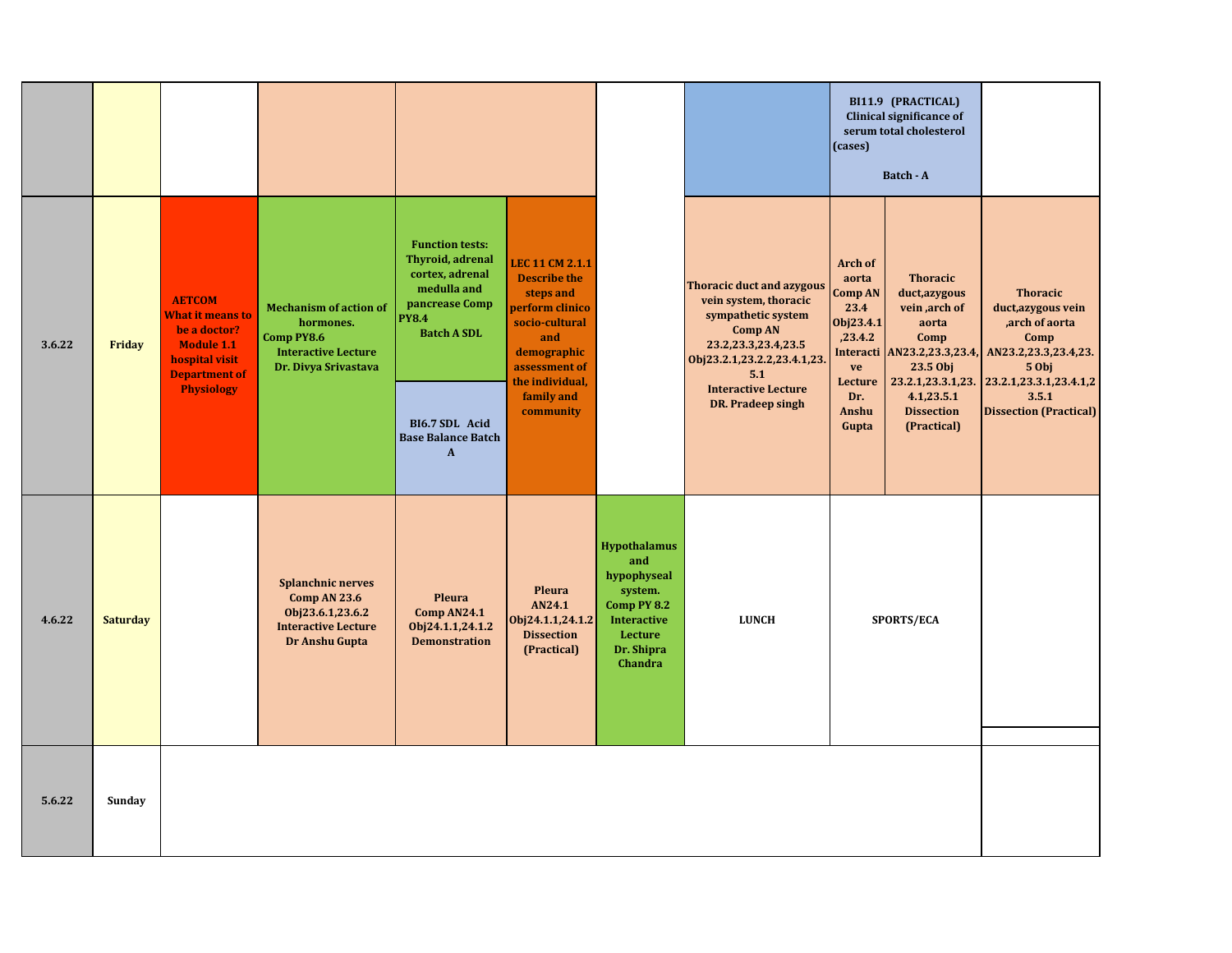| 6.6.22 | <b>Monday</b>  |                                                                                                                              | <b>Ant pituitary hormones</b><br>Comp PY 8.2<br><b>Interactive Lecture</b>                 | TLC Comp PY2.11 Batch A<br><b>Interpretation of ECG Comp PY5.13</b><br><b>Batch B Practical</b> |                                                                                          |                                                    | <b>Trachea and lung</b><br>Comp AN25.1<br>Obj25.1.1,25.1.2                                 | Trachea & Lung<br>Comp AN25.1<br>Obj25.1.1,25.1.2<br><b>Dissection (Practical)</b>                                                             |                                                                                                                                                   | <b>Trachea &amp; Lung</b><br>Comp AN25.1<br>Obj25.1.1,25.1.2    |
|--------|----------------|------------------------------------------------------------------------------------------------------------------------------|--------------------------------------------------------------------------------------------|-------------------------------------------------------------------------------------------------|------------------------------------------------------------------------------------------|----------------------------------------------------|--------------------------------------------------------------------------------------------|------------------------------------------------------------------------------------------------------------------------------------------------|---------------------------------------------------------------------------------------------------------------------------------------------------|-----------------------------------------------------------------|
|        |                |                                                                                                                              | Dr. Nidhi Yadav                                                                            | PRACTICAL EXAM                                                                                  |                                                                                          |                                                    | <b>Interactive Lecture</b><br>Dr Anjali Gupta                                              |                                                                                                                                                |                                                                                                                                                   | <b>Dissection (Practical)</b>                                   |
|        |                | Prof. Develop.<br><b>Including Ethics</b>                                                                                    | Lung                                                                                       |                                                                                                 | Lung, pleural<br>recess                                                                  |                                                    | <b>Growth Hormone- applied</b>                                                             |                                                                                                                                                | TLC Comp PY2.11 Batch C<br><b>Interpretation of ECG</b><br>Comp PY5.13 Batch A<br><b>Practical</b>                                                |                                                                 |
| 7.6.22 | <b>Tuesday</b> | <b>AETCOM Module</b><br>5: The cadaver as<br>our first teacher<br><b>Session 2</b><br><b>Department of</b><br><b>Anatomy</b> | <b>Comp AN 24.2</b><br>Obj24.2.1,24.2.1<br><b>Interactive Lecture</b><br>Dr Kamal Bhardwaj | <b>Pleural recesses</b><br><b>Comp AN 24.1</b><br>Obj24.1.1,24.1.2<br><b>Demonstration</b>      | Comp<br>AN24.1,24.2<br>Obj24.1.1,24.2.1<br><b>Dissection</b><br>(Practical)              |                                                    | aspects<br><b>Comp PY 8.2 Interactive</b><br><b>Lecture</b><br>Dr. RamPrakash              |                                                                                                                                                | PRACTICAL EXAM                                                                                                                                    |                                                                 |
| 8.6.22 | Wednesday      | Dislocation of hip joint and its replacement<br>(Classroom)<br><b>ANATOMY ECE-3</b>                                          |                                                                                            |                                                                                                 | <b>BI5.4.3</b><br>Describe urea<br>cycle and<br>disease<br>associated.<br>Dr. Alok Mawar | L<br>$\mathbf U$<br>${\bf N}$<br>$\mathbf{C}$<br>H | <b>Barium swallow</b><br><b>Comp AN 25.8</b><br>Obj25.8.1,25.8.2<br>VI with RD) Dr Reena ( | Lung<br>,pleural<br>recess<br>Comp<br>AN24.1,2<br>4.2<br>Obj24.1.1<br>,24.2.1<br><b>Dissectio</b><br>$\mathbf{n}$<br>(Practica<br>$\mathbf{D}$ | <b>Trachea</b> and<br>bronchopulmona<br>ry seg<br><b>Comp AN</b><br>24.4,24.66<br>Obj24.4.1,24.1.2,<br>24.6.1<br><b>Dissection</b><br>(Practical) | <b>Dietary fibers Comp</b><br>PY 4.3 BATCH A<br><b>TUTORIAL</b> |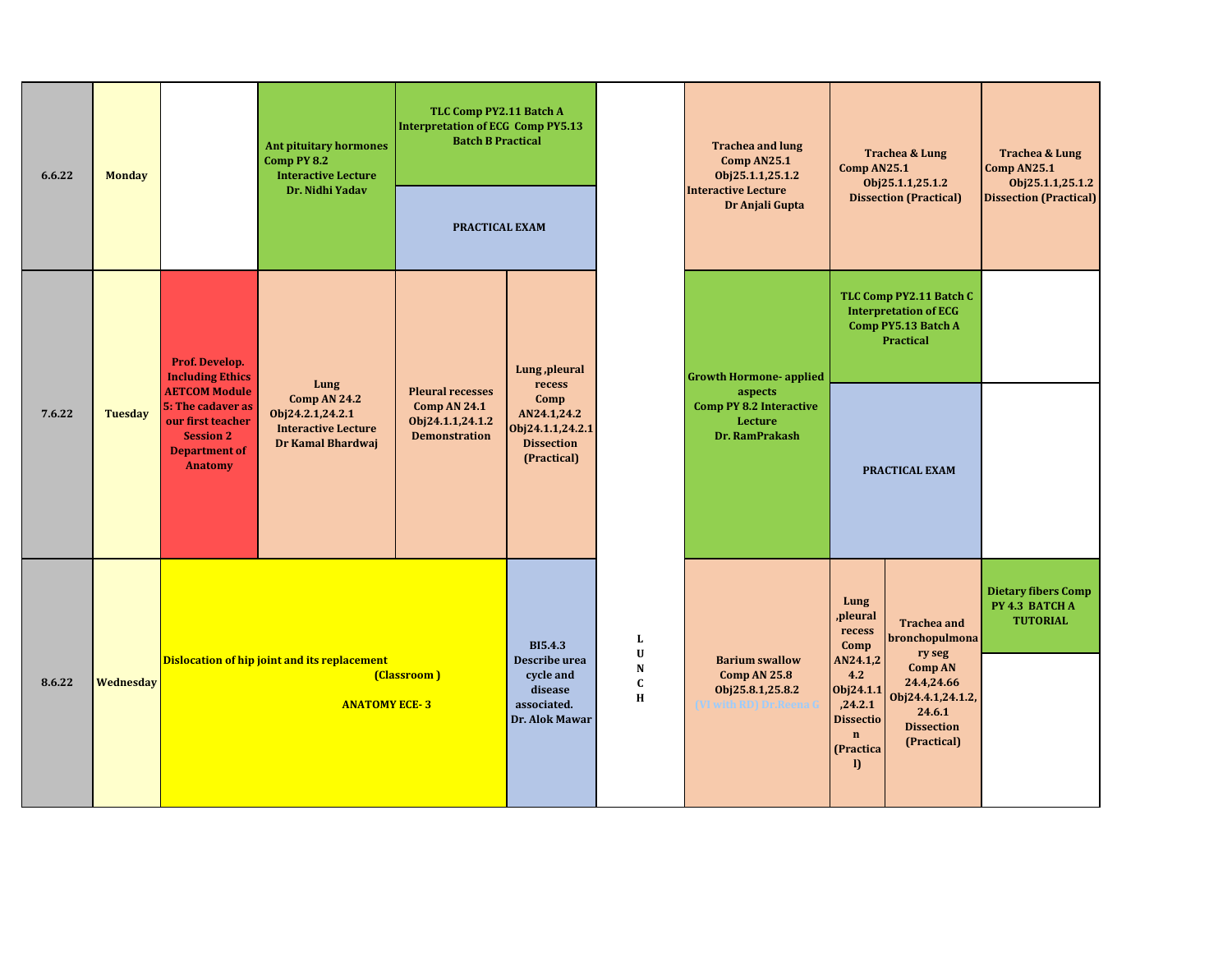| 9.6.22  | <b>Thursday</b> |                                                                                                                                | <b>Trachea and</b><br>bronchopulmonaryseg<br>Comp AN 24.4,24.6<br>Obj24.4.1,24.1.2           | <b>Chest xray</b><br><b>Comp AN 25.7</b><br>Obj25.7.1,25.7.2 | <b>Trachea and</b><br>bronchopulmon<br>ary seg<br><b>Comp AN</b><br>24.4,24.66                         |                                                                                  | <b>BI5.4.4a</b><br>Explain<br>metabolism of Aliphatic                                                             | TLC Comp PY2.11 Batch B<br><b>Interpretation of ECG</b><br>Comp PY5.13 Batch C<br>Practical                 |                                                                                                                                         |
|---------|-----------------|--------------------------------------------------------------------------------------------------------------------------------|----------------------------------------------------------------------------------------------|--------------------------------------------------------------|--------------------------------------------------------------------------------------------------------|----------------------------------------------------------------------------------|-------------------------------------------------------------------------------------------------------------------|-------------------------------------------------------------------------------------------------------------|-----------------------------------------------------------------------------------------------------------------------------------------|
|         |                 |                                                                                                                                | <b>Interactive Lecture</b><br>Dr.Vasudha Agrawal                                             | <b><i>NI</i></b> with RDI<br><b>Demonstration</b>            | amino acid Dr. Alok<br>Obj24.4.1,24.1.2<br><b>Mawar</b><br>,24.6.1<br><b>Dissection</b><br>(Practical) |                                                                                  | PRACTICAL EXAM                                                                                                    |                                                                                                             |                                                                                                                                         |
| 10.6.22 | Friday          | <b>AETCOM</b><br><b>What it means to</b><br>be a doctor?<br><b>Module 1.1 SDL</b><br><b>Department of</b><br><b>Physiology</b> |                                                                                              | family adaption 2                                            |                                                                                                        |                                                                                  | <b>Anomalies of heart</b><br>Comp AN25.5<br>Obj25.5.1,25.5.2<br><b>Interactive Lecture</b><br>Dr. Vasudha Agrawal | Lower limb vessels &<br>nerves<br><b>Comp AN 20.9</b><br>Obj 20.9.1,20.9.2<br><b>Dissection (Practical)</b> | <b>Lower limb vessels</b><br>& nerves<br><b>Comp AN 20.9</b><br>Obj<br>20.9.1,20.9.2<br>V I with SU<br><b>Dissection</b><br>(Practical) |
| 11.6.22 | <b>Saturday</b> |                                                                                                                                | <b>Circulation in heart and</b><br>lung<br>Comp AN 25.2,25.3,25.4<br>Obj25.2.1,25.3.1,25.4.1 | <b>Embryology of</b><br>heart Comp AN 25.4<br>Obj            | <b>Circulation</b> in<br>heart<br><b>Comp AN</b><br>25.2,25.3,25.3                                     | <b>Thyroid Gland</b><br>-Applied<br>aspects<br>Comp PY 8.2<br><b>Interactive</b> | <b>LUNCH</b>                                                                                                      | SPORTS/ECA                                                                                                  |                                                                                                                                         |
|         |                 |                                                                                                                                | <b>Lecture Dr.Vasudha</b><br><b>Agrawal</b>                                                  | 25.4.1,25.4.2<br><b>Demonstration</b>                        | Obj25.2.1,25.3.1<br>,25.3.2<br><b>Dissection</b><br>(Practical)                                        | Lecture<br>Dr. Divya<br>Srivastava                                               |                                                                                                                   |                                                                                                             |                                                                                                                                         |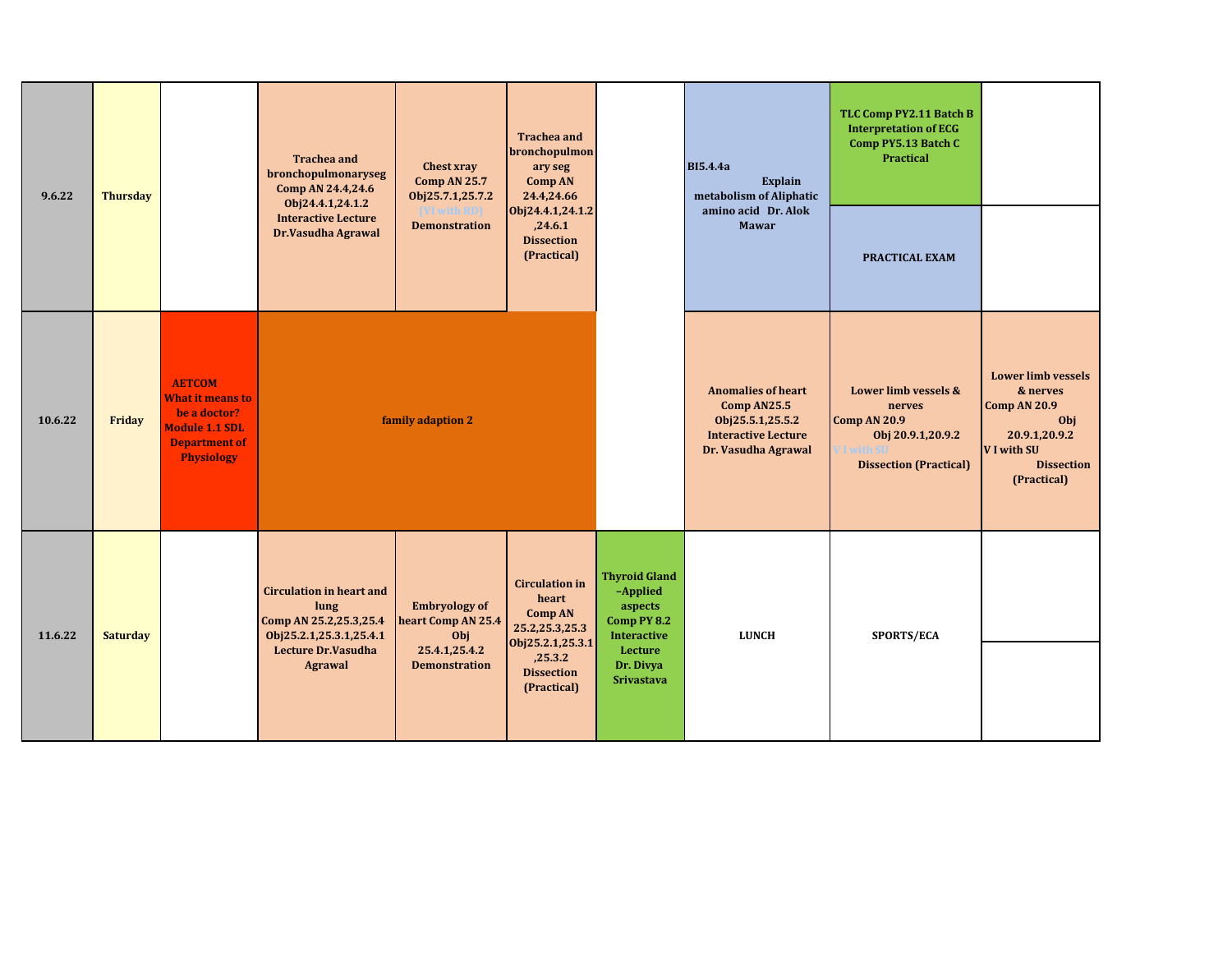| 12.6.22 | Sunday         |                                                                                                                    |                                                                                                                                                                                  |                                                                                                 |                                                                 |                                                                                                  |                                                                                             |                                                                   |
|---------|----------------|--------------------------------------------------------------------------------------------------------------------|----------------------------------------------------------------------------------------------------------------------------------------------------------------------------------|-------------------------------------------------------------------------------------------------|-----------------------------------------------------------------|--------------------------------------------------------------------------------------------------|---------------------------------------------------------------------------------------------|-------------------------------------------------------------------|
|         | <b>Monday</b>  | <b>YOGA</b>                                                                                                        | <b>Calcium Metabolism</b><br>Comp PY 8.1<br><b>Interactive Lecture</b>                                                                                                           | TLC Comp PY2.11 Batch C<br><b>Interpretation of ECG Comp PY5.13</b><br><b>Batch A Practical</b> |                                                                 | Lymphatic<br><b>Comp AN 23.7</b><br>Obj23.7.1,23.7.2                                             | <b>Circulation in heart</b><br>Comp AN 25.2,25.3,25.3                                       | <b>Circulation in heart</b><br><b>Comp AN</b><br>25.2, 25.3, 25.3 |
| 13.6.22 |                |                                                                                                                    | Dr. Richa Srivastav                                                                                                                                                              | BI11.10.1 Perform estimation of<br>serum Triglycerides by colorimetry.<br>$Batch - C$           |                                                                 | <b>Interactive Lecture</b><br>Dr. Pradeep Singh                                                  | Obj25.2.1,25.3.1,25.3.2<br><b>Dissection (Practical)</b>                                    | Obj25.2.1,25.3.1,25.3.<br><b>Dissection (Practical)</b>           |
|         |                |                                                                                                                    | <b>Development of heart</b>                                                                                                                                                      | <b>Surface marking of</b>                                                                       | <b>Circulation in</b><br>heart                                  | <b>Bone Physiology</b>                                                                           | TLC Comp PY2.11 Batch B<br><b>Interpretation of ECG</b><br>Comp PY5.13 Batch C<br>Practical |                                                                   |
| 14.6.22 | <b>Tuesday</b> | and BV<br><b>Comp AN 25.6</b><br><b>YOGA</b><br>Obj 25.6.1,25.6.2<br><b>Interactive Lecture</b><br>Dr. Anshu Gupta | <b>Comp AN</b><br>thorax<br>25.2,25.3,25.3<br><b>Comp AN 25.9</b><br>Obj25.2.1,25.3.1<br>Obj25.9.1,25.9.2<br>,25.3.2<br><b>Demonstration</b><br><b>Dissection</b><br>(Practical) |                                                                                                 | <b>Comp PY 8.1 Interactive</b><br>Lecture<br>Dr. Shipra Chandra | BI11.10.1<br><b>Perform estimation of</b><br>serum Triglycerides by<br>colorimetry.<br>Batch - B |                                                                                             |                                                                   |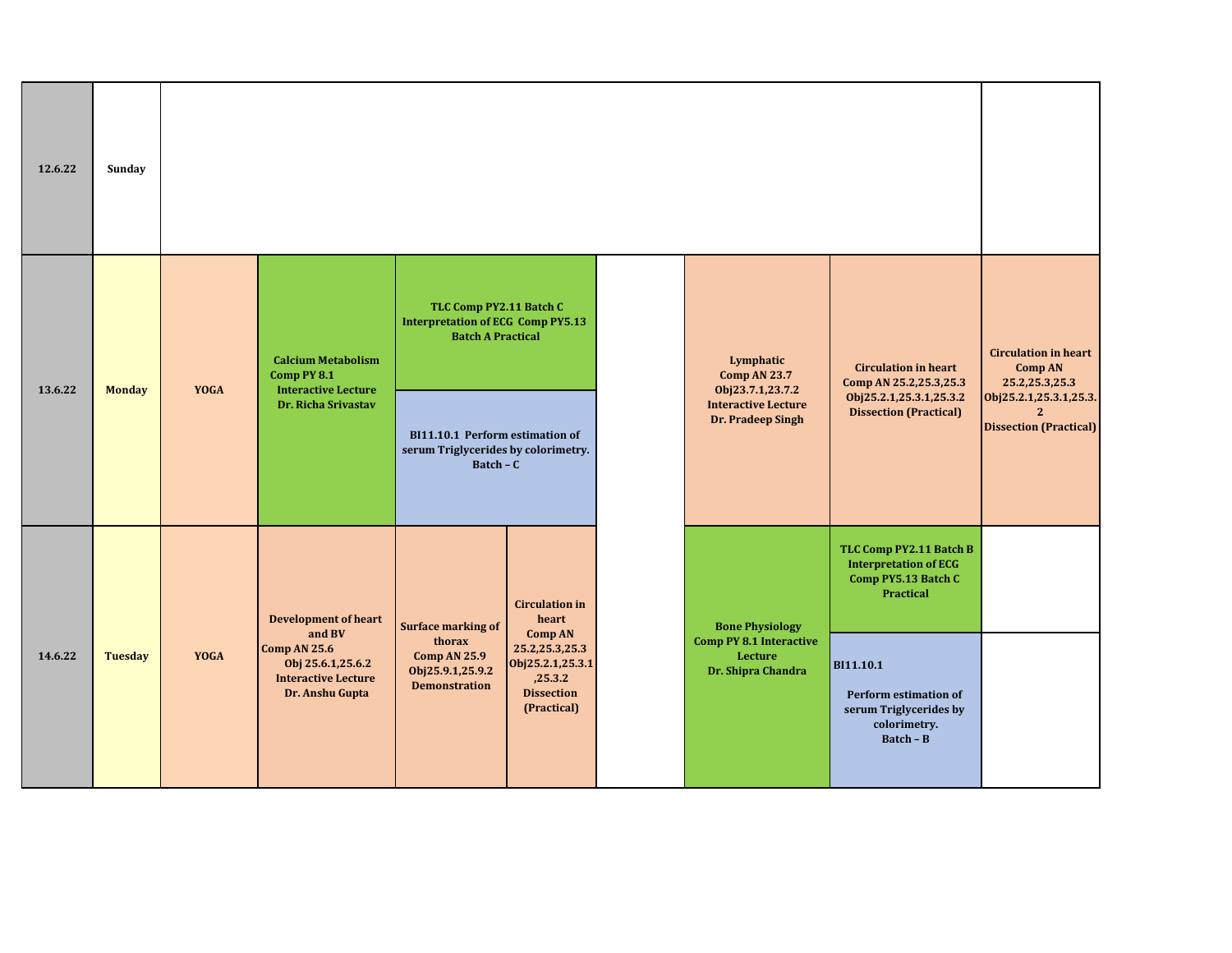| 15.6.22 | Wednesday       | <b>ECE (Biochemistry Department)</b><br><b>Clinical cases of myocardial infarction with laboratory reports</b><br>interpretions<br><b>Small group discussion</b><br>(Classroom setting) |                                                                                                                  |                                                                                                                                      | <b>BI5.4.4b</b><br>Explain<br>metabolism of<br>Aliphatic<br>amino acid Dr.<br><b>Alok Mawar</b>                | L<br>$\mathbf U$      | <b>Facial Vessels</b><br>Comp AN 28.3 Obj28.3.1<br><b>Interactive Lecture</b><br>Dr Anshu Gupta | <b>SGT 24, 25</b><br>CM 3.2.5, 3.3.3, 3.3.4<br><b>Demonstrate and discuss</b><br>water purification<br>assessment and<br>chlorination of water using<br><b>Hassock &amp; apparatus</b>                     | <b>Dietary fibers Comp</b><br>PY 4.3 BATCH B<br><b>TUTORIAL</b> |
|---------|-----------------|-----------------------------------------------------------------------------------------------------------------------------------------------------------------------------------------|------------------------------------------------------------------------------------------------------------------|--------------------------------------------------------------------------------------------------------------------------------------|----------------------------------------------------------------------------------------------------------------|-----------------------|-------------------------------------------------------------------------------------------------|------------------------------------------------------------------------------------------------------------------------------------------------------------------------------------------------------------|-----------------------------------------------------------------|
| 16.6.22 | <b>Thursday</b> | YOGA                                                                                                                                                                                    | <b>Scalp</b><br>Comp AN27.1,27.2<br>Obj27.1.1,27.1.2,27.2.1<br><b>Interactive Lecture</b><br>Dr.Kamal Bhardwaj   | <b>Normas of skull</b><br>Comp AN 26.2<br>Obj26.2.1,26.2.2<br><b>Demonstration</b>                                                   | <b>Scalp</b><br><b>Comp AN</b><br>27.1,27.2<br>Obj27.1.1,27.1.2<br>,27.2.1<br><b>Dissection</b><br>(Practical) | N<br>$\mathbf C$<br>H | <b>BI5.4.4c</b><br>Explain<br>metabolism of Aliphatic<br>Dr. Alok<br>amino acid<br><b>Mawar</b> | BT CT Comp PY 2.11 Batch<br><b>A Practical</b><br><b>Clinical examination of</b><br><b>Abdomen Comp PY5.13</b><br><b>Batch B Practical</b><br>BI11.10.1<br>Perform estimation of<br>serum Triglycerides by |                                                                 |
|         |                 |                                                                                                                                                                                         | <b>Applied Calcitropic</b><br><b>Hormones</b><br>Comp PY 8.2<br><b>Interactive Lecture</b><br>Dr. Shipra chandra | <b>Function tests:</b><br>Thyroid, adrenal<br>cortex, adrenal<br>medulla and<br>pancrease Comp<br><b>PY8.4</b><br><b>Batch B SDL</b> |                                                                                                                |                       |                                                                                                 | colorimetry.<br>Batch - A                                                                                                                                                                                  |                                                                 |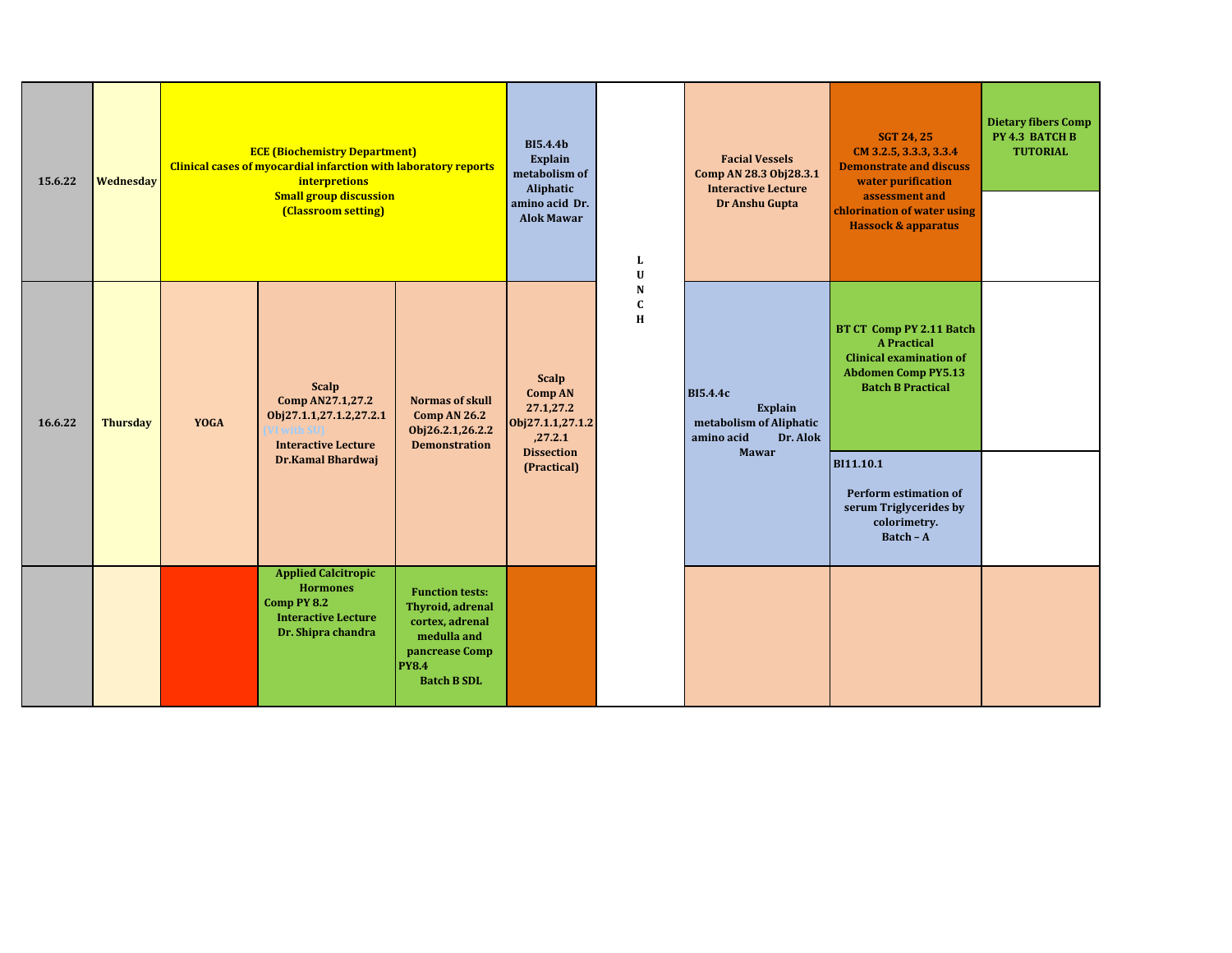| 17.6.22 | Friday          | <b>AETCOM</b><br><b>What it means to</b><br>be a doctor?<br><b>Module 1.1 SDL</b><br><b>Department of</b><br><b>Physiology</b> |                                                                                                                    | BI6.7 SDL Acid<br><b>Base Balance Batch</b><br>$\bf{B}$                                    | <b>LEC 12 CM</b><br>2.2.1,2<br><b>Describe the</b><br>socio-cultural<br>factors, family<br>(types), its role<br>in health and<br>disease &<br>demonstrate in<br>a simulated<br>environment<br>the correct<br>assessment of<br>socio-economic<br><b>status</b> |                                                                                                                                                               | Lacrimal apparatus,<br><b>Comp AN 31.4</b><br>Obj31.4.1,34.1.2<br><b>Interactive Lecture</b><br>Dr.Reena Gupta | Face<br>Comp AN 28.1,28.2<br>Obj28.1.1,28.2.1<br><b>Dissection (Practical)</b> | Face<br>Comp AN 28.1,28.2<br>Obj28.1.1,28.2.1<br><b>Dissection (Practical)</b> |
|---------|-----------------|--------------------------------------------------------------------------------------------------------------------------------|--------------------------------------------------------------------------------------------------------------------|--------------------------------------------------------------------------------------------|---------------------------------------------------------------------------------------------------------------------------------------------------------------------------------------------------------------------------------------------------------------|---------------------------------------------------------------------------------------------------------------------------------------------------------------|----------------------------------------------------------------------------------------------------------------|--------------------------------------------------------------------------------|--------------------------------------------------------------------------------|
| 18.6.22 | <b>Saturday</b> | <b>YOGA</b>                                                                                                                    | Face<br>Comp AN 28.1,28.2,28.3<br>Obj28.1.1,28.2.1,28.3.1<br><b>Interactive Lecture</b><br><b>Dr.Pradeep Singh</b> | <b>Foramen of skull</b><br><b>Comp AN 26.3</b><br>Obj26.3.1,26.3.2<br><b>Demonstration</b> | Face<br>Comp AN<br>28.1,28.20bj28.<br>1.1,28.2.1<br><b>Dissection</b><br>(Practical)                                                                                                                                                                          | <b>Synthesis and</b><br><b>Functions,</b><br>regulation of<br>Glucocorticoids<br>Comp PY8.2<br><b>Interactive</b><br>Lecture<br>Dr. Abhishek<br><b>Sharma</b> | <b>LUNCH</b>                                                                                                   | SPORTS/ECA                                                                     |                                                                                |
| 19.6.22 | Sunday          |                                                                                                                                |                                                                                                                    |                                                                                            |                                                                                                                                                                                                                                                               |                                                                                                                                                               |                                                                                                                |                                                                                |                                                                                |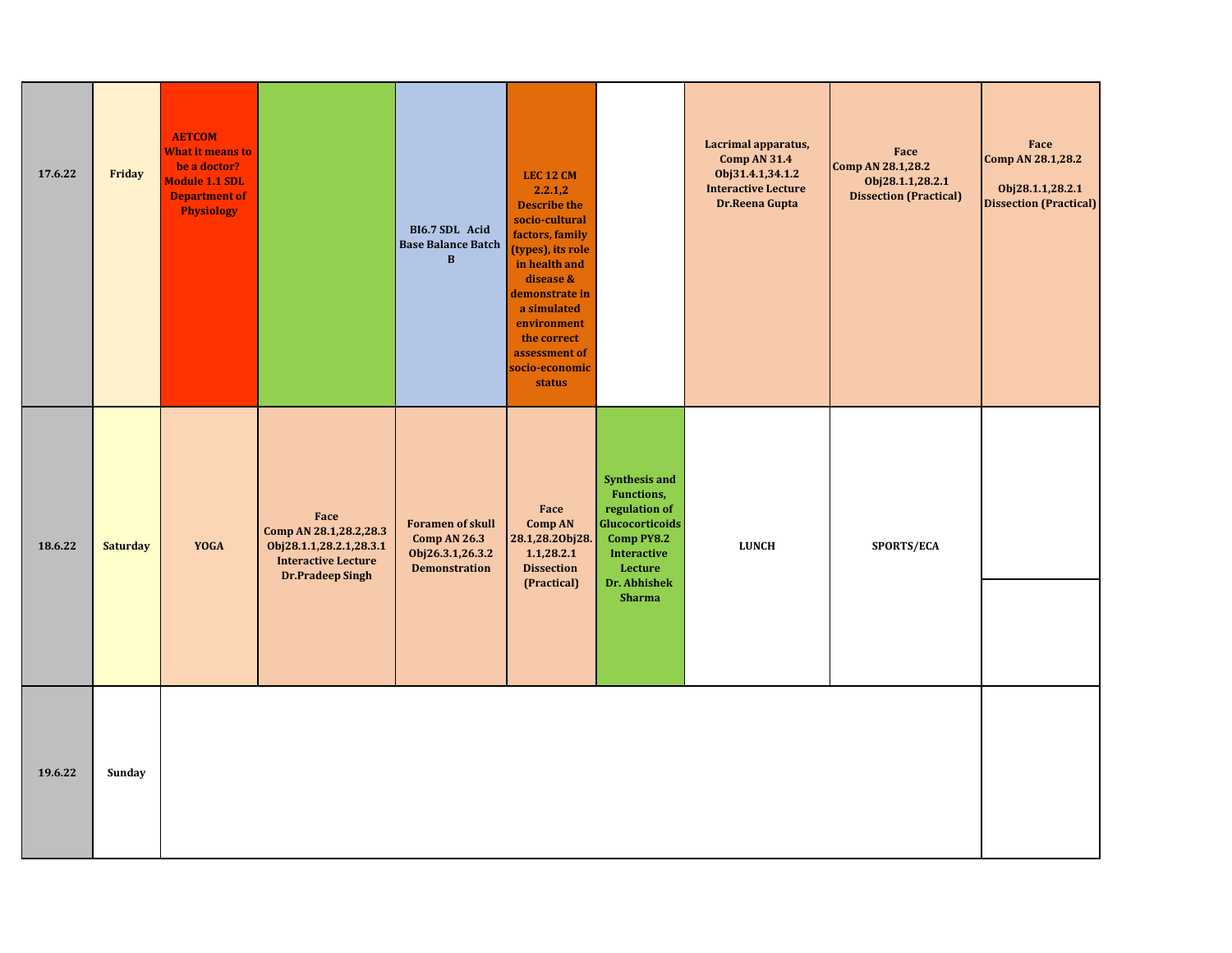| 20.6.22 | <b>Monday</b> | <b>YOGA</b>                                                                                                                        | <b>Synthesis and</b><br><b>Functions, regulation of</b><br><b>Mineralocorticoids</b><br>Comp PY8.2<br><b>Interactive Lecture</b><br>Dr. Richa Srivastav | BT CT Comp PY 2.11 Batch C<br><b>Practical</b><br><b>Clinical examination of Abdomen</b><br><b>Comp PY5.13 Batch A Practical</b><br>BI11.10.1 Clinical significance of<br>serum triglycerides(cases)<br>Batch - C |                                                                                           |             | <b>Facial nerve</b><br>Comp AN 28.4,28.7<br>Obj28.4.1,28.4.2,28.7.1<br>VI with<br><b>Lecture Dr Pradeep Singh</b>                                                         | <b>Facial vessels</b><br><b>Comp AN 28.3</b><br>Obj28.3.1,28.3.2<br><b>Dissection (Practical)</b>                                          | <b>Facial vessels</b><br>Comp AN 28.3<br>Obj28.3.1,28.3.2<br><b>Dissection (Practical)</b>      |
|---------|---------------|------------------------------------------------------------------------------------------------------------------------------------|---------------------------------------------------------------------------------------------------------------------------------------------------------|-------------------------------------------------------------------------------------------------------------------------------------------------------------------------------------------------------------------|-------------------------------------------------------------------------------------------|-------------|---------------------------------------------------------------------------------------------------------------------------------------------------------------------------|--------------------------------------------------------------------------------------------------------------------------------------------|-------------------------------------------------------------------------------------------------|
|         |               |                                                                                                                                    | <b>Concept of membranous</b><br>ossification, 7thcervical<br>vertebrae                                                                                  | Lymph nodes of head and neck<br><b>Comp AN 28.5</b>                                                                                                                                                               |                                                                                           |             | <b>Applied Aspect of Adrenal</b><br><b>Cortical Hormones.</b>                                                                                                             | BT CT Comp PY 2.11 Batch<br><b>B</b> Practical<br><b>Clinical examination of</b><br><b>Abdomen Comp PY5.13</b><br><b>Batch C Practical</b> |                                                                                                 |
| 21.6.22 |               | <b>YOGA DAY</b><br>Comp AN 26.6, 26.7<br><b>Tuesday</b><br>OBJ 26.6.1,26.7.1<br><b>Interactive Lecture a</b><br>Dr.Vasudha Agrawal |                                                                                                                                                         | Obj28.5.1,28.5.2<br><b>Dissection (Practical)</b>                                                                                                                                                                 |                                                                                           |             | <b>Comp PY 8.2 Interactive</b><br>Lecture<br>Dr. Divya Srivastava                                                                                                         | <b>BI11.10.1 Clinical</b><br>significance of serum<br>triglycerides(cases)<br><b>Batch - B</b>                                             |                                                                                                 |
| 22.6.22 |               | <b>ECE (Physiology Department)</b><br><b>Wednesday PPT based case senario of altered ECG</b><br><b>(Classroom Setting)</b>         |                                                                                                                                                         |                                                                                                                                                                                                                   | <b>BI5.4.5a</b><br>Explain<br>metabolism of<br>aromatic<br>amino acids.<br>Dr. Alok Mawar | L<br>U<br>N | <b>Parotid gland and frey</b><br>syndrome<br>Comp AN 28.8,28.9,28.10<br>Obj28.9.1,28.10.1<br><b>IVI with SID</b><br><b>Interactive Lecture</b><br><b>Dr.Pradeep Singh</b> | Lymph nodes of head and<br>neck<br><b>Comp AN 28.5</b><br>Obj28.5.1,28.5.2<br><b>Dissection (Practical)</b>                                | <b>Infertility n Semen</b><br>analysis<br>Comp PY 9.12, 9.9<br>VI with OG<br><b>Batch A SDL</b> |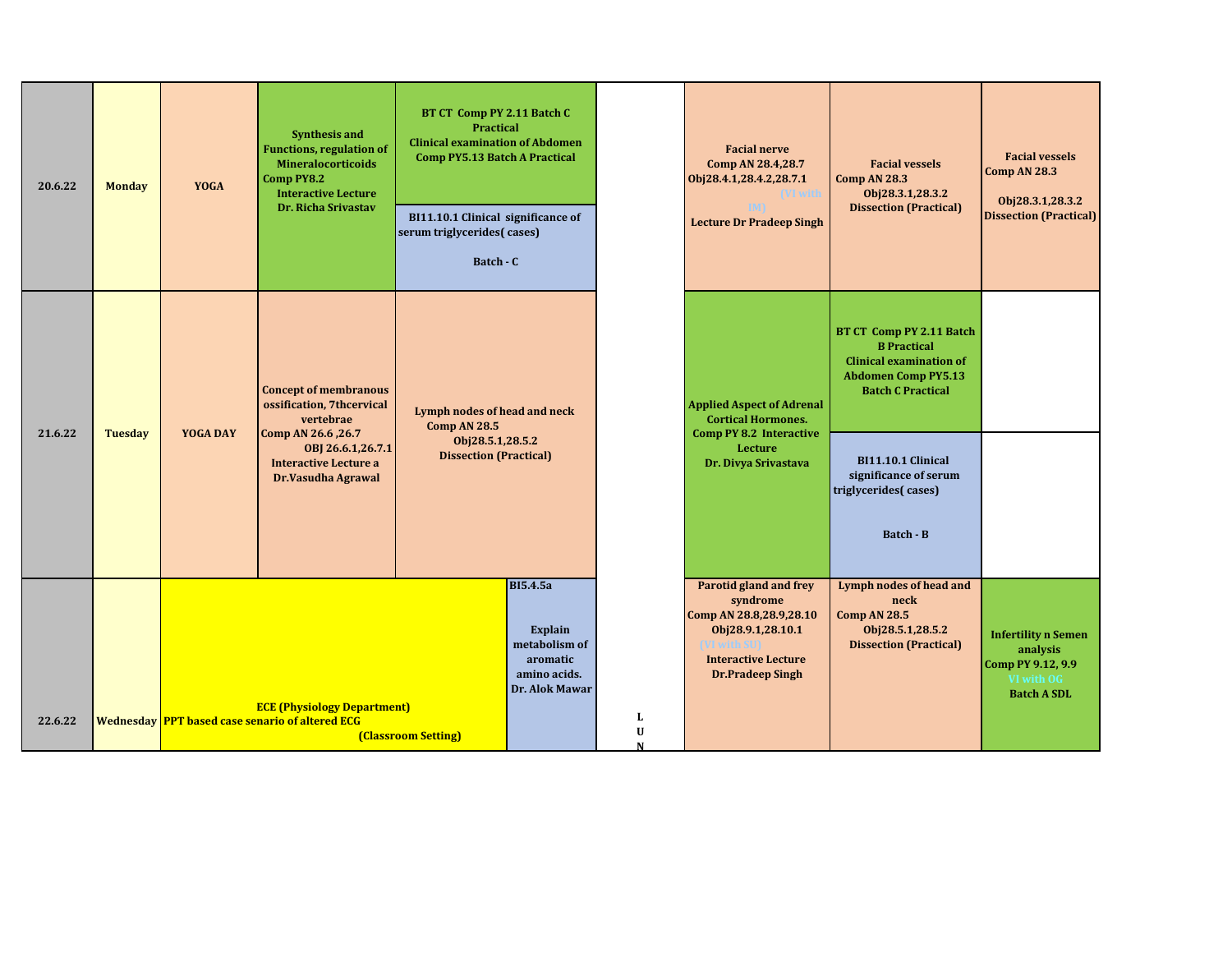|         |                 |                                                                                                                                                                    |                                                                         |                                                                      |                                                                               | $\mathbf c$<br>H |                                                                                                                            |                                                                                                                                     |                                                                                                                               |                                                                                               |
|---------|-----------------|--------------------------------------------------------------------------------------------------------------------------------------------------------------------|-------------------------------------------------------------------------|----------------------------------------------------------------------|-------------------------------------------------------------------------------|------------------|----------------------------------------------------------------------------------------------------------------------------|-------------------------------------------------------------------------------------------------------------------------------------|-------------------------------------------------------------------------------------------------------------------------------|-----------------------------------------------------------------------------------------------|
| 23.6.22 | <b>Thursday</b> |                                                                                                                                                                    | Deep facial vein<br>Comp AN28.8<br>Obj28.8.1,28.8.2<br>VI with surgery) | <b>Cervical vertebrae</b><br><b>Comp AN 26.5</b><br>Obj26.5.1,26.5.2 | <b>Mandible</b><br><b>Comp AN</b><br>28.4,28.7<br>Obj28.4.1,28.4.2<br>,28.7.1 |                  | <b>BI5.4.5b</b><br><b>Explain</b><br>metabolism of aromatic                                                                | 2.11 Batch A                                                                                                                        | <b>Blood groups Comp PY</b><br><b>Clinical examination of</b><br><b>Respiratory System PY 6.9</b><br><b>Batch B Practical</b> |                                                                                               |
|         |                 |                                                                                                                                                                    | <b>Interactive Lecture</b><br>Dr.Anshu Gupta                            | <b>Demonstraton</b>                                                  | with IM)<br>Lecture<br>Dr.Anshu Gupta                                         |                  | amino acids. Dr. Alok<br>Mawar                                                                                             |                                                                                                                                     | <b>BI11.10.1 Clinical</b><br>significance of serum<br>triglycerides(cases)<br>Batch - A                                       |                                                                                               |
| 24.6.22 | Friday          | <b>AETCOM</b><br><b>What it means to</b><br>be a doctor?<br><b>Module 1.1</b><br>discussion,<br>reflection<br>writing<br><b>Department of</b><br><b>Physiology</b> |                                                                         | family adaptation 3                                                  |                                                                               |                  | <b>Posterior of neck</b><br>Comp AN 29.1, 29.4<br>Obj29.1.1,29.1.2,19.4.1<br><b>Interactive Lecture</b><br>Dr.Anjali Gupta | <b>Cranial</b><br>fossa<br>Comp AN<br>30.1<br>Obj30.1.1<br>,30.1.2<br><b>VI</b> witl<br>SU <sub>1</sub><br><b>Demonst</b><br>ration | Post. of neck<br><b>Comp AN</b><br>29.1,29.4<br>Obj29.1.1,29.1.2,<br>29.4.1<br><b>Dissection</b><br>(Practical)               | Post. of neck<br>Comp AN 29.1,29.4<br>Obj29.1.1,29.1.2,29.4.<br><b>Dissection (Practical)</b> |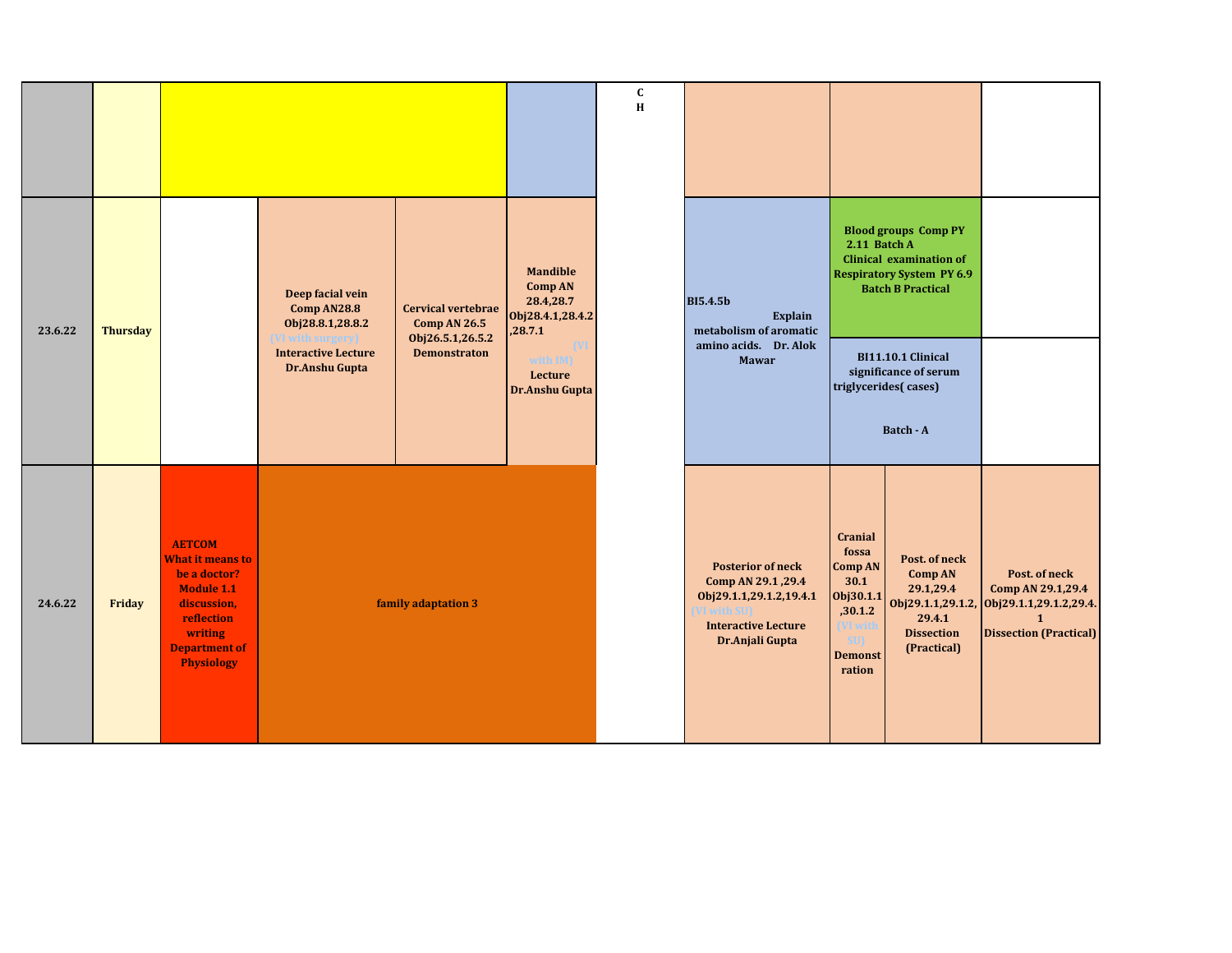| 25.6.22 | <b>Saturday</b> | <b>Erbs, Klumpkes Palsy</b><br><b>Comp AN 29.2</b><br>Obj29.2.1,29.2.2<br><b>Interactive</b><br>lecture Dr.Kamal<br><b>Bhardwaj</b>                             | <b>Foramen of cranial fossa</b><br>Comp AN 29.1, 30.2<br>Obj29.1,30.2.1,30.2.2<br><b>Demonstration</b>                                                                                                                                  | Synthesis,<br>functions of<br>Adrenal<br><b>Medullary</b><br>Hormones.<br>Comp PY 8.2<br><b>Interactive</b><br>Lecture<br>Dr. Nidhi Yadav | <b>LUNCH</b>                                                                                                | SPORTS/ECA                                                                                                                                                                                                                                                                   |                                                                                                                     |
|---------|-----------------|-----------------------------------------------------------------------------------------------------------------------------------------------------------------|-----------------------------------------------------------------------------------------------------------------------------------------------------------------------------------------------------------------------------------------|-------------------------------------------------------------------------------------------------------------------------------------------|-------------------------------------------------------------------------------------------------------------|------------------------------------------------------------------------------------------------------------------------------------------------------------------------------------------------------------------------------------------------------------------------------|---------------------------------------------------------------------------------------------------------------------|
| 26.6.22 | Sunday          |                                                                                                                                                                 |                                                                                                                                                                                                                                         |                                                                                                                                           |                                                                                                             |                                                                                                                                                                                                                                                                              |                                                                                                                     |
| 27.6.22 | <b>Monday</b>   | <b>Endocrine</b><br>pancrease:synthesis,secr<br>etion and functions of<br>insulin and glucagon<br><b>Comp PY Interactive</b><br>Lecture<br>Dr<br>shipra chandra | <b>Blood groups Comp PY 2.11</b><br><b>Batch C</b><br><b>Clinical examination of Respiratory</b><br>System PY 6.9 Batch A Practical<br><b>BI6.4.1</b><br>Perform<br><b>Estimation of Serum Uric acid by</b><br>colorimetry<br>Batch - C |                                                                                                                                           | <b>Orbit</b><br>Comp AN31.1,31.2<br>0bj31.1.1,31.1.2,31.2.1<br><b>Interactive Lecture</b><br>Dr.Reena Gupta | <b>Dural</b><br>folds<br>Comp<br>AN30.3,3<br><b>Dural folds And</b><br>0.4<br><b>Wry Neck</b><br>Obj30.3.1<br>Comp<br>,30.4.1,3<br>AN30.3,29.3 Obj<br>0.4.2<br>30.3.1,29.3.1<br>Interacti<br>ve<br><b>Dissection</b><br>Lecture<br>(Practical)<br>Dr.Kamal<br><b>Bhardwa</b> | <b>Dural folds And Wry</b><br><b>Neck</b><br>Comp AN30.3,29.3<br>Obj 30.3.1,29.3.1<br><b>Dissection (Practical)</b> |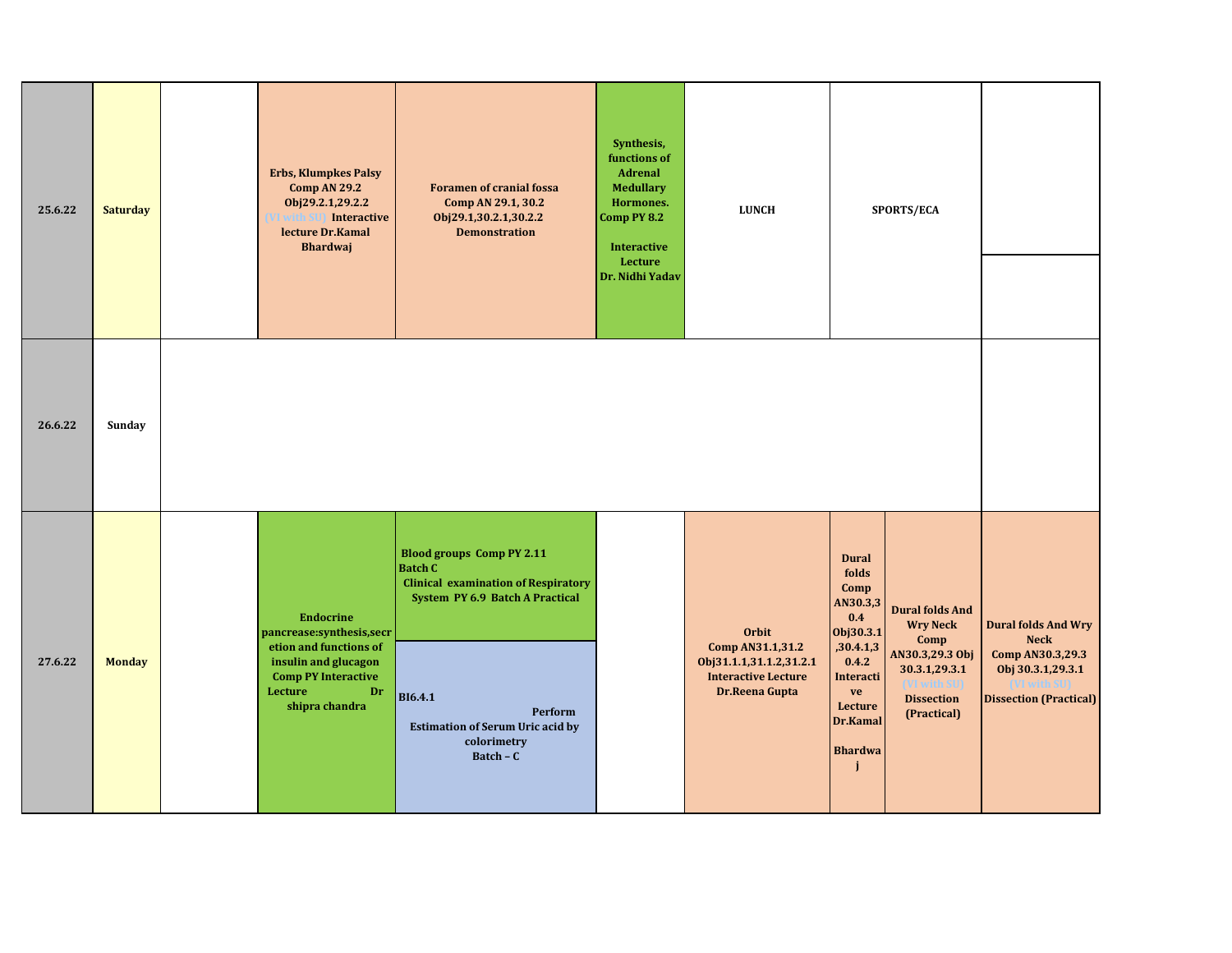|         |                 | Prof. Develop.<br><b>Including Ethics</b><br><b>AETCOM Module</b><br>5: The cadaver as                 | <b>Clinical of orbit</b><br>Comp AN30.5,31.3,31.4                                              | <b>Orbit</b><br>Comp AN 31.1,31.2                                                             |                                                                                           |                                                   | <b>Diabetes Mellitus-Types</b>                                                                                        | <b>Blood groups Comp PY</b><br><b>Batch B</b><br>2.11<br><b>Clinical examination of</b><br><b>Respiratory System PY 6.9</b><br><b>Batch C Practical</b>                                        |                                                                                                 |
|---------|-----------------|--------------------------------------------------------------------------------------------------------|------------------------------------------------------------------------------------------------|-----------------------------------------------------------------------------------------------|-------------------------------------------------------------------------------------------|---------------------------------------------------|-----------------------------------------------------------------------------------------------------------------------|------------------------------------------------------------------------------------------------------------------------------------------------------------------------------------------------|-------------------------------------------------------------------------------------------------|
| 28.6.22 | <b>Tuesday</b>  | our first teacher<br><b>Session 2 -</b><br><b>Reflection</b><br><b>Department of</b><br><b>Anatomy</b> | Obj30.5.1,31.3.1,31.4.1<br><b>Interactive Lecture</b><br>Dr. Anshu Gupta                       | Obj31.1.1,31.2.1<br><b>Dissection (Practical)</b>                                             |                                                                                           |                                                   | and pathophysiology.<br>Comp PY 8.5<br><b>Interactive Lecture</b>                                                     | <b>BI6.4.1</b><br><b>Perform Estimation of</b><br>Serum Uric acid by<br>colorimetry<br>$Batch - B$                                                                                             |                                                                                                 |
| 29.6.22 | Wednesday       | <b>Tap</b>                                                                                             | <b>Pleural Effusion course, clinical symptoms and sign and Pleural</b><br><b>ANATOMY ECE-4</b> |                                                                                               | <b>BI5.4.5c</b><br>Explain<br>metabolism of<br>aromatic<br>amino acids.<br>Dr. Alok Mawar | L<br>$\mathbf U$<br>${\bf N}$<br>$\mathbf C$<br>H | <b>III,IV, VI cranial nerves</b><br>Comp AN31.5<br>Obj31.5.1,31.5.2<br><b>Interactive Lecture</b><br>Dr. Anjali Gupta | <b>SGT26, 27</b><br>CM 4.1.4<br><b>Discuss in groups and</b><br>demonstrate by role play<br>various methods of health<br>education through role<br>plays and health talk on<br>current topics. | <b>Infertility n Semen</b><br>analysis<br>Comp PY 9.12, 9.9<br>VI with OG<br><b>Batch B SDL</b> |
| 30.6.22 | <b>Thursday</b> |                                                                                                        | <b>III, IV, VI cranial nerves</b><br>Comp AN31.5<br>Obj31.5.1,31.5.2<br><b>SDL</b>             | <b>Anterior triangle</b><br>AN 32.1,32.2<br>Obj32.1.1,32.2.1<br><b>Dissection (Practical)</b> |                                                                                           |                                                   | <b>BI5.4.6</b><br><b>Explain</b><br>inborn error of<br>metabolism Dr. Alok<br><b>Mawar</b>                            | <b>RBC Indices. Comp PY 2.11</b><br><b>Batch A</b><br><b>Recording of Vital Capacity</b><br>using spirometry. PY 6.8<br><b>Batch B Practical</b>                                               |                                                                                                 |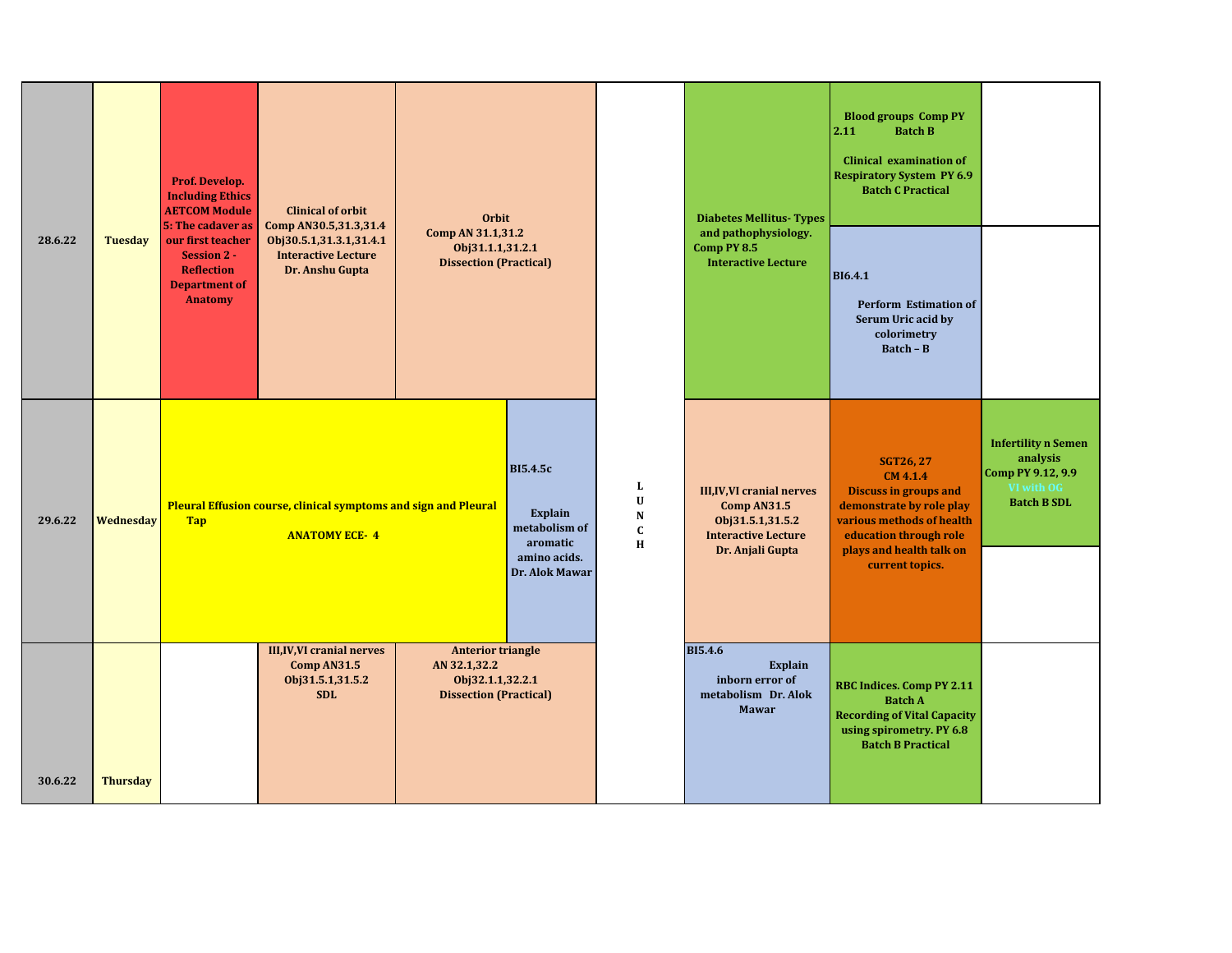|        |                 |                                                                                                                                                                    |                                                                                                                            |                                                                                                       |                                                                                                                                                                                      |                                                                                                                                                   |                                                                                                                                           | <b>BI6.4.1</b>                                                                                                                        | <b>Perform Estimation of</b><br>Serum Uric acid by<br>colorimetry<br>Batch - A                                          |                                                                                                    |
|--------|-----------------|--------------------------------------------------------------------------------------------------------------------------------------------------------------------|----------------------------------------------------------------------------------------------------------------------------|-------------------------------------------------------------------------------------------------------|--------------------------------------------------------------------------------------------------------------------------------------------------------------------------------------|---------------------------------------------------------------------------------------------------------------------------------------------------|-------------------------------------------------------------------------------------------------------------------------------------------|---------------------------------------------------------------------------------------------------------------------------------------|-------------------------------------------------------------------------------------------------------------------------|----------------------------------------------------------------------------------------------------|
| 1.7.22 | Friday          | <b>AETCOM</b><br><b>What it means to</b><br>be a doctor?<br><b>Module 1.1</b><br>discussion,<br>reflection<br>writing<br><b>Department of</b><br><b>Physiology</b> | <b>Integrated Stress</b><br>adaptation response.<br>Comp PY 8.5<br><b>Interactive Lecture</b>                              | <b>Physiology SDL</b><br><b>BI6.7 SDL Water &amp;</b><br><b>Electrolyte Balance</b><br><b>Batch B</b> | <b>LEC 13CM 2.3.1</b><br><b>Describe and</b><br>demonstrate in<br>a simulated<br>environment<br>the assessment<br>of barriers to<br>good health<br>and health<br>seeking<br>behavior |                                                                                                                                                   | circulation in heart and<br>lung<br>Comp AN 25.2,25.3,25.4<br>Obj25.2.1,25.3.1,25.4.1<br><b>Interactive Lecture</b><br>Dr Vasudha Agrawal | <b>Contents</b><br>of<br>anterior<br>triangle<br>32.2<br>Obj32.2.1<br>,32.2.2<br>Interacti<br>ve<br>Lecture<br>Dr.<br>Anjali<br>Gupta | <b>Comp AN Anterior triangle</b><br><b>Comp AN</b><br>32.1,32.2<br>Obj32.1.1,32.2.1<br><b>Dissection</b><br>(Practical) | <b>Anterior triangle</b><br>Comp AN 32.1,32.2<br>Obj32.1.1,32.2.1<br><b>Dissection (Practical)</b> |
| 2.7.22 | <b>Saturday</b> |                                                                                                                                                                    | <b>Pterygoid venous plexus</b><br>Comp AN33.4<br>Obj33.4.1,33.4.2<br><b>Interactive Lecture</b><br><b>Dr Pradeep Singh</b> | <b>Pterygoid venous plexus</b><br>Comp AN33.4<br>Obj33.4.1,33.4.2<br><b>Dissection (Practical)</b>    |                                                                                                                                                                                      | <b>Functional</b><br><b>Anatomy of Ear</b><br><b>Comp PY 10.15</b><br>VI with EN<br><b>Interactive</b><br>Lecture<br>Dr.<br><b>Shipra Chandra</b> | <b>LUNCH</b>                                                                                                                              |                                                                                                                                       | SPORTS/ECA                                                                                                              |                                                                                                    |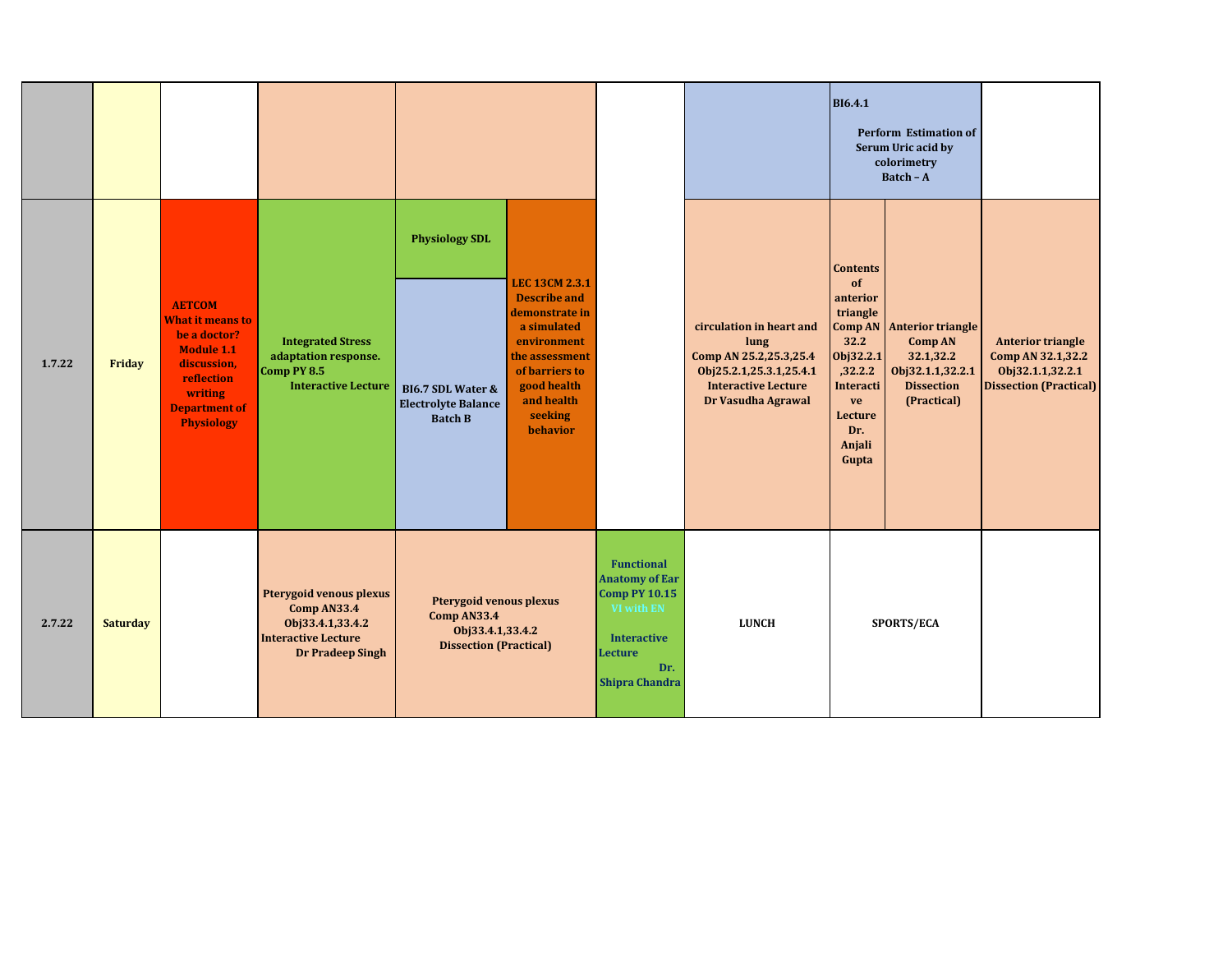| 3.7.22 | Sunday        |                                                                                                                                                                                                                                                                         |                                                                                                                                         |                                                                                                                                                                                                |                                                                                                                                             |                                                                                                                                                                                                                                  |                                                         |
|--------|---------------|-------------------------------------------------------------------------------------------------------------------------------------------------------------------------------------------------------------------------------------------------------------------------|-----------------------------------------------------------------------------------------------------------------------------------------|------------------------------------------------------------------------------------------------------------------------------------------------------------------------------------------------|---------------------------------------------------------------------------------------------------------------------------------------------|----------------------------------------------------------------------------------------------------------------------------------------------------------------------------------------------------------------------------------|---------------------------------------------------------|
| 4.7.22 | <b>Monday</b> |                                                                                                                                                                                                                                                                         | <b>Physiology of Hearing</b><br><b>Comp PY 10.15</b><br>VI with EN<br><b>Interactive Lecture</b><br>Dr. Abhishek Sharma                 | RBC Indices. Comp PY 2.11 Batch C<br><b>Recording of Vital Capacity using</b><br>spirometry. PY 6.8 Batch A Practical<br>BI6.4.1 Clinical significance of<br>serum uric acid<br><b>Batch C</b> | <b>Temporal and</b><br>infratemporal region<br>Comp AN 33.1,33.2<br>Obj33.1.1,33.2.1,33.2.2<br><b>Interactive Lecture</b><br>Dr Anshu Gupta | <b>Dissection Hall</b><br><b>Dissection (Practical)</b>                                                                                                                                                                          | <b>Dissection Hall</b><br><b>Dissection (Practical)</b> |
| 5.7.22 | Tuesday       | Prof. Develop.<br><b>Including Ethics</b><br><b>AETCOM Module</b><br>4:<br><b>Foundation of</b><br><b>Communication</b><br><b>Session 1</b><br><b>Interactive</b><br>Lecture:<br><b>Principles of</b><br><b>Communication</b><br><b>Department of</b><br><b>Anatomy</b> | Deep cervical fascia,<br>cervical lymph nodes<br>Comp AN 35.5,35.1<br>Obj35.5.1,35.1.1<br><b>Interactive Lecture</b><br>Dr Anjali Gupta | <b>Cervical lymph node</b><br>Comp AN35.5<br>Obj35.5.1,35.5.2<br><b>Dissection (Practical)</b>                                                                                                 | Vestibular apparatus and<br>its functions PY 10.4<br><b>Interactive</b><br>Lecture<br><b>Dr Abhishek Sharma</b>                             | <b>RBC Indices. Comp PY 2.11</b><br><b>Batch B</b><br><b>Recording of Vital Capacity</b><br>using spirometry. PY 6.8<br><b>Batch C Practical</b><br><b>BI6.4.1 Clinical significance</b><br>of serum uric acid<br><b>Batch B</b> |                                                         |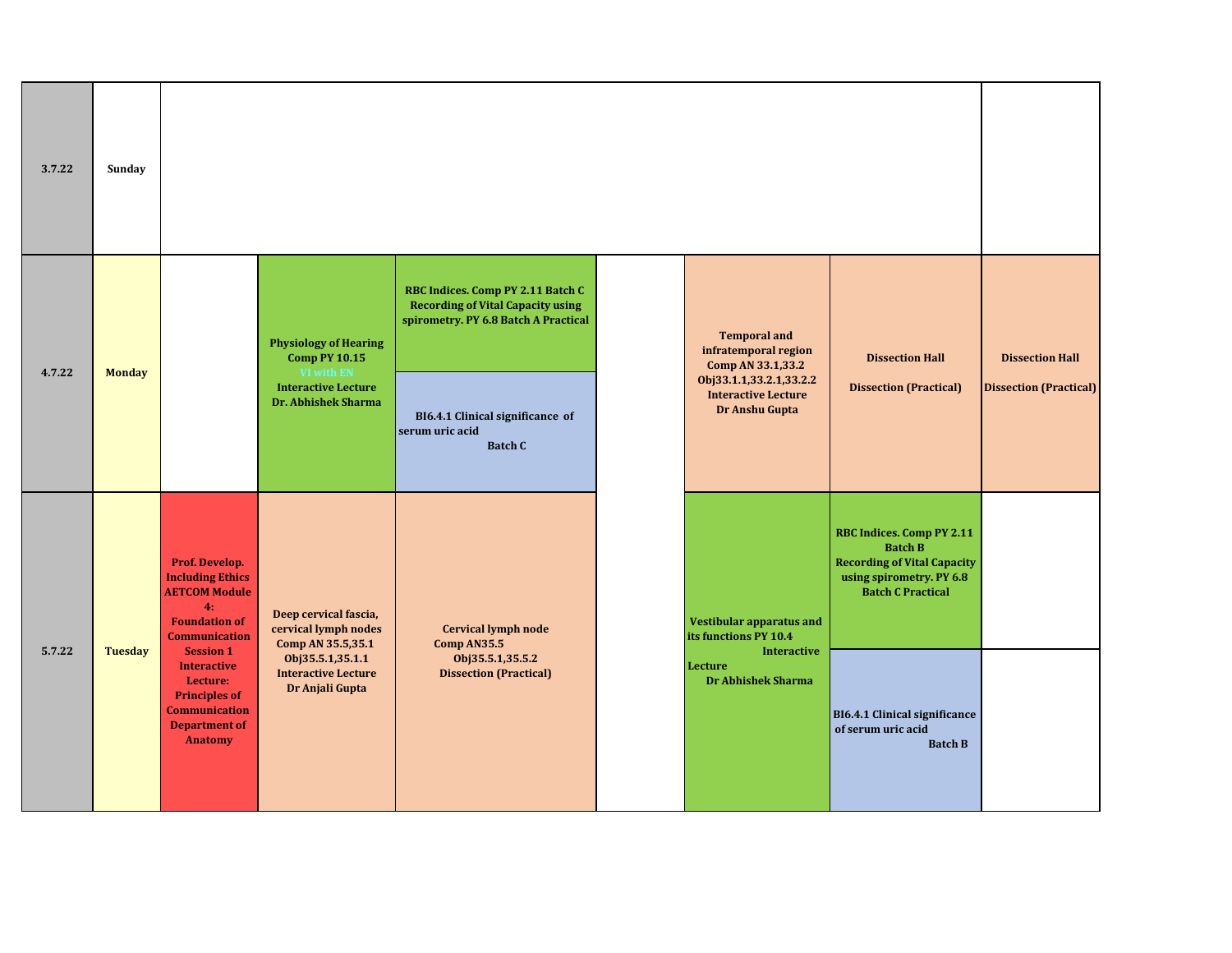| 6.7.22 | Wednesday       | definition and<br>classification of<br><b>ECE (Biochemistry Department)</b><br><b>Clinical cases of dyslipidemia and Diabetes with laboratory</b><br>reports interpretions<br>SFA, MUFA, PUFA<br><b>Small group discussion</b><br>(Class room setting)<br>structure, prope<br>rties & function |                                                    |                                                                                        | L<br>$\mathbf U$<br>N<br>$\mathbf C$<br>$\mathbf H$ | <b>Pharynx</b><br><b>Comp AN 36.3</b><br>Obj36.3.1 36.3.2<br>VI with EN<br><b>Interactive Lecture</b><br><b>Dr.Kamal Bhardwaj</b> | <b>Cervical</b><br>lymph<br>node<br>Comp<br><b>AN35.5</b><br>Obj35.5.1<br>,35.5.2<br><b>Dissectio</b><br>$\mathbf{n}$<br>(Practica<br>I) | <b>Temporal and</b><br>infratemporal<br>region<br>Comp<br>AN33.1,33.2<br>Obj33.1.1,33.2.1<br>33.2.2<br><b>Dissection</b><br>(Practical) | <b>Temporal and</b><br>infratemporal region<br>Comp AN33.1,33.2<br>Obj33.1.1,33.2.1,33.2.<br>$\mathbf{2}$<br><b>Dissection (Practical)</b> |
|--------|-----------------|------------------------------------------------------------------------------------------------------------------------------------------------------------------------------------------------------------------------------------------------------------------------------------------------|----------------------------------------------------|----------------------------------------------------------------------------------------|-----------------------------------------------------|-----------------------------------------------------------------------------------------------------------------------------------|------------------------------------------------------------------------------------------------------------------------------------------|-----------------------------------------------------------------------------------------------------------------------------------------|--------------------------------------------------------------------------------------------------------------------------------------------|
|        |                 | <b>Thyroid gland</b>                                                                                                                                                                                                                                                                           |                                                    | <b>Temporal and</b><br>infratemporal<br>region                                         |                                                     | BI4.1 D.Clasify<br>Phospholopids & their<br>functions.                                                                            |                                                                                                                                          | <b>ESR</b> demonstration. PY 2.11<br><b>Batch A</b><br>PEFR Comp PY 6.8 Batch B<br><b>Practical</b>                                     |                                                                                                                                            |
| 7.7.22 | <b>Thursday</b> | Comp AN 35.2<br>Obj35.2.1,35.2.2<br><b>Interactive Lecture</b><br>Dr Reena Gupta                                                                                                                                                                                                               | <b>TM</b> joint<br>Comp AN33.3<br>Obj33.3.1,33.3.2 | Comp<br>AN33.1,33.2<br>Obj33.1.1,33.2.1<br>,33.2.2<br><b>Dissection</b><br>(Practical) |                                                     | E. Differentiate<br>structure of diff.<br>Phospholopids.<br>F. Action of<br>Phospholipase.<br>Dr. Kamna Singh                     | of serum uric acid                                                                                                                       | BI6.4.1 Clinical significance<br><b>Batch A</b>                                                                                         |                                                                                                                                            |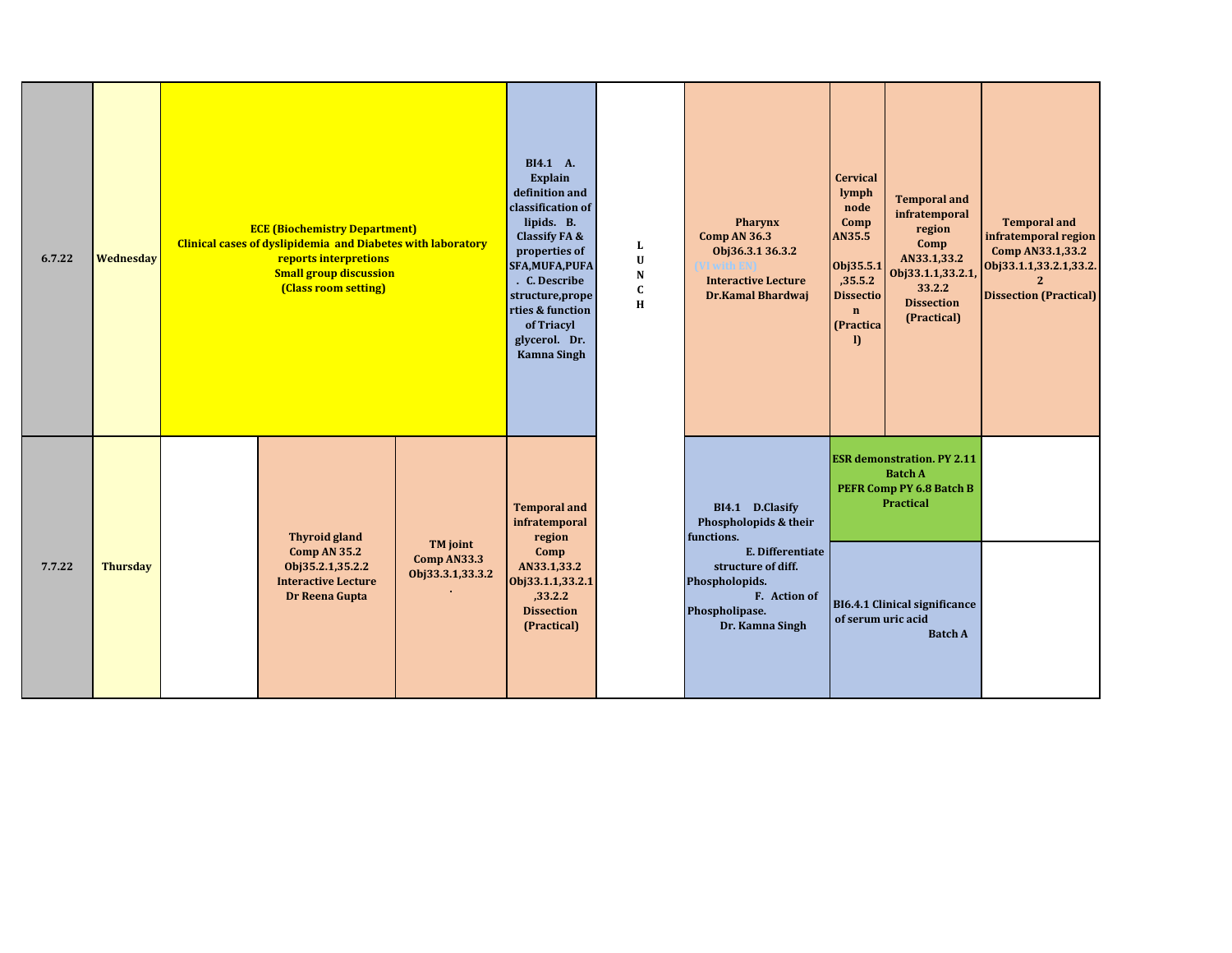| 8.7.22  | Friday          | Prof. Develop.<br><b>Including Ethics</b><br><b>AETCOM Module</b><br>2:<br><b>What is means to</b><br>be a Patient<br><b>Session 1</b><br><b>Experience of</b><br>being a patient<br><b>Small group</b><br><b>Discussions</b><br><b>Department of</b><br>Physiology |                                                                                                                  | family adaption 4                                                                                                   |                                                                                                                                         | TM joint<br>Comp AN 33.3<br>Obj33.3.1,33.3.2<br><b>Interactive Lecture</b><br>Dr. Anjali Gupta | Facial<br>spaces of<br>neck<br>Comp<br>Comp<br>AN35.10<br>Obj35.10.<br>1,35.10.2<br>Interacti<br>ve<br>Lecture<br>Dr.<br>Reena | Subclavian<br>artery<br>Comp<br>AN33.3,35.3<br>Obj33.3.1,35.3.1<br><b>Dissection</b><br>(Practical) | Subclavian artery<br>Comp AN33.3,35.3<br>Obj33.3.1,35.3.1<br><b>Dissection (Practical)</b> |
|---------|-----------------|---------------------------------------------------------------------------------------------------------------------------------------------------------------------------------------------------------------------------------------------------------------------|------------------------------------------------------------------------------------------------------------------|---------------------------------------------------------------------------------------------------------------------|-----------------------------------------------------------------------------------------------------------------------------------------|------------------------------------------------------------------------------------------------|--------------------------------------------------------------------------------------------------------------------------------|-----------------------------------------------------------------------------------------------------|--------------------------------------------------------------------------------------------|
| 9.7.22  | <b>Saturday</b> |                                                                                                                                                                                                                                                                     | <b>Killian dehiscence</b><br>Comp AN36.5<br>Obj36.5.1,36.5.2,<br><b>Interactive Lecture</b><br>Dr.Kamal Bhardwaj | Internal jugular and brachiocephalic<br>vein<br>Comp AN35.4<br>Obj35.4.1,35.4.2<br><b>Dissection</b><br>(Practical) | <b>Physiology of</b><br><b>Smell and</b><br><b>Taste Comp PY</b><br>10.13<br><b>Interactive</b><br><b>Lecture</b><br>Dr.<br>Nidhi Yadav | <b>LUNCH</b>                                                                                   |                                                                                                                                | SPORTS/ECA                                                                                          |                                                                                            |
| 10.7.22 | Sunday          |                                                                                                                                                                                                                                                                     |                                                                                                                  | <b>BAKRID</b>                                                                                                       |                                                                                                                                         |                                                                                                |                                                                                                                                |                                                                                                     |                                                                                            |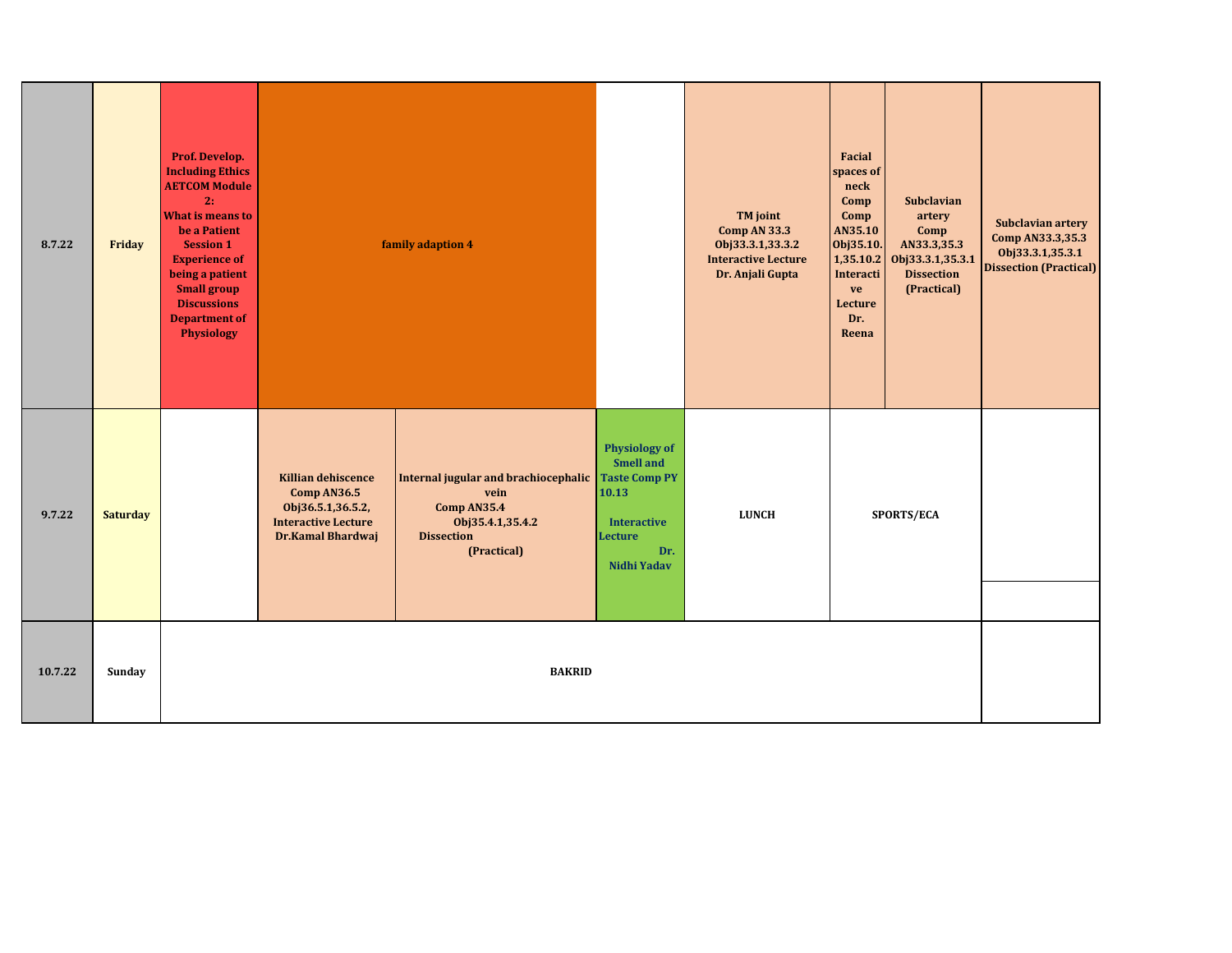| 11.7.22 | <b>Monday</b>  |                                                                                                                                                                                                                                                                         | <b>Functional Anatomy of</b><br><b>Eye and Physiology of</b><br>image formation<br><b>Comp PY 10.17</b><br>VI with OP<br><b>Interactive Lecture</b><br><b>Dr. Dushyant Kumar</b> | <b>ESR demonstration. PY 2.11 Batch C</b><br>PEFR Comp PY 6.8 Batch A Practical<br>BI11.21.1<br>serum urea by colorimetry<br>Batch - C | <b>Estimation of</b>                                                                                                                          |                                                             | Submandibular region<br>Comp AN 34.1,34.2<br>Obj34.1.1,34.2.1<br><b>Interactive Lecture</b><br>Dr. Vasudha Agrawal                                  | Waldeyer<br>s ring<br>Comp AN<br>36.2<br>Obj36.2.1<br>,36.2.2<br><b>Demonst</b><br>ration | Submandibular<br>region<br>Comp<br>AN34.10bj34.1.1,<br>34.1.2<br><b>Dissection</b><br>(Practical)                                                             | Submandibular<br>region<br>Comp<br>AN34.10bj34.1.1,34.1<br>$\cdot$<br><b>Dissection (Practical)</b>   |
|---------|----------------|-------------------------------------------------------------------------------------------------------------------------------------------------------------------------------------------------------------------------------------------------------------------------|----------------------------------------------------------------------------------------------------------------------------------------------------------------------------------|----------------------------------------------------------------------------------------------------------------------------------------|-----------------------------------------------------------------------------------------------------------------------------------------------|-------------------------------------------------------------|-----------------------------------------------------------------------------------------------------------------------------------------------------|-------------------------------------------------------------------------------------------|---------------------------------------------------------------------------------------------------------------------------------------------------------------|-------------------------------------------------------------------------------------------------------|
| 12.7.22 | <b>Tuesday</b> | Prof. Develop.<br><b>Including Ethics</b><br><b>AETCOM Module</b><br>4:<br><b>Foundation of</b><br><b>Communication</b><br><b>Session 1</b><br><b>Interactive</b><br>Lecture:<br><b>Principles of</b><br><b>Communication</b><br><b>Department of</b><br><b>Anatomy</b> | Palate<br>Comp AN 36.1<br>Obj36.1.1,36.1.2<br>Lecture<br><b>Dr.Pradeep Singh</b>                                                                                                 | Palate<br><b>Comp AN 36.1</b><br>Obj36.1.1,36.1.2<br>(VI with El<br><b>Dissection (practical)</b>                                      |                                                                                                                                               |                                                             | <b>Physiological Basis of</b><br>lesion in Visual Pathway<br><b>Comp PY 10.18</b><br>VI with OP<br><b>Interactive Lecture</b><br>Dr. Dushyant Kumar | BI11.21.1                                                                                 | <b>ESR demonstration. PY 2.11</b><br><b>Batch B</b><br>PEFR Comp PY 6.8 Batch C<br>Practical<br><b>Estimation of serum urea</b><br>by colorimetry<br>Batch -B |                                                                                                       |
| 13.7.22 |                |                                                                                                                                                                                                                                                                         | <b>ECE (Physiology Department)</b><br>Wednesday Paper Case scenario of hypoxia at high Altitude& deep sea diving                                                                 | <b>Classroom Setting</b>                                                                                                               | <b>BI4.1 G. Role</b><br>of Pulmonary<br>surfactants &<br>clinical<br>applications.<br>H. Classify<br>Sphingolipids<br>& their features<br>Dr. | L<br>$\mathbf U$<br>${\bf N}$<br>$\mathbf C$<br>$\mathbf H$ | <b>Vagus nerve</b><br>Comp AN35.7, AN 38.3<br>Obj35.7.1,38.3.1<br><b>Interactive Lecture</b><br>Dr. Anshu Gupta                                     | <b>Comp AN 36.1</b>                                                                       | Palate<br>Obj36.1.1,36.1.2<br><b>Dissection (practical)</b>                                                                                                   | <b>Palate</b><br>Comp AN 36.1<br>Obj36.1.1,36.1.2<br>(VI with EN)<br><b>Dissection</b><br>(practical) |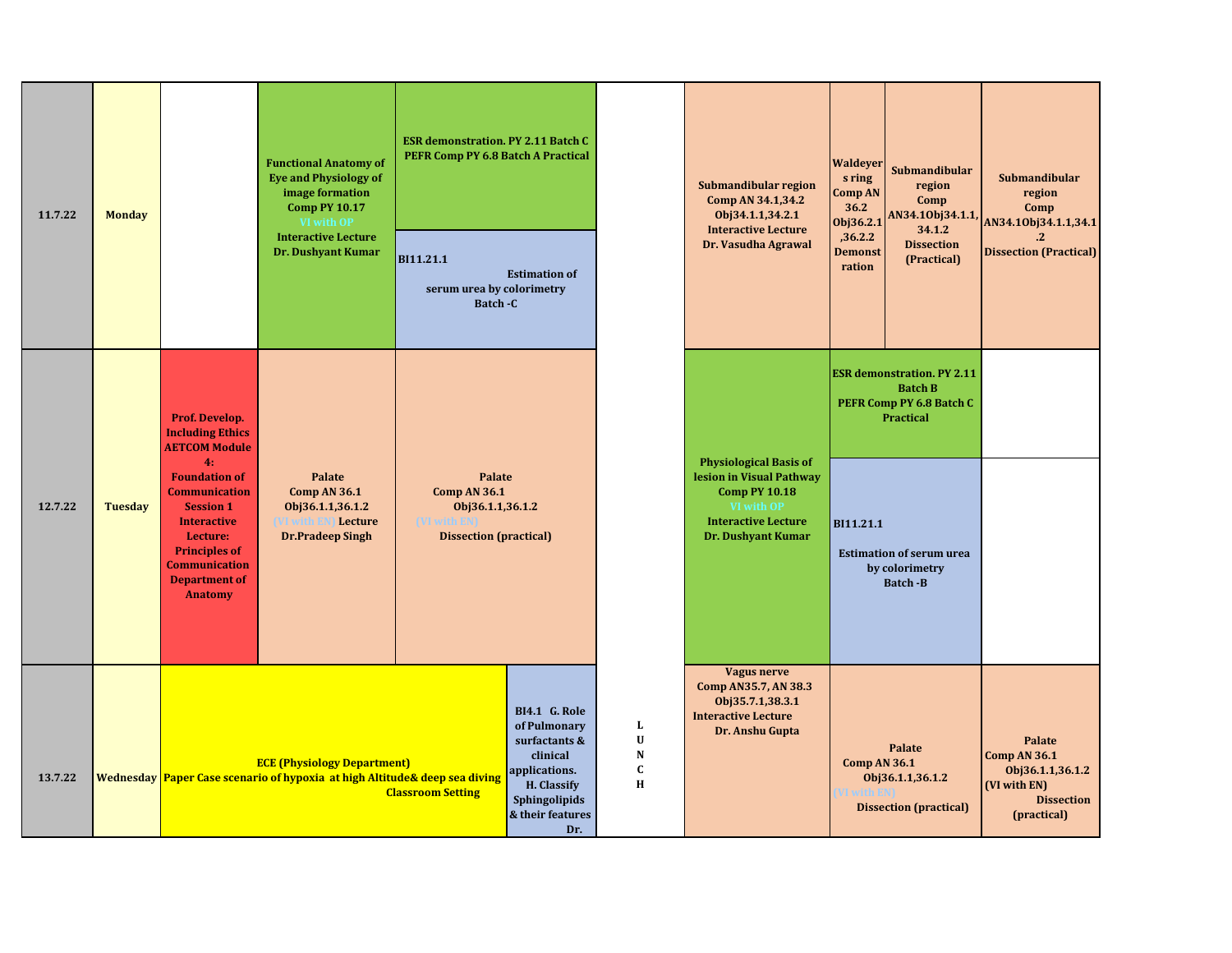|         |                 |                                                                                                                                                                                                                                                                            |                                                                                                                                                      |                                                                                                                 | <b>Kamna Singh</b>                                                                                                                                                                |                                                                                                                      |                                                                                                                                        |                                                                                                                                                                                   |                                                                                                    |                                                                                                 |
|---------|-----------------|----------------------------------------------------------------------------------------------------------------------------------------------------------------------------------------------------------------------------------------------------------------------------|------------------------------------------------------------------------------------------------------------------------------------------------------|-----------------------------------------------------------------------------------------------------------------|-----------------------------------------------------------------------------------------------------------------------------------------------------------------------------------|----------------------------------------------------------------------------------------------------------------------|----------------------------------------------------------------------------------------------------------------------------------------|-----------------------------------------------------------------------------------------------------------------------------------------------------------------------------------|----------------------------------------------------------------------------------------------------|-------------------------------------------------------------------------------------------------|
|         |                 |                                                                                                                                                                                                                                                                            |                                                                                                                                                      |                                                                                                                 |                                                                                                                                                                                   |                                                                                                                      |                                                                                                                                        |                                                                                                                                                                                   |                                                                                                    |                                                                                                 |
|         |                 |                                                                                                                                                                                                                                                                            | <b>Thyroid Swellings Comp</b><br>AN 35.8                                                                                                             | <b>Thyroid Swellings</b><br><b>Comp AN 35.8</b><br>Obj35.8.1,35.8.2                                             | Palate<br>Comp AN 36.1<br>Obj36.1.1,36.1.2                                                                                                                                        |                                                                                                                      | BI4.2 A. Describe the<br>digestion & absorption of<br><b>B.</b><br>lipids.                                                             |                                                                                                                                                                                   | <b>Formative Assessment</b><br>Batch A & B                                                         |                                                                                                 |
| 14.7.22 | <b>Thursday</b> |                                                                                                                                                                                                                                                                            | Obj35.8.1,35.8.2<br><b>VI with SU Interactive</b><br>Lecture Dr.Anjali Gupta                                                                         | VI with SU<br><b>Interactive Lecture</b><br>Dr.Anjali Gupta                                                     | (VI with EN)<br><b>Dissection</b><br>(practical)                                                                                                                                  |                                                                                                                      | Oxidation of Odd chain FA.<br>C. Alpha & omega<br>oxidation of FA Dr.<br><b>Kamna Singh</b>                                            | BI11.21.1                                                                                                                                                                         | <b>Estimation of serum urea</b><br>by colorimetry<br><b>Batch-A</b>                                |                                                                                                 |
| 15.7.22 | Friday          | Prof. Develop.<br><b>Including Ethics</b><br><b>AETCOM Module</b><br>2:<br><b>What is means to</b><br>be a Patient<br><b>Session 1</b><br><b>Experience of</b><br>being a patient<br><b>Small group</b><br><b>Discussions</b><br><b>Department of</b><br><b>Physiology</b> | <b>Physiology of Color</b><br>vision, color blindness<br>and Refractive Errors<br>(VI with OP)<br><b>Interactive Lecture</b><br>Dr. Divya Srivastava | <b>SDL</b><br><b>Batch B</b><br>BI7.6 SDL Free<br>radical & Anti<br>oxidants Batch B                            | <b>LEC 14CM</b><br>2.4.1,2<br><b>Describe social</b><br>psychology,<br>community<br>behaviour and<br>community<br>relationship<br>and their<br>impact on<br>health and<br>disease |                                                                                                                      | Palate, palatine tonsil<br>Comp AN 36.1,36.4,36.3<br>Obj36.1.1,36.4.1,36.3.1<br><b>Interactive lecture</b><br><b>Dr.Kamal Bhardwaj</b> | Nose,<br>paranasa<br><i>l</i> sinuses<br>Comp<br>AN37.1,3<br>7.2,37.3,<br>43.3<br>Obj37.1.1<br>,37.2.1,3<br>7.3.1,43.<br>3.1<br>VI with<br><b>EN)</b><br><b>Demonst</b><br>ration | <b>Nasal septum</b><br><b>Comp AN 37.1</b><br>Obj37.1.1,37.1.2<br><b>Dissection</b><br>(Practical) | <b>Nasal septum</b><br><b>Comp AN 37.1</b><br>Obj37.1.1,37.1.2<br><b>Dissection (Practical)</b> |
| 16.7.22 | <b>Saturday</b> |                                                                                                                                                                                                                                                                            | <b>Cervical rib</b><br>Comp AN 35.9<br>Obj35.9.1,35.9.2<br>VI with S<br><b>Interactive Lecture</b><br>Dr.Reena Gupta                                 | Nasal septum & lateral wall of nose<br><b>Comp AN 37.1</b><br>Obj37.1.1,37.1.2<br><b>Dissection (Practical)</b> |                                                                                                                                                                                   | <b>Organization</b><br>and Functions<br>of nervous<br>system.Comp<br><b>PY 10.1</b><br><b>Interactive</b><br>Lecture | <b>LUNCH</b>                                                                                                                           |                                                                                                                                                                                   | <b>SPORTS/ECA</b>                                                                                  |                                                                                                 |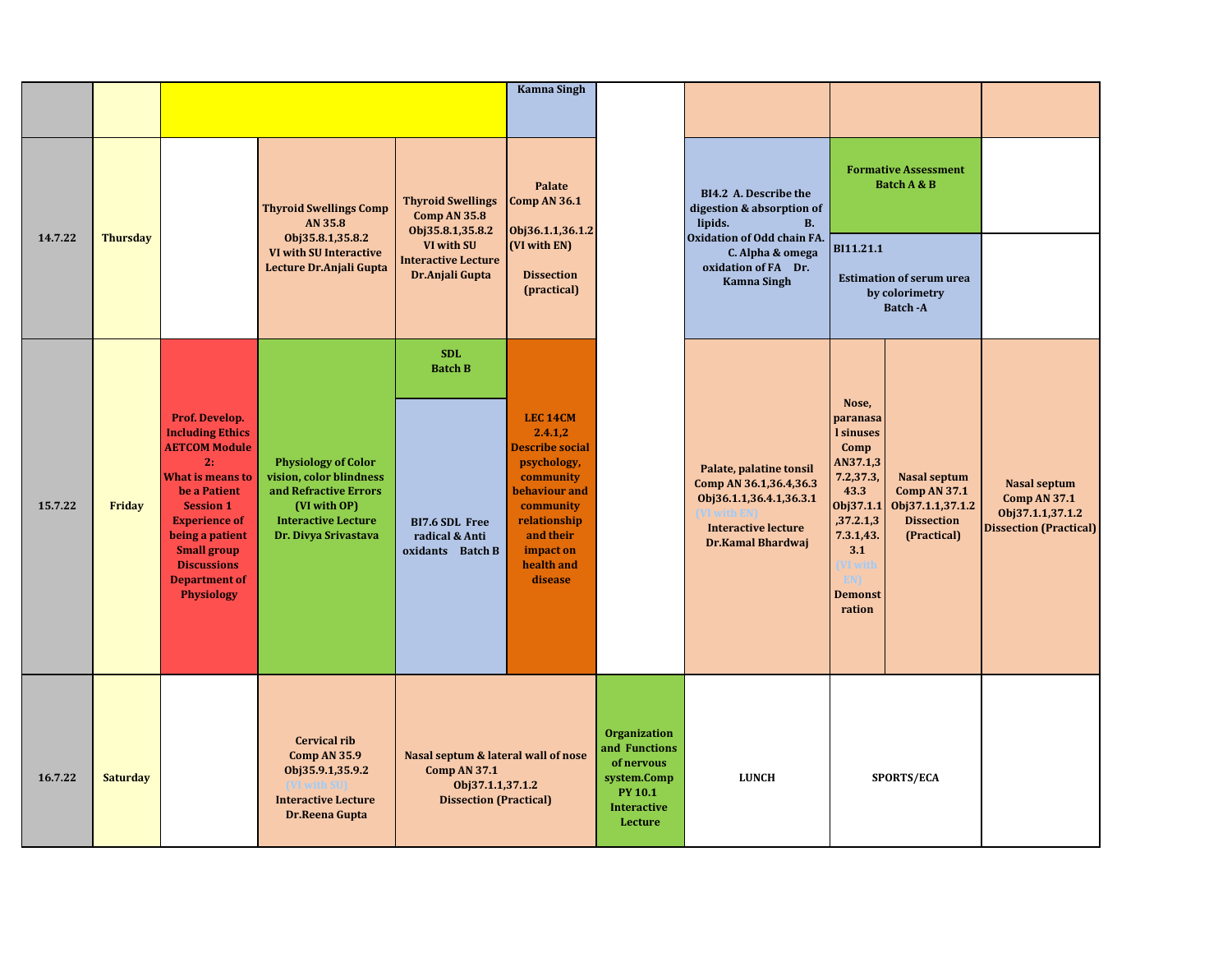| 17.7.22 | Sunday         |                                                                                                                                                                     |                                                                                                                     |                                                                              |                                                                                                                |                                                                                             |                                                   |                                                         |                                                    |
|---------|----------------|---------------------------------------------------------------------------------------------------------------------------------------------------------------------|---------------------------------------------------------------------------------------------------------------------|------------------------------------------------------------------------------|----------------------------------------------------------------------------------------------------------------|---------------------------------------------------------------------------------------------|---------------------------------------------------|---------------------------------------------------------|----------------------------------------------------|
| 18.7.22 | <b>Monday</b>  |                                                                                                                                                                     | <b>Functions and</b><br><b>Properties of Synapse</b><br><b>Comp PY 10.2</b>                                         | <b>Formative Assessment</b><br><b>Batch C &amp;AB</b>                        |                                                                                                                | <b>Muscles of Larynx</b><br>Comp AN 38.1,38.2<br>Obj38.1.1,38.2.1                           | Larynx<br>Comp<br>AN38.2<br>Obj38.2.1<br>,38.2.2  | <b>Muscles of larynx</b><br><b>Comp AN 38.1</b><br>Obj  | <b>Muscles of larynx</b><br><b>Comp AN 38.1</b>    |
|         |                |                                                                                                                                                                     | (HI With AN)<br><b>Interactive Lecture</b>                                                                          | BI11.7.1 Estimation of serum<br>creatinine<br>Batch - C                      |                                                                                                                | <b>Interactive lecture</b><br><b>Dr.Kamal Bhardwaj</b>                                      | VI witl<br><b>EN)</b><br><b>Demonst</b><br>ration | 38.1.1,38.1.2<br><b>Dissection</b><br>(Practical)       | Obj 38.1.1,38.1.2<br><b>Dissection (Practical)</b> |
|         |                | Prof. Develop.                                                                                                                                                      |                                                                                                                     |                                                                              |                                                                                                                |                                                                                             |                                                   | <b>Formative Assessment</b><br>Batch B & C              |                                                    |
| 19.7.22 | <b>Tuesday</b> | <b>Including Ethics</b><br><b>AETCOM Module</b><br>4:<br><b>Foundation of</b><br><b>Communication</b><br><b>Session 2</b><br><b>Department of</b><br><b>Anatomy</b> | <b>Interior of Larynx</b><br>Comp AN 38.1,38.2<br>Obj38.1.1,38.2.1<br><b>Interactive lecture Dr.</b><br>Reena Gupta | Larynx<br>Comp AN38.2<br>Obj38.2.1,38.2.2<br>ith EN)<br><b>Demonstration</b> | <b>Muscles of</b><br>larynx<br><b>Comp AN 38.1</b><br>Obj<br>38.1.1,38.1.2<br><b>Dissection</b><br>(Practical) | <b>Receptors and its</b><br>properties<br><b>Comp PY 10.2</b><br><b>Interactive Lecture</b> |                                                   | BI11.7.1 Estimation of<br>serum creatinine<br>Batch - B |                                                    |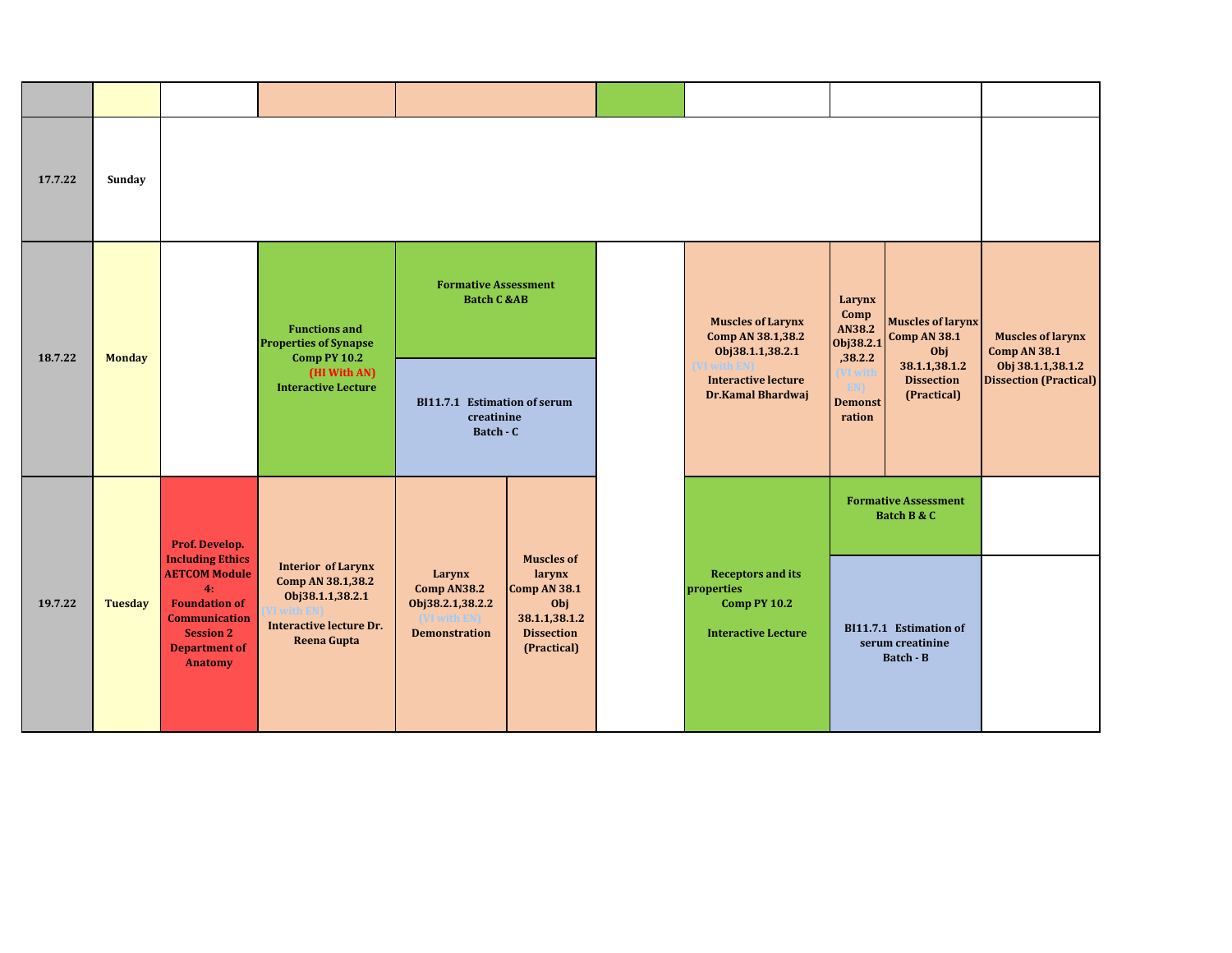| 20.7.22 | <b>Wednesday</b> | <b>Clinical Aspects of Paranasal sinuses</b><br><b>ANATOMY ECE-5</b>         |                                                             | BI4.2 D. Beta<br>oxidation of FA<br>Dr. Kamna<br>Singh | L<br>$\mathbf U$<br>N  | <b>Actions of Larynx</b><br>Comp AN 38.1,38.2<br>Obj38.1.1,38.2.1<br><b>Interactive lecture</b><br>Dr.Vasudha Agrawal | <b>Feedback session</b>                                                                                                            |  |
|---------|------------------|------------------------------------------------------------------------------|-------------------------------------------------------------|--------------------------------------------------------|------------------------|-----------------------------------------------------------------------------------------------------------------------|------------------------------------------------------------------------------------------------------------------------------------|--|
| 21.7.22 | <b>Thursday</b>  | <b>External ear</b><br>AN40.1 Obj40.1.1,40.1.2<br>Interactive<br>/I with EN) | <b>External ear</b><br>AN40.1<br>Obj40.1.1,40.1.2           |                                                        | $\mathbf C$<br>$\bf H$ | <b>BI4.2 E.Denovo synthesis</b><br>of FA.<br>F <sub>r</sub><br><b>Synthesis of Triglycerides</b>                      | <b>Platelet count Comp</b><br>PY2.11 Batch A<br><b>Examination of higher</b><br>functions Comp PY10.11<br><b>Batch B Practical</b> |  |
|         |                  | lecture Dr.Pradeep Singh                                                     | <b>Dissection (Practical)</b>                               |                                                        |                        | Dr. Kamna<br>Singh                                                                                                    | BI11.7.1 Estimation of<br>serum creatinine<br>Batch - A                                                                            |  |
|         |                  |                                                                              | <b>Cerebral cortex</b><br>Comp PY10.7 Batch<br>$\mathbf{A}$ |                                                        |                        |                                                                                                                       |                                                                                                                                    |  |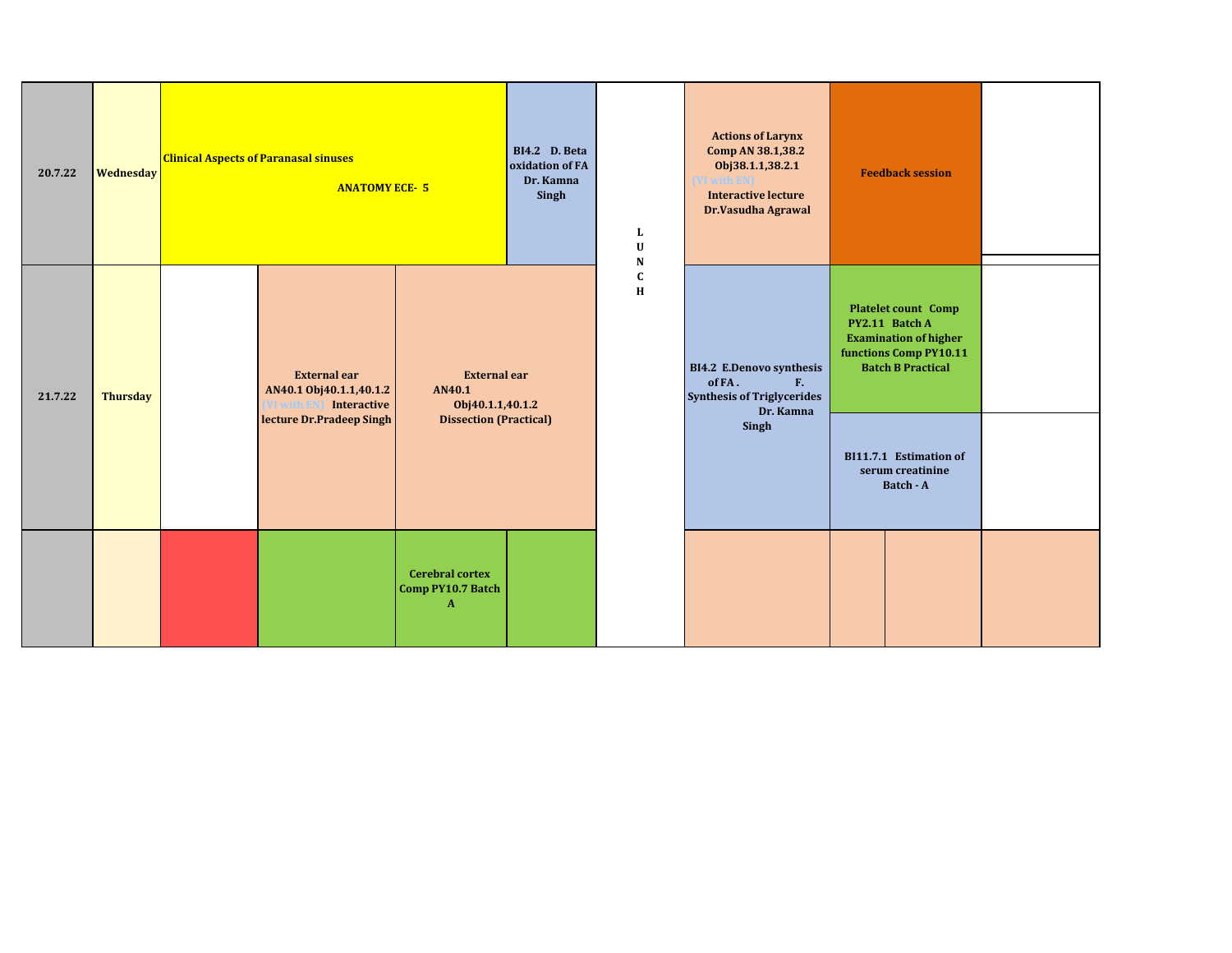| 22.7.22 | Friday          | Prof. Develop.<br><b>Including Ethics</b><br><b>AETCOM Module</b><br>2:<br><b>What is means to</b><br>be a Patient<br><b>Session 2</b><br><b>Hospital Visit in</b><br><b>Groups &amp;</b><br>interviews of<br><b>Patients</b><br><b>Department of</b><br>Physiology | Spinal reflexes and their<br>importance in Motor<br>functions<br>Comp<br><b>PY 10.2</b><br><b>Interactive Lecture</b>          | <b>BI7.5 SDL</b><br><b>Xenobiotics Batch A</b>                            | <b>Sensory</b><br>modalities and<br>mechanism of<br>sensory<br>transduction<br><b>CompPY 10.3</b><br><b>Interactive</b><br>Lecture |                                                                                                                                             | <b>External ear</b><br>AN40.1 Obj40.1.1,40.1.2<br><b>Interactive</b><br>(VI with EN)<br>lecture Dr.Pradeep Singh | Paranasa<br><b>l</b> sinuses<br><b>Comp AN</b><br>37.2,3<br>Obj37.2.1<br>,37.3.1<br><b>Demonst</b><br>ration | Paranasal<br>sinuses<br>Comp AN 37.2,3<br>Obj37.2.1,37.3.1<br><b>Dissecton</b><br>(Practical) | <b>Paranasal sinuses</b><br>Comp AN 37.2,3<br>Obj37.2.1,37.3.1<br><b>Dissecton (Practical)</b> |
|---------|-----------------|---------------------------------------------------------------------------------------------------------------------------------------------------------------------------------------------------------------------------------------------------------------------|--------------------------------------------------------------------------------------------------------------------------------|---------------------------------------------------------------------------|------------------------------------------------------------------------------------------------------------------------------------|---------------------------------------------------------------------------------------------------------------------------------------------|------------------------------------------------------------------------------------------------------------------|--------------------------------------------------------------------------------------------------------------|-----------------------------------------------------------------------------------------------|------------------------------------------------------------------------------------------------|
| 23.7.22 | <b>Saturday</b> |                                                                                                                                                                                                                                                                     | Middle ear, internal ear<br>Comp AN40.1,40.2<br>Obj40.1.1,40.2.1,40.3.1<br>(VI with EN) Interactive<br>Lecture Dr.Anjali Gupta | Internal ear<br>Comp AN40.1,40.2 Obj40.1.1,40.2.1<br><b>Demonstration</b> |                                                                                                                                    | <b>Ascending</b><br>Pathways<br>Comp PY 10.3<br>H <sub>I</sub><br>with AN<br><b>Interactive</b><br>Lecture<br>Dr. Abhishek<br><b>Sharma</b> | <b>LUNCH</b>                                                                                                     |                                                                                                              | SPORTS/ECA                                                                                    |                                                                                                |
| 24.7.22 | Sunday          |                                                                                                                                                                                                                                                                     |                                                                                                                                |                                                                           |                                                                                                                                    |                                                                                                                                             |                                                                                                                  |                                                                                                              |                                                                                               |                                                                                                |
| 25.7.22 | <b>Monday</b>   |                                                                                                                                                                                                                                                                     |                                                                                                                                |                                                                           |                                                                                                                                    |                                                                                                                                             |                                                                                                                  |                                                                                                              |                                                                                               |                                                                                                |
|         |                 |                                                                                                                                                                                                                                                                     |                                                                                                                                |                                                                           |                                                                                                                                    |                                                                                                                                             |                                                                                                                  |                                                                                                              |                                                                                               |                                                                                                |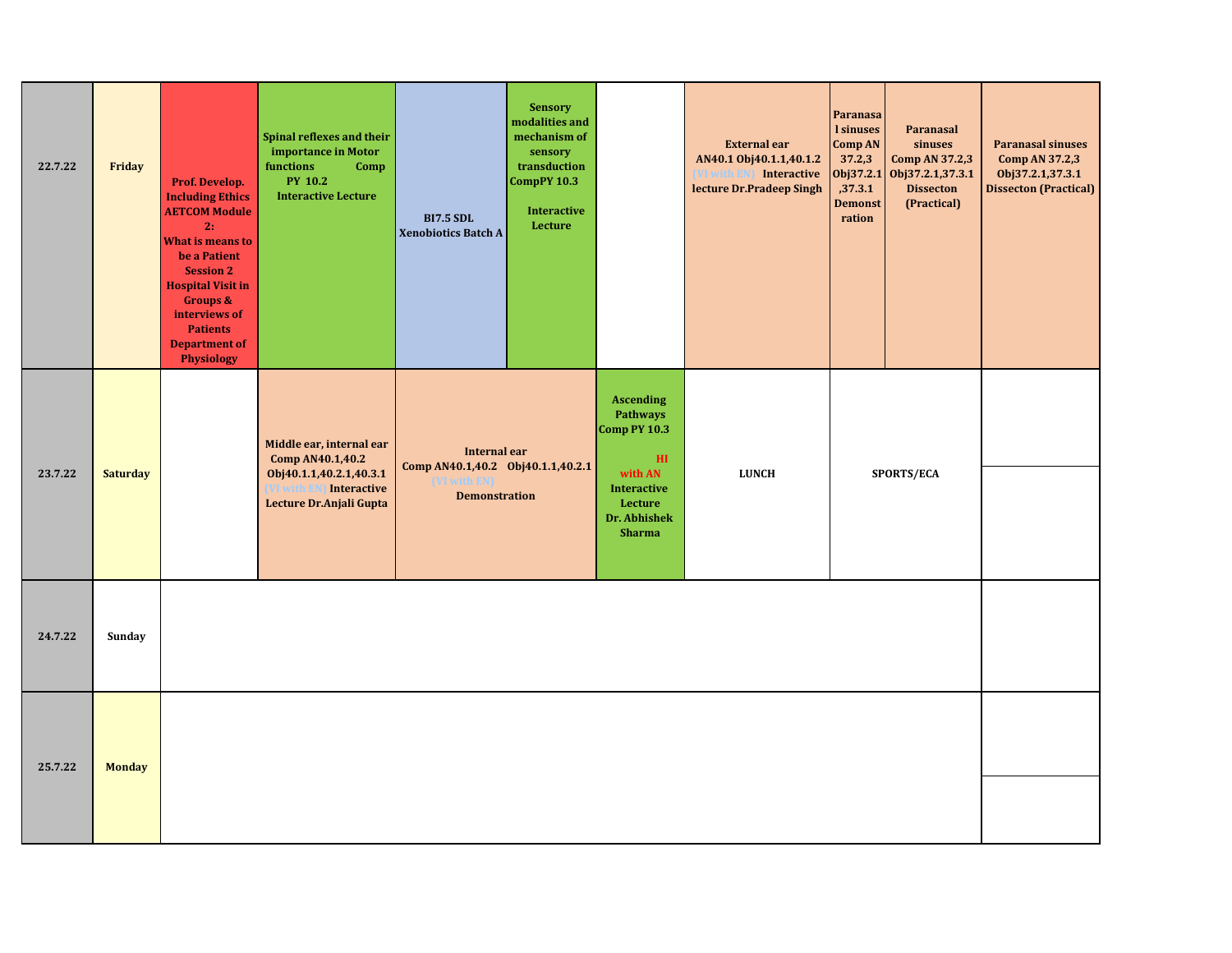| 26.7.22 | <b>Tuesday</b>  |                                                          |  |
|---------|-----------------|----------------------------------------------------------|--|
| 27.7.22 | Wednesday       |                                                          |  |
| 28.7.22 | <b>Thursday</b> | MBBS FIRST TERMINAL EXAMINATIONS (THEORY AND PRACTICALS) |  |
| 29.7.22 | Friday          |                                                          |  |
| 30.7.22 | <b>Saturday</b> |                                                          |  |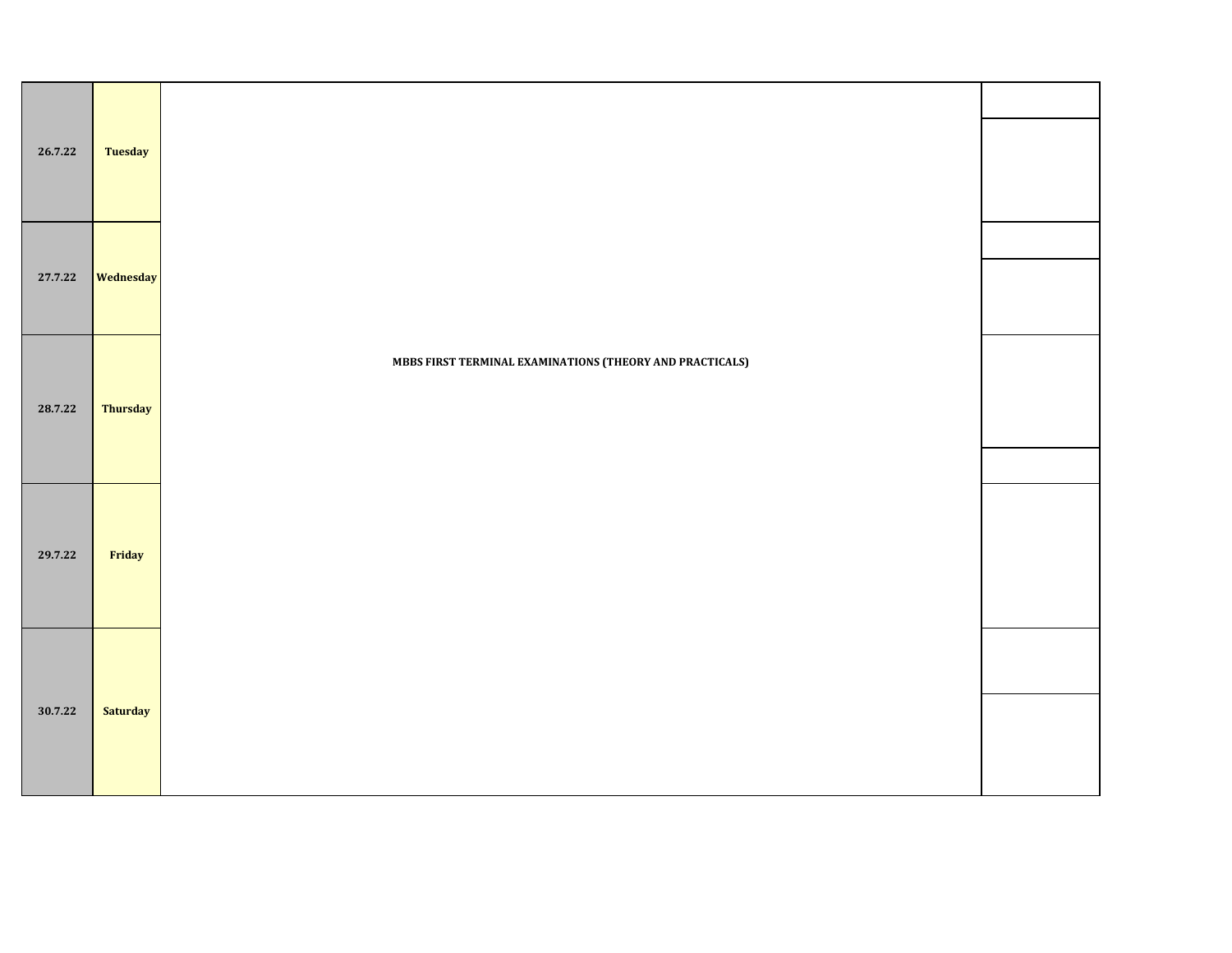| 31.7.22 | Sunday         |                                                                                                                         |                                                                                    |                                                                                    |                                                                                    |                                                                                                                                                |                                                                                                                                              |  |
|---------|----------------|-------------------------------------------------------------------------------------------------------------------------|------------------------------------------------------------------------------------|------------------------------------------------------------------------------------|------------------------------------------------------------------------------------|------------------------------------------------------------------------------------------------------------------------------------------------|----------------------------------------------------------------------------------------------------------------------------------------------|--|
| 1.8.22  | <b>Monday</b>  |                                                                                                                         |                                                                                    |                                                                                    | <b>KAILASH MELA</b>                                                                |                                                                                                                                                |                                                                                                                                              |  |
| 2.8.22  | <b>Tuesday</b> | Prof. Develop.<br><b>Including Ethics</b><br><b>AETCOM Module</b><br>4:<br><b>Foundation of</b><br><b>Communication</b> | Ear-clinical<br>Comp AN40.4,40.5<br>Obj40.4.1,40.5.1<br><b>Interactive Lecture</b> | <b>External ear</b><br><b>Comp AN40.1</b><br>Obj40.1.1,40.1.2<br><b>Dissection</b> | <b>External ear</b><br><b>Comp AN40.1</b><br>Obj40.1.1,40.1.2<br><b>Dissection</b> | Dorsal column medial<br>lemniscus system and<br>anterolateral system<br><b>Comp PY 10.3</b><br><b>HI with AN</b><br><b>Interactive Lecture</b> | <b>Platelet count Comp</b><br>Batch C<br><b>PY2.11</b><br><b>Examination of higher</b><br>functions Comp PY10.11<br><b>Batch A Practical</b> |  |
|         |                | <b>Session 2</b><br><b>Department of</b><br>Anatomy                                                                     | Dr.Kamal Bhardwaj                                                                  | (Practical)                                                                        | (Practical)                                                                        | Dr. Richa Srivastav                                                                                                                            | Clinical significance of<br>serum creatinine BI 11.7.1<br>batch <b>b</b>                                                                     |  |
|         |                |                                                                                                                         |                                                                                    |                                                                                    |                                                                                    |                                                                                                                                                |                                                                                                                                              |  |
|         |                |                                                                                                                         |                                                                                    |                                                                                    |                                                                                    |                                                                                                                                                |                                                                                                                                              |  |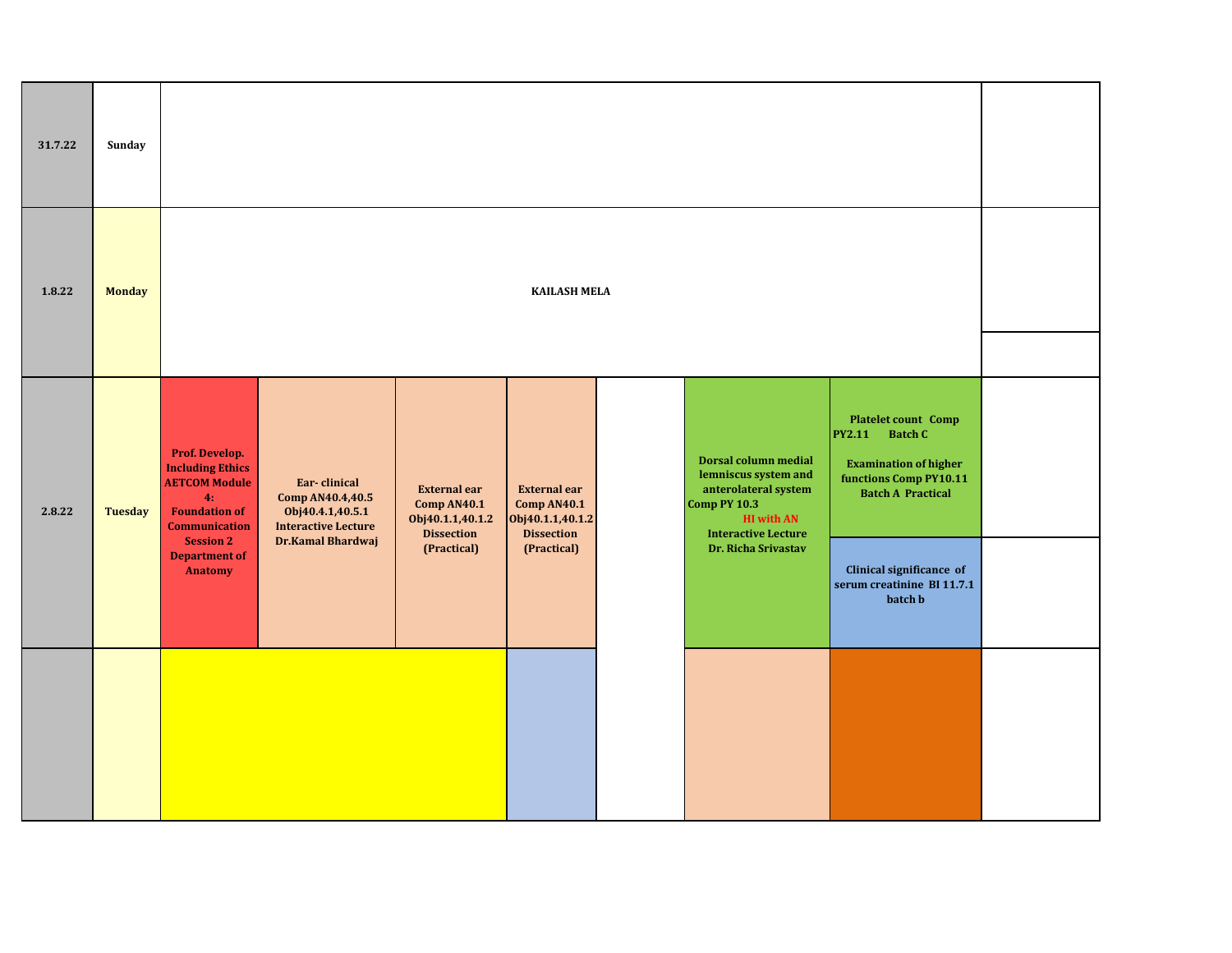| 3.8.22 | Wednesday       | <b>ECE (Biochemistry Department)</b><br><b>Clinical cases of nutritional deficiency: Visit to IPD Pediatrics</b><br>department to see clinical cases.<br><b>Hospital Visit</b> |                                                    |                                                                                                                                                                                                          |                                                             | Eyeball<br>Comp AN41.3<br>Obj41.3.1,41.3.2<br><b>Interactive</b><br>VI with<br>Lecture Dr.Reena Gupta   | <b>Feedback session</b>                                                                                                                      |  |
|--------|-----------------|--------------------------------------------------------------------------------------------------------------------------------------------------------------------------------|----------------------------------------------------|----------------------------------------------------------------------------------------------------------------------------------------------------------------------------------------------------------|-------------------------------------------------------------|---------------------------------------------------------------------------------------------------------|----------------------------------------------------------------------------------------------------------------------------------------------|--|
|        |                 |                                                                                                                                                                                |                                                    | BI4.2 G.<br><b>Metabolism of</b><br>Adipose<br>Tissues. (Fatty<br>Liver) H.<br><b>Metabolism of</b><br><b>Ketone bodies</b><br>(ketogenesis &<br>ketolysis) &<br>clinical aspects.<br>Dr. Kamna<br>Singh | $\mathbf L$<br>$\mathbf U$<br>${\bf N}$<br>$\mathbf C$<br>H |                                                                                                         |                                                                                                                                              |  |
| 4.8.22 | <b>Thursday</b> | <b>Vertebral canal</b><br><b>Comp AN 42.1</b><br>Obj42.1.1,42.1.2                                                                                                              | Eyeball<br><b>Comp AN 41.2</b><br>Obj41.2.1,41.2.2 | Semispinalis &<br>splenius capitis<br>Comp AN42.3                                                                                                                                                        |                                                             | BI4.3 A. Structure &<br>synthesis of Cholesterol<br><b>B.</b><br><b>Classification &amp; properties</b> | <b>Platelet count Comp</b><br><b>Batch B</b><br>PY2.11<br><b>Examination of higher</b><br>functions Comp PY10.11<br><b>Batch C Practical</b> |  |
|        |                 | <b>Interactive Lecture</b><br>Dr.Reena Gupta                                                                                                                                   | <b>Dissection</b><br>(Practical)                   | Obj42.3.1,42.3.2<br><b>Dissection</b><br>(Practical)                                                                                                                                                     |                                                             | of Lipoproteins. Dr.<br><b>Kamna Singh</b>                                                              | Clinical significance of<br>serum creatinine BI 11.7.1<br>batch a                                                                            |  |
|        |                 |                                                                                                                                                                                | <b>Cerebral cortex</b><br>Comp PY10.7 Batch<br>B   |                                                                                                                                                                                                          |                                                             |                                                                                                         |                                                                                                                                              |  |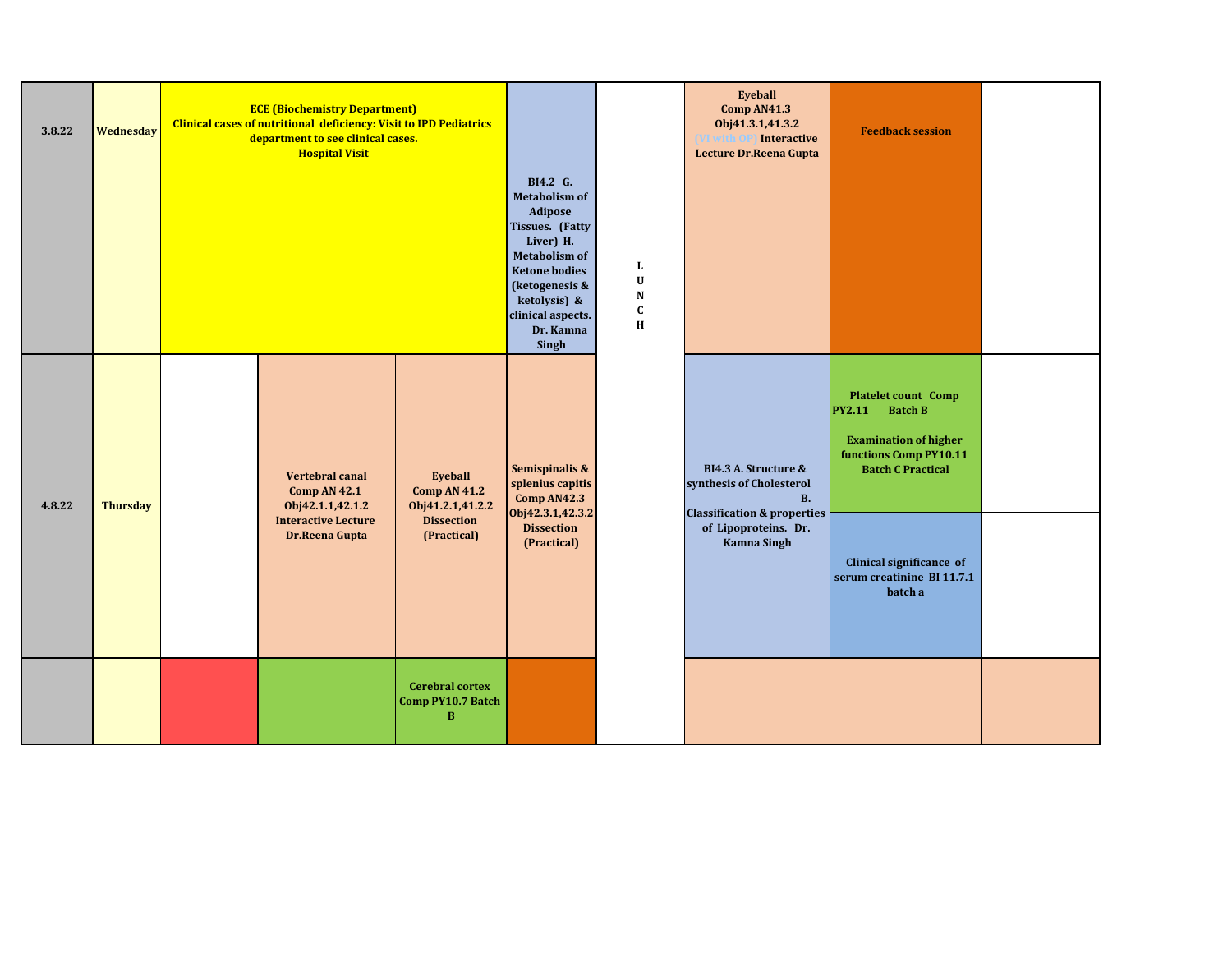| 5.8.22 | Friday          | Prof. Develop.<br><b>Including Ethics</b><br><b>AETCOM Module</b><br>2:<br><b>What is means to</b><br>be a Patient<br><b>Session 2</b><br><b>Hospital Visit in</b><br><b>Groups &amp;</b><br>interviews of<br><b>Patients</b><br><b>Department of</b><br><b>Physiology</b> | <b>Organization of motor</b><br>nervous system & upper<br>and lower motor<br>neurons<br>Comp PY 10.4<br><b>HI</b> with AN<br><b>Interactive Lecture</b><br>Dr. Divya Srivastava | <b>BI7.5 SDL</b><br><b>Xenobiotics Batch B</b>                                                                        | LEC15CM<br>2.5.1, 2.3<br><b>Describe</b><br>poverty and<br>social security<br>measures and<br>its relationship<br>to health and<br>disease |                                                                                                                                            | <b>Back of neck</b><br><b>Comp AN 42.2</b><br>Obj42.2.1,42.2.2<br><b>Interactive Lecture</b><br>Dr.Vasudha Agrawal          | Radiology head n neck<br>Comp<br>AN43.1,43.7,43.8,43.9<br>Obj43.7.1,43.8.1,43.9.1<br><b>Demonstration</b> | Radiology head n<br>neck<br>Comp<br>AN43.1,43.7,43.8,43.<br>9<br>Obj43.7.1,43.8.1,43.9.<br><b>Twith RD</b><br><b>Demonstration</b> |
|--------|-----------------|----------------------------------------------------------------------------------------------------------------------------------------------------------------------------------------------------------------------------------------------------------------------------|---------------------------------------------------------------------------------------------------------------------------------------------------------------------------------|-----------------------------------------------------------------------------------------------------------------------|--------------------------------------------------------------------------------------------------------------------------------------------|--------------------------------------------------------------------------------------------------------------------------------------------|-----------------------------------------------------------------------------------------------------------------------------|-----------------------------------------------------------------------------------------------------------|------------------------------------------------------------------------------------------------------------------------------------|
| 6.8.22 | <b>Saturday</b> |                                                                                                                                                                                                                                                                            | <b>Meninges</b><br><b>Comp AN 56.1</b><br>Obj56.1.1,56.1.2<br><b>Interactive Lecture</b><br>Dr. Vasudha Agrawal                                                                 | <b>Surface marking</b><br>Comp<br>AN43.2,43.5,43.6<br>Obj43.2.1,43.5.1,43.<br>6.1<br><b>Dissection</b><br>(Practical) | <b>Surface</b><br>marking Comp<br>AN43.2,43.5,43.<br>6<br>Obj43.2.1,43.5.1<br>,43.6.1<br><b>Dissection</b><br>(Practical)                  | <b>Descending</b><br>pathways and<br><b>UMN and LMN</b><br>paralysis<br>Comp PY 10.4<br><b>Interactive</b><br>Lecture<br>Dr Nidhi<br>yadav | <b>LUNCH</b>                                                                                                                | SPORTS/ECA                                                                                                |                                                                                                                                    |
| 7.8.22 | Sunday          |                                                                                                                                                                                                                                                                            |                                                                                                                                                                                 |                                                                                                                       |                                                                                                                                            |                                                                                                                                            |                                                                                                                             |                                                                                                           |                                                                                                                                    |
| 8.8.22 | <b>Monday</b>   |                                                                                                                                                                                                                                                                            | Muscle spindle and<br>control of muscle tone<br><b>Comp PY 10.4</b><br><b>Interactive Lecture</b><br>Dr<br>shipra chandra                                                       | <b>Platelet count Comp PY 2.11 Batch A</b><br><b>Examination of sensory nerves</b><br>Comp PY 10.11 Batch B Practical |                                                                                                                                            | L<br>U<br>N                                                                                                                                | <b>Meninges &amp; CSF</b><br>Comp AN 56.1,56.2<br>Obj56.1.1,56.2.1<br><b>Interactive Lecture</b><br><b>Dr.Pradeep Singh</b> | <b>Spinal cord</b><br><b>Comp AN 57.3</b><br>Obj 57.3.1,57.3.2<br><b>Dissection (Practical)</b>           | <b>Spinal cord</b><br><b>Comp AN 57.3</b><br>Obj<br>57.3.1,57.3.2<br><b>Dissection (Practical)</b>                                 |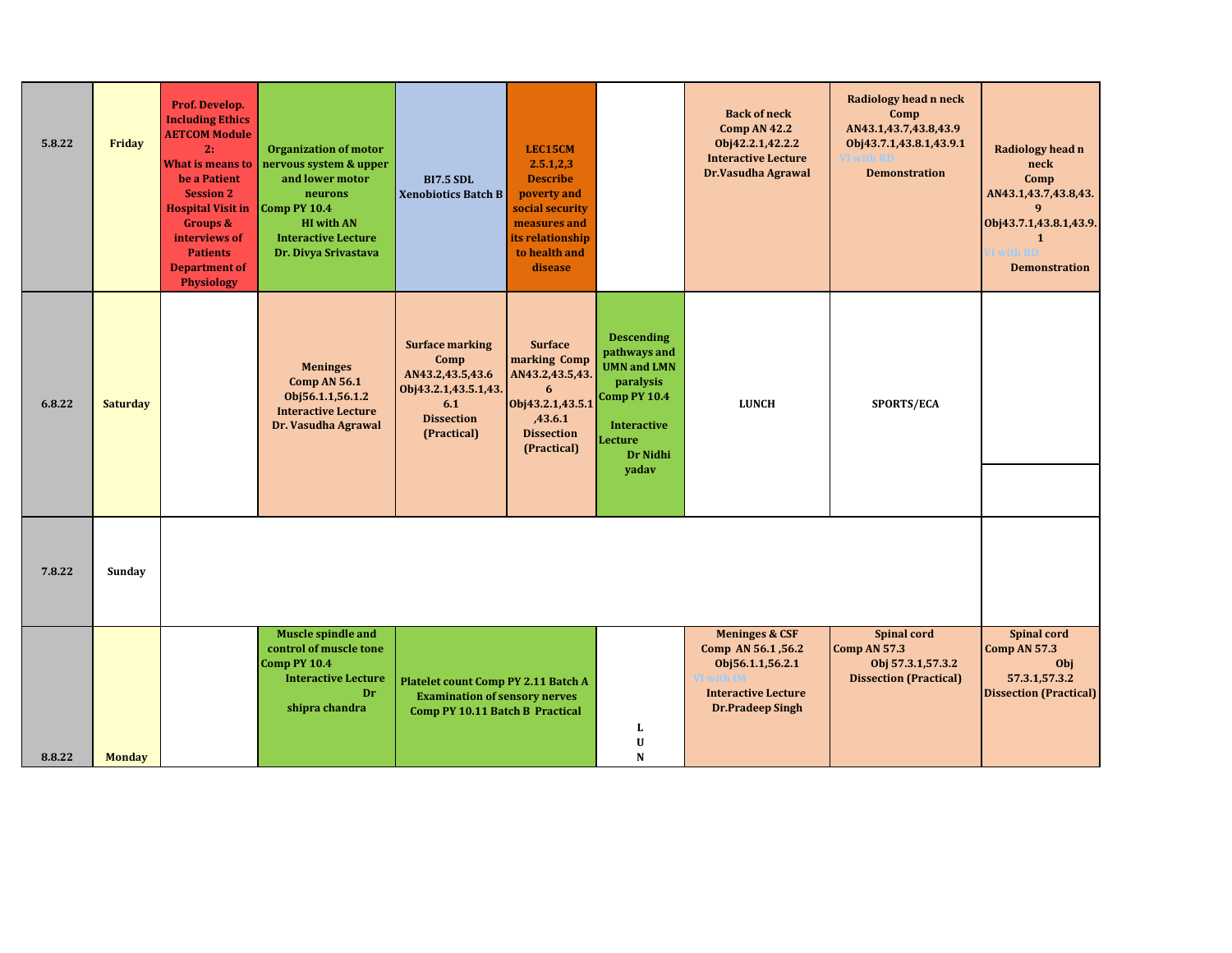|         |                  |                                                                                                                                                                      | <b>PRACTICAL REVISION</b>                                                                                 |                                                                                                                               | C<br>H                        |                                                                                                                                      |                                                                                                                                                          |                                                                                                    |
|---------|------------------|----------------------------------------------------------------------------------------------------------------------------------------------------------------------|-----------------------------------------------------------------------------------------------------------|-------------------------------------------------------------------------------------------------------------------------------|-------------------------------|--------------------------------------------------------------------------------------------------------------------------------------|----------------------------------------------------------------------------------------------------------------------------------------------------------|----------------------------------------------------------------------------------------------------|
| 9.8.22  | <b>Tuesday</b>   |                                                                                                                                                                      |                                                                                                           | <b>MOHARRAM</b>                                                                                                               |                               |                                                                                                                                      |                                                                                                                                                          |                                                                                                    |
| 10.8.22 | <b>Wednesday</b> | <b>ECE (Physiology Department)</b><br>Problem based learning on different types, clinical features,<br>investigations and diagnosis of Anemia<br>(Classroom Setting) |                                                                                                           | <b>BI4.3</b><br>C.<br>Synthesis and<br>metabolism of<br>Chylomicrons<br>,<br>VLDL , LDL $\&$<br>HDL Dr.<br><b>Kamna Singh</b> | L<br>$\mathbf U$<br>${\bf N}$ | Intro to embryology<br>Comp AN76.1,76.2<br>Obj76.1.1,76.1.2<br><b>Interactive Lecture</b><br>Dr. Anshu G.                            | <b>Spinal cord</b><br><b>Comp AN 57.3</b><br>Obj 57.3.1,57.3.2<br><b>Dissection (Practical)</b>                                                          | <b>Spinal cord</b><br><b>Comp AN 57.3</b><br>Obj<br>57.3.1,57.3.2<br><b>Dissection (Practical)</b> |
| 11.8.22 | <b>Thursday</b>  | <b>Spinal cord</b><br>Comp AN 57.1,2<br>Obj 57.1.1,57.2.1<br><b>Interactive Lecture</b><br>Dr.Anjali Gupta                                                           | <b>Spinal cord</b><br><b>Comp AN 57.4</b><br>Obj 57.4.1,57.5.1<br>VI with GM)<br>with PY )<br>(Practical) | (HI)<br><b>Dissection</b>                                                                                                     | $\mathbf{C}$<br>$\bf H$       | BI4.3 D. Importance of<br><b>E. Formation</b><br>FFA.<br>of Bile acids & bile salts<br>and their function. Dr.<br><b>Kamna Singh</b> | <b>Platelet count Comp PY</b><br>2.11 Batch A<br><b>Examination of sensory</b><br>nerves Comp PY 10.11<br><b>Batch B Practical</b><br>PRACTICAL REVISION |                                                                                                    |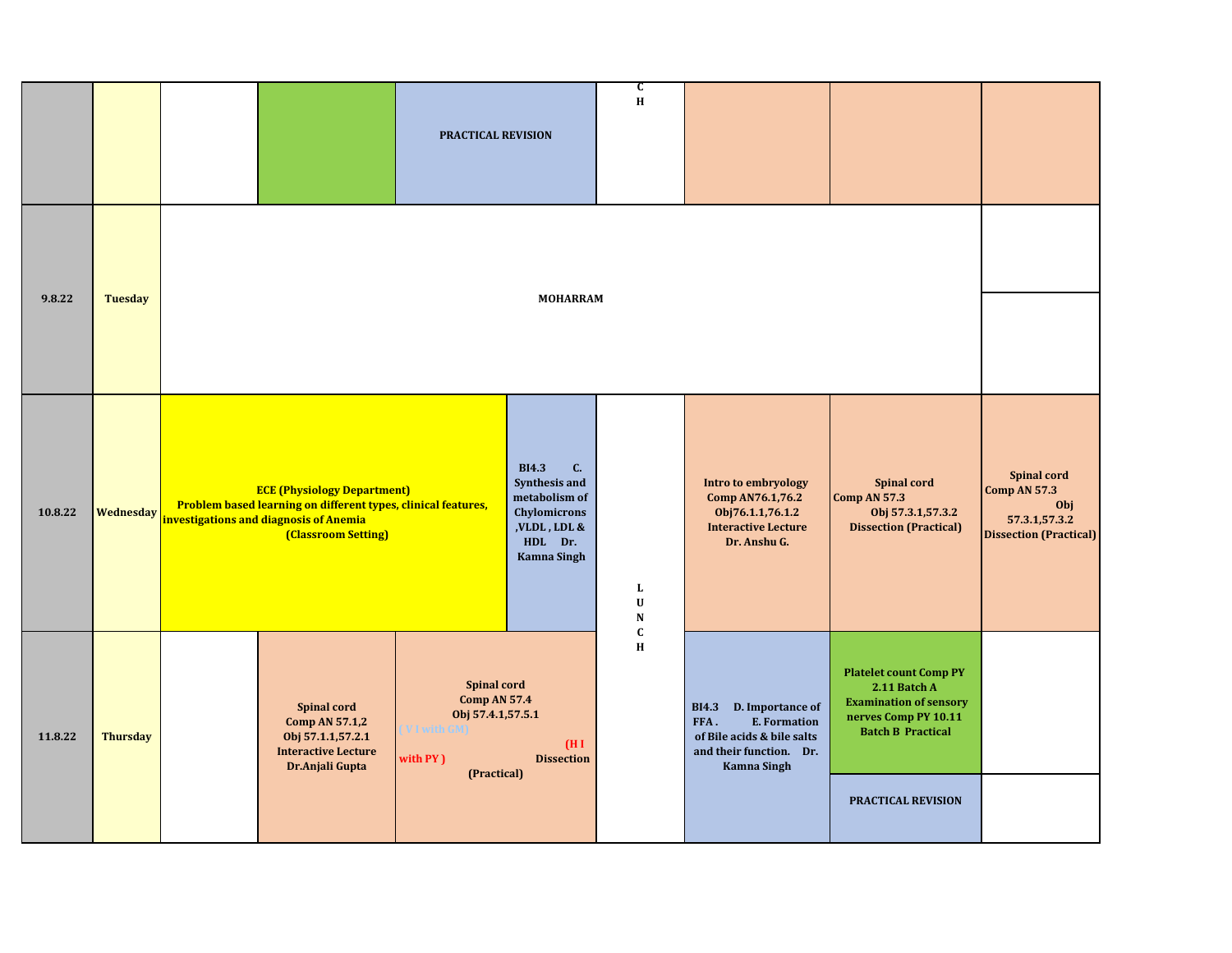| 12.8.22 | Friday          | <b>RAKSHABANDHAN</b>                                                                                                                                                                                                                                                                                                                                                                                                                                                                                                                                               |  |  |  |  |  |  |  |  |
|---------|-----------------|--------------------------------------------------------------------------------------------------------------------------------------------------------------------------------------------------------------------------------------------------------------------------------------------------------------------------------------------------------------------------------------------------------------------------------------------------------------------------------------------------------------------------------------------------------------------|--|--|--|--|--|--|--|--|
| 13.8.22 | <b>Saturday</b> | <b>Thalamus</b><br>Comp<br><b>Cranial nerve</b><br><b>PY10.7</b><br>Medulla<br>nuclei &<br><b>Cranial nerve</b><br><b>HI</b> with<br>Comp AN 58.1,2,3<br>medulla<br>nuclei & medulla<br><b>AN</b><br>Obj58.1.1,58.2.1,58.3.1<br><b>CompAN 58.3,4</b><br><b>CompAN 58.3,4</b><br><b>Interactive</b><br><b>LUNCH</b><br>SPORTS/ECA<br><b>Interactive Lecture</b><br>Obj58.3.1,58.4.1<br>Lecture<br>Dr.Kamal B.<br><b>Dissection</b><br>Obj58.3.1,58.4.1<br>Dr.<br><b>Pradeep Singh</b><br>(Practical)<br><b>Dissection</b><br>Dr<br>(Practical)<br>dushyant<br>kumar |  |  |  |  |  |  |  |  |
| 14.8.22 | Sunday          |                                                                                                                                                                                                                                                                                                                                                                                                                                                                                                                                                                    |  |  |  |  |  |  |  |  |
| 15.8.22 | <b>Monday</b>   | <b>INDEPENDENCE DAY</b>                                                                                                                                                                                                                                                                                                                                                                                                                                                                                                                                            |  |  |  |  |  |  |  |  |
| 16.8.22 | <b>Tuesday</b>  | <b>Microscope Histology</b><br>Spinal, midbrain<br>Microscope<br>decorticate and<br><b>Comp AN 67.1</b><br><b>Comp AN 67.1</b><br><b>Platelet count Comp PY</b><br>Obj67.1.1,67.1.2<br>Obj 67.1.1, 67.1.2<br>decerebrate preparation,<br>2.11 Batch C<br><b>Interactive Lecture</b><br><b>Practical</b><br>decerebrate and<br><b>Examination of sensory</b><br>decorticate rigidity Comp<br>Dr Reena Gupta<br>nerves Comp PY 10.11<br>PY 10.4 Interactive<br><b>Batch A Practical</b><br><b>Lecture Dr Abhishek</b><br><b>Sharma</b><br>Prof. Develop.             |  |  |  |  |  |  |  |  |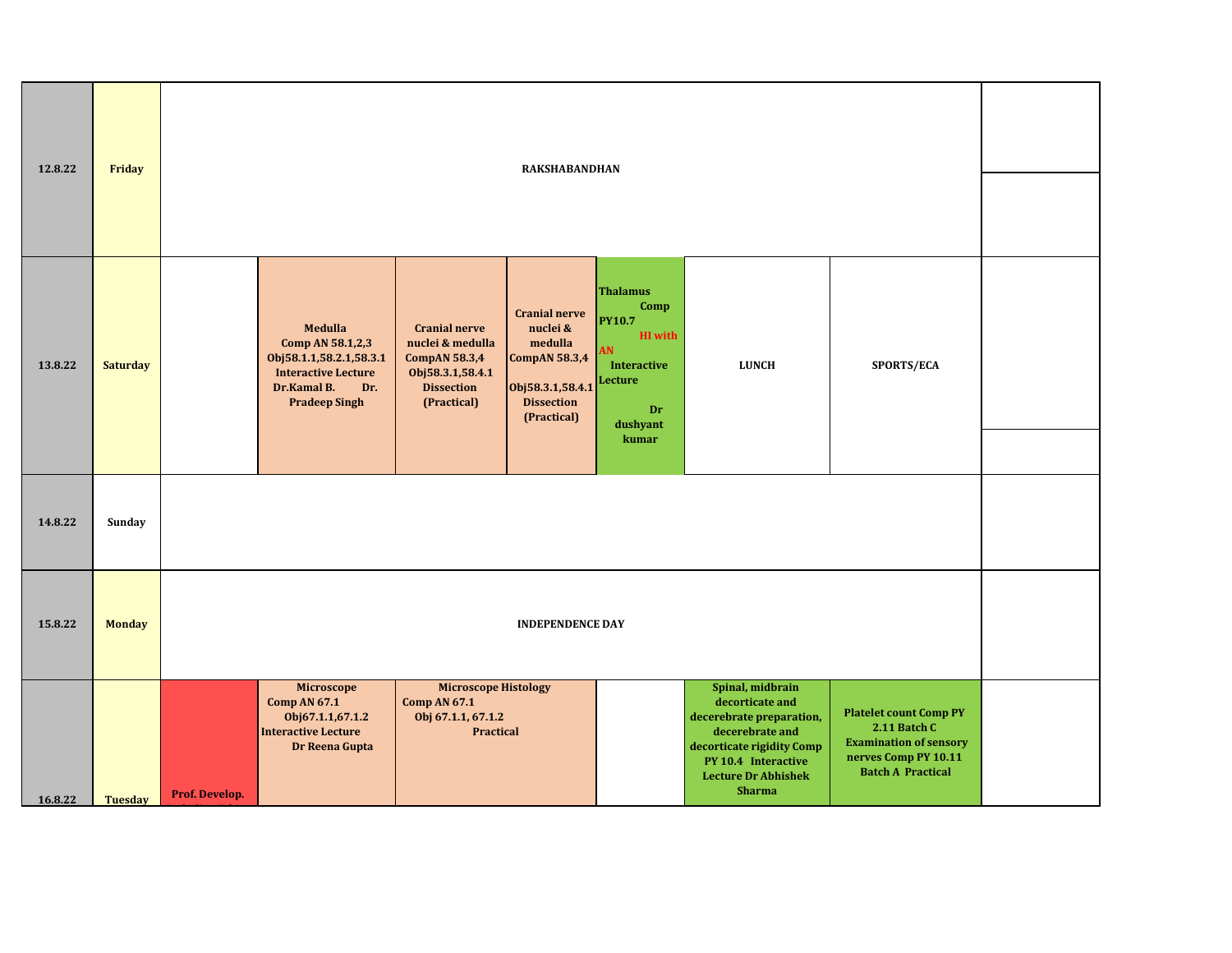|         |                 | <b>Including Ethics</b><br><b>AETCOM Module</b><br>4:<br><b>Foundation of</b><br><b>Communication</b><br><b>Session 3</b><br><b>Department of</b><br><b>Anatomy</b>                                                                                                        |                                                                                                            |                                                                                                                      |                                                                                                                                                                                                                                                                       | L<br>$\mathbf U$<br>${\bf N}$<br>$\mathbf c$<br>$\, {\bf H}$    |                                                                                                                   | <b>BI11.11.1 Estimation of</b><br>serum calcium batch B                                    |                                                                                            |
|---------|-----------------|----------------------------------------------------------------------------------------------------------------------------------------------------------------------------------------------------------------------------------------------------------------------------|------------------------------------------------------------------------------------------------------------|----------------------------------------------------------------------------------------------------------------------|-----------------------------------------------------------------------------------------------------------------------------------------------------------------------------------------------------------------------------------------------------------------------|-----------------------------------------------------------------|-------------------------------------------------------------------------------------------------------------------|--------------------------------------------------------------------------------------------|--------------------------------------------------------------------------------------------|
| 17.8.22 | Wednesday       | <b>Cervical lymph nodes.</b>                                                                                                                                                                                                                                               | <b>ANATOMY ECE-6</b>                                                                                       |                                                                                                                      | <b>BI4.3</b><br><b>F.Disorders</b><br>associated with<br>Lipoproteins.<br>Dr. Kamna<br>Singh                                                                                                                                                                          |                                                                 | Pons<br>Comp AN 59.1,2,3<br>Obj59.1.1,59.2.2,59.3.1<br><b>Interactive Lecture</b><br>Dr. Pradeep Singh            | <b>Feedback session</b>                                                                    |                                                                                            |
| 18.8.22 | <b>Thursday</b> |                                                                                                                                                                                                                                                                            |                                                                                                            |                                                                                                                      | SHRIKRISHNA JANMASHTHMI                                                                                                                                                                                                                                               |                                                                 |                                                                                                                   |                                                                                            |                                                                                            |
| 19.8.22 | Friday          | Prof. Develop.<br><b>Including Ethics</b><br><b>AETCOM Module</b><br>2:<br><b>What is means to</b><br>be a Patient<br><b>Session 3</b><br><b>SDL: Report</b><br>Writing/<br><b>Reflection on</b><br><b>Sessions 1 &amp; 2</b><br><b>Department of</b><br><b>Physiology</b> | <b>Reticular activating</b><br>system Comp PY 10.5<br><b>Interactive Lecture</b><br>Dr<br>Divya Srivastava | <b>Sensory</b><br>disturbances in<br>spinal cord PY<br><b>Batch A</b><br>BI6.6 SDL MOA of<br><b>Hormones Batch A</b> | LEC16CM<br>3.2.1, 2.3, 4<br><b>Describe</b><br>concepts of safe<br>and wholesome<br>water, sanitary<br>sources of<br>water, water<br>purification<br>processes,<br>water quality<br>standards,<br>concepts of<br>water<br>conservation<br>and rainwater<br>harvesting | L<br>$\ensuremath{\mathbf{U}}$<br>${\bf N}$<br>$\mathbf C$<br>H | <b>Muscle type</b><br>Comp AN 67.2,67.3<br>Obj 67.2.1,67.3.1<br><b>Interactive Lecture</b><br>Dr. Vasudha Agrawal | <b>Muscle type</b><br>Comp AN 67.2,67.3<br>Obj 67.2.1,67.3.1<br><b>Histology Practical</b> | <b>Muscle type</b><br>Comp AN 67.2,67.3<br>Obj 67.2.1,67.3.1<br><b>Histology Practical</b> |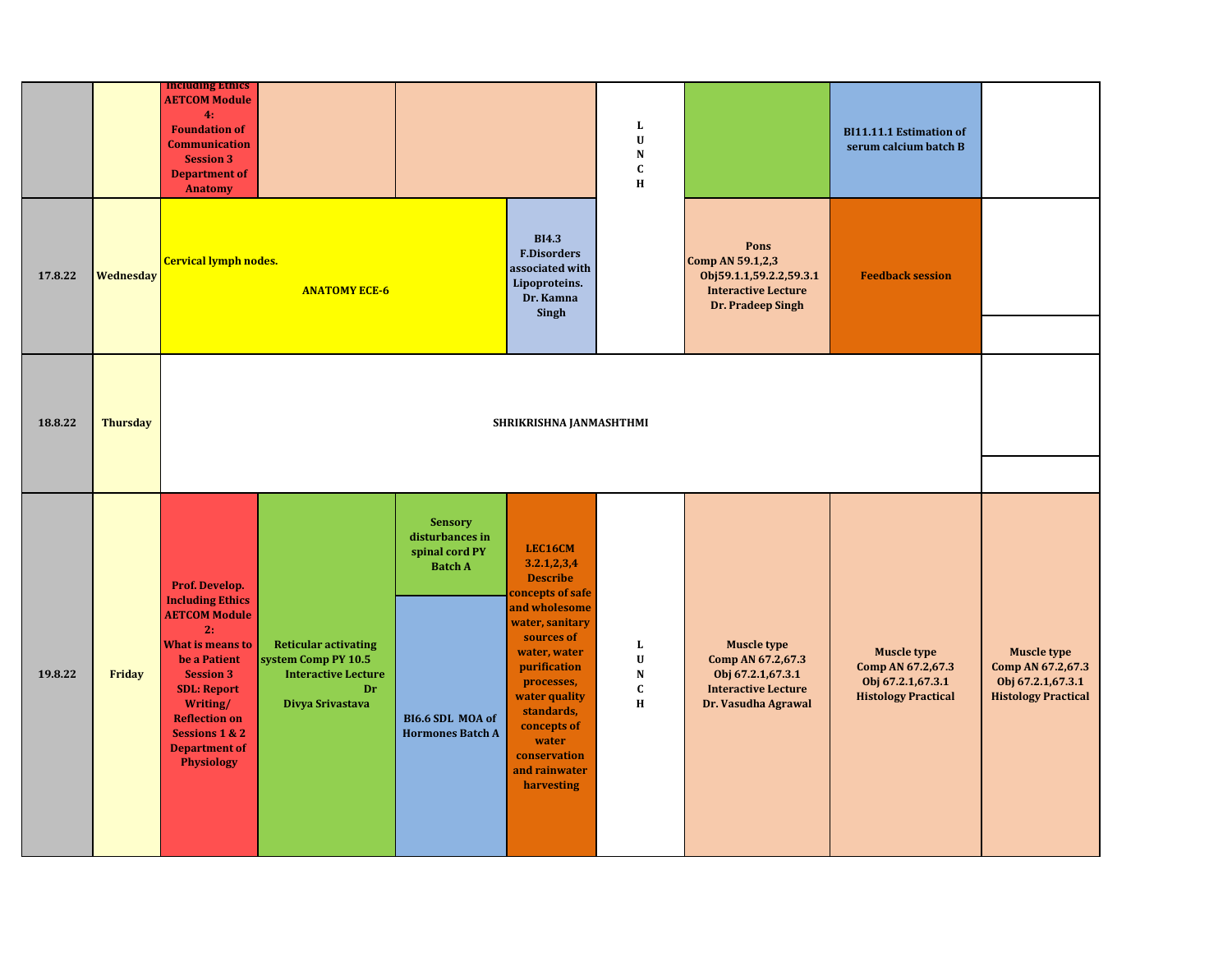| 20.8.22 | <b>Saturday</b> | <b>Cerebellum</b><br>Comp AN 60.1,2,3<br>Obj 60.1.1,60.2.2,60.3.3<br><b>Interactive Lecture</b><br>Dr. Vasudha Agrawal | <b>Cerebellum</b><br><b>Comp AN 60.2</b><br>Obj 60.2.1,60.2.2<br><b>Dissection</b><br>(Practical) | <b>Cerebellum</b><br>Comp AN 60.2<br>Obj<br>60.2.1,60.2.2<br><b>Dissection</b><br>(Practical)                                                                                       | <b>Autonomic</b><br>nervous<br>system PY 10.5<br><b>Interactive</b><br>Lecture<br>Dr Nidhi<br>Yadav | <b>LUNCH</b>                                                                                                                        | SPORTS/ECA                                                                                                                                                                                                         |                                                                                                                   |
|---------|-----------------|------------------------------------------------------------------------------------------------------------------------|---------------------------------------------------------------------------------------------------|-------------------------------------------------------------------------------------------------------------------------------------------------------------------------------------|-----------------------------------------------------------------------------------------------------|-------------------------------------------------------------------------------------------------------------------------------------|--------------------------------------------------------------------------------------------------------------------------------------------------------------------------------------------------------------------|-------------------------------------------------------------------------------------------------------------------|
| 21.8.22 | Sunday          |                                                                                                                        |                                                                                                   |                                                                                                                                                                                     |                                                                                                     |                                                                                                                                     |                                                                                                                                                                                                                    |                                                                                                                   |
| 22.8.22 | <b>Monday</b>   | Spinal cord PY 10.6<br><b>Interactive Lecture</b><br>Dr<br><b>Shipra Chandra</b>                                       |                                                                                                   | <b>Platelet count Comp PY 2.11 Batch B</b><br><b>Examination of sensory nerves</b><br>Comp PY 10.11 Batch C Practical<br><b>BI11.11.2 Estimation of serum</b><br>phosphorus Batch C |                                                                                                     | <b>Development of neural</b><br>tube, CNS<br>Comp AN $64.2$ Obj<br>64.2.1,64.2.2<br><b>Interactive Lecture</b><br>Dr. Pradeep Singh | <b>Neural tube defects</b><br><b>Comp AN 64.3</b><br>Obj 64.3.1,64.3.2<br><b>Demonstration</b>                                                                                                                     | <b>Neural tube defects</b><br><b>Comp AN 64.3</b><br>Obj 64.3.1,64.3.2<br>V I with OG, PE<br><b>Demonstration</b> |
| 23.8.22 | <b>Tuesday</b>  | <b>Midbrain</b><br>Comp AN 61.1,2,3<br>Obj 61.1.1,61.2.1,61.3.1<br><b>Interactive Lecture</b><br>Dr. Anshu Gupta       | Pons & cranial<br>nerve nuclei<br>Comp AN 59.1,62.1<br>Obj 59.1.1,62.1.1<br><b>Demonstration</b>  | <b>Cerebral</b><br>hemisphere<br><b>Comp AN 62.2</b><br>Obj<br>62.2.1,62.2.2<br><b>HI</b> with PY<br>VI with IM<br><b>Dissection</b><br>(Practical)                                 |                                                                                                     | <b>Postural reflexes Comp PY</b><br>10.4<br><b>Interactive Lecture</b><br>Dr Dushyant<br><b>Kumar</b>                               | <b>Reticulocyte count Comp</b><br><b>PY 2.11</b><br><b>Batch A</b><br><b>Examination of motor</b><br>system Comp PY10.11<br><b>Batch B Practical</b><br><b>BI11.11.2 Estimation of</b><br>serum phosphorus Batch B |                                                                                                                   |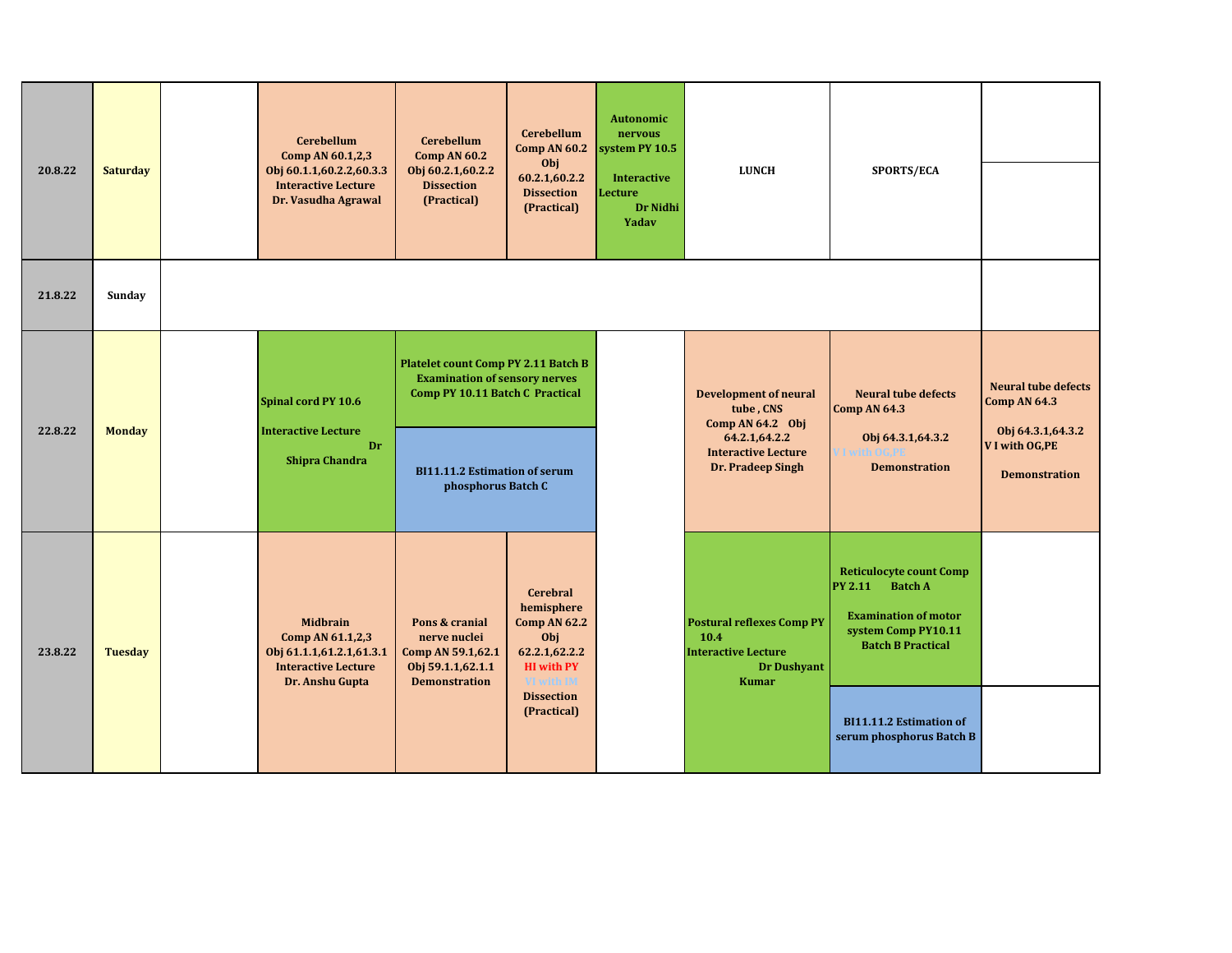| 24.8.22 | <b>Wednesday</b> | <b>ECE (Biochemistry Department)</b><br><b>Hospital visit-OPD / IPD patients of diabetes</b>             |                                                                                | <b>BI4.6</b><br><b>Describe the</b><br>therapeutic<br>uses of<br>prostaglandins<br>and inhibitors<br>of eicosanoid<br>synthesis. (I)<br>Dr. Kamna<br>Singh | L<br>U<br>${\bf N}$<br>$\mathbf C$<br>H | <b>Fertilization, Umbilical</b><br>cord<br><b>Comp AN77.4, AN80.7</b><br>Obj<br>77.4.1,77.4.2,80.7.1<br>VI with OG<br><b>Interactive Lecture</b><br>Dr. Pradeep Singh | <b>Cerebral</b><br>hemisph<br>ere<br><b>Comp AN</b><br>62.2<br>Obj<br>62.2.1,62<br>.2.2<br><b>HI</b> with<br><b>PY</b><br>/I with<br>ĪМ<br><b>Dissectio</b><br>$\mathbf n$<br>(Practica<br>$\mathbf{D}$ | <b>Cerebral</b><br>hemisphere<br><b>Comp AN 62.2</b><br>Obj 62.2.1,62.2.2<br><b>HI</b> with PY<br>VI with IM<br><b>Dissection</b><br>(Practical) | Cerebral hemisphere<br><b>Comp AN 62.2</b><br>Obj 62.2.1, 62.2.2<br><b>HI</b> with PY<br>VI with IM<br><b>Dissection (Practical)</b> |
|---------|------------------|----------------------------------------------------------------------------------------------------------|--------------------------------------------------------------------------------|------------------------------------------------------------------------------------------------------------------------------------------------------------|-----------------------------------------|-----------------------------------------------------------------------------------------------------------------------------------------------------------------------|---------------------------------------------------------------------------------------------------------------------------------------------------------------------------------------------------------|--------------------------------------------------------------------------------------------------------------------------------------------------|--------------------------------------------------------------------------------------------------------------------------------------|
| 25.8.22 | <b>Thursday</b>  | <b>Cerebrum</b><br>Comp AN 62.2,3<br>Obj 62.2.1,62.3.1<br><b>Interactive Lecture Dr.</b><br>Anjali Gupta | <b>Basal ganglia and</b><br>limbic lobe<br>Comp AN 62.4,5<br>Obj 62.4.1,62.5.1 | <b>Basal ganglia</b><br>and limbic lobe<br>Comp AN 62.4,5<br>Obj<br>62.4.1,62.5.1<br><b>HI</b> with PY<br><b>I</b> with IM                                 |                                         | <b>BI4.6</b><br><b>Describe the</b><br>therapeutic uses of<br>prostaglandins and<br>inhibitors of eicosanoid                                                          | <b>PY 2.11</b>                                                                                                                                                                                          | <b>Reticulocyte count Comp</b><br><b>Batch C</b><br><b>Examination of motor</b><br>system Comp PY10.11<br><b>Batch A Practical</b>               |                                                                                                                                      |
|         |                  |                                                                                                          | <b>Demonstration</b>                                                           | <b>Dissection</b><br>(Practical)                                                                                                                           |                                         | synthesis. (II) Dr. Kamna<br>Singh                                                                                                                                    |                                                                                                                                                                                                         | <b>BI11.11.2 Estimation of</b><br>serum phosphorus Batch A                                                                                       |                                                                                                                                      |
|         |                  |                                                                                                          |                                                                                |                                                                                                                                                            |                                         | <b>Nervous system</b><br>Comp AN 68.1, 68.2, 68.3<br>Obj 68.1.1, 68.2.1, 68.3.1<br>Lecture Dr.Anjali Gupta                                                            |                                                                                                                                                                                                         | <b>Nervous System</b><br>Comp AN 68.1, 68.2, 68.3<br>Obj 68.1.1,68.2.1,68.3.1<br><b>Histology (Practical)</b>                                    | <b>Nervous System</b><br><b>Comp AN</b><br>68.1, 68.2, 68.3<br>Obj<br>68.1.1,68.2.1,68.3.1<br><b>Histology (Practical)</b>           |
| 26.8.22 | <b>Friday</b>    |                                                                                                          | family adaption 5                                                              |                                                                                                                                                            |                                         |                                                                                                                                                                       |                                                                                                                                                                                                         |                                                                                                                                                  |                                                                                                                                      |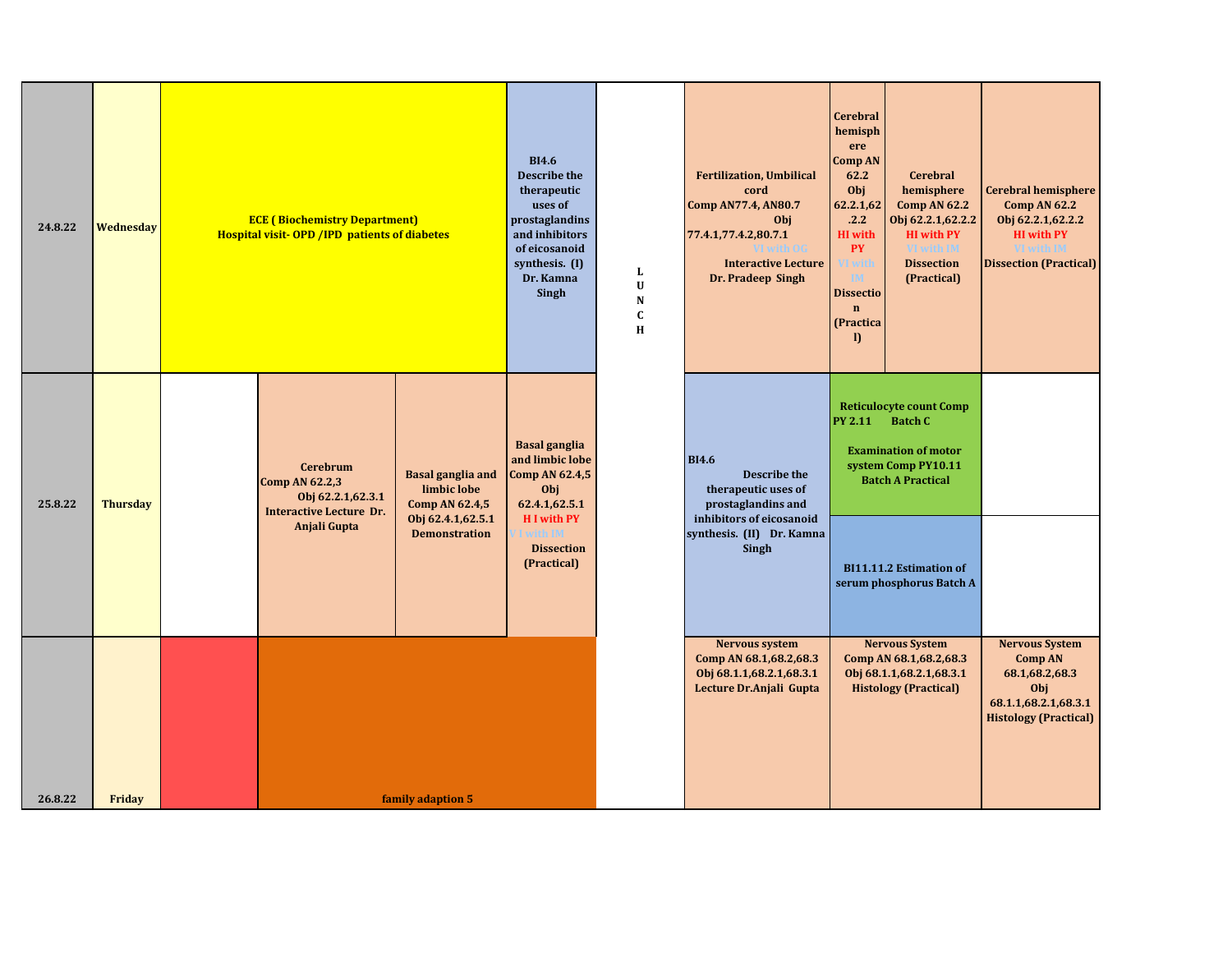|         |                 | Prof. Develop.<br><b>Including Ethics</b><br><b>AETCOM Module 2:</b><br>What is means to<br>be a Patient<br><b>Session 3</b><br><b>SDL: Report</b><br><b>Writing/Reflection</b><br>on Sessions 1 & 2<br>Department of<br><b>Physiology</b> |                                                                                                                  |                                                                                                                                          |                                                                                                                         |                                                                                                                                                                             |              |            |  |
|---------|-----------------|--------------------------------------------------------------------------------------------------------------------------------------------------------------------------------------------------------------------------------------------|------------------------------------------------------------------------------------------------------------------|------------------------------------------------------------------------------------------------------------------------------------------|-------------------------------------------------------------------------------------------------------------------------|-----------------------------------------------------------------------------------------------------------------------------------------------------------------------------|--------------|------------|--|
| 27.8.22 | <b>Saturday</b> |                                                                                                                                                                                                                                            | <b>Thalamus</b><br><b>Comp AN 62.5</b><br>Obj 62.5.1, 62.5.2<br><b>Interactive Lecture</b><br>Dr. Kamal Bhardwaj | <b>Demonstration</b><br><b>Thalamus</b><br><b>Comp AN 62.5</b><br>Obj 62.5.1,62.5.2<br>H I with PY<br>VI with IM<br><b>Demonstration</b> | <b>Circle of willis</b><br><b>Comp AN 62.6</b><br>Obj<br>62.6.1,62.6.2<br>I with IM<br><b>Dissection</b><br>(Practical) | Physiological<br>anatomy,<br>$\,$ connections<br>and functions<br>of basal ganglia<br><b>Comp PY 10.7</b><br><b>Interactive</b><br>Lecture<br>Dr.<br><b>Richa Srivastav</b> | <b>LUNCH</b> | SPORTS/ECA |  |
| 28.8.22 | Sunday          |                                                                                                                                                                                                                                            |                                                                                                                  |                                                                                                                                          |                                                                                                                         |                                                                                                                                                                             |              |            |  |
|         |                 |                                                                                                                                                                                                                                            |                                                                                                                  | <b>Reticulocyte count Comp PY 2.11</b><br><b>Batch B</b><br>Comp PY10.11 Batch C Practical                                               | <b>Examination of motor system</b>                                                                                      |                                                                                                                                                                             |              |            |  |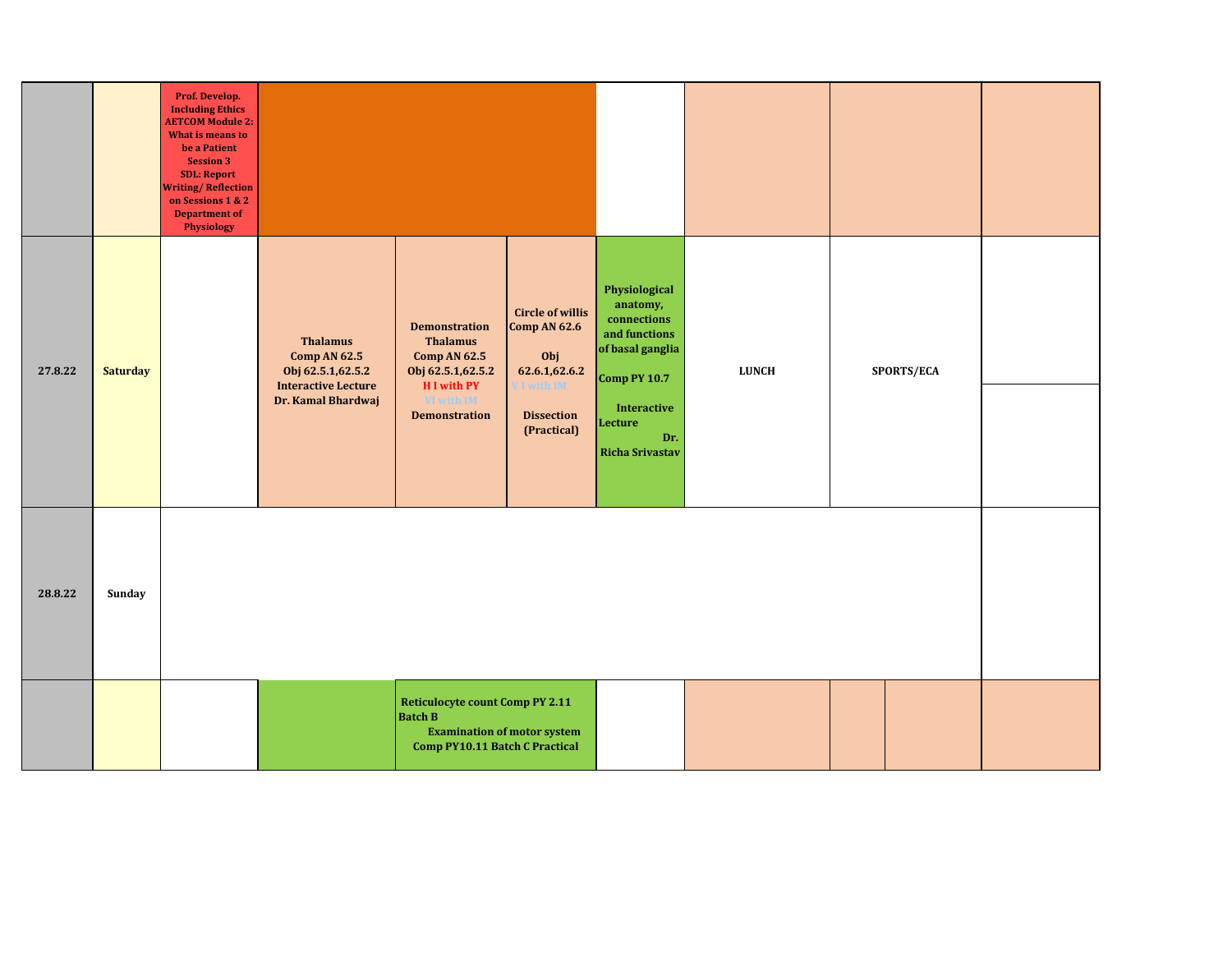| 29.8.22 | <b>Monday</b>  | <b>Parkinson's disease</b><br>Comp PY 10.7<br><b>Interactive</b><br>Lecture<br>Dr. Richa Srivastav                         | <b>B.I11.13 Estimation of serum SGOT</b><br>and SGPT Batch C                            |                                                                                                                            |                                                   | <b>Thalamus</b><br>Comp AN 62.5 Obj<br>62.5.1,62.5.2<br><b>Interactive Lecture</b><br>Dr. Anjali Gupta                   | <b>Thalamu</b><br>${\bf S}$<br><b>Comp AN</b><br>62.5 Obj<br>62.5.1,62<br>.5.2<br>Interacti<br>ve<br>Lecture<br>Dr.<br>Anjali<br>Gupta                                  | <b>Thalamus</b><br><b>Comp AN 62.5</b><br>Obj 62.5.1,62.5.2<br><b>Interactive</b><br>Lecture<br>Dr. Anjali Gupta                                      | <b>Thalamus</b><br>Comp AN 62.5 Obj<br>62.5.1,62.5.2<br><b>Interactive Lecture</b><br>Dr. Anjali Gupta                                 |
|---------|----------------|----------------------------------------------------------------------------------------------------------------------------|-----------------------------------------------------------------------------------------|----------------------------------------------------------------------------------------------------------------------------|---------------------------------------------------|--------------------------------------------------------------------------------------------------------------------------|-------------------------------------------------------------------------------------------------------------------------------------------------------------------------|-------------------------------------------------------------------------------------------------------------------------------------------------------|----------------------------------------------------------------------------------------------------------------------------------------|
| 30.8.22 | <b>Tuesday</b> | <b>Ventricles of brain</b><br>Comp AN 63.1 Obj<br>63.1.1,63.1.2<br><b>Interactive Lecture</b>                              | <b>Ventricles of brain</b><br>Comp AN 63.1 Obj<br>63.1.1,63.1.2<br><b>Demonstration</b> | Congenital<br>hydrocephalus<br><b>Comp AN 63.2</b><br>Obj<br>63.2.1,63.2.2                                                 |                                                   | <b>Functional</b><br>anatomy, connections and<br>functions of cerebellum<br>Comp PY 10.7<br><b>Interactive Lecture</b>   |                                                                                                                                                                         | <b>Introduction to CAL Comp</b><br>PY 2.11 BatchB<br><b>Examination of deep</b><br>reflexes Comp PY 10.11<br><b>Batch C</b>                           |                                                                                                                                        |
|         |                | Dr Kamal Bhardwaj                                                                                                          |                                                                                         | <b>Dissection</b><br>(Practical)                                                                                           |                                                   | Dr Divya<br><b>Srivastava</b>                                                                                            |                                                                                                                                                                         | <b>B.I11.13 Estimation of</b><br>serum SGOT and SGPT<br><b>Batch B</b>                                                                                |                                                                                                                                        |
| 31.8.22 |                | <b>ECE (Physiology Department)</b><br><b>Wednesday Paper based case -Nephrology - Dialysis</b><br><b>Classroom Setting</b> |                                                                                         | BI6.11.1 A.<br><b>Describe the</b><br>structure,<br>functions and<br>synthesis of<br>heme in the<br>body.<br>Dr Alok Mawar | L<br>$\mathbf U$<br>${\bf N}$<br>$\mathbf c$<br>H | <b>Anterior Abdominal wall</b><br>Comp AN 44.2,52.4 Obj<br>44.2.1,52.4.1<br><b>Interactive Lecture</b><br>Dr.Reena Gupta | Quadrant<br>of<br>abdomen<br>$\overline{4}$<br>anterior<br><b>Abdomin</b><br>al wall<br>Comp<br>AN44.1,4<br>4.2<br>Obj<br>44.1.1,44<br>.2.1<br><b>Demonst</b><br>ration | <b>Quadrant of</b><br>abdomen,4<br>anterior<br>abdominal wall<br><b>Comp AN</b><br>44.1,44.2<br>Obj 44.1.1,44.2.1<br><b>Dissection</b><br>(Practical) | <b>Quadrant of</b><br>abdomen, 4 anterior<br>abdominal wall<br>Comp AN 44.1,44.2<br>Obj 44.1.1,44.2.1<br><b>Dissection (Practical)</b> |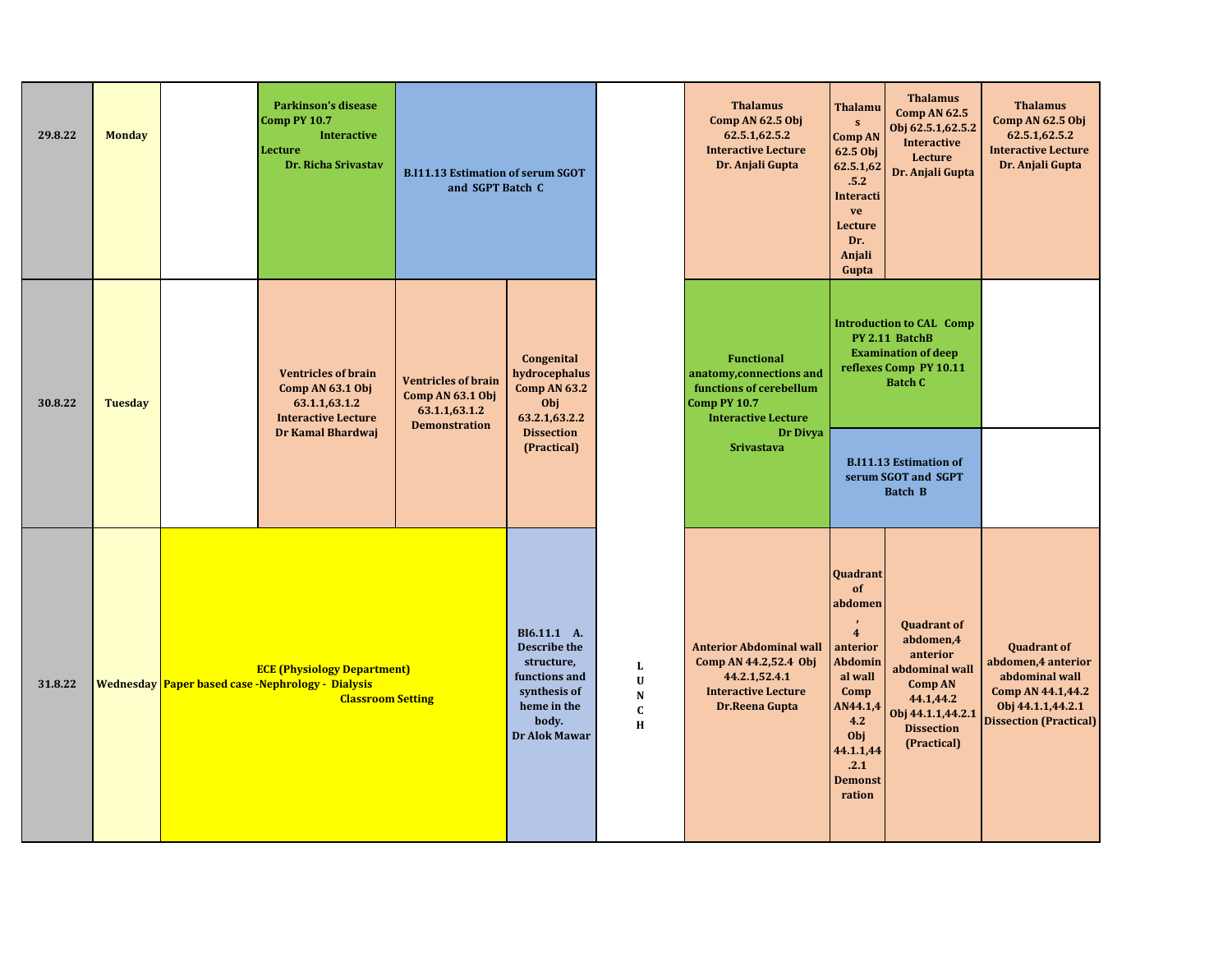| 1.9.22 | <b>Thursday</b> | <b>Exocrine Gland</b><br><b>Lymphoid tissue</b><br>Comp AN 70.1<br>Comp AN70.2 Obj 70.2.1,70.2.2<br>Obj70.1.1,70.1.2<br>Lecture<br><b>Histology (Practical)</b>                                                                                                  |                                                                                                                                           |                                                                                                               |                                                                                                                                                         | BI6.11.2 A. Heme<br>synthesis Disorder<br><b>Porphyrias</b><br><b>B.</b> Catabolism<br>of heme and its disorder. |                                                                                                | <b>Introduction to CAL Comp</b><br>PY 2.11 Batch A<br><b>Examination of deep</b><br>reflexes Comp PY 10.11<br><b>Batch B</b> |                                                                                                         |                                                                                            |
|--------|-----------------|------------------------------------------------------------------------------------------------------------------------------------------------------------------------------------------------------------------------------------------------------------------|-------------------------------------------------------------------------------------------------------------------------------------------|---------------------------------------------------------------------------------------------------------------|---------------------------------------------------------------------------------------------------------------------------------------------------------|------------------------------------------------------------------------------------------------------------------|------------------------------------------------------------------------------------------------|------------------------------------------------------------------------------------------------------------------------------|---------------------------------------------------------------------------------------------------------|--------------------------------------------------------------------------------------------|
|        |                 |                                                                                                                                                                                                                                                                  | Dr. Anshu Gupta                                                                                                                           |                                                                                                               |                                                                                                                                                         |                                                                                                                  | Dr Alok Mawar                                                                                  | <b>B.I11.13 Estimation of</b><br>serum SGOT and SGPT<br><b>Batch A</b>                                                       |                                                                                                         |                                                                                            |
| 2.9.22 | Friday          | Prof. Develop.<br><b>Including Ethics</b><br><b>AETCOM Module</b><br>2:<br><b>What is means to</b><br>be a Patient<br><b>Session 4</b><br><b>Reflection</b><br><b>Sharing</b><br><b>&amp;Closure of</b><br><b>Module 2</b><br><b>Department of</b><br>Physiology | <b>Cerebellar function tests</b><br>and lesions of<br>cerebellum<br>Comp PY 10.7<br><b>Interactive</b><br>Lecture<br>Dr. Divya Srivastava | <b>Aphasias</b><br><b>Comp PY 10.9</b><br><b>Batch A</b><br><b>BI10.3 SDL</b><br>Immunochemistry<br>1 Batch A | <b>LEC17 CM</b><br>3.3.1,2<br><b>Describe the</b><br>aetiology and<br>basis of water<br>borne diseases<br>/jaundice/hepa<br>titis/diarrheal<br>diseases |                                                                                                                  | <b>Exocrine Gland</b><br>Comp AN 70.1<br>Obj70.1.1,70.1.2<br><b>Lecture</b><br>Dr. Anshu Gupta | Lymphoi<br>d tissue<br>Comp<br>AN70.2<br>Obj<br>.2.2<br><b>Histology</b><br>(Practica<br>$\mathbf{D}$                        | <b>Lymphoid tissue</b><br>Comp AN70.2<br>70.2.1,70 Obj 70.2.1,70.2.2<br><b>Histology</b><br>(Practical) | <b>Lymphoid tissue</b><br>Comp AN70.2 Obj<br>70.2.1,70.2.2<br><b>Histology (Practical)</b> |
| 3.9.22 | <b>Saturday</b> |                                                                                                                                                                                                                                                                  | <b>Ant Abdominal Wall</b><br>Comp AN<br>44.2, 52.4<br>Obj<br>44.2.1, 52.4.1<br><b>Interactive Lecture</b><br><b>Dr.Pradeep Singh</b>      | <b>DISSECTION</b>                                                                                             |                                                                                                                                                         | <b>Hypothalamus</b><br><b>Comp PY 10.7</b><br><b>Interactive</b><br>Lecture<br>Dr. Shipra<br>Chandra             | <b>LUNCH</b>                                                                                   |                                                                                                                              | SPORTS/ECA                                                                                              |                                                                                            |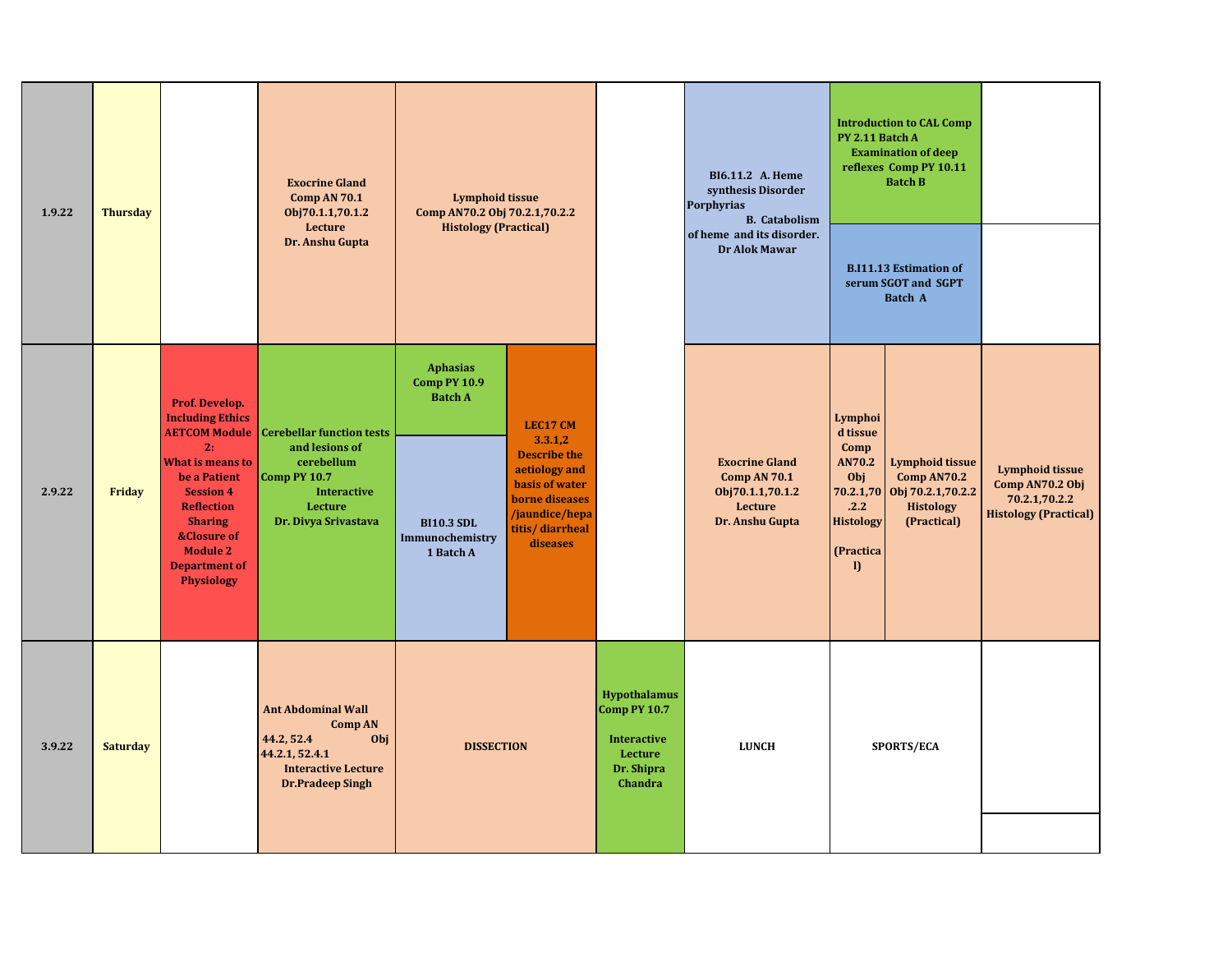| 4.9.22 | Sunday         |                                                                                   |                                                                                                                 |                                                                               |                              |                                                                                                                                  |                                                                                                                                      |                                                       |
|--------|----------------|-----------------------------------------------------------------------------------|-----------------------------------------------------------------------------------------------------------------|-------------------------------------------------------------------------------|------------------------------|----------------------------------------------------------------------------------------------------------------------------------|--------------------------------------------------------------------------------------------------------------------------------------|-------------------------------------------------------|
| 5.9.22 | <b>Monday</b>  | <b>Limbic system</b><br><b>PY 10.7</b><br><b>HI</b> with AN                       | <b>Introduction to CAL Comp PY 2.11</b><br><b>Batch C</b> Examination of deep<br>reflexes Comp PY 10.11 Batch A |                                                                               |                              | Cleavage, blastocyst,<br>trophoblast, implantation<br>Comp AN 78.1,78.2,78.3<br>77.5,77.6 Obj<br>78.1.1,78.2.1,78.3.1,77.5.1,    | <b>Thoracolumbar fascia</b><br>Comp AN 45.1<br>Obj 45.1.1,45.1.2                                                                     | <b>Thoracolumbar</b><br>fascia<br><b>Comp AN 45.1</b> |
|        |                | <b>Interactive Lecture</b><br>Dr. Nidhi Yadav                                     | <b>BI11.14 Estimation of serum alkaline</b><br>phosphatase Batch C                                              |                                                                               | $\mathbf L$<br>$\mathbf U$   | 77.6.1<br>VI with OG<br><b>Interactive Lecture</b><br>Dr.Anjali Gupta                                                            | <b>Dissection (Practical)</b>                                                                                                        | Obj 45.1.1,45.1.2<br><b>Dissection (Practical)</b>    |
| 6.9.22 | <b>Tuesday</b> | <b>Thoracolumbar fascia</b><br><b>Comp AN 45.1</b><br>Obj45.1.1,45.1.2<br>Lecture | <b>Thoracolumbarfasci</b><br>$\mathbf{a}$<br><b>Comp AN 45.1</b><br>Obj 45.1.1,45.1.2                           | <b>Thoracolumbar</b><br>fascia<br><b>Comp AN 45.1</b><br>Obj<br>45.1.1,45.1.2 | N<br>$\mathbf{C}$<br>$\bf H$ | <b>Stages and physiology of</b><br><b>Sleep and EEG</b><br>characteristics during<br>sleep.<br><b>Comp PY 10.8</b><br>VI with PS | <b>CAL: Equipments of</b><br>amphibian lab Comp PY<br>3.18 Batch B Examination<br>of cranial nerves 1 and 2<br>Comp PY 10.11 Batch C |                                                       |
|        |                | Dr. Anshu Gupta                                                                   | <b>Demonstration</b>                                                                                            | <b>Dissection</b><br>(Practical)                                              |                              | <b>Interactive Lecture</b><br>Dr. Abhishek Sharma                                                                                | <b>BI11.14 Estimation of</b><br>serum alkaline<br>phosphatase Batch B                                                                |                                                       |
| 7.9.22 | Wednesday      |                                                                                   |                                                                                                                 | URS ABUL ULLA SAHAB                                                           |                              |                                                                                                                                  |                                                                                                                                      |                                                       |
|        |                |                                                                                   |                                                                                                                 |                                                                               |                              |                                                                                                                                  |                                                                                                                                      |                                                       |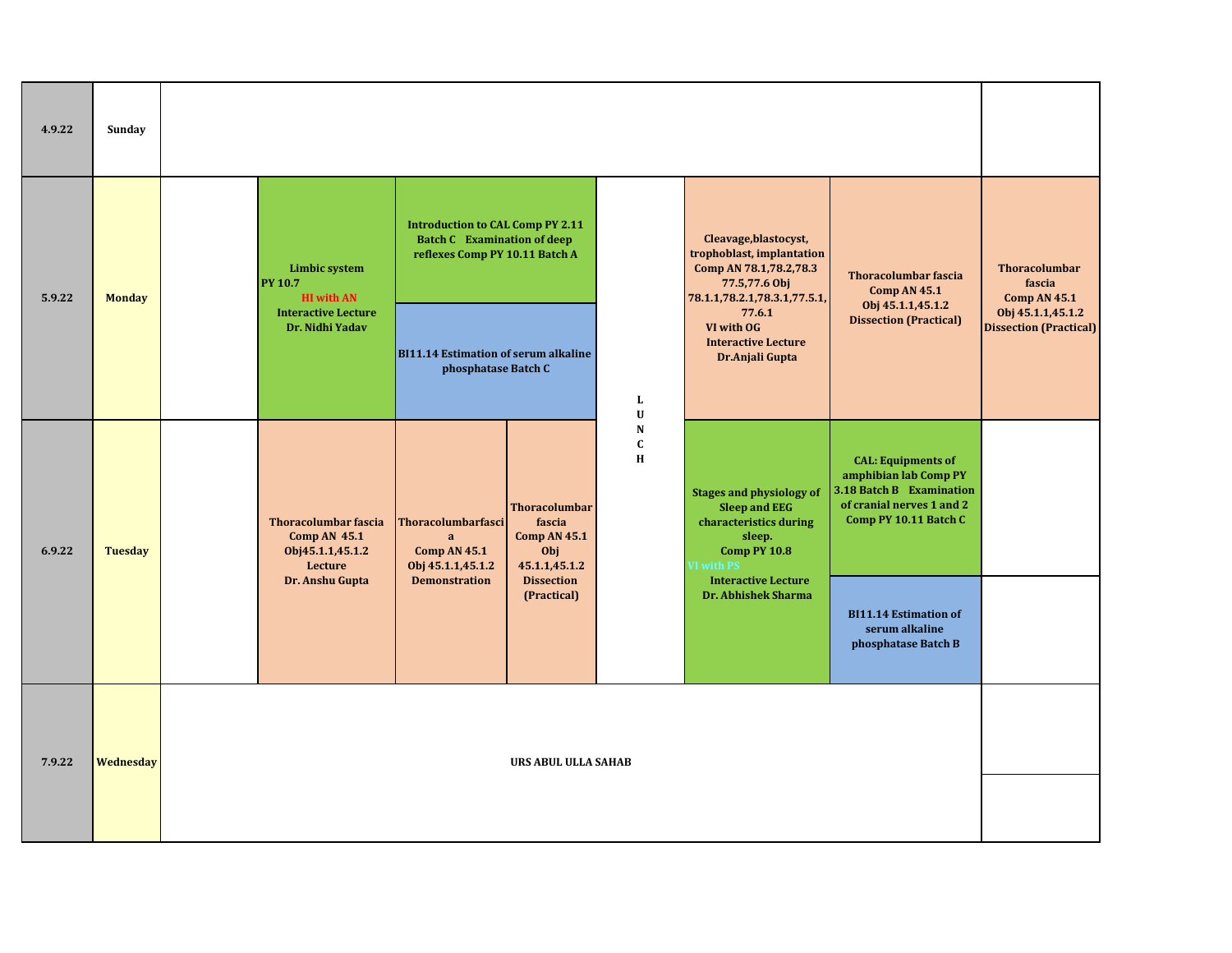| 8.9.22  | <b>Thursday</b> |                                                                                                                                                                                                                                                                         | Male external genitalia<br>Comp AN 46.1, 46.2<br>Obj 46.1.1,46.2.1<br><b>Interactive Lecture</b><br>Dr. Vasudha Agrawal | Male external genitalia<br>Comp AN 46.1,46.2<br>Obj46.1.1,46.2.1<br><b>Dissection (Practical)</b> |                                                                                                                          |                                                                                                                                                               | BI6.11.3 A. 02 & CO2<br>transport B. Hb<br>derivatives and variant<br>C.Hemoglobinopathy Dr.<br><b>Alok Mawar</b>                | <b>CAL Equipments of</b><br>amphibian lab Comp PY<br>3.18 Batch A<br><b>Examination of cranial</b><br>nerves 1 and 2 Comp<br>PY10.11 Batch B<br><b>BI11.14 Estimation of</b><br>serum alkaline<br>phosphatase batch A |                                                                                                              |                                                                                                        |
|---------|-----------------|-------------------------------------------------------------------------------------------------------------------------------------------------------------------------------------------------------------------------------------------------------------------------|-------------------------------------------------------------------------------------------------------------------------|---------------------------------------------------------------------------------------------------|--------------------------------------------------------------------------------------------------------------------------|---------------------------------------------------------------------------------------------------------------------------------------------------------------|----------------------------------------------------------------------------------------------------------------------------------|-----------------------------------------------------------------------------------------------------------------------------------------------------------------------------------------------------------------------|--------------------------------------------------------------------------------------------------------------|--------------------------------------------------------------------------------------------------------|
| 9.9.22  | Friday          | Prof. Develop.<br><b>Including Ethics</b><br><b>AETCOM Module</b><br>2:<br><b>What is means to</b><br>be a Patient<br><b>Session 4</b><br><b>Reflection</b><br><b>Sharing</b><br><b>&amp;Closure of</b><br><b>Module 2</b><br><b>Department of</b><br><b>Physiology</b> |                                                                                                                         | family adaption 6                                                                                 |                                                                                                                          | L<br>U<br>${\bf N}$<br>$\mathbf C$<br>$\bf H$                                                                                                                 | Lumbar plexus& back<br>muscle<br>Comp AN 45.2,45.3<br>Obj 45.2.1,45.3.1<br><b>Interactive Lecture</b><br><b>Dr.Pradeep Singh</b> | Lumbar<br>plexus&<br>back<br>muscle<br>Comp AN<br>45.2,45.3<br>Obj<br>45.2.1,45<br>.3.1<br><b>Demonst</b><br>ration                                                                                                   | Lumbar plexus&<br>back muscle<br>CompAN<br>45.2,45.3<br>Obj45.2.1,45.3.1<br><b>Dissection</b><br>(Practical) | Lumbar plexus&<br>back muscle<br>CompAN 45.2,45.3<br>Obj45.2.1,45.3.1<br><b>Dissection (Practical)</b> |
| 10.9.22 | <b>Saturday</b> |                                                                                                                                                                                                                                                                         | <b>Testis</b><br><b>Comp AN 46.1</b><br>Obj46.1.1,46.1.2<br><b>Interactive Lecture</b><br>Dr. Anshu Gupta               | <b>Thoracolumbar</b><br>fascia<br>Comp AN $45.1$<br>Obj 45.1.1,45.1.2                             | Testis,<br>epididymis<br><b>Comp AN</b><br>46.1,46.2 Obj<br>46.1.1,46.1.2<br>,46.2.1<br><b>Dissection</b><br>(Practical) | <b>Normal EEG</b><br>waveforms<br>forms and<br>epilepsy<br><b>Comp PY 10.12</b><br>VI with P<br><b>Interactive</b><br>Lecture<br>Dr. Dushyant<br><b>Kumar</b> | <b>LUNCH</b>                                                                                                                     |                                                                                                                                                                                                                       | <b>SPORTS/ECA</b>                                                                                            |                                                                                                        |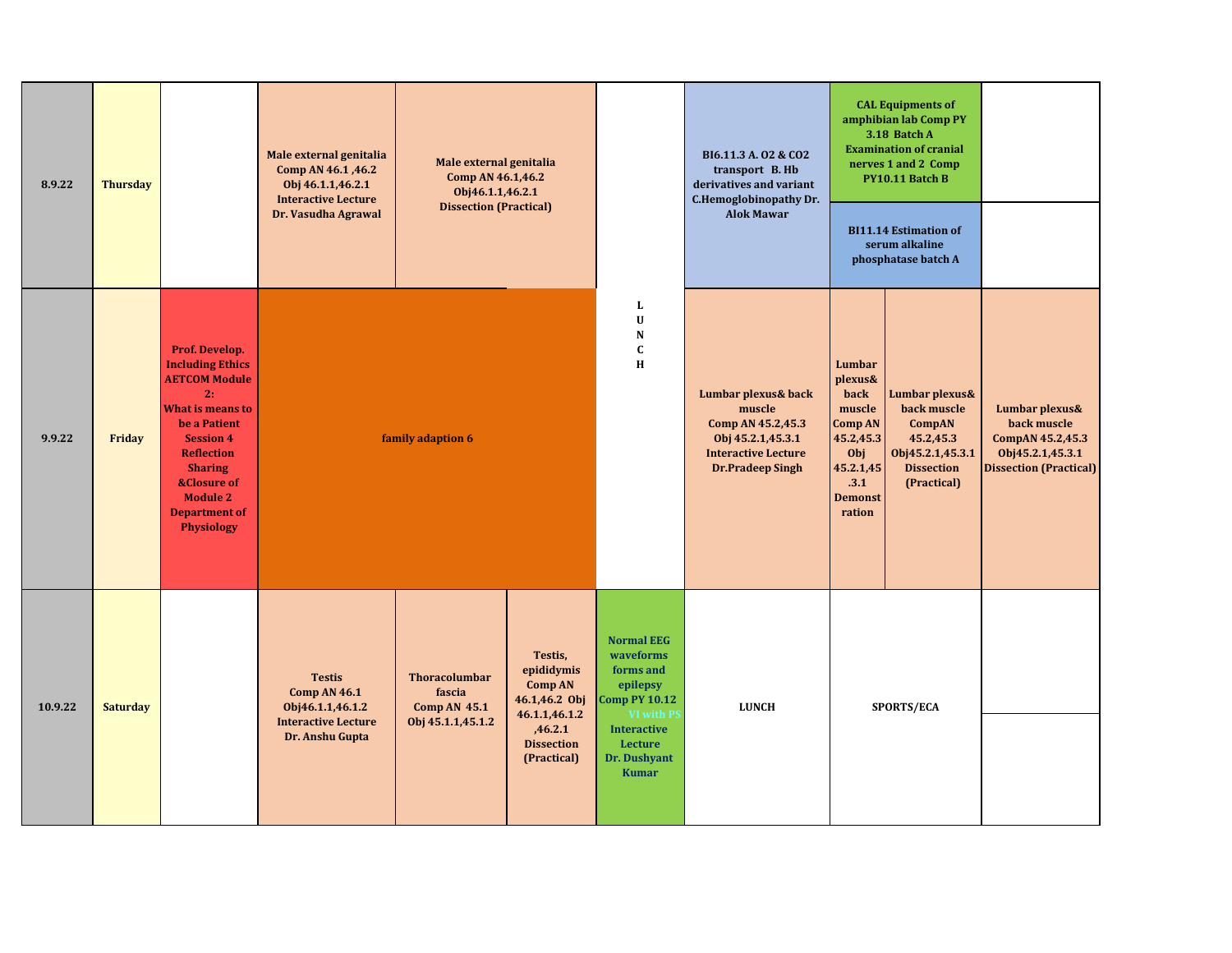| 11.9.22 | Sunday         |                                       |                                                                                                                             |                                                                                                                                                                                                                                            |                                                                                                                                                                    |                                                                                                                                                   |                                                                                                   |                                                                                                                                                                                                                                                     |                                                                                                                   |
|---------|----------------|---------------------------------------|-----------------------------------------------------------------------------------------------------------------------------|--------------------------------------------------------------------------------------------------------------------------------------------------------------------------------------------------------------------------------------------|--------------------------------------------------------------------------------------------------------------------------------------------------------------------|---------------------------------------------------------------------------------------------------------------------------------------------------|---------------------------------------------------------------------------------------------------|-----------------------------------------------------------------------------------------------------------------------------------------------------------------------------------------------------------------------------------------------------|-------------------------------------------------------------------------------------------------------------------|
| 12.9.22 | <b>Monday</b>  |                                       | <b>Memory and learning</b><br><b>Comp PY 10.9</b><br><b>VI with PS</b><br><b>Interactive Lecture</b><br>Dr. Richa Srivastav | <b>CAL Equipments of amphibian lab</b><br>Comp PY 3.18 Batch C Examination<br>of cranial nerves 1 and 2 Comp<br>PY1011 Batch A<br><b>BI11.14Clinical significance of serum</b><br><b>SGOT and SGPT And alkaline</b><br>phosphatase batch C |                                                                                                                                                                    | <b>Formation Of</b><br>Extraembryonic<br><b>Mesoderm</b><br>Comp AN 78.4 Obj<br>78.4.1,78.4.2<br><b>Interactive Lecture</b><br>Dr. Anjali Gupta   |                                                                                                   | Testis, epididymis<br>Comp AN 46.1,46.2<br>Obj46.1.1,46.1.2,46.2.1<br><b>Dissection (Practical)</b>                                                                                                                                                 | <b>Testis, epididymis</b><br>Comp AN 46.1,46.2<br>Obj46.1.1,46.1.2<br>,46.2.1<br><b>Dissection</b><br>(Practical) |
| 13.9.22 | <b>Tuesday</b> |                                       | Penis<br>Comp AN 46.3,46.4<br>Obj 46.3.1,46.4.1<br><b>Interactive Lecture</b><br>Dr.Anjali Gupta                            | Penis<br>Comp AN 46.3,46.4<br>Obj 46.3.1,46.4.1<br><b>Dissection</b><br>(Practical)                                                                                                                                                        | Penis<br><b>Comp AN</b><br>46.3,46.4<br>Obj<br>46.3.1,46.4.1<br><b>Dissection</b><br>(Practical)                                                                   | <b>Amnesia and Alzheimer's</b><br>disease<br><b>Comp PY 10.9</b><br><b>VI with PS</b><br><b>Interactive Lecture</b><br><b>Dr. Richa Srivastav</b> |                                                                                                   | <b>CAL Equipments of</b><br>amphibian lab Comp PY<br>3.18 Batch B<br><b>Examination of cranial</b><br>nerves 1 and 2 Comp<br>PY1011 Batch C<br><b>BI11.14Clinical</b><br>significance of serum SGOT<br>and SGPT And alkaline<br>phosphatase batch B |                                                                                                                   |
| 14.9.22 | Wednesday      | <b>Ascites- Course and Management</b> |                                                                                                                             | <b>ANATOMY ECE - 7</b>                                                                                                                                                                                                                     | BI6.2.1 A.<br><b>Definition and</b><br>classification of<br>nucleic acid.<br><b>B.</b> Denovo<br>synthesis &<br>degradation of<br>Purine Dr.<br><b>Kamna Singh</b> | <b>Clinical aspect of male</b><br>genitalia<br><b>Comp AN 46.5</b><br>Obj 46.5.1,46.5.2                                                           | <b>Blood</b><br>vessels<br><b>Comp AN</b><br>69.1,69.2<br>,69.3<br>Obj<br>69.1.1,69<br>.2.1,69.3. | Penis<br><b>Comp AN</b><br>46.3,46.4<br>Obj 46.3.1,46.4.1<br><b>Dissection</b><br>(Practical)                                                                                                                                                       | Penis<br>Comp AN 46.3,46.4<br>Obj 46.3.1,46.4.1<br><b>Dissection (Practical)</b>                                  |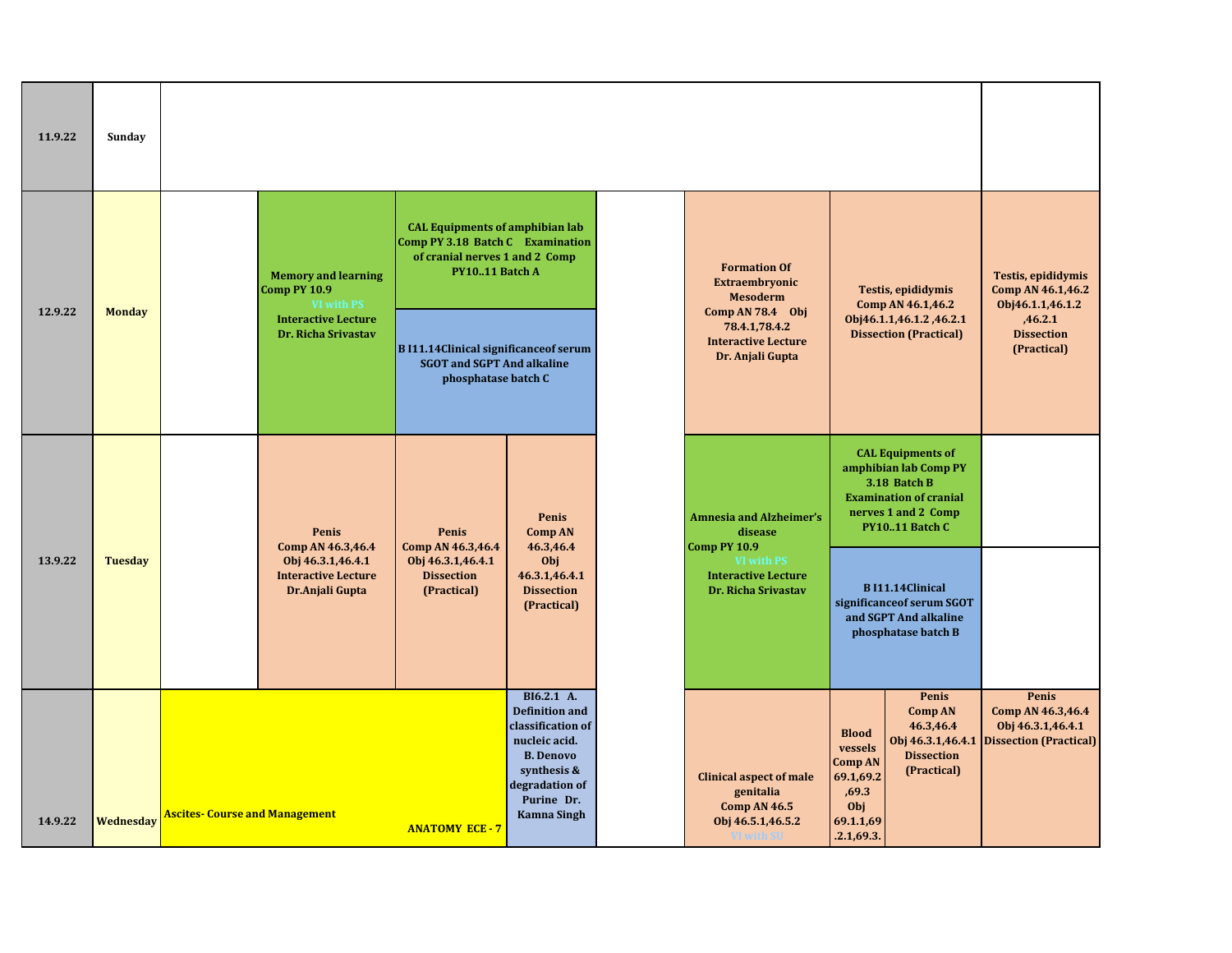|         |                 |                                                                                                                                                                                               |                                                                               |                                                                                                    |                                                                                         | ${\bf L}$<br>$\mathbf U$<br>${\bf N}$<br>$\mathbf c$<br>$\bf H$ | <b>Interactive Lecture</b><br>Dr.Vasudha Agrawal                                                           | $\mathbf{1}$<br><b>Dissectio</b><br>$\mathbf{n}$<br>(Practica<br>$\mathbf{D}$    |                                                                                                                                        |                                                                                        |
|---------|-----------------|-----------------------------------------------------------------------------------------------------------------------------------------------------------------------------------------------|-------------------------------------------------------------------------------|----------------------------------------------------------------------------------------------------|-----------------------------------------------------------------------------------------|-----------------------------------------------------------------|------------------------------------------------------------------------------------------------------------|----------------------------------------------------------------------------------|----------------------------------------------------------------------------------------------------------------------------------------|----------------------------------------------------------------------------------------|
| 15.9.22 | <b>Thursday</b> |                                                                                                                                                                                               | <b>Blood vessels</b><br>Comp AN 69.1,69.2,69.3<br>Obj 69.1.1,69.2.1,69.3.1    | <b>Blood vessels</b><br>Comp AN 69.1,69.2,69.3                                                     |                                                                                         |                                                                 | <b>BI6.2.1</b><br><b>C.Denovo</b><br>synthesis & degradation                                               |                                                                                  | <b>CAL Experiments of</b><br>amphibian lab Comp PY<br>3.18 Batch A. Examination<br>of cranial nerves 3,4 and 6<br>Comp PY10.11 Batch B |                                                                                        |
|         |                 |                                                                                                                                                                                               | <b>Interactive Lecture</b><br><b>Dr.Pradeep Singh</b>                         | Obj 69.1.1,69.2.1,69.3.1<br><b>Dissection (Practical)</b>                                          |                                                                                         |                                                                 | of pyrimidine Dr. Kamna<br>Singh                                                                           |                                                                                  | <b>BI11.14Clinical</b><br>significance of serum SGOT<br>and SGPT And alkaline<br>phosphatase batch A                                   |                                                                                        |
|         |                 | Prof. Develop.<br><b>Including Ethics</b><br><b>AETCOM Module</b><br>3:<br><b>Doctor-Patient</b>                                                                                              | <b>Physiological basis of</b><br>speech and language<br><b>Comp PY 10.9</b>   | <b>Digestion n</b><br>absorption of<br>carbs.Comp PY<br>4.4(HI with BI)<br><b>Batch A Tutorial</b> | <b>LEC 18CM</b><br>4.1.1,2,3<br><b>Describe</b><br>various                              |                                                                 | Peritoneum                                                                                                 | Peritone<br>um                                                                   | Peritoneum                                                                                                                             |                                                                                        |
| 16.9.22 | Friday          | Relationship<br><b>Session 1</b><br><b>Interactive</b><br><b>Lecture on</b><br><b>Fundamentals of</b><br><b>Doctor-Patient</b><br>Relationship<br><b>Department of</b><br><b>Biochemistry</b> | VI with PS<br><b>Interactive</b><br>Lecture<br>Dr. Divya<br><b>Srivastava</b> | <b>BI10.5 SDL</b><br>Immunochemistry<br>2 Batch A                                                  | methods of<br>health<br>education with<br>their<br>advantages and<br><b>limitations</b> |                                                                 | Comp AN 47.1,47.2<br>Obj47.1.1,47.2.1<br><b>VI with SU</b><br><b>Interactive Lecture</b><br>Dr.Anshu Gupta | <b>Comp AN</b><br>47.1, 47.2<br>0bj47.1.1<br>,47.2.1<br><b>Demonst</b><br>ration | Comp AN 47.1,<br>47.2<br>Obj 47.1.1,47.2.1<br><b>Dissection</b><br>(Practical)                                                         | Peritoneum<br>Comp AN 47.1, 47.2<br>Obj 47.1.1,47.2.1<br><b>Dissection (Practical)</b> |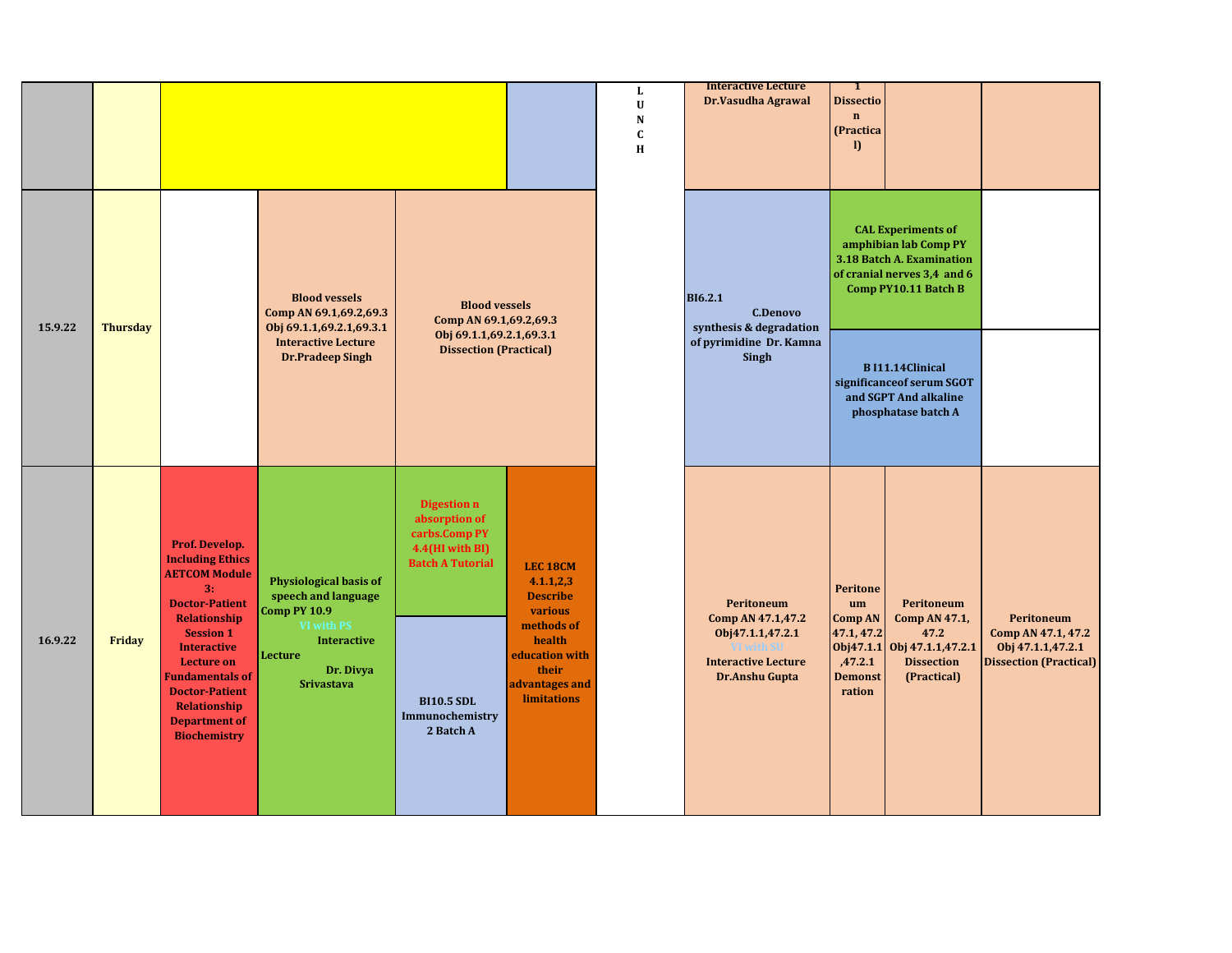| 17.9.22 | <b>Saturday</b> | <b>Clinical anatomy of</b><br>peritoneum<br>Comp AN 47.3,47.4<br>Obj 47.3.1,47.4.1<br>with SU<br><b>Interactive Lecture</b><br>Dr.Anjali Gupta | Clinical anatomy of<br>peritoneum<br>Comp AN 47.3,47.4<br>Obj 47.3.1,47.4.1<br><b>Demonstration</b>                                        | Clinical<br>anatomy of<br>peritoneum<br>AN 47.3,47.4<br>Obj<br>47.3.1,47.4.1<br><b>Dissection</b><br>(Practical) | <b>Chemical</b><br>transmission<br>in nervous<br>system. Comp<br><b>PY 10.10</b><br><b>Interactive</b><br>Lecture<br>Dr.<br>Divya Srivastav | <b>LUNCH</b>                                                                                                              |                                                               | SPORTS/ECA                                                                                                                             |                                                                                                     |
|---------|-----------------|------------------------------------------------------------------------------------------------------------------------------------------------|--------------------------------------------------------------------------------------------------------------------------------------------|------------------------------------------------------------------------------------------------------------------|---------------------------------------------------------------------------------------------------------------------------------------------|---------------------------------------------------------------------------------------------------------------------------|---------------------------------------------------------------|----------------------------------------------------------------------------------------------------------------------------------------|-----------------------------------------------------------------------------------------------------|
| 18.9.22 | Sunday          |                                                                                                                                                |                                                                                                                                            |                                                                                                                  |                                                                                                                                             |                                                                                                                           |                                                               |                                                                                                                                        |                                                                                                     |
|         |                 |                                                                                                                                                | <b>CAL Experiments of amphibian lab</b><br><b>Comp PY 3.18 Batch C. Examination</b><br>of cranial nerves 3,4 and 6 Comp<br>PY10.11 Batch A |                                                                                                                  |                                                                                                                                             | <b>BS and NS of Organs of</b>                                                                                             | <b>Organs</b><br>anatomic<br>al<br>position<br><b>Comp AN</b> | <b>Organs</b>                                                                                                                          |                                                                                                     |
| 19.9.22 | <b>Monday</b>   | <b>Formative Assessment</b><br><b>CNS</b>                                                                                                      | BI11.15 CSF analysis<br><b>BATCH C</b>                                                                                                     |                                                                                                                  |                                                                                                                                             | abdomen<br>Comp AN $47.5$ Obj<br>47.5.1,47.5.2<br><b>Interactive Lecture</b><br>Dr.Kamal B.<br><b>Dr.Pradeep Singh</b>    | 47.5 Obj<br>47.5.1,47<br>.5.2<br><b>Demonst</b><br>ration     | anatomical<br>position<br><b>Comp AN 47.5</b><br>Obj 47.5.1,47.5.2<br><b>Dissection</b><br>(Practical)                                 | Organs anatomical<br>position<br>Comp AN 47.5 Obj<br>47.5.1,47.5.2<br><b>Dissection (Practical)</b> |
| 20.9.22 | <b>Tuesday</b>  | <b>Interactive Pelvis</b><br>Comp AN 53.2<br>Obj 53.2.1,53.2.2<br>Lecture<br>Dr. Reena Gupta                                                   | AbdominalOrgans, anatomical<br>position, clinical & applied<br>Comp AN 47.5,47.6<br>Obj 47.5.1,47.6.1<br><b>Dissection</b> (Practical)     |                                                                                                                  |                                                                                                                                             | <b>Structure and functions of</b><br>digestive system.<br>Comp PY 4.1<br><b>Interactive Lecture</b><br>Dr. Shipra Chandra |                                                               | <b>CAL Experiments of</b><br>amphibian lab Comp PY<br>3.18 Batch B. Examination<br>of cranial nerves 3,4 and 6<br>Comp PY10.11 Batch C |                                                                                                     |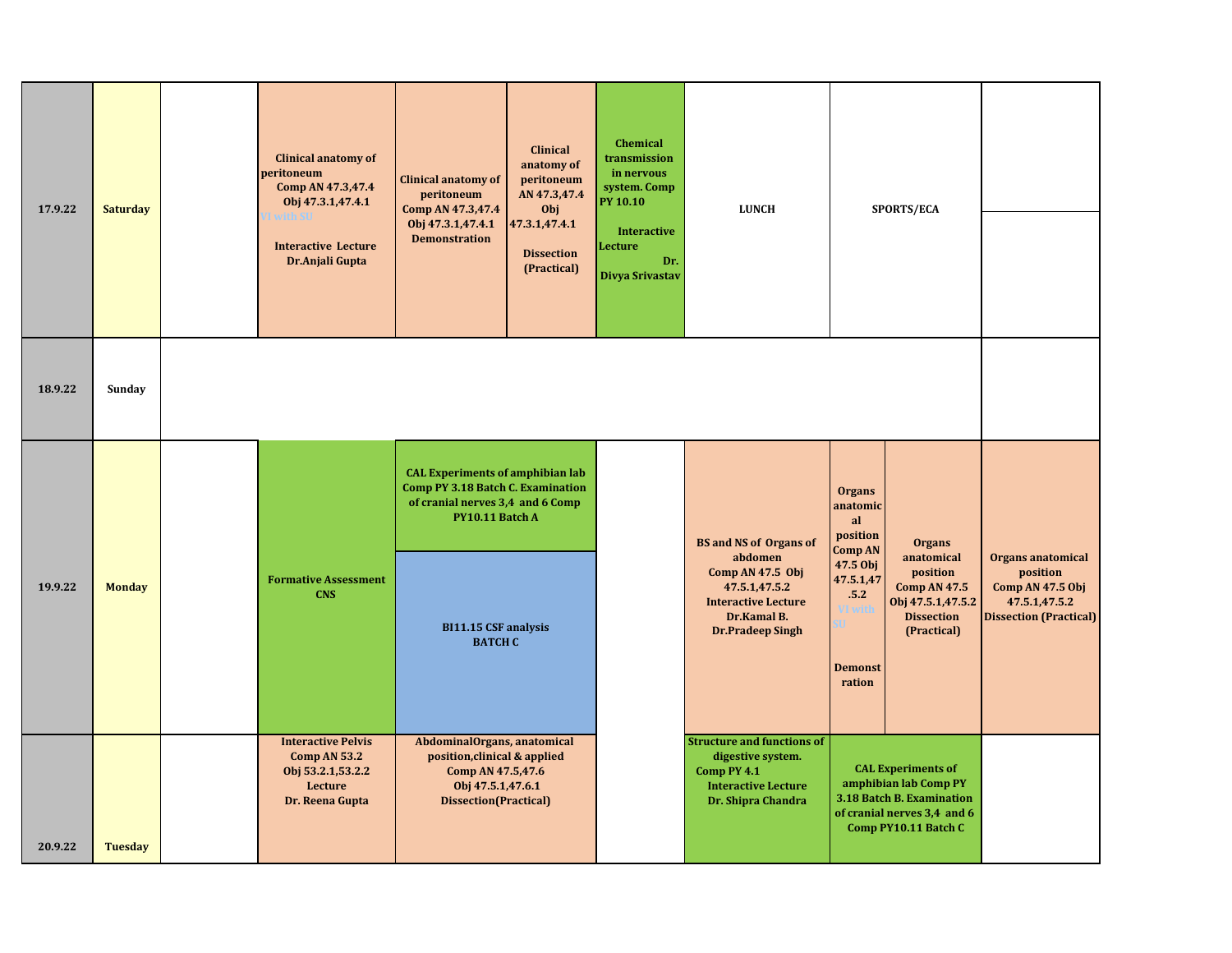|         |                 |                                                                                                                                                                                   |                                                                                                                                                     |                                                                                                                                   |                                         |                                                                                                                                              |                                                                                                                                    | BI11.15 CSF analysis<br><b>BATCH B</b>                                                                                                                                                                                     |                                                                                                                                     |
|---------|-----------------|-----------------------------------------------------------------------------------------------------------------------------------------------------------------------------------|-----------------------------------------------------------------------------------------------------------------------------------------------------|-----------------------------------------------------------------------------------------------------------------------------------|-----------------------------------------|----------------------------------------------------------------------------------------------------------------------------------------------|------------------------------------------------------------------------------------------------------------------------------------|----------------------------------------------------------------------------------------------------------------------------------------------------------------------------------------------------------------------------|-------------------------------------------------------------------------------------------------------------------------------------|
| 21.9.22 | Wednesday       | <b>ECE (Biochemistry Department)</b><br><b>Hospital visit-OPD / IPD patients of Jaundice</b>                                                                                      |                                                                                                                                                     | <b>BI6.2.4</b><br><b>Describe</b><br>the common<br>disorders<br>associated with<br>nucleotide<br>metabolism<br>Dr. Kamna<br>Singh | L<br>$\mathbf U$<br>${\bf N}$<br>C<br>H | <b>Abdominal organs-clinical</b><br>& applied<br>Comp AN 47.6, 47.7 Obj<br>47.6.1,47.7.1<br><b>Interactive Lecture</b><br>Dr. Kamal Bhardwaj | <b>Organs</b><br>anatomic<br>al<br>position<br><b>Comp AN</b><br>47.5.47.6<br>Obj<br>47.5.1,47<br>.6.1<br><b>Demonst</b><br>ration | <b>Abdominal</b><br>organs-clinical &<br>applied<br><b>Comp AN</b><br>47.5.47.6,47.7<br>Obj<br>47.5.1,47.6.1,47<br>7.1<br><b>Dissection</b> (Practi<br>cal)                                                                | Abdominal organs-<br>clinical & applied<br><b>Comp AN</b><br>47.5.47.6,47.7<br>Obj<br>47.5.1,47.6.1,47.7.1<br>Dissection(Practical) |
| 22.9.22 | <b>Thursday</b> | Somites and its<br>anomalies<br>Comp AN 79.4,79.5<br>,79.677.5,77.6 Obj<br>79.4.1,79.5.1,79.6.1,77.5.<br>1,77.6.1<br>I with OG<br><b>Interactive Lecture</b><br>Dr.Kamal Bhardwaj | Abdominal Organs, anatomical<br>position, clinical & applied<br>Comp AN 47.5.47.6,47.7 Obj<br>47.5.1,47.6.1,47.7.1<br><b>Dissection (Practical)</b> |                                                                                                                                   |                                         | BI7.1.1 A. Describe the<br>structure and functions of<br><b>DNA and RNA</b><br><b>B.</b> Describe the DNA<br>replication<br>Dr. Kamna Singh  |                                                                                                                                    | <b>CAL:</b> Experiments of<br>amphibian lab; Properties<br>of skeletal muscle Comp PY<br>3.18 Batch C Examination<br>of cranial nerves 3,4 and 6<br>Comp PY 10.11 Batch A<br><b>BI11.15 CSF analysis</b><br><b>BATCH A</b> |                                                                                                                                     |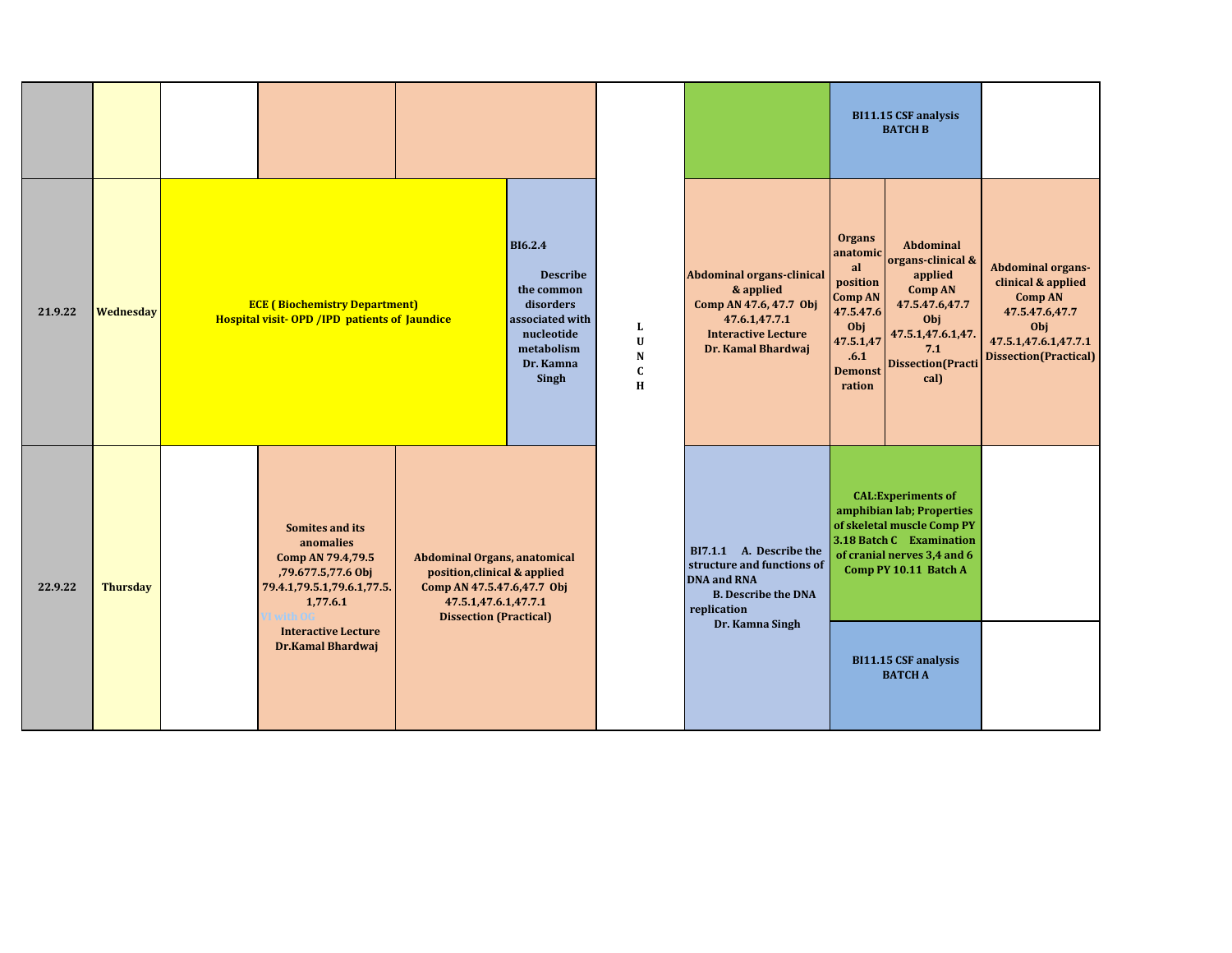| 23.9.22 | Friday          | Prof. Develop.<br><b>Including Ethics</b><br><b>AETCOM Module</b><br>3:<br><b>Doctor-Patient</b><br>Relationship<br><b>Session 1</b><br><b>Interactive</b><br><b>Lecture on</b><br><b>Fundamentals of</b><br><b>Doctor-Patient</b><br><b>Relationship</b><br><b>Department of</b><br><b>Biochemistry</b> |                                                                                                                      | family adaption 7                                                                                                                                                             |                                                                                                     |                                                                                                                     | <b>IVC, Veins &amp; it relation</b><br>Comp AN 47.8 Obj<br>47.8.1,47.8.2<br><b>Interactive Lecture</b><br>Dr. Vasudha Agrawal | IVC,<br>Veins &<br>it<br>relation<br>Comp AN<br>47.8.1,47<br>.8.2<br><b>Demonst</b><br>ration | IVC, Veins & it<br>relation<br><b>Comp AN 47.8</b><br>47.8 Obj   Obj 47.8.1,47.8.2<br><b>Dissection</b><br>(Practical)       | IVC, Veins & it<br>relation<br>Comp AN 47.8 Obj<br>47.8.1,47.8.2<br><b>Dissection</b><br>(Practical)                         |
|---------|-----------------|----------------------------------------------------------------------------------------------------------------------------------------------------------------------------------------------------------------------------------------------------------------------------------------------------------|----------------------------------------------------------------------------------------------------------------------|-------------------------------------------------------------------------------------------------------------------------------------------------------------------------------|-----------------------------------------------------------------------------------------------------|---------------------------------------------------------------------------------------------------------------------|-------------------------------------------------------------------------------------------------------------------------------|-----------------------------------------------------------------------------------------------|------------------------------------------------------------------------------------------------------------------------------|------------------------------------------------------------------------------------------------------------------------------|
| 24.9.22 | <b>Saturday</b> |                                                                                                                                                                                                                                                                                                          | <b>Arteries</b><br><b>Comp AN 47.9</b><br>Obj 47.9.1,47.9.2<br><b>Interactive Lecture</b><br><b>Dr.Pradeep Singh</b> | <b>Arteries</b><br><b>Comp AN 47.9</b><br>Obj 47.9.1,47.9.2<br><b>Demonstration</b>                                                                                           | <b>Arteries</b><br><b>Comp AN 47.9</b><br>Obj<br>47.9.1,47.9.2<br><b>Dissection</b> (Prac<br>tical) | <b>Salivary</b><br><b>Secretion</b><br>Comp PY 4.2<br><b>Interactive</b><br>Lecture<br>Dr. Dushyant<br><b>Kumar</b> | <b>LUNCH</b>                                                                                                                  |                                                                                               | <b>SPORTS/ECA</b>                                                                                                            |                                                                                                                              |
| 25.9.22 | Sunday          |                                                                                                                                                                                                                                                                                                          |                                                                                                                      |                                                                                                                                                                               |                                                                                                     |                                                                                                                     |                                                                                                                               |                                                                                               |                                                                                                                              |                                                                                                                              |
| 26.9.22 | <b>Monday</b>   |                                                                                                                                                                                                                                                                                                          | <b>Gastric Secretion</b><br>Comp PY 4.2 (HI with BI)<br><b>InteractiveLecture</b><br><b>Dr. Abhishek Sharma</b>      | <b>CAL:</b> Experiments of amphibian lab;<br><b>Properties of skeletal muscle Comp</b><br>PY 3.18 Batch B Examination of<br>cranial nerves 3,4 and 6 Comp PY<br>10.11 Batch C |                                                                                                     |                                                                                                                     | <b>Pelvis</b><br>Comp AN 53.2<br>Obj 53.2.1,53.2.2<br><b>Interactive Lecture</b><br>Dr. Anshu Gupta                           |                                                                                               | <b>Cross section at level T8,</b><br><b>T10</b><br><b>Comp AN 51.1</b><br>Obj 51.1.1,51.1.2<br><b>Dissection (Practical)</b> | <b>Cross section at level</b><br><b>T8, T10</b><br><b>Comp AN 51.1</b><br>Obj 51.1.1,51.1.2<br><b>Dissection (Practical)</b> |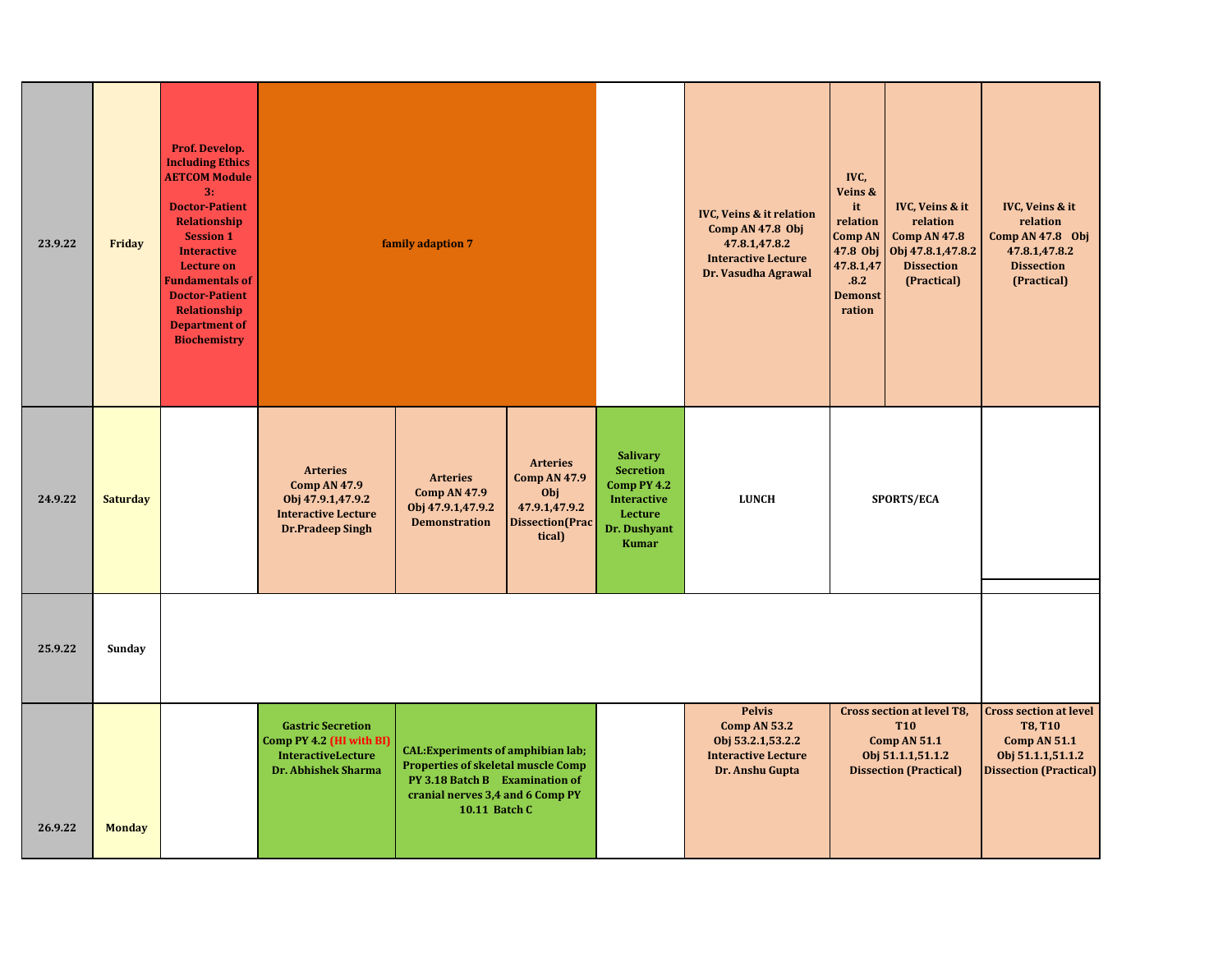|         |                 |                                                                                                                                                                                   | <b>BI11.16 Paper Chromatoghraphy</b><br><b>BATCH C</b>                                                                    |                                                                                                                                   |                                            |                                                                                                                                      |                                                                                                                                                                                           |                                                                                                                              |
|---------|-----------------|-----------------------------------------------------------------------------------------------------------------------------------------------------------------------------------|---------------------------------------------------------------------------------------------------------------------------|-----------------------------------------------------------------------------------------------------------------------------------|--------------------------------------------|--------------------------------------------------------------------------------------------------------------------------------------|-------------------------------------------------------------------------------------------------------------------------------------------------------------------------------------------|------------------------------------------------------------------------------------------------------------------------------|
| 27.9.22 | <b>Tuesday</b>  | Portosystemic<br>anastomosis<br>Comp AN 47.10,47.11<br>Obj 47.10.1,47.11.1<br><b>Interactive Lecture</b><br>Dr.Anjali G.                                                          | <b>Arteries &amp;</b><br>portosystemic<br>anastomosis<br>Comp AN 47.9,47.10<br>Obj 47.9.1,47.10.1<br><b>Demonstration</b> | <b>Arteries &amp;</b><br>portosystemic<br>anastomosis<br><b>Comp AN</b><br>47.9,47,10<br>Obj<br>47.9.1,47.10.1                    |                                            | <b>Neural and hormonal</b><br>regulation of Gastric<br>secretion.<br>Comp PY4.2 Interactive<br><b>Lecture</b><br>Dr. Richa Srivastav | <b>Experiments of amphibian</b><br>lab Comp PY 3.18 Batch A<br><b>Examination of cranial</b><br>nerve 5 Comp PY 10.11<br><b>Batch B</b>                                                   |                                                                                                                              |
|         |                 | <b>Dr.Pradeep Singh</b>                                                                                                                                                           |                                                                                                                           | <b>Dissection</b><br>(Practical)                                                                                                  |                                            |                                                                                                                                      | BI11.16 Paper<br>Chromatoghraphy<br><b>BATCH B</b>                                                                                                                                        |                                                                                                                              |
| 28.9.22 | Wednesday       | <b>ECE (PHYSIOLOGY Department)</b><br>Visit to a spirometry lab and paper based case of altered PFT.<br><b>Classroom Setting</b>                                                  | Hospital /                                                                                                                | <b>BI7.1.2</b><br><b>Disorders</b><br>associated with<br><b>DNA</b> repair<br>mechanism<br>Dr. Kamna<br>Singh                     | L<br>$\mathbf U$<br>N<br>$\mathbf{C}$<br>H | Face nose palate<br>Comp AN43.4 Obj<br>43.4.1,43.4.2<br><b>Interactive Lecture</b><br><b>Dr.Kamal Bhardwaj</b>                       | <b>Cross section at level T8,</b><br><b>T10</b><br>Comp AN 51.1<br>Obj 51.1.1,51.1.2<br><b>Dissection (Practical)</b>                                                                     | <b>Cross section at level</b><br><b>T8, T10</b><br><b>Comp AN 51.1</b><br>Obj 51.1.1,51.1.2<br><b>Dissection (Practical)</b> |
| 29.9.22 | <b>Thursday</b> | Diaphgram& it's<br><b>Development</b><br><b>Comp AN</b><br>47.12,47.13,47.14,52.5<br>Obj<br>47.12.1,47.13.1,47.14.1,5 47.12.1,47.13.1,47.1<br>2.5.1<br><b>Interactive Lecture</b> | Diaphgram opening<br><b>Comp AN</b><br>47.12,47.13,47.14<br>Obj<br>4.1<br><b>Demonstration</b>                            | <b>Diaphgram</b><br>opening<br><b>Comp AN</b><br>47.12,47.13,47.<br>14<br>Obj<br>47.12.1,47.13.1,<br>47.14.1<br><b>Dissection</b> |                                            | <b>BI7.2.1</b><br><b>Describe the</b><br><b>Transcription mechanism</b><br>Dr. Kamna<br><b>Singh</b>                                 | <b>Experiments of</b><br>experimental lab.<br><b>Properties of skeletal</b><br>muscle Comp PY 3.18 Batch<br><b>Examination of cranial</b><br>B<br>nerve 5 Comp PY 10.11<br><b>Batch C</b> |                                                                                                                              |
|         |                 | Dr.Reena Gupta                                                                                                                                                                    |                                                                                                                           | (Practical)                                                                                                                       |                                            |                                                                                                                                      | <b>BI11.16 Paper</b><br>Chromatoghraphy<br><b>BATCH A</b>                                                                                                                                 |                                                                                                                              |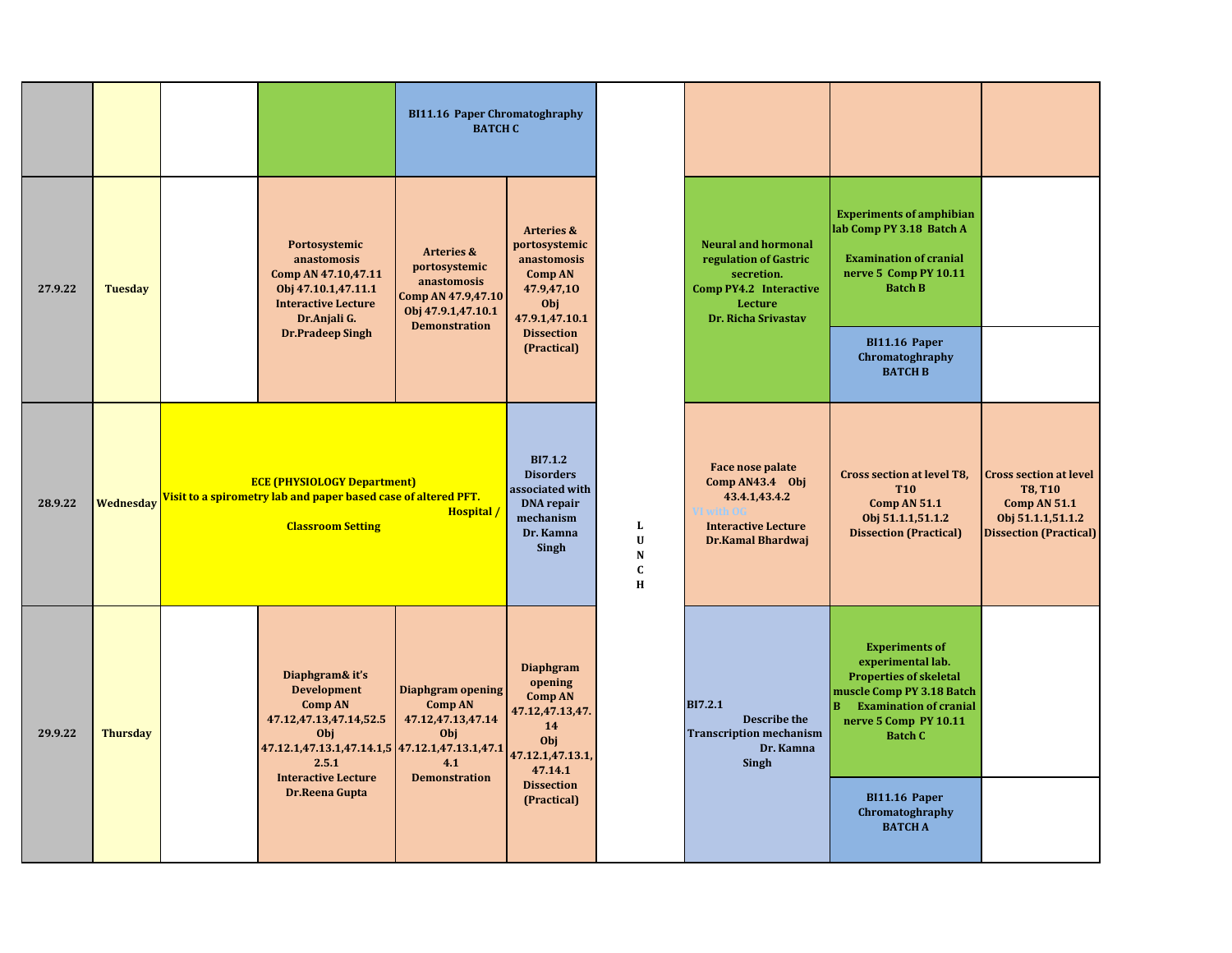| 30.9.22 | Friday          | Prof. Develop.<br><b>Including Ethics</b><br><b>AETCOM Module</b><br>3:<br><b>Doctor-Patient</b><br><b>Relationship</b><br><b>Session 2</b><br><b>SDL: Doctor-</b><br><b>Patient</b><br><b>Relationship</b><br><b>Department of</b><br><b>Biochemistry</b> | <b>Composition, function</b><br>and regulation of<br>exocrine pancreatic<br>secretion<br>Comp PY 4.2<br>(HI with BI)<br><b>Interactive Lecture</b><br>Dr. Divya Srivastava | <b>Defaecation reflex</b><br>Comp PY4.3<br><b>Batch A Tutorial</b><br>BI10.4 SDL HIV<br><b>BatchA</b>                               | <b>LEC19CM 5.1</b><br><b>Describe the</b><br>common<br>sources of<br>various<br>nutrients and<br>special<br>nutritional<br>requirements<br>according to<br>age, sex,<br>activity,<br>physiological<br>conditions |                                                                                | <b>Skin histology</b><br>Comp AN 72.1<br>Obj72.1.1,72.1.2<br><b>Interactive Lecture</b><br>Dr. Reena Gupta                       | <b>Skin histology</b><br><b>Comp AN 72.1</b><br>Obj 72.1.1,72.1.2<br><b>Histology (Practical)</b> | <b>Skin histology</b><br><b>Comp AN 72.1</b><br>Obj 72.1.1,72.1.2<br><b>Histology (Practical)</b> |
|---------|-----------------|------------------------------------------------------------------------------------------------------------------------------------------------------------------------------------------------------------------------------------------------------------|----------------------------------------------------------------------------------------------------------------------------------------------------------------------------|-------------------------------------------------------------------------------------------------------------------------------------|------------------------------------------------------------------------------------------------------------------------------------------------------------------------------------------------------------------|--------------------------------------------------------------------------------|----------------------------------------------------------------------------------------------------------------------------------|---------------------------------------------------------------------------------------------------|---------------------------------------------------------------------------------------------------|
| 1.10.22 | <b>Saturday</b> |                                                                                                                                                                                                                                                            | Pelvic diaphragm<br><b>Comp AN 48.1</b><br>Obj 48.1.1,48.1.2<br><b>Interactive Lecture</b><br>Dr.Reena Gupta                                                               | Pelvic diaphragm<br><b>ComP AN 48.1</b><br>Obj 48.1.1,48.1.2<br><b>Demonstration</b>                                                | <b>Pelvic</b><br>diaphragm<br><b>Comp AN 48.1</b><br>Obj<br>48.1.1,48.1.2<br>Dissection(Prac Dr. Nidhi Yadav<br>tical)                                                                                           | <b>Intestinal</b><br>secretions<br>Comp PY4.2<br><b>InteractiveLect</b><br>ure | <b>LUNCH</b>                                                                                                                     | SPORTS/ECA                                                                                        |                                                                                                   |
| 2.10.22 | Sunday          |                                                                                                                                                                                                                                                            |                                                                                                                                                                            |                                                                                                                                     | <b>GANDHI JAYANTI</b>                                                                                                                                                                                            |                                                                                |                                                                                                                                  |                                                                                                   |                                                                                                   |
| 3.10.22 | <b>Monday</b>   |                                                                                                                                                                                                                                                            | PY 4.2 Composition,<br>functions, mechanism of<br>bile secretion.<br><b>Lecture</b><br>Dr. Shipra Chandra                                                                  | <b>CAL.: Experiments of amphibian</b><br>lab.Properties of skeletal muscle<br>Comp PY 3.18 Batch A.<br>3,4& 6 Comp PY 10.11 Batch B | <b>Examination of Cranial Nerves</b>                                                                                                                                                                             | L<br>$\mathbf U$<br>N<br>$\mathbf{C}$                                          | <b>Brachial Apparatus</b><br>Comp AN 43.4 Obj<br>43.4.1,43.4.2<br>/I with O6<br><b>Interactive Lecture</b><br>Dr.Vasudha Agrawal | Pelvic diaphragm<br>Comp AN 48.1 Obj<br>48.1.1,48.1.2<br><b>Dissection (Practical)</b>            | Pelvic diaphragm<br>Comp AN 48.1 Obj<br>48.1.1,48.1.2<br><b>Dissection (Practical)</b>            |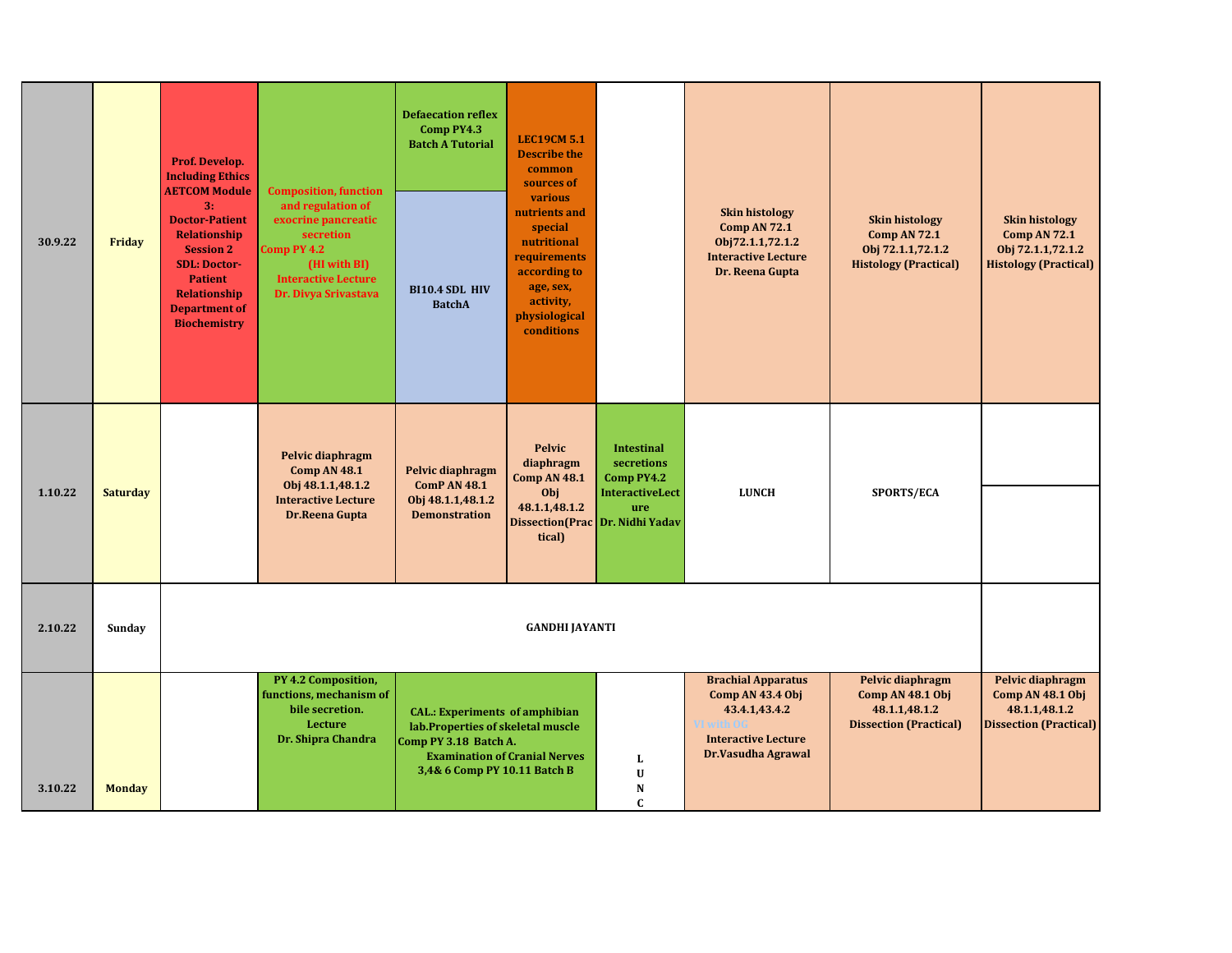|         |                  |                                                                                                                                | <b>BI11.16 Electrophoresis of serum</b><br>proteins<br><b>BATCH C</b>                      |                                                                                                                    | $\overline{H}$                               |                                                                                                 |                                                                                                                                                                                          |  |
|---------|------------------|--------------------------------------------------------------------------------------------------------------------------------|--------------------------------------------------------------------------------------------|--------------------------------------------------------------------------------------------------------------------|----------------------------------------------|-------------------------------------------------------------------------------------------------|------------------------------------------------------------------------------------------------------------------------------------------------------------------------------------------|--|
| 4.10.22 | <b>Tuesday</b>   |                                                                                                                                |                                                                                            | <b>VIJAY DASHMI</b>                                                                                                |                                              |                                                                                                 |                                                                                                                                                                                          |  |
| 5.10.22 | <b>Wednesday</b> |                                                                                                                                |                                                                                            |                                                                                                                    |                                              |                                                                                                 |                                                                                                                                                                                          |  |
| 6.10.22 | <b>Thursday</b>  | Male & female pelvic<br>viscera<br><b>Comp AN 48.2</b><br>Obj 48.2.1,48.2.2<br><b>Interactive Lecture</b><br>Dr. Pradeep Singh | <b>Sacral plexuses</b><br><b>Comp AN 48.4</b><br>Obj 48.4.1,48.4.2<br><b>Demonstration</b> | Male & female<br>pelvic viscera<br><b>Comp AN 48.2</b><br>Obj<br>48.2.1,48.2.2<br><b>Dissection</b><br>(Practical) |                                              | <b>BI7.2.2</b><br><b>Describe</b><br>the Translation<br>Dr.<br>mechanism.<br><b>Kamna Singh</b> | <b>CAL.: Experiments of</b><br>amphibian lab.Properties<br>of skeletal muscle Comp PY<br>3.18 Batch C.<br><b>Examination of Cranial</b><br>Nerves 3,4& 6 Comp PY<br><b>10.11 Batch A</b> |  |
|         |                  |                                                                                                                                |                                                                                            |                                                                                                                    | $\mathbf{L}$                                 |                                                                                                 | <b>BI11.16 Electrophoresis of</b><br>serum proteins<br><b>BATCH A</b>                                                                                                                    |  |
|         |                  |                                                                                                                                | <b>Renal Clearance</b><br>tests<br>Comp PY 7.4<br><b>Batch A</b><br><b>Tutorial</b>        |                                                                                                                    | $\mathbf U$<br>${\bf N}$<br>$\mathbf c$<br>H |                                                                                                 |                                                                                                                                                                                          |  |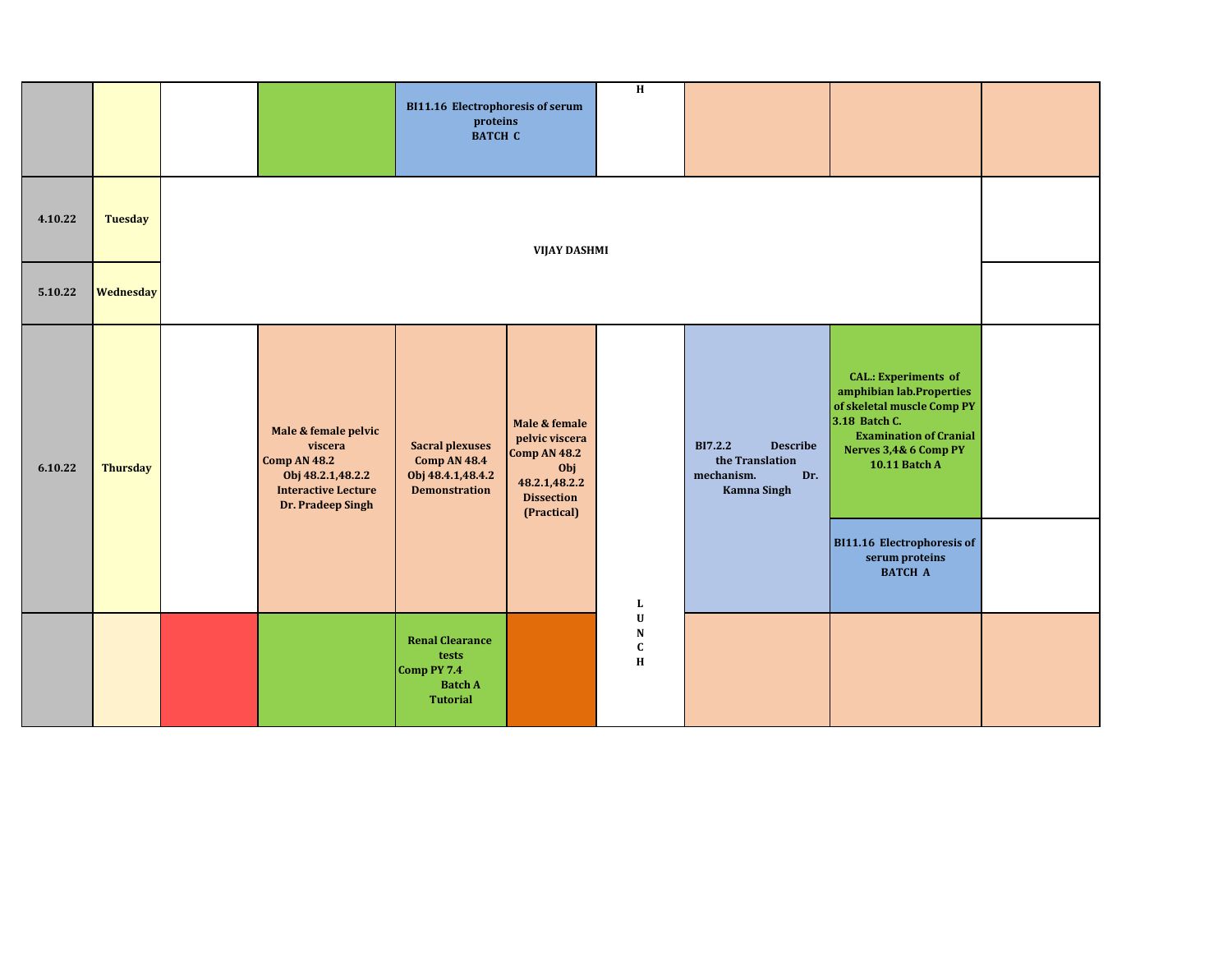| 7.10.22  | Friday          | Prof. Develop.<br><b>Including Ethics</b><br><b>AETCOM Module</b><br>3:<br><b>Doctor-Patient</b><br><b>Relationship</b><br><b>Session 2</b><br><b>SDL: Doctor-</b><br><b>Patient</b><br>Relationship<br><b>Department of</b><br><b>Biochemistry</b> | <b>GIT</b> movements,<br>regulation and function<br><b>Comp PY4.3 Interactive</b><br>Lecture                    | <b>BI10.1 SDL</b><br><b>Oncology 1 Batch A</b>                                                                                       | LEC <sub>20CM</sub><br>6.2.1, 6.3.1<br><b>Describe and</b><br>discuss the<br>principles and<br>demonstrate the<br>methods of<br>collection,<br>classification,<br>analysis,<br>interpretation<br>and presentation<br>of statistical data |                                                                                                                                          | <b>G.I.T histology</b><br>Comp AN 52.1, 52.3<br>Obj 52.1.1,52.3.1<br><b>Interactive Lecture</b><br>Dr.Anshu Gupta                   | <b>G.I.T histology</b><br>Comp AN 52.1, 52.3<br>Obj 52.1.1,52.3.1<br><b>Histology</b> (Practical) | <b>G.I.T histology</b><br>Comp AN 52.1, 52.3<br>Obj 52.1.1,52.3.1<br><b>Histology</b> (Practical) |
|----------|-----------------|-----------------------------------------------------------------------------------------------------------------------------------------------------------------------------------------------------------------------------------------------------|-----------------------------------------------------------------------------------------------------------------|--------------------------------------------------------------------------------------------------------------------------------------|------------------------------------------------------------------------------------------------------------------------------------------------------------------------------------------------------------------------------------------|------------------------------------------------------------------------------------------------------------------------------------------|-------------------------------------------------------------------------------------------------------------------------------------|---------------------------------------------------------------------------------------------------|---------------------------------------------------------------------------------------------------|
| 8.10.22  | <b>Saturday</b> |                                                                                                                                                                                                                                                     | Internal Illiac artery,<br>sacral plexuses<br>Comp AN 48.3,48.4 Obj<br>48.3.1,48.4.1<br>Lecture Dr.Anjali Gupta | <b>Radiograph of</b><br>abdominal pelvis<br>region<br>Comp AN 54.1,54.2<br>Obj 54.1.1,54.2.1<br><b>Demonstration</b>                 | <b>Internal Illiac</b><br>artery, sacral<br>plexuses<br><b>Comp AN</b><br>48.3,48.4 Obj<br>48.3.1,48.4.1<br><b>Dissection</b><br>(Practical)                                                                                             | <b>Digestion and</b><br>absorption of<br>fats & proteins<br>Comp PY4.4<br><b>Interactive</b><br>Lecture<br>Dr. Abhishek<br><b>Sharma</b> | <b>LUNCH</b>                                                                                                                        | SPORTS/ECA                                                                                        |                                                                                                   |
| 9.10.22  | Sunday          |                                                                                                                                                                                                                                                     |                                                                                                                 |                                                                                                                                      | EID-E-MILAD                                                                                                                                                                                                                              |                                                                                                                                          |                                                                                                                                     |                                                                                                   |                                                                                                   |
| 10.10.22 | <b>Monday</b>   |                                                                                                                                                                                                                                                     | <b>GI hormones, regulation</b><br>&functions.<br>Comp PY 4.5 Interactive<br>Lecture<br>Dr. Richa Srivastav      | <b>CAL.: Experiments of amphibian</b><br>lab. Properties of skeletal muscle<br>Comp PY 3.18 Batch B.<br>3,4& 6 Comp PY 10.11 Batch C | <b>Examination of Cranial Nerves</b>                                                                                                                                                                                                     |                                                                                                                                          | <b>Facial nerve and clinical</b><br>Comp AN 28.4,28.7<br>Obj28.4.1,28.4.2,28.7.1<br><b>Interactive Lecture</b><br>Dr.Kamal Bhardwaj | <b>Dissection Hall</b><br><b>Dissection (Practical)</b>                                           | <b>Dissection Hall</b><br><b>Dissection (Practical)</b>                                           |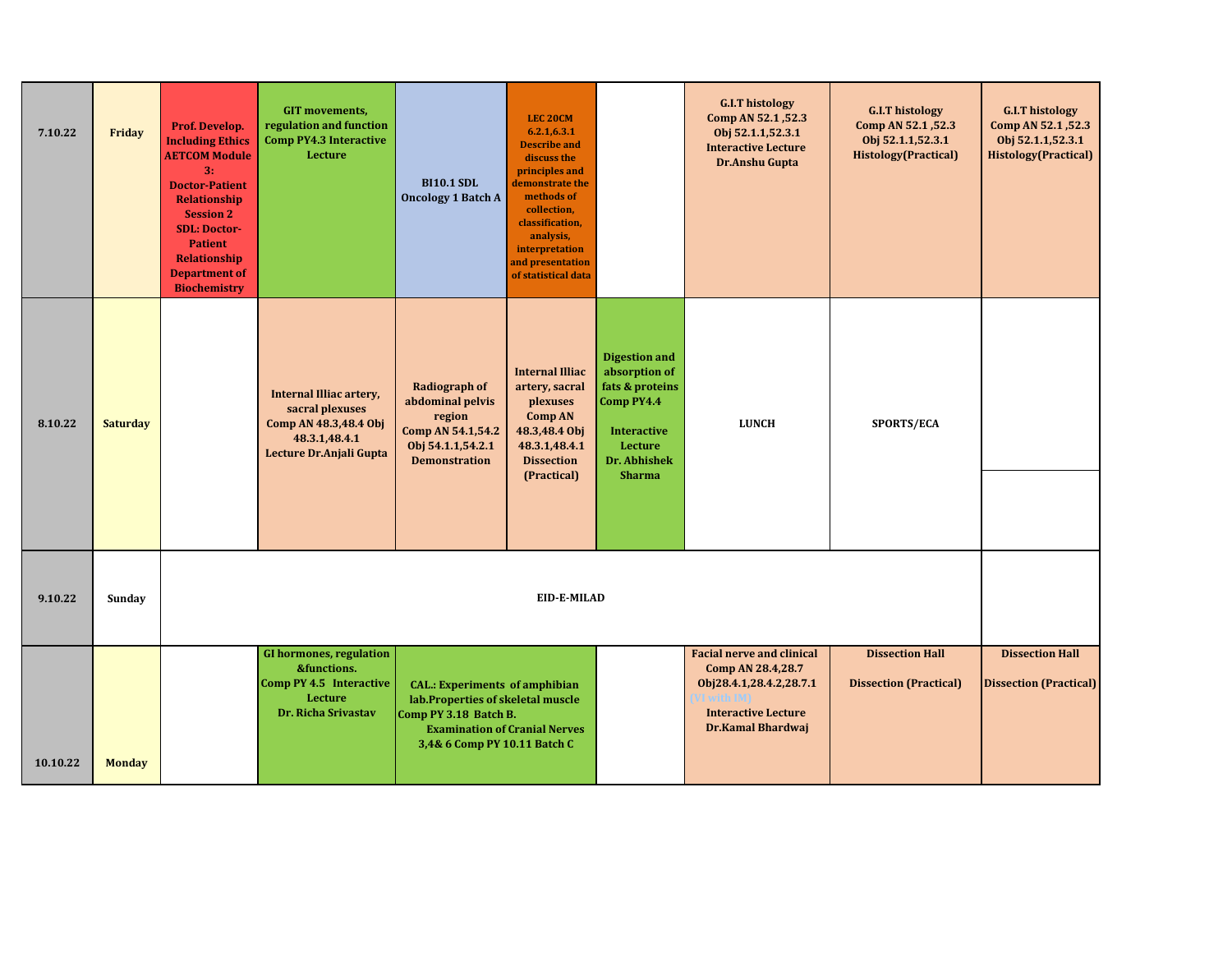|          |                |                      |                                                                                                                  | <b>BI11.16 ELISA</b><br><b>BATCH C</b>                                                                      |                                                                                                                                              |                                                          |                                                                                                                                                                                                                              |                                                                                                                                                                                                        |                                                         |
|----------|----------------|----------------------|------------------------------------------------------------------------------------------------------------------|-------------------------------------------------------------------------------------------------------------|----------------------------------------------------------------------------------------------------------------------------------------------|----------------------------------------------------------|------------------------------------------------------------------------------------------------------------------------------------------------------------------------------------------------------------------------------|--------------------------------------------------------------------------------------------------------------------------------------------------------------------------------------------------------|---------------------------------------------------------|
| 11.10.22 | <b>Tuesday</b> |                      | <b>Urinary bladder</b><br>Comp AN 48.5 Obj<br>48.5.1,48.5.2<br><b>Interactive Lecture</b><br>Dr. Vasudha Agrawal | True & false pelvis<br>Comp AN 53.3<br>Obj 53.3.1,53.3.2<br><b>Interactive Lecture</b><br>Dr. Pradeep Singh | $ct$<br>abdomen, ercp<br><b>Comp AN 54.3</b><br>Obj<br>54.3.1,54.3.2<br><b>Demonstration</b>                                                 |                                                          | <b>GUT-Brain Axis</b><br>Comp PY 4.6<br><b>Interactive Lecture</b><br>Dr. Divya Srivastava                                                                                                                                   | PY 3.18 CAL.: Experiments<br>of amphibian<br>lab.Properties of skeletal<br>muscle.PY 10.11<br><b>Examination of Cranial</b><br><b>Nerves 3,4&amp; 6.SDL</b><br><b>SEMINAR BATCH.Roll No</b><br>141-150 |                                                         |
|          |                |                      |                                                                                                                  |                                                                                                             |                                                                                                                                              |                                                          |                                                                                                                                                                                                                              | <b>BI11.16 ELISA</b><br><b>BATCH B</b>                                                                                                                                                                 |                                                         |
| 12.10.22 |                | Wednesday pregnancy. | Anatomical changes in genital organs and breast during                                                           | <b>Anatomy ECE - 8</b>                                                                                      | BI7.3.1 A.<br>Describe the<br>gene<br>mutations.<br><b>B.</b> Cell<br>Cycle & its<br>Regulation C.<br><b>Apoptosis</b><br>Dr. Kamna<br>Singh | L<br>$\mathbf U$<br>${\bf N}$<br>$\mathbf{C}$<br>$\bf H$ | <b>Clinical of female</b><br>reproductive &foetal<br>membranes<br><b>Comp AN</b><br>77.5,77.6,80.1,80.2 Obj<br>77.5.1,77.6.1,80.1.1,80.2.1<br>/I with O<br><b>Interactive</b><br><b>Lecture Dr.Vasudha</b><br><b>Agrawal</b> | <b>Dissection Hall</b><br><b>Dissection (Practical)</b>                                                                                                                                                | <b>Dissection Hall</b><br><b>Dissection (Practical)</b> |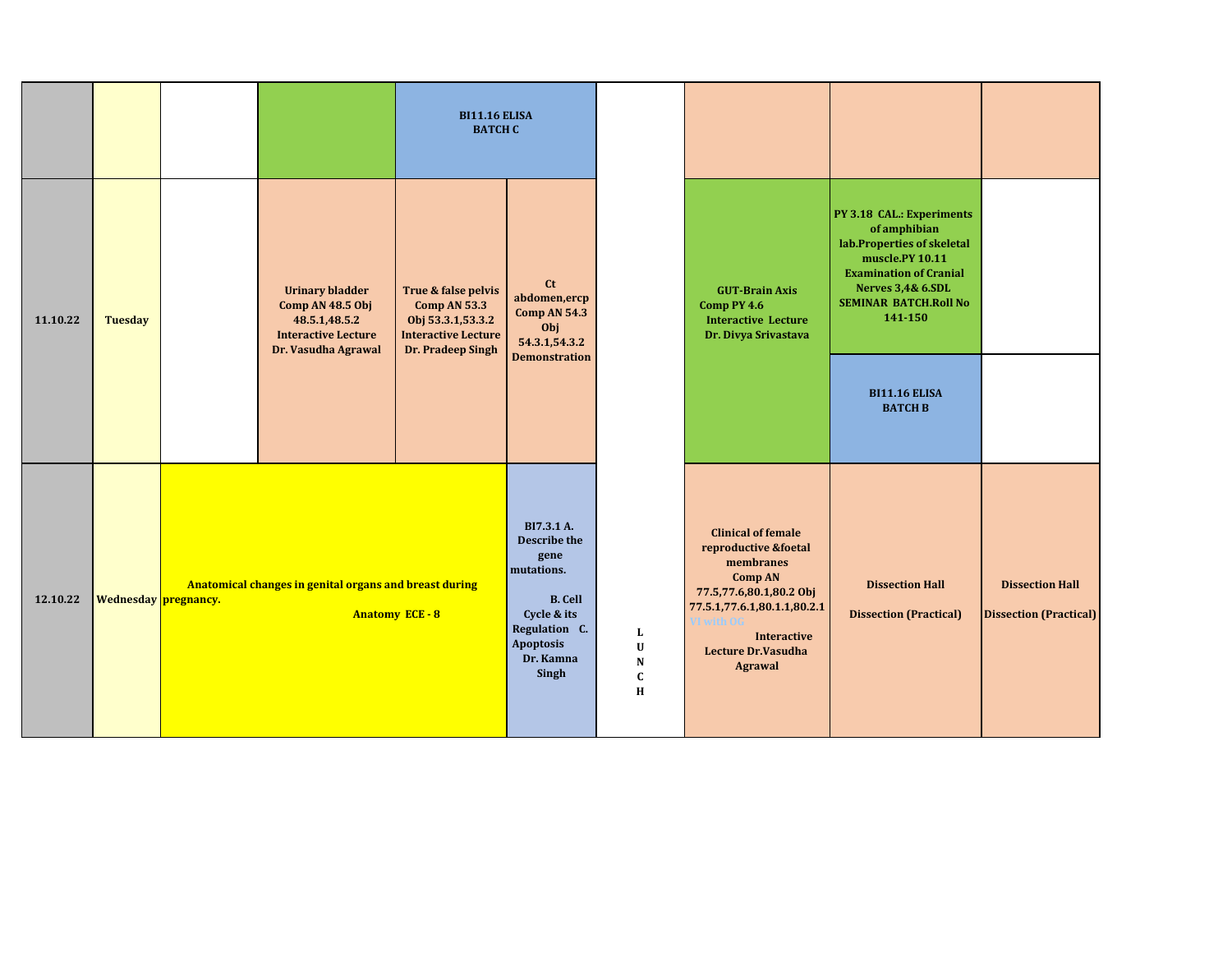| 13.10.22 | <b>Thursday</b> |                                                                                                                                                                                                                                             | <b>Automatic bladder</b><br>Comp AN 48.6<br>Obj 48.6.1,48.6.2<br><b>Interactive Lecture</b><br>Dr. Pradeep Singh | <b>Development of</b><br>urinary system<br><b>Comp AN 52.7</b><br>Obj 52.7.1,52.7.2<br><b>Demonstration</b> | <b>Automatic</b><br>bladder<br>Comp AN 48.6<br>Obj<br>48.6.1,48.6.2<br><b>Dissection</b><br>(Practical) | <b>BI7.3.2</b><br><b>Describe the</b><br>basic mechanism of<br>regulation of gene<br>expression.<br>Dr.<br><b>Kamna Singh</b> |                                                                                                            | PY 3.18 CAL.: Experiments<br>of amphibian<br>lab.Properties of skeletal<br>muscle.<br>PY 10.11 Examination of<br><b>Cranial Nerve 5</b><br><b>SDL SEMINAR BATCH B</b><br>Roll no.-91-100<br><b>BI11.16 ELISA</b><br><b>BATCH A</b> |                                                         |
|----------|-----------------|---------------------------------------------------------------------------------------------------------------------------------------------------------------------------------------------------------------------------------------------|------------------------------------------------------------------------------------------------------------------|-------------------------------------------------------------------------------------------------------------|---------------------------------------------------------------------------------------------------------|-------------------------------------------------------------------------------------------------------------------------------|------------------------------------------------------------------------------------------------------------|------------------------------------------------------------------------------------------------------------------------------------------------------------------------------------------------------------------------------------|---------------------------------------------------------|
| 14.10.22 | Friday          | Prof. Develop.<br><b>Including Ethics</b><br><b>AETCOM Module</b><br>3:<br><b>Doctor-Patient</b><br>Relationship<br><b>Session 3</b><br><b>Doctor Patient</b><br>encounter with<br>checklist<br><b>Department of</b><br><b>Biochemistry</b> |                                                                                                                  | family adaption 8                                                                                           |                                                                                                         | <b>Prostate</b><br>Comp AN 48.7,48.8<br>Obj 48.7.1,48.8.1<br><b>Interactive Lecture</b><br>Dr. Anshu Gupta                    | Prostate<br>anatomic<br>al lobe<br>Comp AN<br>48.7<br>Obj<br>48.7.1,48<br>.7.2<br><b>Demonst</b><br>ration | <b>Prostate</b><br><b>Comp AN</b><br>48.7,48.8 Obj<br>48.7.1,48.8.1<br><b>Dissection</b><br>(Practical)                                                                                                                            | <b>Dissection Hall</b><br><b>Dissection (Practical)</b> |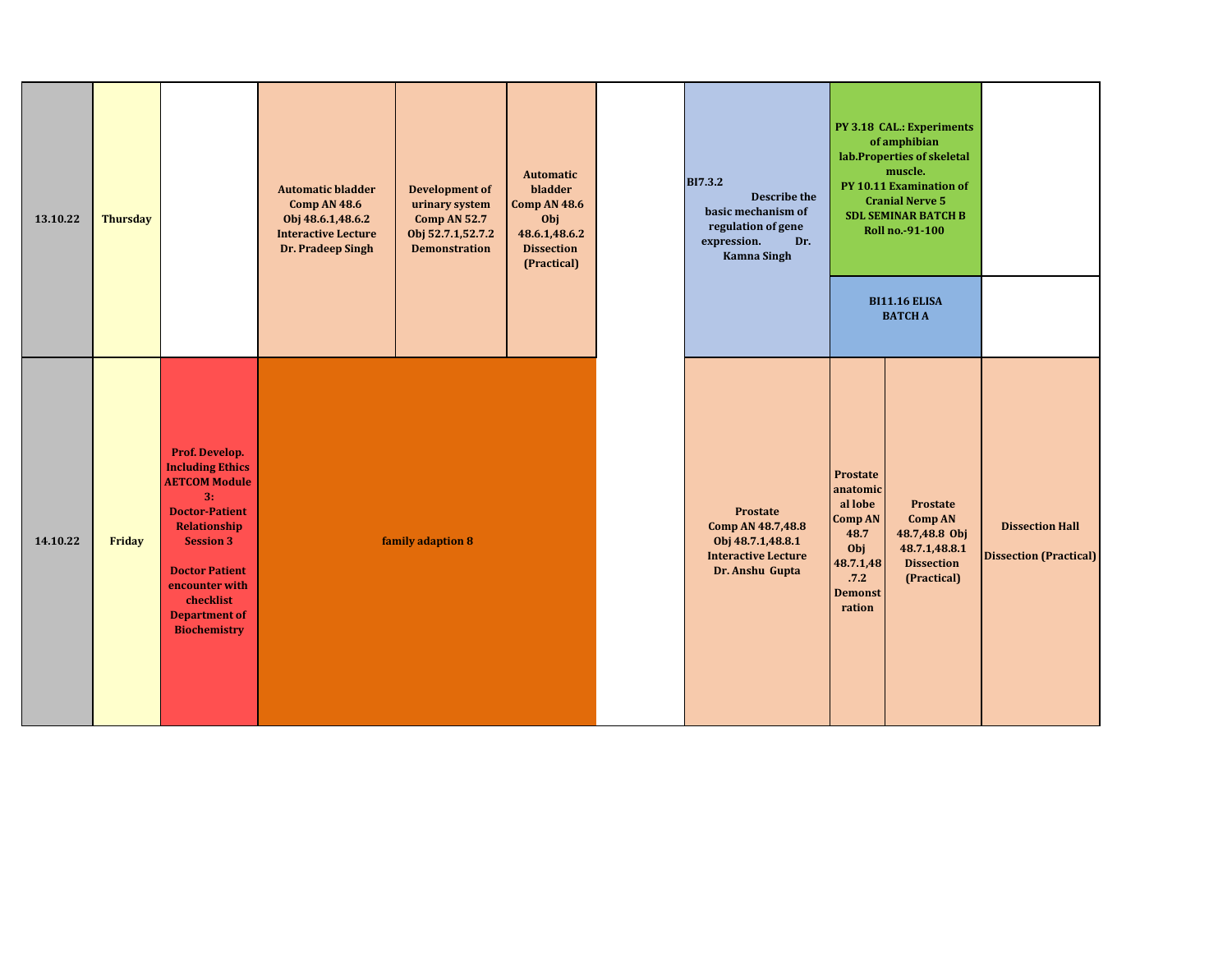| 15.10.22 | <b>Saturday</b> | <b>Urinary system histology</b><br>Comp AN 52.2<br>Obj 52.2.1,52.2.2<br><b>Interactive Lecture</b><br>Dr.Anjali Gupta                                   | <b>Urinary system histology</b><br><b>Comp AN 52.2</b><br>Obj 52.2.1,52.2.2<br><b>Histology (Practical)</b>                                             |                                                                                                                            | <b>Functions of</b><br><b>Liver and Gall</b><br>bladder.<br>Comp PY 4.7<br><b>Interactive</b><br>Lecture<br>Dr. Nidhi Yadav | <b>LUNCH</b>                                                           | SPORTS/ECA                                                                                                                                                           |                                                         |
|----------|-----------------|---------------------------------------------------------------------------------------------------------------------------------------------------------|---------------------------------------------------------------------------------------------------------------------------------------------------------|----------------------------------------------------------------------------------------------------------------------------|-----------------------------------------------------------------------------------------------------------------------------|------------------------------------------------------------------------|----------------------------------------------------------------------------------------------------------------------------------------------------------------------|---------------------------------------------------------|
| 16.10.22 | Sunday          |                                                                                                                                                         |                                                                                                                                                         |                                                                                                                            |                                                                                                                             |                                                                        |                                                                                                                                                                      |                                                         |
| 17.10.22 | <b>Monday</b>   | <b>Clinical aspects of GIT,</b><br>Pathophysiology of<br>peptic ulcer.<br>Comp PY 4.8, 4.9<br><b>Interactive Lecture</b><br>Dr. Shipra Chandra          | PY 3.18 CAL.: Experiments of<br>amphibian lab.Properties of skeletal<br>muscle.<br>PY 10.11 Examination of Cranial<br>Nerve 5<br><b>SEMINAR BATCH C</b> |                                                                                                                            |                                                                                                                             | AN 49.2 perineal body<br>Obj 49.2.1,49.2. Lecture<br>Dr.Kamal Bhardwaj | <b>Dissection Hall</b><br><b>Dissection (Practical)</b>                                                                                                              | <b>Dissection Hall</b><br><b>Dissection (Practical)</b> |
| 18.10.22 | <b>Tuesday</b>  | <b>Superficial &amp; deep</b><br>perineal pouch<br>Comp AN 49.1,49.2 Obj<br>49.1.1,49.2.1<br>VI with OG<br><b>Interactive Lecture</b><br>Dr.Reena Gupta | <b>Superficial &amp; deep</b><br>perineal Pouch<br>Comp AN 49.1,49.2<br>Obj 49.1.1,49.2.1<br><b>Demonstration</b>                                       | Superficial &<br>deep perineal<br>Pouch<br><b>Comp AN 49.1</b><br>Obj<br>49.1.1,49.2.1<br><b>Dissection</b><br>(Practical) |                                                                                                                             | <b>Formative Assessment</b><br><b>GIT</b>                              | <b>CAL.: Experiments of</b><br>amphibian lab; Properties<br>of skeletal muscle Comp PY<br>3.18 Batch A.<br><b>Examination of Cranial</b><br>Nerve 7 PY 10.11 Batch B |                                                         |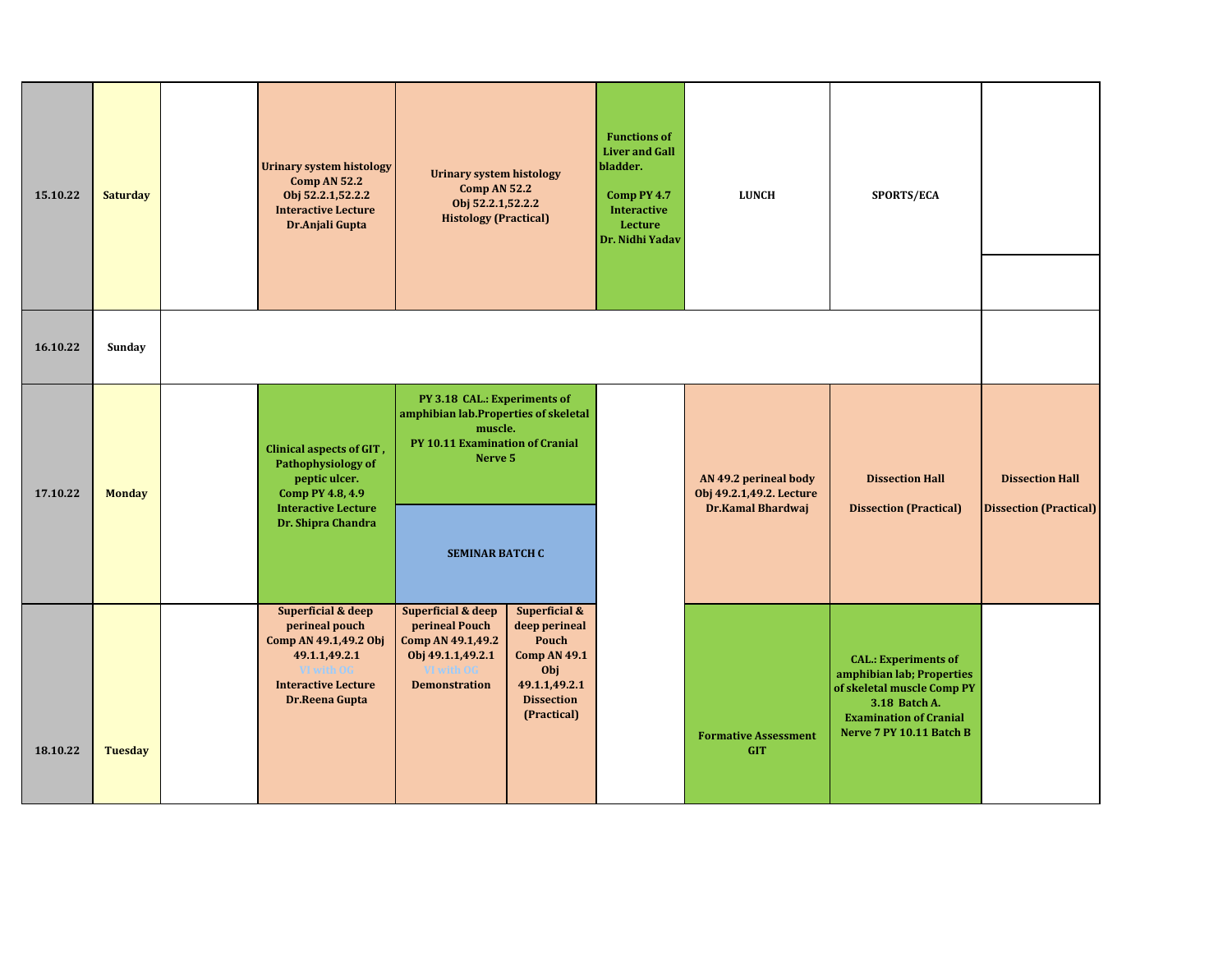|          |                 |                                                              |                                                                                                                                        |                                                                                                                |                                                                                                                  |                                            |                                                                                                                          | <b>SEMINAR BATCH B</b>                                                                                                                                                                                                                         |                                                                                |
|----------|-----------------|--------------------------------------------------------------|----------------------------------------------------------------------------------------------------------------------------------------|----------------------------------------------------------------------------------------------------------------|------------------------------------------------------------------------------------------------------------------|--------------------------------------------|--------------------------------------------------------------------------------------------------------------------------|------------------------------------------------------------------------------------------------------------------------------------------------------------------------------------------------------------------------------------------------|--------------------------------------------------------------------------------|
| 19.10.22 | Wednesday       |                                                              | <b>ECE (Biochemistry Department).</b><br><b>Reflections of Hospital Visit</b>                                                          |                                                                                                                | BI7.4.1<br><b>Describe the</b><br>recombinant<br><b>DNA</b><br>technology<br>Dr. Kamna<br>Singh                  | L<br>$\mathbf U$<br>N<br>$\mathbf{C}$<br>H | Placenta<br>Comp AN 80.3,80.5 Obj<br>80.3.1,80.5.1<br>VI with IM<br><b>Interactive Lecture</b><br>Dr.Vasudha Agrawal     | AN 49.2 perineal body<br>Obj 49.2.1,49.2.2<br><b>Dissection (practical)</b>                                                                                                                                                                    | <b>Dissection Hall</b><br><b>Dissection (Practical)</b>                        |
| 20.10.22 | <b>Thursday</b> |                                                              | <b>Male reproductive</b><br>system histology<br>Comp AN 52.2<br>Obj 52.2.1,52.2.2<br><b>Interactive Lecture</b><br>Dr. Vasudha Agrawal | Male reproductive system histology<br><b>Comp AN 52.2</b><br>Obj 52.2.1,52.2.2<br><b>Histology (Practical)</b> |                                                                                                                  |                                            | <b>BI7.4.2</b><br><b>Describe the</b><br>DNA finger print and DNA<br>foot print techniques.<br>Dr.<br><b>Kamna Singh</b> | <b>CAL.: Experiments of</b><br>amphibian lab; Properties<br>of skeletal muscle Comp PY<br>3.18 Batch C.<br><b>Examination of Cranial</b><br>Nerve 7 PY 10.11 Batch A                                                                           |                                                                                |
|          |                 |                                                              |                                                                                                                                        |                                                                                                                |                                                                                                                  |                                            |                                                                                                                          | <b>SEMINAR BATCH A</b>                                                                                                                                                                                                                         |                                                                                |
| 21.10.22 | Friday          | <b>AETCOM</b><br><b>Department of</b><br><b>Biochemistry</b> | Physiological anatomy of<br>Kidney.<br>Comp PY 7.1<br><b>Interactive Lecture</b><br>Dr. Divya Srivastava                               | <b>Renal Clearance</b><br>tests<br>Comp PY 7.4<br><b>Batch B</b><br><b>Tutorial</b>                            | <b>Regulation of</b><br><b>GFR</b><br>Comp PY7.3<br>Obj 7.3.2<br>Interactive<br>Lecture<br>Dr.Richa<br>Srivastav |                                            | Perineum<br>Comp AN 49.3 Obj<br>49.3.1,49.3.2Lecture<br>Dr.Vasudha Agrawal                                               | <b>Develop</b><br>Perineum<br>ment of<br><b>Comp AN 49.3</b><br>male and<br>Obj 49.3.1,49.3.2<br><b>Dissection</b><br>female<br>reproduc<br>(Practical)<br>tive<br>system<br><b>Comp AN</b><br>52.8 Obj<br>52.8.1,52<br>.8.2<br><b>Demonst</b> | Perineum<br>Comp AN 49.3 Obj<br>49.3.1,49.3.2<br><b>Dissection (Practical)</b> |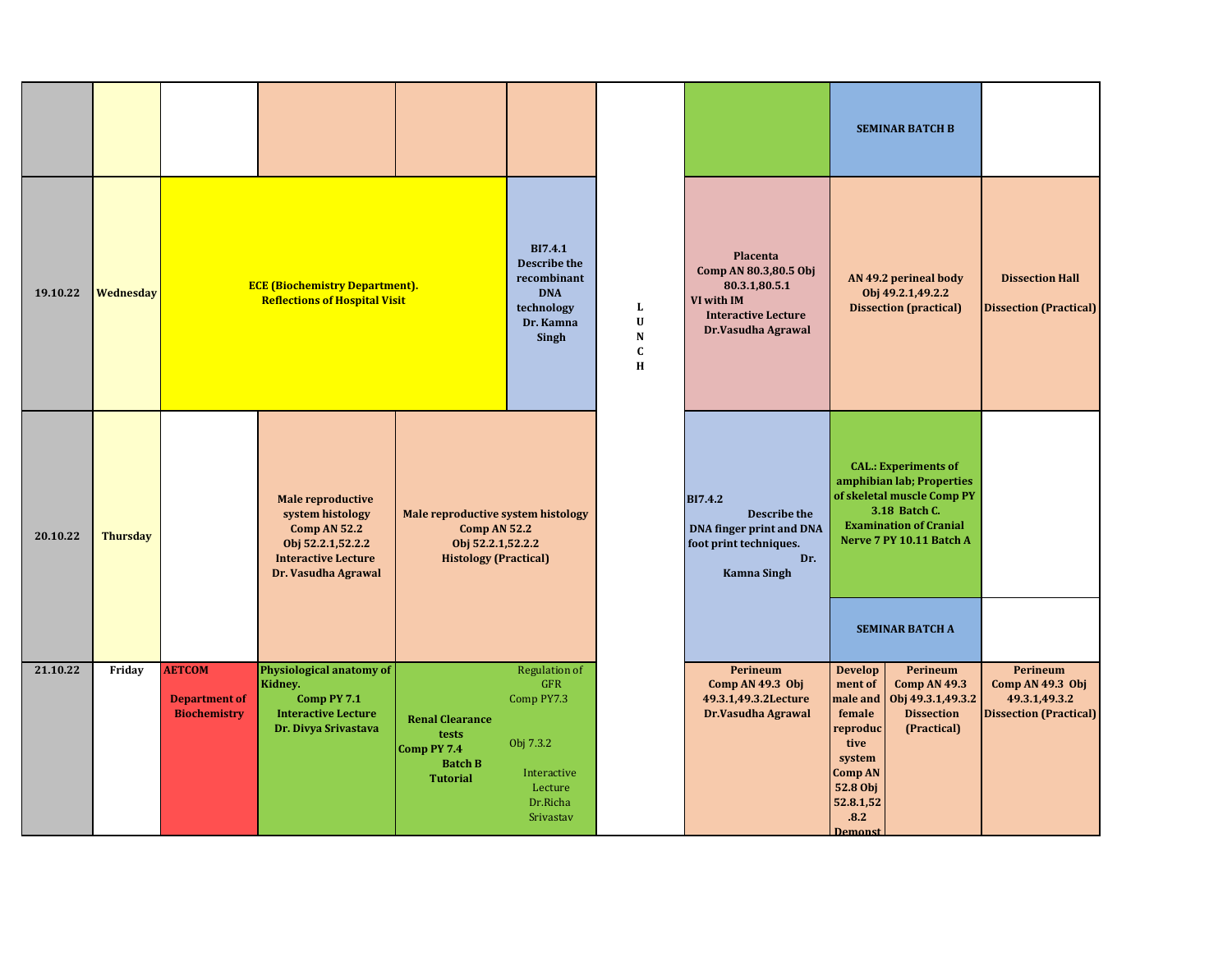|          |                 |                                                                                                                                       | <b>BI10.1 SDL</b><br>Oncology 1 Batch B                                                                    |                                                                                                                                 |                                                                                                                  |                     | ration |  |  |
|----------|-----------------|---------------------------------------------------------------------------------------------------------------------------------------|------------------------------------------------------------------------------------------------------------|---------------------------------------------------------------------------------------------------------------------------------|------------------------------------------------------------------------------------------------------------------|---------------------|--------|--|--|
| 22.10.22 | <b>Saturday</b> | Vertebral column & its<br>midline joints<br>Comp AN 50.1,50.2<br>Obj 50.1.1,50.2.1<br><b>Interactive Lecture</b><br>Dr. Pradeep singh | Vertebral column &<br>its midline joints<br>Comp AN 50.1,50.2<br>Obj 50.1.1,50.2.1<br><b>Demonstration</b> | Vertebral<br>column & its<br>midline joints<br>Comp AN<br>50.1,50.2<br>Obj<br>50.1.1,50.2.1<br><b>Dissection</b><br>(Practical) | <b>Structure and</b><br><b>Function of JGA</b><br>Comp PY7.2<br><b>Interactive</b><br>Lecture<br>Dr. Nidhi Yadav | <b>Half Day Off</b> |        |  |  |
| 23.10.22 | Sunday          |                                                                                                                                       |                                                                                                            |                                                                                                                                 |                                                                                                                  |                     |        |  |  |
| 24.10.22 | <b>Monday</b>   |                                                                                                                                       |                                                                                                            | <b>DIWALI</b>                                                                                                                   |                                                                                                                  |                     |        |  |  |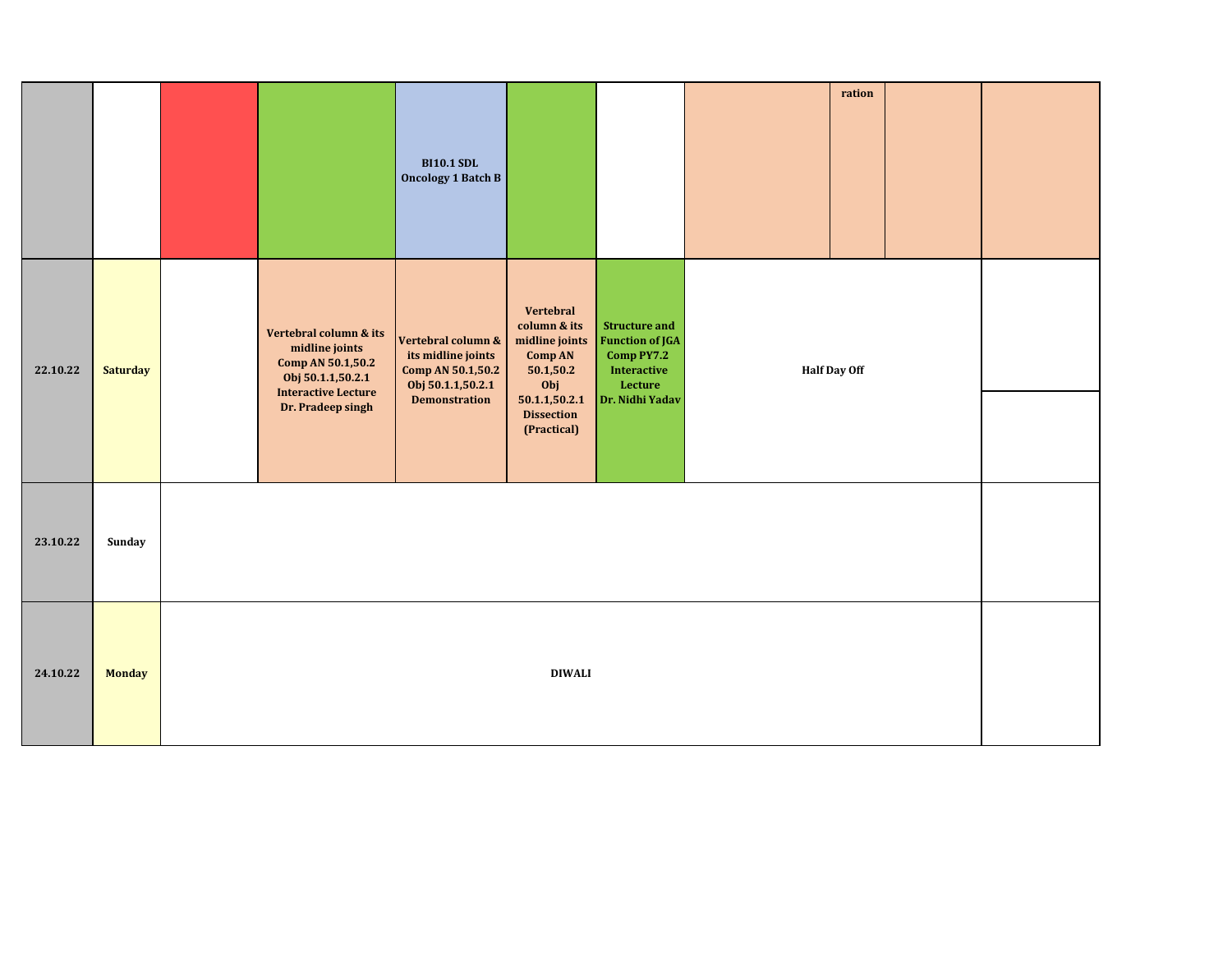| 25.10.22 | <b>Tuesday</b>  |                                                              | <b>Twins</b><br>Comp AN 80.4 Obj<br>80.4.1,80.4.2<br><b>Interactive Lecture</b><br>Dr.Anshu Gupta | Mid saggital section of male &<br>female pelvis<br><b>Comp AN 51.2</b><br>Obj 51.2.1,51.2.2<br><b>Dissection (Practical)</b> |                                                      | <b>Urine Formation</b><br>Comp PY7.3<br><b>Interactive Lecture</b><br>Dr. Shipra Chandra                     |                                                                                    | PY 3.18 CAL.: Experiments<br>of amphibian<br>lab.Properties of skeletal<br>muscle.<br>PY 10.11 Examination of<br><b>Cranial Nerve 8</b> |                                                                                              |
|----------|-----------------|--------------------------------------------------------------|---------------------------------------------------------------------------------------------------|------------------------------------------------------------------------------------------------------------------------------|------------------------------------------------------|--------------------------------------------------------------------------------------------------------------|------------------------------------------------------------------------------------|-----------------------------------------------------------------------------------------------------------------------------------------|----------------------------------------------------------------------------------------------|
|          |                 |                                                              |                                                                                                   |                                                                                                                              |                                                      |                                                                                                              |                                                                                    | <b>SEMINAR BATCH B</b>                                                                                                                  |                                                                                              |
| 26.10.22 | Wednesday       |                                                              |                                                                                                   | <b>GOVARDHAN POOJA</b>                                                                                                       |                                                      |                                                                                                              |                                                                                    |                                                                                                                                         |                                                                                              |
| 27.10.22 | <b>Thursday</b> |                                                              |                                                                                                   | <b>BHAI DOOJ</b>                                                                                                             |                                                      |                                                                                                              |                                                                                    |                                                                                                                                         |                                                                                              |
| 28.10.22 | Friday          | <b>AETCOM</b><br><b>Department of</b><br><b>Biochemistry</b> |                                                                                                   | family adaption 9                                                                                                            | $\mathbf{L}$<br>$\mathbf U$<br>N<br>$\mathbf c$<br>H | <b>Lumbar puncture</b><br>Comp AN 50.3 Obj<br>50.3.1,50.3.2<br><b>Interactive Lecture</b><br>Dr.Anjali Gupta | Lumbar<br>puncture<br>50.3<br>Obj<br>50.3.1,50<br>.3.2<br><b>Demonst</b><br>ration | <b>Comp AN Lumbar puncture</b><br><b>Comp AN 50.3</b><br>Obj 50.3.1,50.3.2<br><b>Dissection</b><br>(Practical)                          | <b>Lumbar puncture</b><br>Comp AN 50.3 Obj<br>50.3.1,50.3.2<br><b>Dissection (Practical)</b> |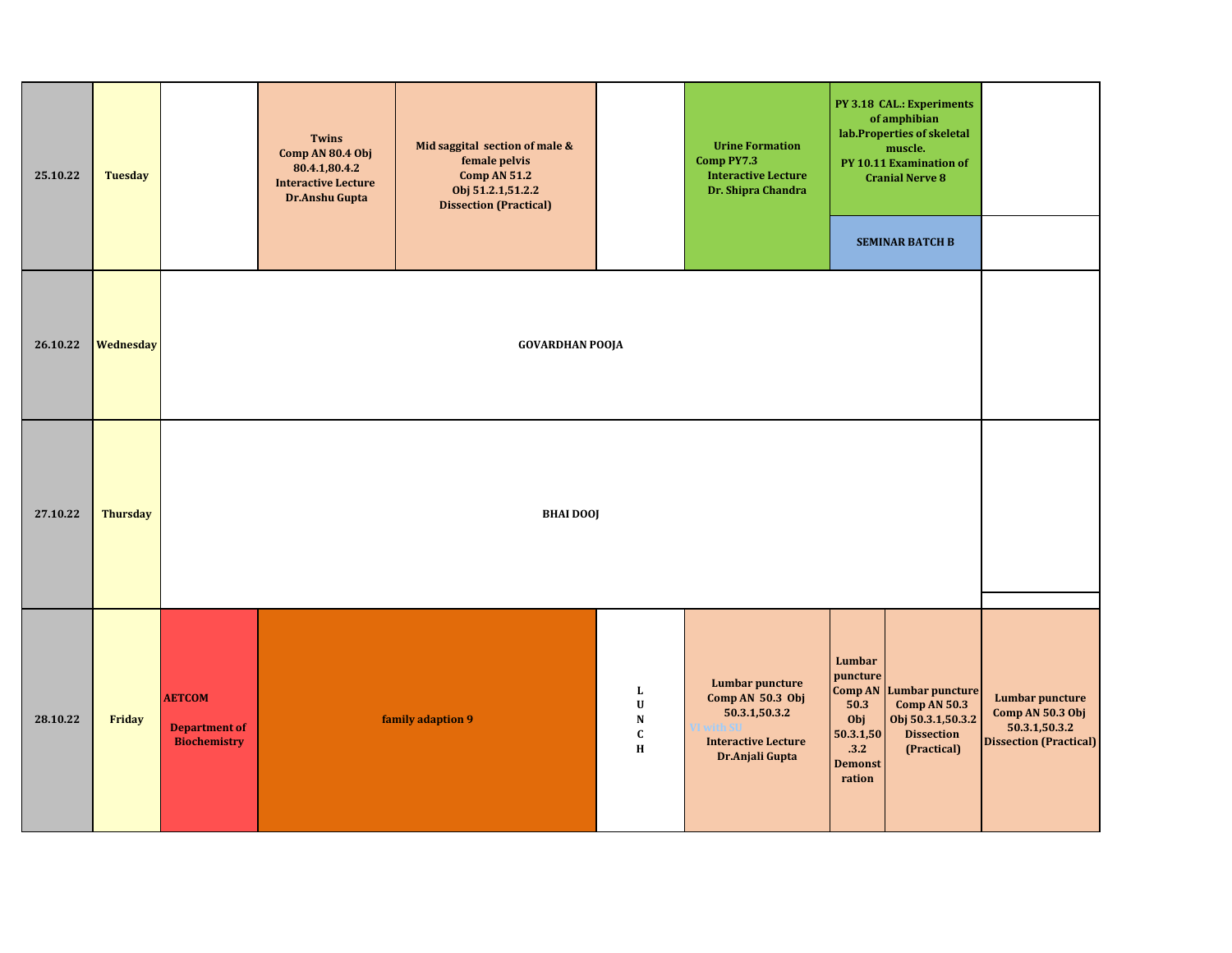| 29.10.22 | <b>Saturday</b> | <b>Cerebral Circulation</b><br><b>Deptt of Anatomy</b><br>AITO <sub>1</sub>                                                                                             | <b>Descending and</b><br><b>Ascending tracts</b><br><b>Comp PY</b><br>Obj-<br>Dept of physiology<br>AITO <sub>1</sub>                                   | Hemiplegia<br>Deptt of<br><b>Medicine</b><br>AITO <sub>1</sub>                                                          | <b>Tubular</b><br><b>Reabsorption</b><br>and secretion<br>Comp PY 7.3<br><b>Interactive</b><br>Lecture<br>Dr. Abhishek<br><b>Sharma</b> |                                                                                                                                                | <b>Half Day Off</b>                                                                                                                     |                                                                                                                            |
|----------|-----------------|-------------------------------------------------------------------------------------------------------------------------------------------------------------------------|---------------------------------------------------------------------------------------------------------------------------------------------------------|-------------------------------------------------------------------------------------------------------------------------|-----------------------------------------------------------------------------------------------------------------------------------------|------------------------------------------------------------------------------------------------------------------------------------------------|-----------------------------------------------------------------------------------------------------------------------------------------|----------------------------------------------------------------------------------------------------------------------------|
| 30.10.22 | Sunday          |                                                                                                                                                                         |                                                                                                                                                         |                                                                                                                         |                                                                                                                                         |                                                                                                                                                |                                                                                                                                         |                                                                                                                            |
| 31.10.22 | <b>Monday</b>   | <b>Mechanism of</b><br>concentration and<br>dilution of urine.<br>Comp PY 7.3 Interactive<br>Lecture<br><b>Dr. Richa Srivastav</b>                                      | PY 3.18 CAL.: Experiments of<br>amphibian lab.Properties of skeletal<br>muscle.<br>PY 10.11 Examination of Cranial<br>Nerve 8<br><b>SEMINAR BATCH C</b> |                                                                                                                         |                                                                                                                                         | <b>Female reproductive</b><br>system histology<br><b>Comp AN 52.2</b><br>Obj 52.2.1,52.2.2<br><b>Interactive Lecture</b><br>Dr. Kamal Bhardwaj | <b>Female reproductive</b><br>system histology<br><b>Comp AN 52.2</b><br>Obj 52.2.1,52.2.2<br><b>Histology (Practical)</b>              | <b>Female reproductive</b><br>system histology<br><b>Comp AN 52.2</b><br>Obj 52.2.1,52.2.2<br><b>Histology (Practical)</b> |
| 1.11.22  | Tuesday         | <b>Fetal age and prenatal</b><br>diagnosis<br><b>Comp AN</b><br>80.6,81.1,81.2,81.3 Obj<br>80.6.1,81.1.1,81.2.1,81.3.1<br><b>Interactive Lecture</b><br>Dr. Reena Gupta | <b>Superficial &amp; deep</b><br>perineal Pouch<br><b>Comp AN 49.1</b><br>Obj 49.1.1,49.2.1<br><b>Dissection (Practical)</b>                            | Superficial &<br>deep perineal<br>Pouch<br><b>Comp AN 49.1</b><br>Obj 49.1.1,49.2.1<br><b>Dissection</b><br>(Practical) |                                                                                                                                         | <b>Concentration and</b><br>dilution of urine. Comp<br><b>PY7.3</b><br><b>Interactive Lecture</b><br>Dr. Divya Srivastava                      | PY 3.18 CAL.: Experiments<br>of amphibian<br>lab.Properties of skeletal<br>muscle.<br>PY 10.11 Examination of<br><b>Cranial Nerve 8</b> |                                                                                                                            |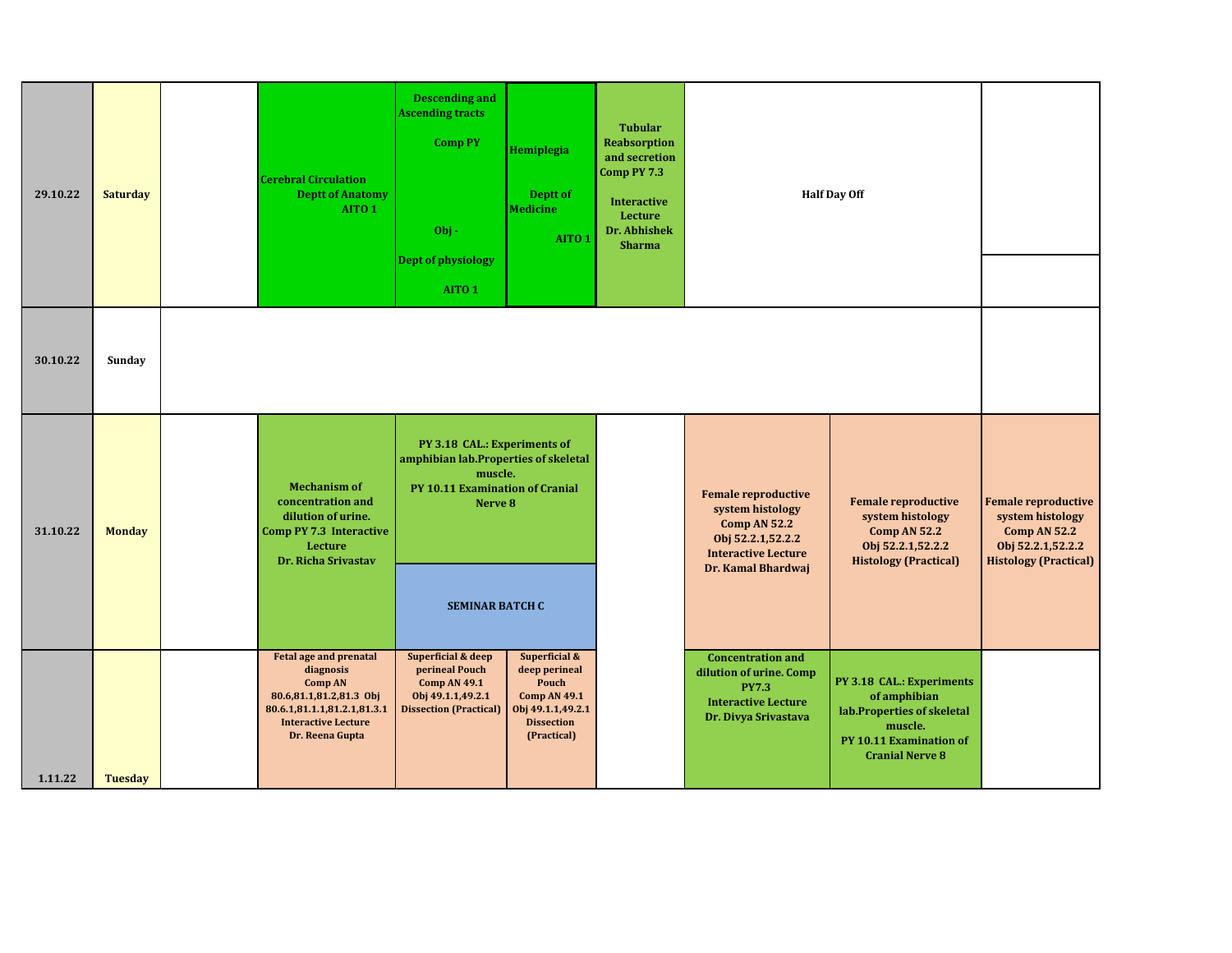|         |                 |                                          |                                                                                                                  |                                                                                                       |                                                                                     |                                                              |                                                                                                   | <b>SEMINAR BATCH B</b>                                                                                                                           |                                                         |
|---------|-----------------|------------------------------------------|------------------------------------------------------------------------------------------------------------------|-------------------------------------------------------------------------------------------------------|-------------------------------------------------------------------------------------|--------------------------------------------------------------|---------------------------------------------------------------------------------------------------|--------------------------------------------------------------------------------------------------------------------------------------------------|---------------------------------------------------------|
| 2.11.22 |                 | Wednesday Paper based case -Hypertension | <b>ECE (Physiology Department)</b><br><b>Classroom Setting</b>                                                   |                                                                                                       | BI7.4. Describe<br>the blotting<br>techniques.<br>Dr. Kamna<br>Singh                | $\mathbf{L}$<br>$\mathbf U$<br>${\bf N}$<br>$\mathbf c$<br>H | <b>Revision</b><br>Dissection(practical)                                                          | <b>Dissection Hall</b><br><b>Dissection (Practical)</b>                                                                                          | <b>Dissection Hall</b><br><b>Dissection (Practical)</b> |
| 3.11.22 | <b>Thursday</b> |                                          | <b>Chromosome</b><br><b>Comp AN 73.1</b><br>Obj 73.1.1,73.1.2<br><b>Interactive Lecture</b><br>Dr. Pradeep Singh | <b>Dissection Hall</b><br><b>Dissection (Practical)</b>                                               |                                                                                     |                                                              | <b>BI9.3 Protein targeting</b><br>and sorting Dr. Sarvesh<br>Yadav                                | PY 3.18 CAL.: Experiments<br>of amphibian<br>lab.Properties of cardiac<br>muscle.<br>PY 10.11 Examination of<br><b>Cranial Nerve 9,10,11,12.</b> |                                                         |
|         |                 |                                          |                                                                                                                  |                                                                                                       |                                                                                     |                                                              |                                                                                                   | <b>SEMINAR BATCH A</b>                                                                                                                           |                                                         |
| 4.11.22 | Friday          | <b>AETCOM</b><br><b>Department of</b>    | <b>Renal regulation of fluid</b><br>and electrolytes.<br><b>Comp PY 7.5 Inteactive</b><br><b>Lecture</b>         | <b>Artificial Kidney,</b><br>Dialysis,<br>Transplantation<br><b>Comp PY 7.7 Batch</b><br><b>B</b> SDL | Renal<br>regulation of<br>acid base<br>balance<br>Comp PY 7.5<br><b>Interactive</b> |                                                              | <b>Clinical applied of</b><br>vertebral column<br>Comp AN 50.4 Obj<br>50.4.1,50.4.2<br>VI with OR | <b>Dissection Hall</b><br><b>Dissection (Practical)</b>                                                                                          |                                                         |
|         |                 | <b>Biochemistry</b>                      | Dr. Nidhi Yadav                                                                                                  | <b>BI10.2 SDL</b><br><b>Oncology 2 Batch B</b>                                                        | Lecture<br>Dr. Shipra<br>Chandra                                                    |                                                              | <b>Ineteractive Lecture</b><br><b>Dr.Pradeep Singh</b>                                            |                                                                                                                                                  |                                                         |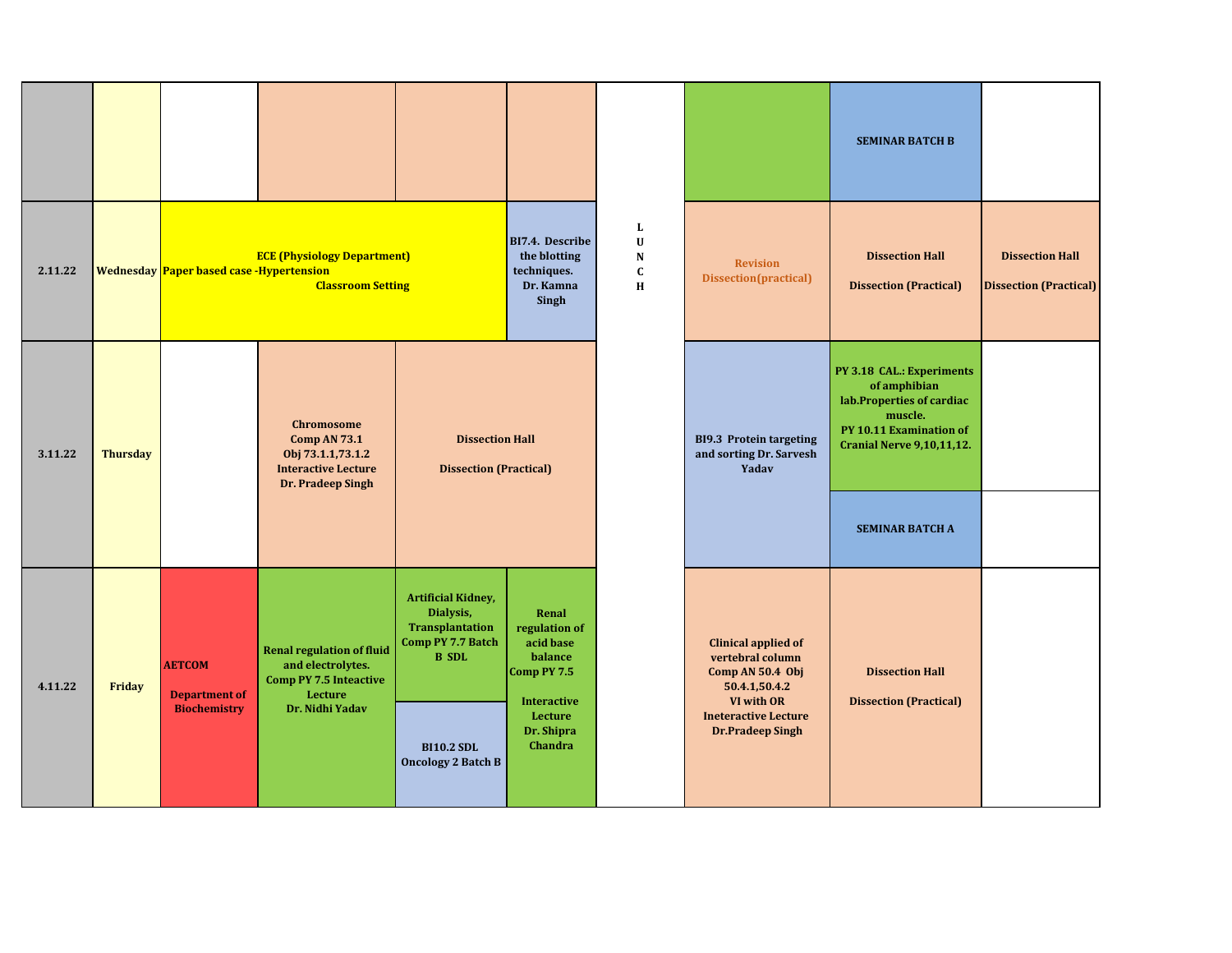| 5.11.22 | <b>Saturday</b> | <b>Renal regulation</b><br>of acid base<br>balance<br>Comp PY 7.5<br><b>Interactive</b><br>Lecture<br>Dr. Shipra<br>Chandra | <b>Anatomy of Heart</b><br><b>Deptt of Anatomy</b><br>AITO <sub>2</sub>                                                                      | <b>Cardiac Cycle and</b><br><b>Hemodynamics of</b><br>blood flow<br><b>CompPY</b><br>$Obj -$<br>Dept of                                   | <b>Bio-markers of</b><br>MI<br>Deptt of<br><b>Biochemistry</b><br>AITO <sub>2</sub>                         | <b>Coronary</b><br><b>Artery Disease</b><br>Deptt of<br><b>Medicine</b><br>AITO <sub>2</sub> |                                                                                                                            | <b>Half Day Off</b>                                                                                                                                                                    |  |
|---------|-----------------|-----------------------------------------------------------------------------------------------------------------------------|----------------------------------------------------------------------------------------------------------------------------------------------|-------------------------------------------------------------------------------------------------------------------------------------------|-------------------------------------------------------------------------------------------------------------|----------------------------------------------------------------------------------------------|----------------------------------------------------------------------------------------------------------------------------|----------------------------------------------------------------------------------------------------------------------------------------------------------------------------------------|--|
| 6.11.22 | Sunday          |                                                                                                                             |                                                                                                                                              |                                                                                                                                           |                                                                                                             |                                                                                              |                                                                                                                            |                                                                                                                                                                                        |  |
| 7.11.22 | <b>Monday</b>   |                                                                                                                             | <b>Cystometrogram and</b><br>disorders of Bladder<br>function<br>Comp PY7.9, 7.6<br><b>Interactive Lecture</b><br><b>Dr. Abhishek Sharma</b> | PY 3.18 CAL.: Experiments of<br>amphibian lab. Properties of cardiac<br>muscle.<br>PY 10.11 Examination of Cranial<br>Nerve 9,10,11,12.   |                                                                                                             |                                                                                              | <b>Histology of epithelium</b><br>Comp AN 65.1,2 Obj<br>65.1.1,65.2.1<br><b>Interactive Lecture</b><br>Dr. Vasudha Agrawal | <b>Histology of epithelium</b><br>Comp AN 65.1,2 Obj<br>65.1.1,65.2.1<br><b>Histology (Practical)</b>                                                                                  |  |
|         |                 |                                                                                                                             |                                                                                                                                              | <b>SEMINAR BATCH C</b>                                                                                                                    |                                                                                                             | L<br>$\mathbf U$                                                                             |                                                                                                                            |                                                                                                                                                                                        |  |
| 8.11.22 | <b>Tuesday</b>  |                                                                                                                             | <b>Karyotyping</b><br>Comp AN 73.2.73.3<br>Obj 73.2.1,73.3.1<br><b>Interactive Lecture</b><br>Dr. Pradeep Singh                              | <b>Pattern of</b><br>inheritance<br>Comp AN 74.1,2,3,4<br>Obj<br>74.1.1,74.2.1,74.3.1, 74.1.1,74.2.1,74<br>74.4.1<br><b>Demonstration</b> | <b>Pattern of</b><br>inheritance<br><b>Comp AN</b><br>74.1,2,3,4 Obj<br>.3.1,74.4.1<br><b>Demonstration</b> | N<br>$\mathbf c$<br>H                                                                        | Sex determination n<br>differentiation<br>Comp PY9.1<br><b>Interactive Lecture</b><br>Dr. Richa Srivastav                  | <b>CAL.: Experiments of</b><br>amphibian lab.Properties<br>of cardiac muscle. Comp PY<br>3.18 Batch A<br><b>Examination of Cranial</b><br>Nerve 9,10,11,12. PY 10.11<br><b>Batch B</b> |  |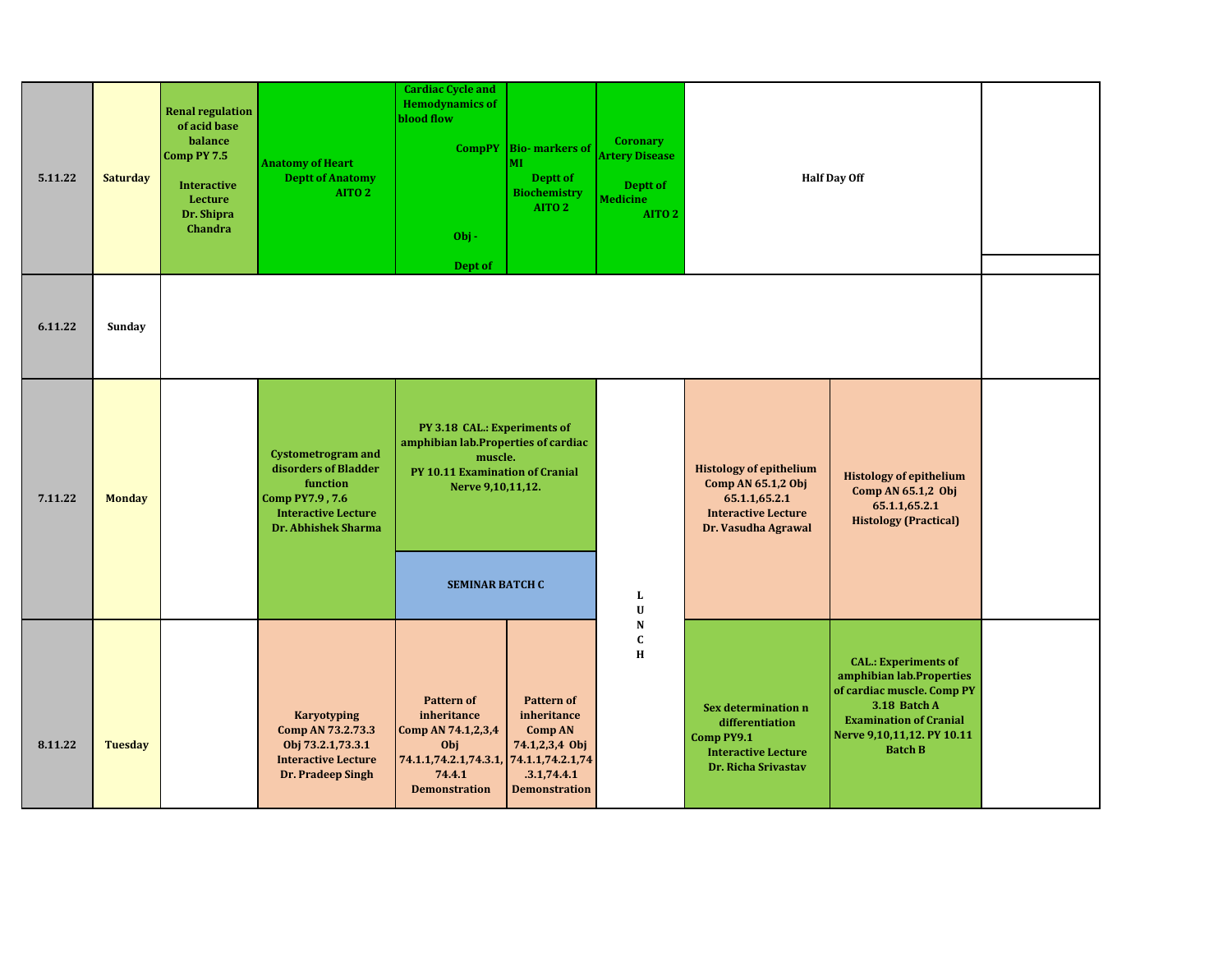|          |                 |                                                              |                                                                                                                                                                          |                                                                                                                                                                                                                        |                                                                                                        |                                                         |                                                                                                                                                                              |                                                                      | <b>SEMINAR BATCH B</b>                                                                                                                                                                 |  |
|----------|-----------------|--------------------------------------------------------------|--------------------------------------------------------------------------------------------------------------------------------------------------------------------------|------------------------------------------------------------------------------------------------------------------------------------------------------------------------------------------------------------------------|--------------------------------------------------------------------------------------------------------|---------------------------------------------------------|------------------------------------------------------------------------------------------------------------------------------------------------------------------------------|----------------------------------------------------------------------|----------------------------------------------------------------------------------------------------------------------------------------------------------------------------------------|--|
| 9.11.22  | Wednesday       |                                                              |                                                                                                                                                                          |                                                                                                                                                                                                                        | <b>GURU NANAK JAYANTI</b>                                                                              |                                                         |                                                                                                                                                                              |                                                                      |                                                                                                                                                                                        |  |
| 10.11.22 | <b>Thursday</b> |                                                              | <b>Clinical genetics</b><br><b>Comp AN</b><br>75.1,75.2,75.3,75.4,75.5<br>Obj<br>75.1.1,75.2.1,75.3.1,75.4.<br>1,75.5.1<br><b>Interactive Lecture</b><br>Dr. Anshu Gupta | Fetal age and prenatal diagnosis<br>Comp AN 80.6,81.1,81.2,81.3 Obj<br>80.6.1,81.1.1,81.2.1,81.3.1                                                                                                                     |                                                                                                        |                                                         | <b>FORMATIVE ASSESSMENT</b><br>OF IMMUNOCHEMISTRY<br><b>AND GENETICS</b><br>(SUBJECTIVE)                                                                                     |                                                                      | <b>CAL.: Experiments of</b><br>amphibian lab.Properties<br>of cardiac muscle. Comp PY<br>3.18 Batch C<br><b>Examination of Cranial</b><br>Nerve 9,10,11,12. PY 10.11<br><b>Batch A</b> |  |
|          |                 |                                                              |                                                                                                                                                                          |                                                                                                                                                                                                                        |                                                                                                        | Г                                                       |                                                                                                                                                                              |                                                                      | <b>SEMINAR BATCH A</b>                                                                                                                                                                 |  |
| 11.11.22 | Friday          | <b>AETCOM</b><br><b>Department of</b><br><b>Biochemistry</b> | <b>Physiology of Puberty</b><br>and its clinical aspects.<br>Comp PY 9.2<br><b>Interactive Lecture</b><br>Dr. Nidhi Yadav                                                | <b>Effects of removal</b><br>of Gonads<br>Comp PY 9.7<br><b>Batch A</b><br><b>FORMATIVE</b><br><b>ASSESSMENT OF</b><br><b>IMMUNOCHEMISTR</b><br>Y, XENOBIOTICS<br><b>AND GENETICS</b><br>(OBJECTIVE)<br><b>BATCH A</b> | Male<br>reproductive<br>syst.<br>Comp PY 9.3<br><b>Interactive</b><br>Lecture<br>Dr. Shipra<br>Chandra | $\mathbf U$<br>${\bf N}$<br>$\mathbf c$<br>$\, {\bf H}$ | <b>Clinical genetics</b><br><b>Comp AN</b><br>75.1, 75.2, 75.3, 75.4, 75.5<br>Obj<br>75.1.1,75.2.1,75.3.1,75.4.1,<br>75.5.1<br><b>Interactive Lecture</b><br>Dr. Anshu Gupta | <b>Chromos</b><br>ome<br>Comp AN<br>73.1<br>Obj<br>73.1.1,73<br>.1.2 | <b>Chromosome</b><br><b>Comp AN 73.1</b><br>Obj 73.1.1,73.1.2                                                                                                                          |  |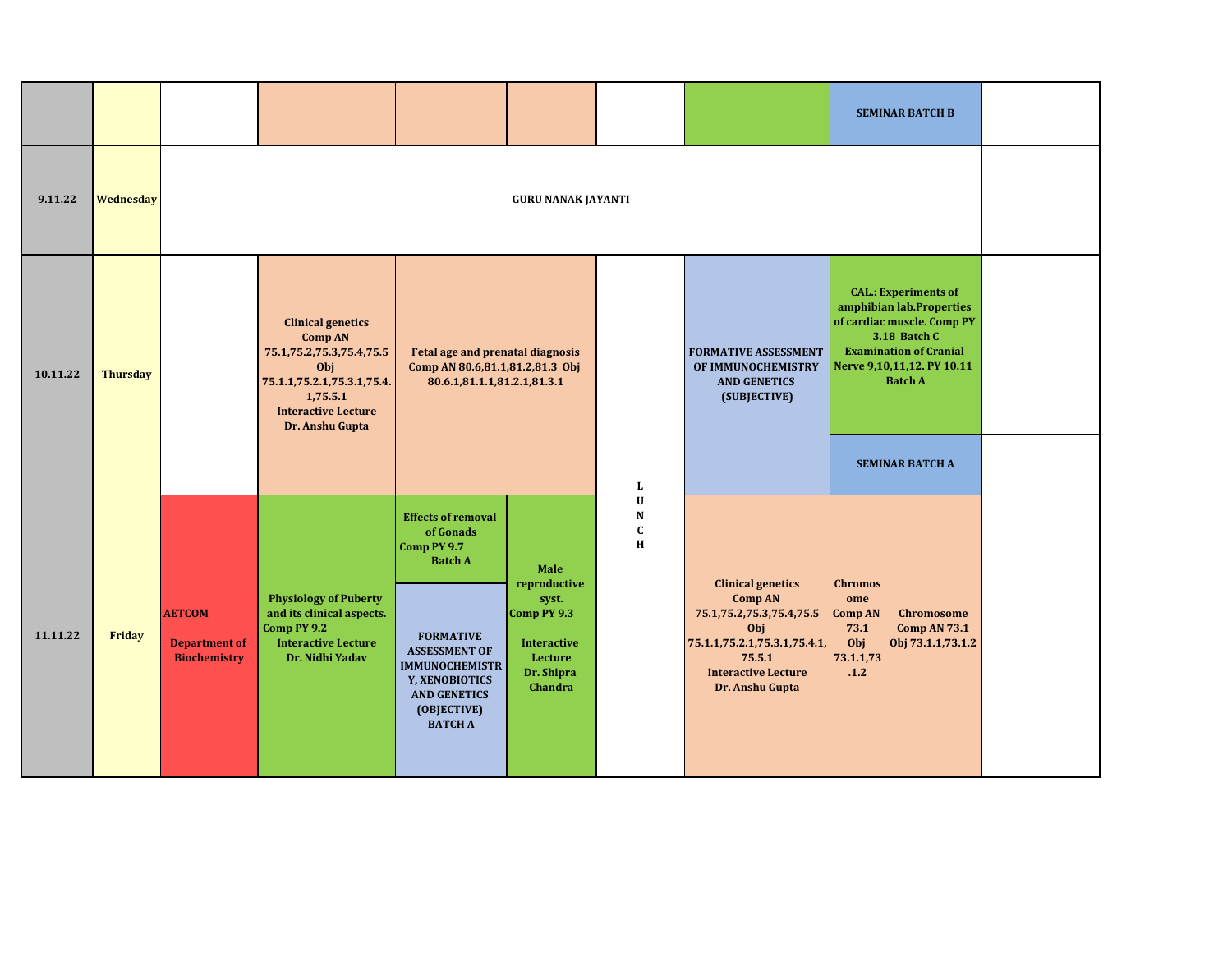| 12.11.22 | <b>Saturday</b> | Male sex<br>hormones<br>Comp PY 9.3, 9.5<br><b>Interactive</b><br>Lecture | Anatomy of Liver<br><b>Deptt of Anatomy</b><br>AITO <sub>3</sub>                                               | unctions of Liver<br>CompPY 4.7<br>Obj - 4.7.1, 4.7.2<br>(Dept of<br>physiology)                                                                                                                    | <b>Liver Function</b><br><b>Tests Deptt of</b><br>Biochemistry<br>AITO <sub>3</sub> | Hepatitis<br>Deptt of<br>Medicine AITO 3 |                                                                                                                                                   | <b>Half Day Off</b>                                                                                                                                                                           |  |
|----------|-----------------|---------------------------------------------------------------------------|----------------------------------------------------------------------------------------------------------------|-----------------------------------------------------------------------------------------------------------------------------------------------------------------------------------------------------|-------------------------------------------------------------------------------------|------------------------------------------|---------------------------------------------------------------------------------------------------------------------------------------------------|-----------------------------------------------------------------------------------------------------------------------------------------------------------------------------------------------|--|
| 13.11.22 | Sunday          |                                                                           |                                                                                                                |                                                                                                                                                                                                     |                                                                                     |                                          |                                                                                                                                                   |                                                                                                                                                                                               |  |
| 14.11.22 | <b>Monday</b>   |                                                                           | <b>Female reproductive</b><br>syst.<br>Comp PY 9.4<br><b>Interactive Lecture</b><br><b>Dr. Abhishek Sharma</b> | <b>CAL.:.Properties of cardiac muscle</b><br>Comp PY 3.18 Batch B.<br><b>Examination of visual field with the</b><br>help of Lister's Perimeter Comp PY<br>10.20 Batch C.<br><b>SEMINAR BATCH C</b> |                                                                                     |                                          | <b>Connective tissue</b><br>Comp AN 66.1,2 Obj<br>66.1.1,66.2.1<br><b>Interactive Lecture</b><br>Dr. Anjali Gupta                                 | <b>Connective tissue</b><br>Comp AN 66.1,2 Obj<br>66.1.1,66.2.1<br><b>Interactive Lecture</b><br>Dr. Anjali Gupta                                                                             |  |
| 15.11.22 | <b>Tuesday</b>  |                                                                           | <b>Radiological anatomy</b><br>head and neck revision<br><b>Interactive Lecture</b><br>Dr. Kamal Bhardwaj      | Radiological anatomy head and neck<br>revision<br><b>Interactive Lecture</b><br>Dr. Kamal Bhardwaj                                                                                                  |                                                                                     |                                          | <b>Physiological basis of</b><br><b>Pregnancy tests.</b><br><b>Comp PY 9.10</b><br>VI with OG<br><b>Interactive Lecture</b><br>Dr. Shipra Chandra | <b>CAL.:.Properties of cardiac</b><br>muscle Comp PY 3.18<br><b>Batch A.</b><br><b>Examination of visual field</b><br>with the help of Lister's<br><b>Perimeter Comp PY 10.20</b><br>Batch B. |  |
|          |                 |                                                                           |                                                                                                                |                                                                                                                                                                                                     |                                                                                     |                                          |                                                                                                                                                   | <b>SEMINAR BATCH B</b>                                                                                                                                                                        |  |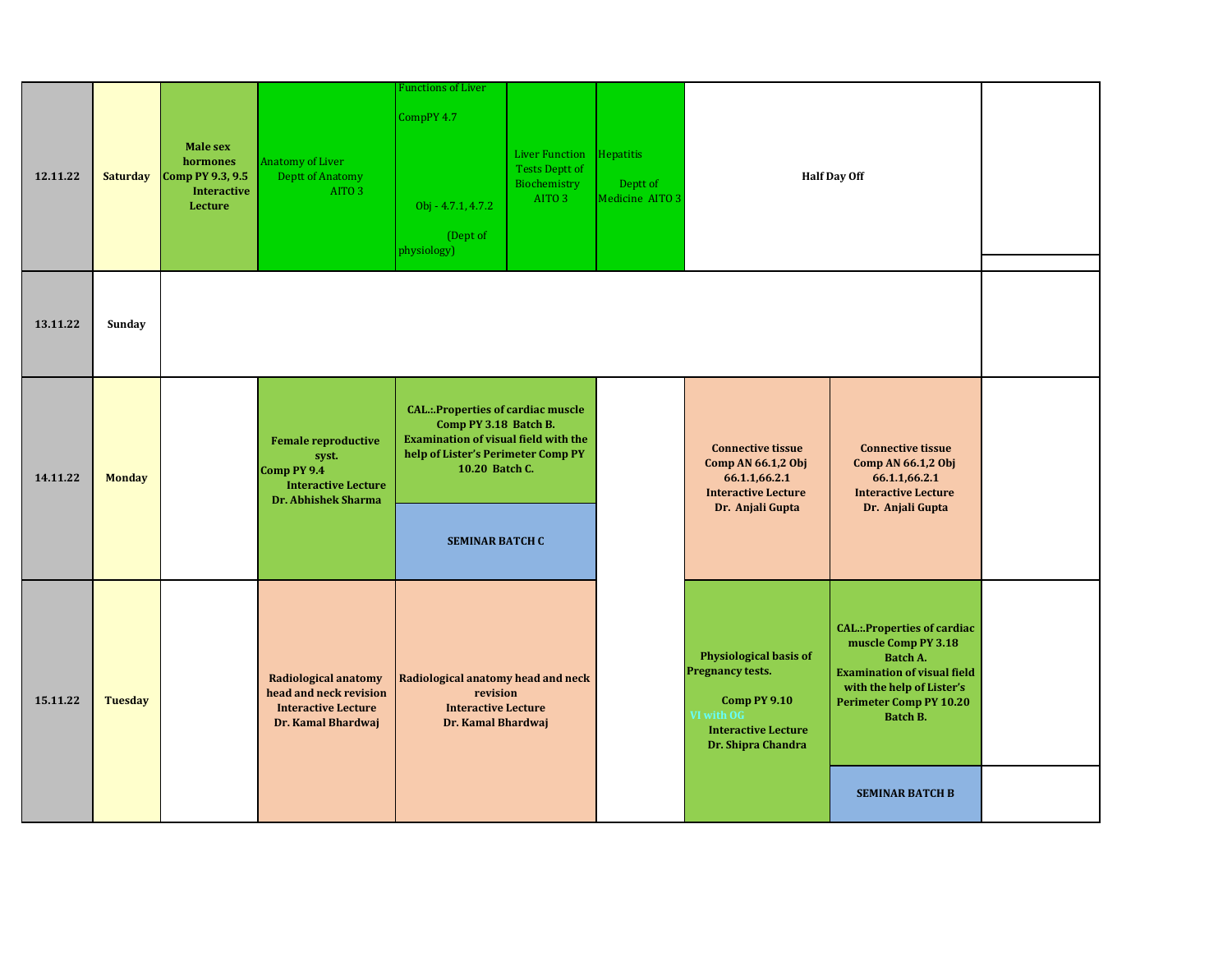| 16.11.22 | Wednesday       | <b>Cleft Lip and Cleft Palate</b>                            |                                                                                                                                                            | <b>ANATOMY ECE - 9</b>                                                                                                                                                                                                 | <b>FORMATIVE</b><br><b>ASSESSMENT</b><br>OF CELL,<br><b>ENZYMES AND</b><br><b>ECM</b><br>(SUBJECTIVE)                                          | L<br>$\mathbf U$<br>${\bf N}$<br>$\mathbf c$<br>H | <b>Seminar</b>                                                                                      | Karyotyping<br>Comp AN 73.2.73.3<br>Obj 73.2.1,73.3.1                                                                                                                                                            |                   |
|----------|-----------------|--------------------------------------------------------------|------------------------------------------------------------------------------------------------------------------------------------------------------------|------------------------------------------------------------------------------------------------------------------------------------------------------------------------------------------------------------------------|------------------------------------------------------------------------------------------------------------------------------------------------|---------------------------------------------------|-----------------------------------------------------------------------------------------------------|------------------------------------------------------------------------------------------------------------------------------------------------------------------------------------------------------------------|-------------------|
| 17.11.22 | <b>Thursday</b> |                                                              | Radiological anatomy<br>thorax revision<br><b>Interactive Lecture</b><br>Dr. Reena Gupta                                                                   | <b>Seminar</b>                                                                                                                                                                                                         | Seminar                                                                                                                                        |                                                   | <b>FORMATIVE</b><br><b>ASSESSMENT OF</b><br>PROTEINS, FATS,<br><b>CARBOHYDRATES</b><br>(SUBJECTIVE) | <b>CAL.:.Properties of cardiac</b><br>muscle Comp PY 3.18<br>Batch C.<br><b>Examination of visual field</b><br>with the help of Lister's<br><b>Perimeter Comp PY 10.20</b><br>Batch A.<br><b>SEMINAR BATCH A</b> |                   |
| 18.11.22 | Friday          | <b>AETCOM</b><br><b>Department of</b><br><b>Biochemistry</b> | <b>Hormonal changes in</b><br>perimenopause and<br>menopause.<br><b>Comp PY 9.11</b><br>V<br>with $0G$<br><b>Interactive Lecture</b><br>Dr. Dushyant Kumar | <b>Effects of removal</b><br>of Gonads<br>Comp PY 9.7<br><b>Batch B</b><br><b>FORMATIVE</b><br><b>ASSESSMENT OF</b><br><b>IMMUNOCHEMISTR</b><br>Y, XENOBIOTICS<br><b>AND GENETICS</b><br>(OBJECTIVE)<br><b>BATCH B</b> | Physiology of<br>parturition and<br>lactation<br>Comp<br>9.8 Obj<br>9.8.3, 9.8.4<br>VI wit<br>Interactive<br>Lecture<br>Dr. Abhishek<br>Sharma |                                                   | <b>Dissection</b>                                                                                   | <b>Radiological anatomy</b><br>thorax revision<br><b>Interactive Lecture</b><br>Dr. Reena Gupta                                                                                                                  | <b>Dissection</b> |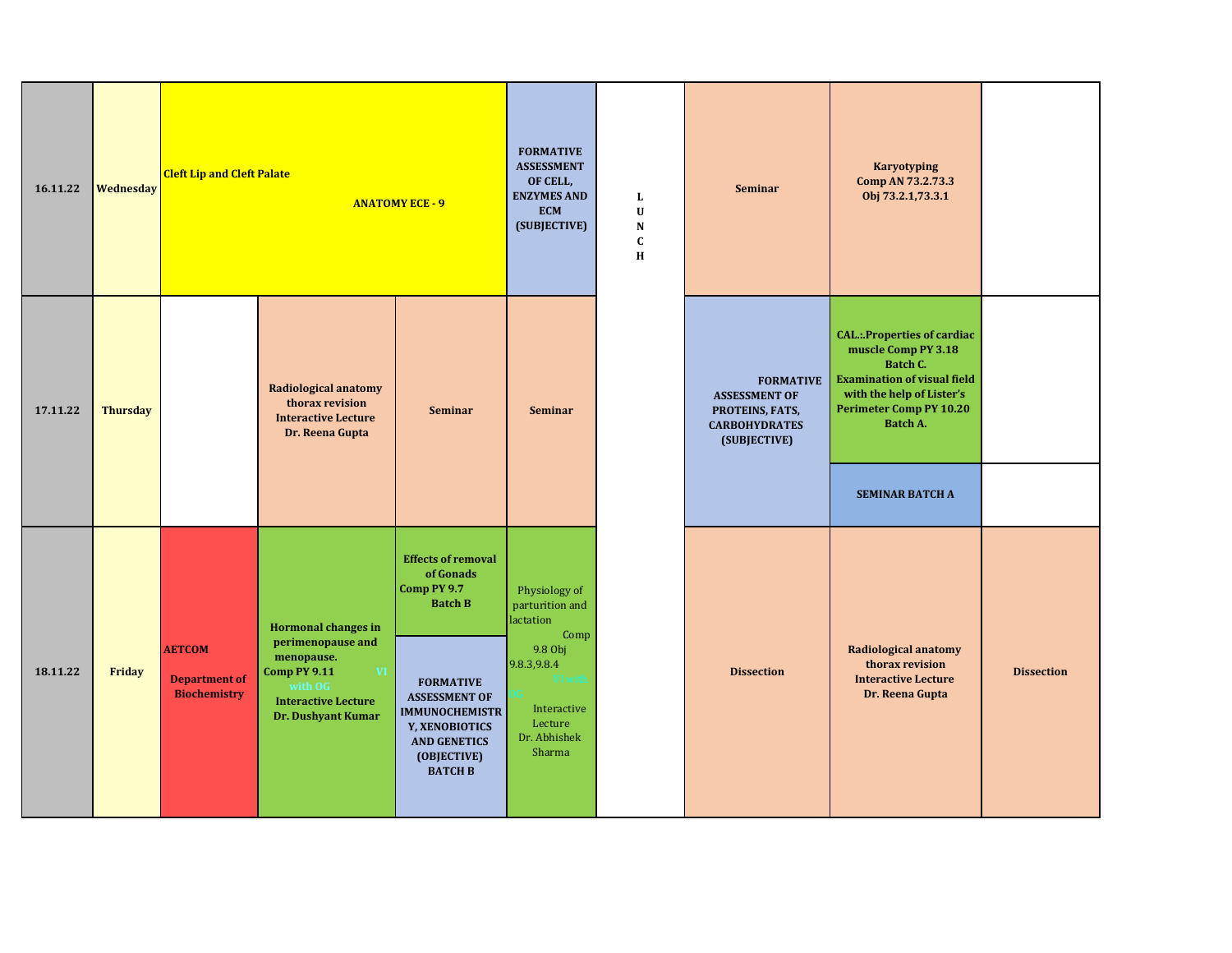| 19.11.22 | <b>Saturday</b> | Contraceptive<br>methods Comp<br>PY9.6 Obj 9.6.1-<br>9.6.3<br><b>VI</b><br>with OGY, PSM<br>Interactive<br>Lecture<br>Dr.Shipra Chandra | <b>Anatomy of Pancreas</b><br>Deptt of<br>Anatomy<br>AITO 4 | <b>Functions of</b><br><b>Pancreas</b><br><b>CompPY</b><br><b>Pancreas</b><br><b>Function Tests</b><br>Deptt of<br><b>Biochemistry</b><br>AITO 4<br>$ 0b $ -<br><b>Deptt</b><br>of Physiology | <b>Pancreatitis</b><br>Deptt of<br><b>Medicine</b><br>AITO 4 |                                                                | <b>Half Day Off</b>                                                                                                                                          |  |
|----------|-----------------|-----------------------------------------------------------------------------------------------------------------------------------------|-------------------------------------------------------------|-----------------------------------------------------------------------------------------------------------------------------------------------------------------------------------------------|--------------------------------------------------------------|----------------------------------------------------------------|--------------------------------------------------------------------------------------------------------------------------------------------------------------|--|
| 20.11.22 | Sunday          |                                                                                                                                         |                                                             |                                                                                                                                                                                               |                                                              |                                                                |                                                                                                                                                              |  |
|          |                 |                                                                                                                                         | <b>Formative Assessment</b>                                 | <b>CAL.:.Properties of cardiac muscle</b><br>Comp PY 3.18 Batch B.<br><b>Examination of visual field with the</b><br>help of Lister's Perimeter Comp PY<br>10.20 Batch C.                     |                                                              | <b>Radiological anatomy</b><br>abdomen revision                | <b>Clinical</b><br>genetics<br><b>Clinical genetics</b><br><b>Comp AN</b><br>75.1,75.2<br><b>Comp AN</b><br>,75.3,75. 75.1,75.2,75.3,75<br>4,75.5<br>.4,75.5 |  |
| 21.11.22 | <b>Monday</b>   |                                                                                                                                         |                                                             | <b>SEMINAR BATCH C</b>                                                                                                                                                                        | L                                                            | Lecture<br>Dr. Anshu Gupta                                     | Obj<br>Obj<br>75.1.1,75 75.1.1,75.2.1,75.<br>.2.1,75.3.<br>3.1,75.4.1,75.5.1<br>1,75.4.1,<br>75.5.1                                                          |  |
| 22.11.22 | <b>Tuesday</b>  |                                                                                                                                         | <b>Revision</b><br><b>Dissection (practical)</b>            | <b>Urinary bladder</b><br>Comp AN 48.5 Obj 48.5.1,48.5.2                                                                                                                                      | $\mathbf U$<br>${\bf N}$<br>$\mathbf{C}$<br>$\mathbf H$      | Physiology of<br>Temperature<br>regulation<br>Comp PY 11.1 Obj | <b>Revision</b><br><b>Hematology and Human</b><br>Lab                                                                                                        |  |

11.1.1-11.1.3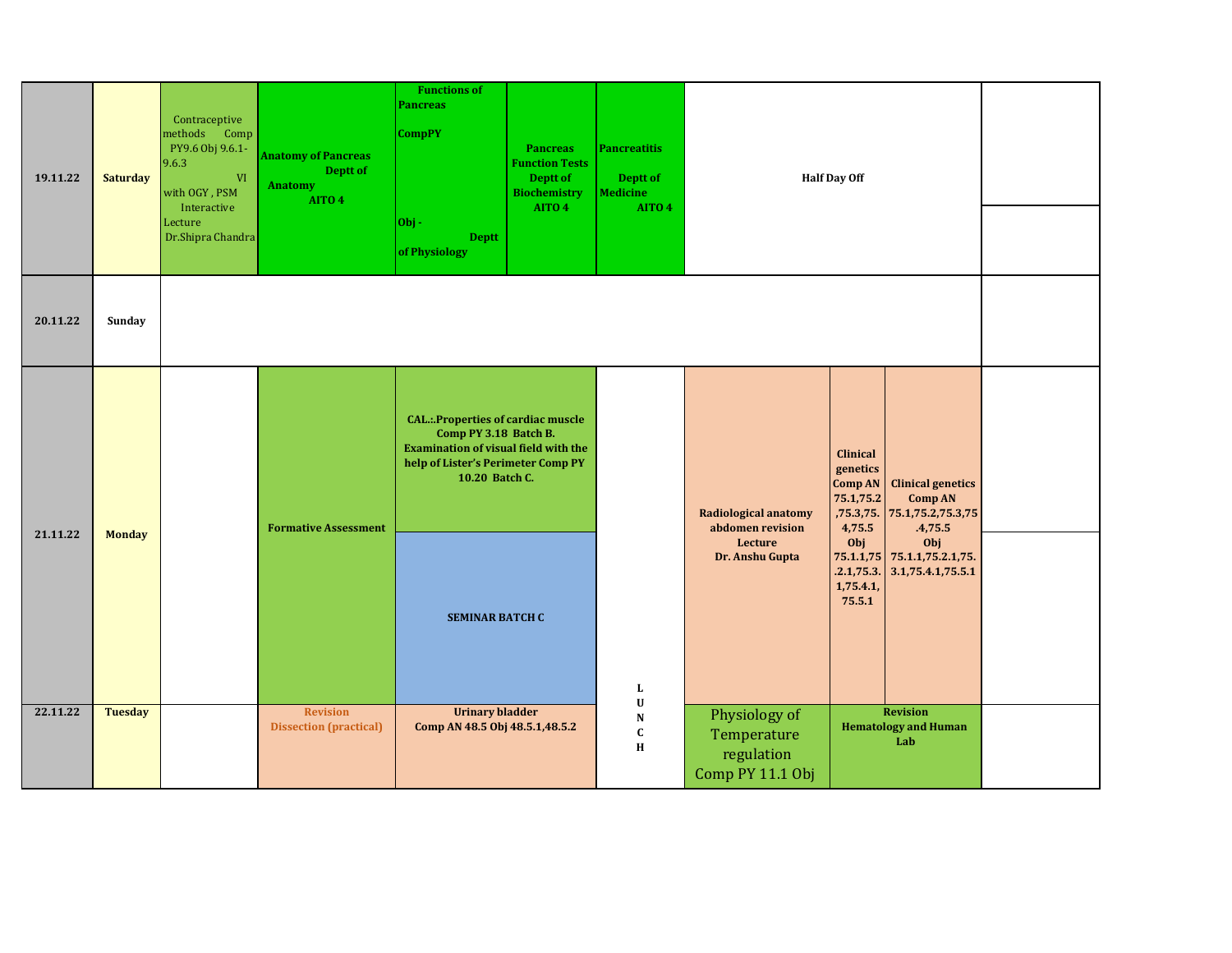|          |                 |                                             |                                                                                         |                                                                                                                                                              |                                                                                                                   |                                           | 11.1.1-11.1.3<br><b>Interactive Lecture</b><br>Dr. Richa Srivastav                             | <b>SEMINAR BATCH B</b>                                         |  |
|----------|-----------------|---------------------------------------------|-----------------------------------------------------------------------------------------|--------------------------------------------------------------------------------------------------------------------------------------------------------------|-------------------------------------------------------------------------------------------------------------------|-------------------------------------------|------------------------------------------------------------------------------------------------|----------------------------------------------------------------|--|
| 23.11.22 | Wednesday       | <b>Thyroid Disorders</b>                    | <b>Hospital Setting</b><br><b>BIOCHEMISTRY ECE-9</b>                                    |                                                                                                                                                              | <b>FORMATIVE</b><br><b>ASSESSMENT</b><br>OF PROTEINS,<br>FATS,<br><b>CARBOHYDRAT</b><br><b>ES</b><br>(SUBJECTIVE) |                                           | Radiological anatomy<br>head and neck revision<br><b>Interactive Lecture</b><br>Dr.Anshu Gupta | <b>Urinary bladder</b><br>Comp AN 48.5 Obj<br>48.5.1,48.5.2    |  |
| 24.11.22 | <b>Thursday</b> |                                             |                                                                                         |                                                                                                                                                              | <b>GURU TEG BAHADUR SHAHEED DIWAS</b>                                                                             |                                           |                                                                                                |                                                                |  |
|          |                 |                                             |                                                                                         |                                                                                                                                                              |                                                                                                                   |                                           |                                                                                                |                                                                |  |
|          |                 | <b>AETCOM</b>                               | Adaptation to altered<br>temperature and fever<br>Comp PY 11.2, 11.3                    | <b>Infertility n Semen</b><br>analysis<br>Comp PY 9.12, 9.9<br>VI with OG<br><b>Batch B</b>                                                                  | Physiology of<br>Yoga and<br>Meditation<br><b>Comp PY 11.12</b>                                                   | L<br>$\ensuremath{\mathbf{U}}$            | <b>Embryology model</b>                                                                        | <b>Comp AN</b><br>48.7,48.8<br>Comp AN                         |  |
| 25.11.22 | Friday          | <b>Department of</b><br><b>Biochemistry</b> | Obj<br>11.2.1,11.2.2,11.3.1-11.3.3<br><b>Interactive Lecture</b><br>Dr. Richa Srivastav | <b>FORMATIVE</b><br><b>ASSESSMENT OF</b><br><b>CELL ENZYMES, ECM</b><br>VITAMINS,<br><b>MINERALS AND</b><br><b>ONCOLOGY</b><br>(OBJECTIVE)<br><b>BATCH A</b> | Obj 11.12.1-<br>11.12.3<br>Interactive<br>Lecture<br>Dr. Divya<br>Srivastava                                      | ${\bf N}$<br>$\mathbf{C}$<br>$\, {\bf H}$ | revision-general<br><b>Interactive Lecture</b><br>Dr. Vasudha Agrawal                          | 48.7,48.8<br><b>OBJ</b><br>48.7.1,48 OBJ 48.7.1,48.8.1<br>.8.1 |  |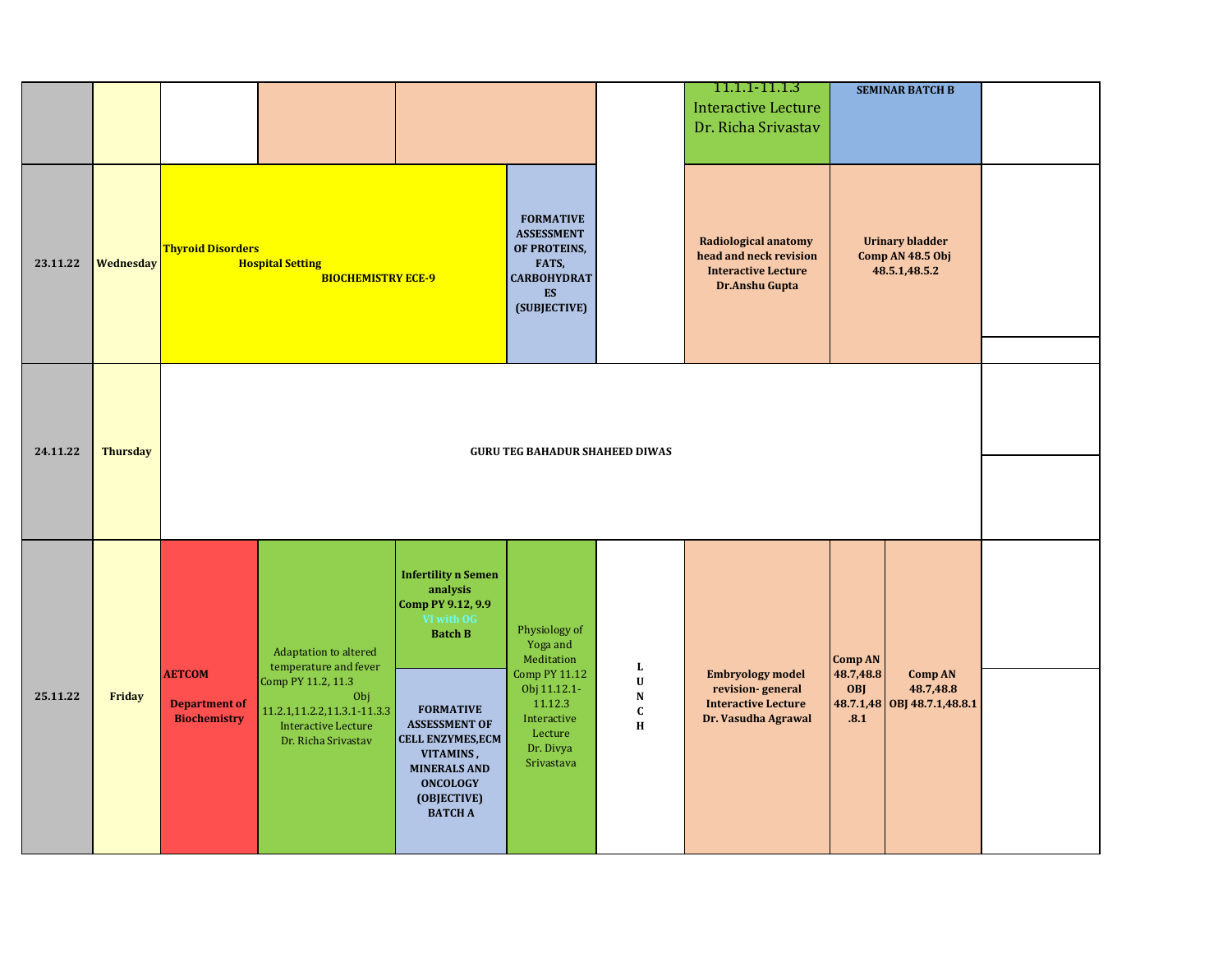| 26.11.22 | <b>Saturday</b> | Physiology of<br>Excercise<br>Comp PY 11.4,<br>11.8 Obj 11.4.1-<br>11.4.3, 11.8.1-<br>11.8.4<br>Interactive<br>Lecture<br>Dr. Nidhi Yadav | <b>Anatomy of Thyroid</b><br>Gland<br><b>Deptt</b><br>of Anatomy<br>AITO 5 | <b>Functions of</b><br><b>Thyroid Hormones</b><br><b>CompPY</b><br>$Obj -$<br><b>Deptt of Physiology</b> | <b>Thyroid</b><br><b>Function Tests</b><br>Deptt of<br><b>Biochemistry</b><br>AITO 5 | <b>Hyperthyroidis</b><br>$\mathbf m$ and<br><b>Hypothyroidis</b><br>$\mathbf m$<br>Deptt of<br>Medicine<br>AITO 5 |                                                           | <b>Half Day Off</b> |  |
|----------|-----------------|-------------------------------------------------------------------------------------------------------------------------------------------|----------------------------------------------------------------------------|----------------------------------------------------------------------------------------------------------|--------------------------------------------------------------------------------------|-------------------------------------------------------------------------------------------------------------------|-----------------------------------------------------------|---------------------|--|
| 27.11.22 | Sunday          |                                                                                                                                           |                                                                            |                                                                                                          |                                                                                      |                                                                                                                   |                                                           |                     |  |
| 28.11.22 | <b>Monday</b>   |                                                                                                                                           |                                                                            |                                                                                                          |                                                                                      |                                                                                                                   |                                                           |                     |  |
| 29.11.22 | <b>Tuesday</b>  |                                                                                                                                           |                                                                            |                                                                                                          |                                                                                      |                                                                                                                   |                                                           |                     |  |
| 30.11.22 | Wednesday       |                                                                                                                                           |                                                                            |                                                                                                          |                                                                                      |                                                                                                                   |                                                           |                     |  |
| 1.12.22  | <b>Thursday</b> |                                                                                                                                           |                                                                            |                                                                                                          |                                                                                      |                                                                                                                   | MBBS SECOND TERMINAL EXAMINATIONS (THEORY AND PRACTICALS) |                     |  |
| 2.12.22  | Friday          |                                                                                                                                           |                                                                            |                                                                                                          |                                                                                      |                                                                                                                   |                                                           |                     |  |
| 3.12.22  | <b>Saturday</b> |                                                                                                                                           | Pelvic diaphragm<br>dissection                                             |                                                                                                          |                                                                                      | <b>REVISION</b>                                                                                                   |                                                           |                     |  |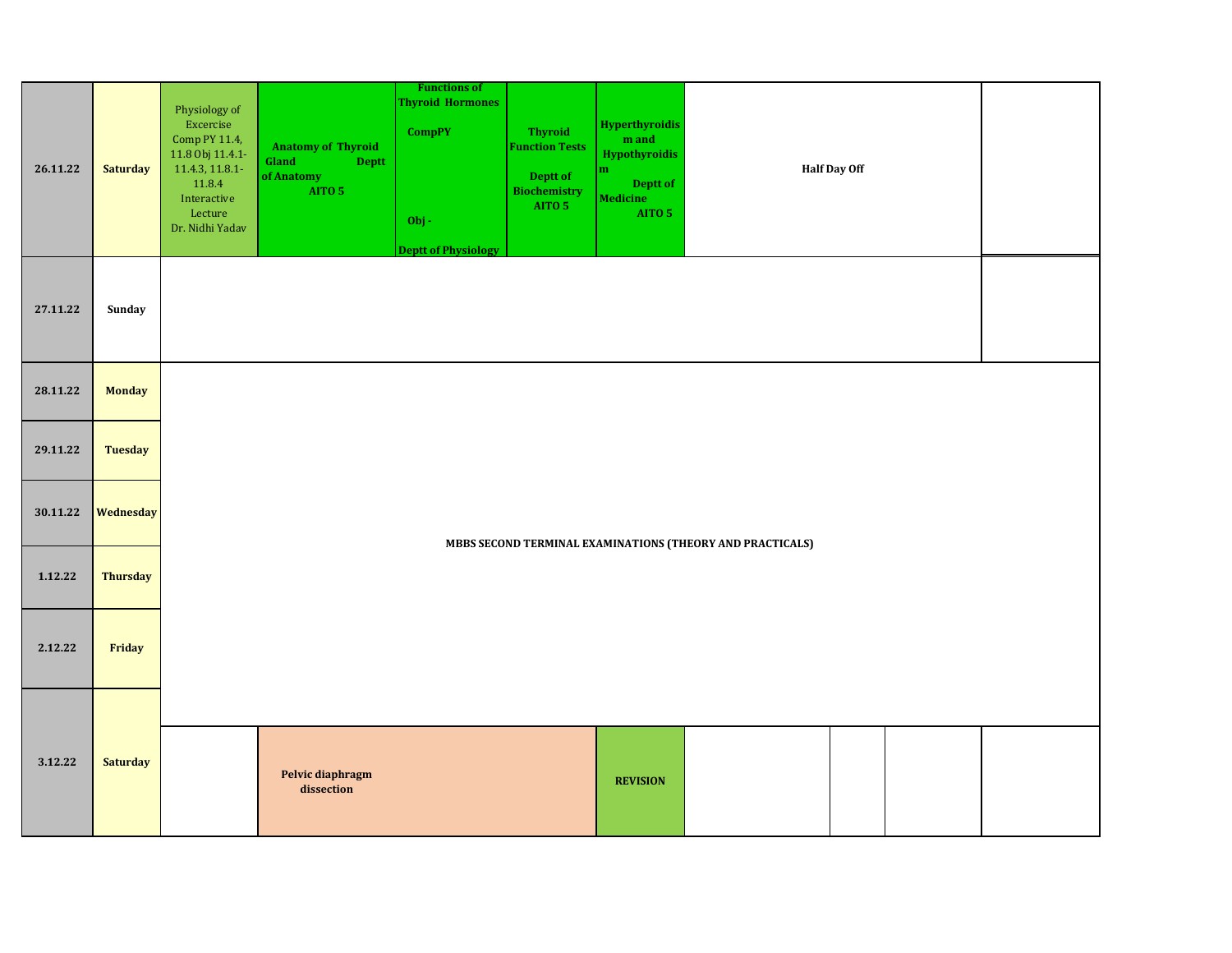| 4.12.22 | Sunday         |                                                                                                                        |                                                                        |                                                                                                                                 |                                                   |                                                                                          |                                                                                                       |  |
|---------|----------------|------------------------------------------------------------------------------------------------------------------------|------------------------------------------------------------------------|---------------------------------------------------------------------------------------------------------------------------------|---------------------------------------------------|------------------------------------------------------------------------------------------|-------------------------------------------------------------------------------------------------------|--|
|         |                | Physiological<br>consequences of sedentary<br>life style                                                               | <b>Formative Assessment</b><br><b>Hematology and Human Lab</b>         |                                                                                                                                 |                                                   |                                                                                          | <b>Ivc, vein and its relation Arteris</b>                                                             |  |
| 5.12.22 | <b>Monday</b>  | Comp PY 11.5 Obj 11.5.1-<br>11.5.3<br><b>Interactive Lecture</b><br>Dr. Richa Srivastav                                | <b>SEMINAR BATCH C</b>                                                 |                                                                                                                                 |                                                   |                                                                                          | Comp AN 47.8,47.9<br>Obj 47.8.1, 47.9.1                                                               |  |
| 6.12.22 | <b>Tuesday</b> | <b>Embryology model</b><br>revision- GIT<br><b>Interactive Lecture</b>                                                 | <b>Embryology model</b><br>revision- GIT<br><b>Interactive Lecture</b> | <b>Pelvic</b><br>diaphragm<br><b>Comp AN 48.1</b><br>Obj                                                                        |                                                   | <b>Physiology of Infancy</b><br><b>Comp PY 11.6</b><br>VI with PE                        | <b>Formative Assessment</b><br><b>Hematology and Human</b><br>Lab                                     |  |
|         |                | Dr. Pradeep Singh                                                                                                      | Dr. Pradeep Singh                                                      | 48.1.1,48.1.2<br><b>Dissection</b> (Prac<br>tical)                                                                              |                                                   | <b>Interactive Lecture</b><br>Dr. Divya Srivastava                                       | <b>SEMINAR BATCH B</b>                                                                                |  |
| 7.12.22 |                | <b>ECE (Physiology Department)</b><br>Wednesday Paper based case -Metabolic Bone Disorders<br><b>Classroom Setting</b> |                                                                        | <b>FORMATIVE</b><br><b>ASSESSMENT</b><br>OF HEME,<br><b>PORPHYRIAS</b><br><b>AND</b><br><b>ONCOLOGY</b> (<br><b>SUBJECTIVE)</b> | L<br>$\mathbf U$<br>${\bf N}$<br>$\mathbf c$<br>Н | <b>Embryology model</b><br>revision-CVS<br><b>Interactive Lecture</b><br>Dr. Anshu Gupta | Ivc, vein and its relation<br><b>Arteris</b><br>Comp AN 47.8,47.9<br>Obj 47.8.1, 47.9.1<br>dissection |  |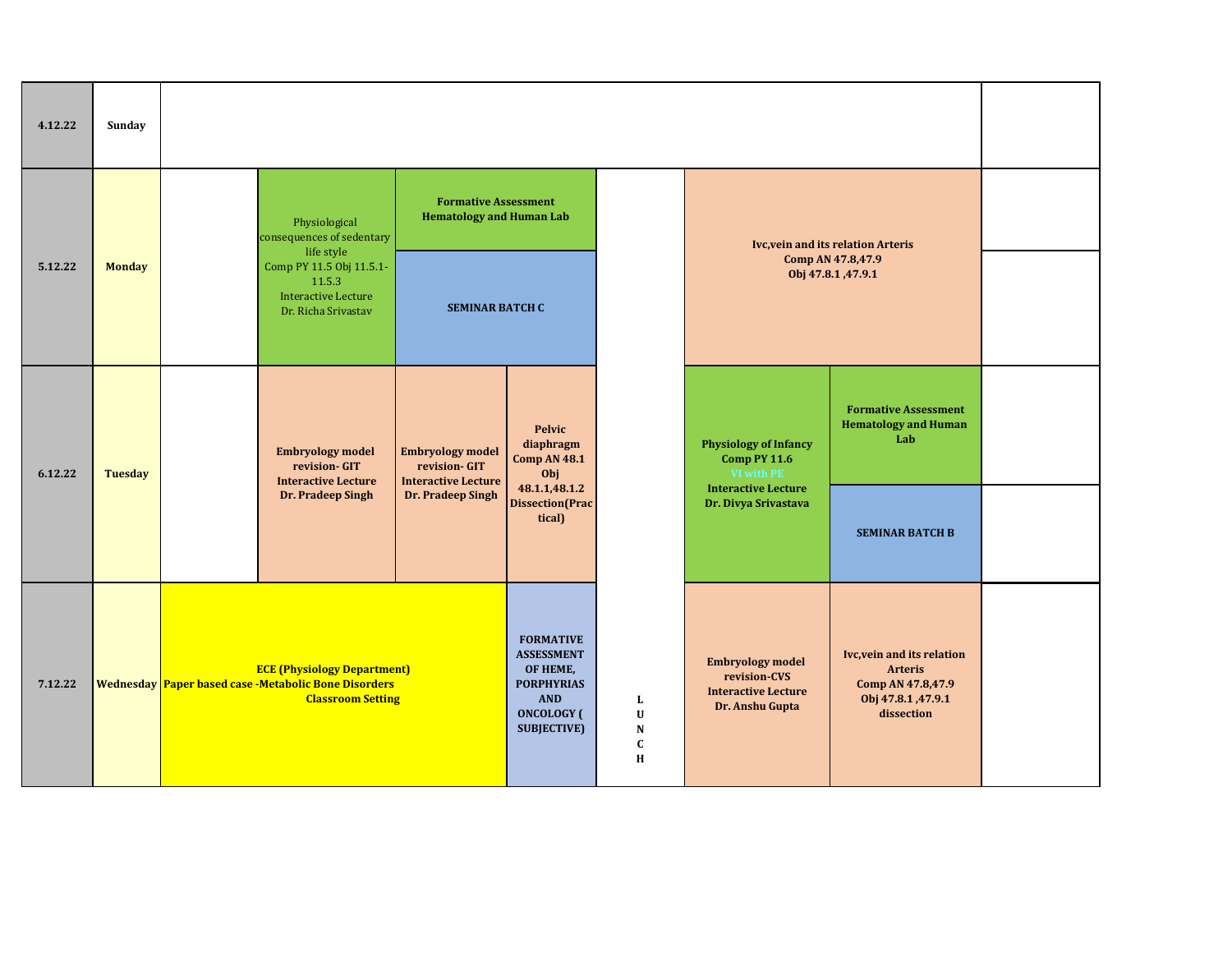| 8.12.22  | <b>Thursday</b> |                                                              | <b>Embryology model</b><br>revision-CVS<br><b>Interactive Lecture</b><br>Dr. Anshu Gupta                 | dissection                                                                                                                                                   | Male & female<br>pelvic viscera<br><b>Comp AN 48.2</b><br>Obj<br>48.2.1,48.2.2 |                                                                                               | <b>FORMATIVE ASSESSMENT</b><br>OF VITAMINS, MINERALS,<br><b>FREE RADICALS,</b><br><b>ANTIOXIDANTS AND</b><br><b>XENOBIOTICS SUBJECTIVE</b> | <b>Formative Assessment</b><br><b>Hematology and Human</b><br>Lab<br><b>SEMINAR BATCH A</b> |  |
|----------|-----------------|--------------------------------------------------------------|----------------------------------------------------------------------------------------------------------|--------------------------------------------------------------------------------------------------------------------------------------------------------------|--------------------------------------------------------------------------------|-----------------------------------------------------------------------------------------------|--------------------------------------------------------------------------------------------------------------------------------------------|---------------------------------------------------------------------------------------------|--|
|          |                 |                                                              |                                                                                                          | <b>Infertility n Semen</b><br>analysis<br>Comp PY 9.12, 9.9<br>VI with OG<br><b>Batch A</b>                                                                  | Regional<br>circulation.<br>Comp PY5.10<br><b>Batch B</b><br><b>Tutorial</b>   |                                                                                               |                                                                                                                                            |                                                                                             |  |
| 9.12.22  | Friday          | <b>AETCOM</b><br><b>Department of</b><br><b>Biochemistry</b> | <b>Physiology of Ageing</b><br><b>Comp PY 11.7</b><br><b>Interactive Lecture</b><br>Dr. Divya Srivastava | <b>FORMATIVE</b><br><b>ASSESSMENT OF</b><br><b>CELL ENZYMES, ECM</b><br>VITAMINS,<br><b>MINERALS AND</b><br><b>ONCOLOGY</b><br>(OBJECTIVE)<br><b>BATCH B</b> | <b>BI5.1 SDL</b><br>Plasma<br><b>Proteins Batch</b><br>$\bf{B}$                |                                                                                               | <b>Embryology model</b><br>revision-urogenital system<br><b>Interactive Lecture</b><br>Dr.Anjali Gupta                                     | <b>Seminar</b>                                                                              |  |
| 10.12.22 | <b>Saturday</b> |                                                              |                                                                                                          | <b>Embryology model revision-urogenital system</b><br><b>Interactive Lecture</b><br>Dr.Anjali Gupta                                                          |                                                                                | <b>Physiology SDL</b><br><b>BI6.7 SDL</b><br>Water &<br>Electrolyte<br><b>Balance Batch A</b> |                                                                                                                                            | <b>Half Day Off</b>                                                                         |  |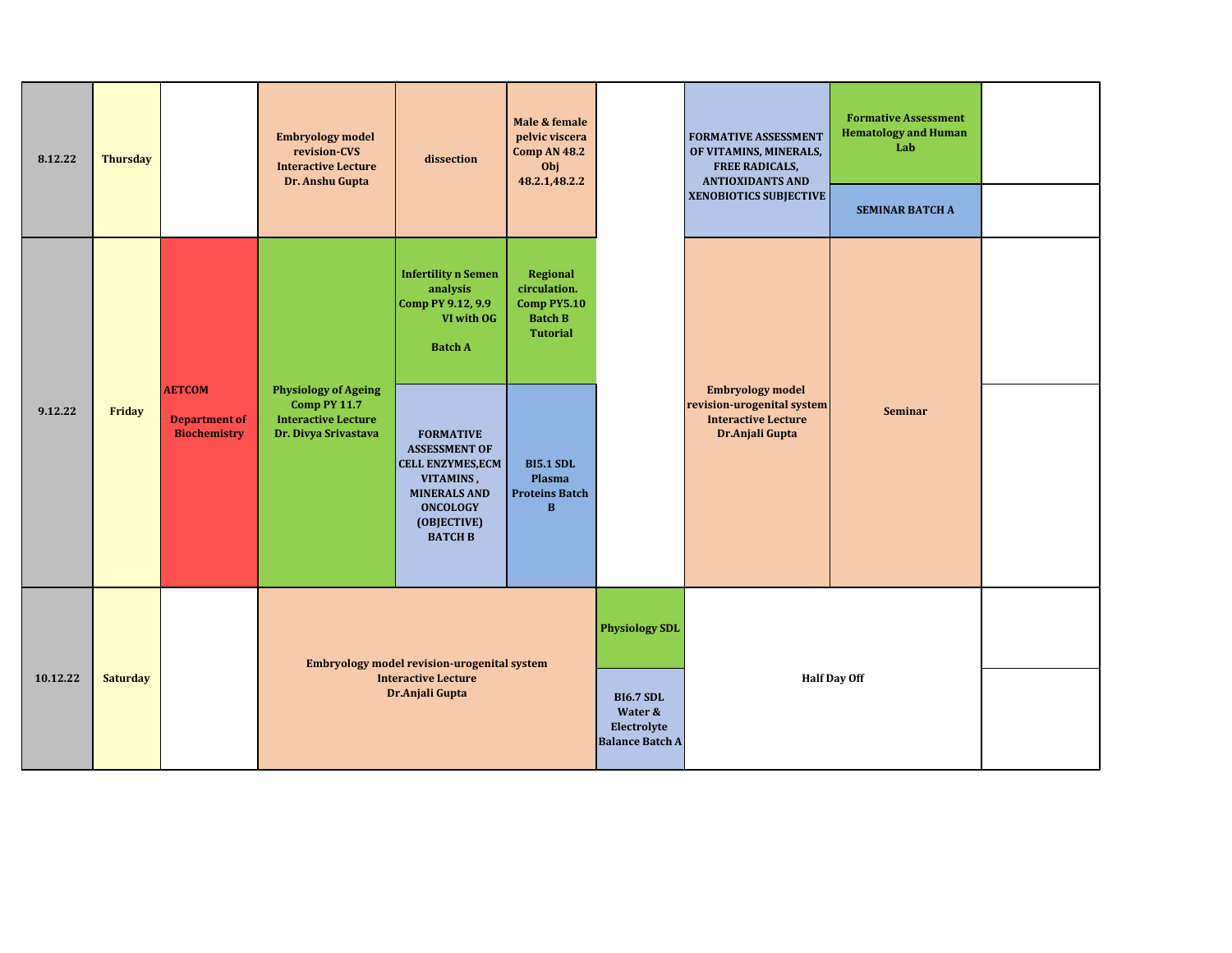| 11.12.22 | Sunday          |                                     |                                                                                                                         |                                                                       |                                                          |                           |                                                                        |                                                                                     |                                                                                   |  |
|----------|-----------------|-------------------------------------|-------------------------------------------------------------------------------------------------------------------------|-----------------------------------------------------------------------|----------------------------------------------------------|---------------------------|------------------------------------------------------------------------|-------------------------------------------------------------------------------------|-----------------------------------------------------------------------------------|--|
| 12.12.22 | <b>Monday</b>   |                                     | <b>Function tests: Thyroid,</b><br>adrenal cortex, adrenal<br>medulla and pancrease<br>Comp PY8.4<br><b>Batch B SDL</b> | <b>Formative Assessment</b><br><b>Hematology and Human Lab</b>        |                                                          |                           | <b>Embryology model</b><br>revision-CNS                                | <b>Embryol</b><br>ogy<br>model<br>revision-<br><b>CNS</b><br><b>Interacti</b><br>ve | <b>BS &amp; NS OF</b><br><b>ORGAN OF</b><br><b>ABDOMEN</b><br><b>Comp AN 47.5</b> |  |
|          |                 |                                     | <b>BI6.7 SDL Acid Base</b><br><b>Balance Batch B</b>                                                                    | <b>SEMINAR BATCH C</b>                                                |                                                          |                           | <b>Interactive Lecture</b><br>Dr. Kamal Bhardwaj                       |                                                                                     | Obj 47.5.1,47.5.2<br>Lecture<br>Dr.<br><b>Kamal</b><br><b>Bhardwa</b>             |  |
|          |                 |                                     | <b>Embryology model</b><br>revision-CVS                                                                                 | <b>Embryology model</b><br>revision-CVS                               | Primitive<br>streak<br>,notochord<br><b>Comp AN</b>      |                           | <b>SDL</b><br><b>Batch A</b>                                           |                                                                                     | <b>Formative Assessment</b><br><b>Hematology and Human</b><br>Lab                 |  |
| 13.12.22 | <b>Tuesday</b>  |                                     | <b>Interactive Lecture</b><br>Dr. Vasudha Agrawal                                                                       | Interactive Lecture 79.1,79.2,79.3,7<br>Dr. Vasudha<br><b>Agrawal</b> | 7.5,77.6<br>Obj<br>79.1.1,79.2.1,79<br>.3.1,77.5.1,77.6. |                           | BI7.6 SDL Free radical &<br>Anti oxidants Batch A                      |                                                                                     | <b>SEMINAR BATCH B</b>                                                            |  |
| 14.12.22 | Wednesday       | <b>Congnital anamolies of heart</b> |                                                                                                                         | <b>ANATOMY ECE - 10</b>                                               | <b>DOUBT</b><br><b>CLEARING</b><br><b>SESSIONS</b>       | L<br>$\mathbf U$          | <b>Urinary system histology</b><br>Comp AN $52.2$ Obj<br>52.2.1,52.2.2 | <b>Revision Histology</b>                                                           |                                                                                   |  |
| 15.12.22 | <b>Thursday</b> |                                     | <b>Osteology Revision</b><br>I nteractive Lecture<br>Dr. Pradeep Singh                                                  | <b>Seminar</b>                                                        |                                                          | ${\bf N}$<br>C<br>$\bf H$ | <b>DOUBT CLEARING</b><br><b>SESSIONS</b>                               |                                                                                     | <b>Formative Assessment</b><br><b>Hematology and Human</b><br>Lab                 |  |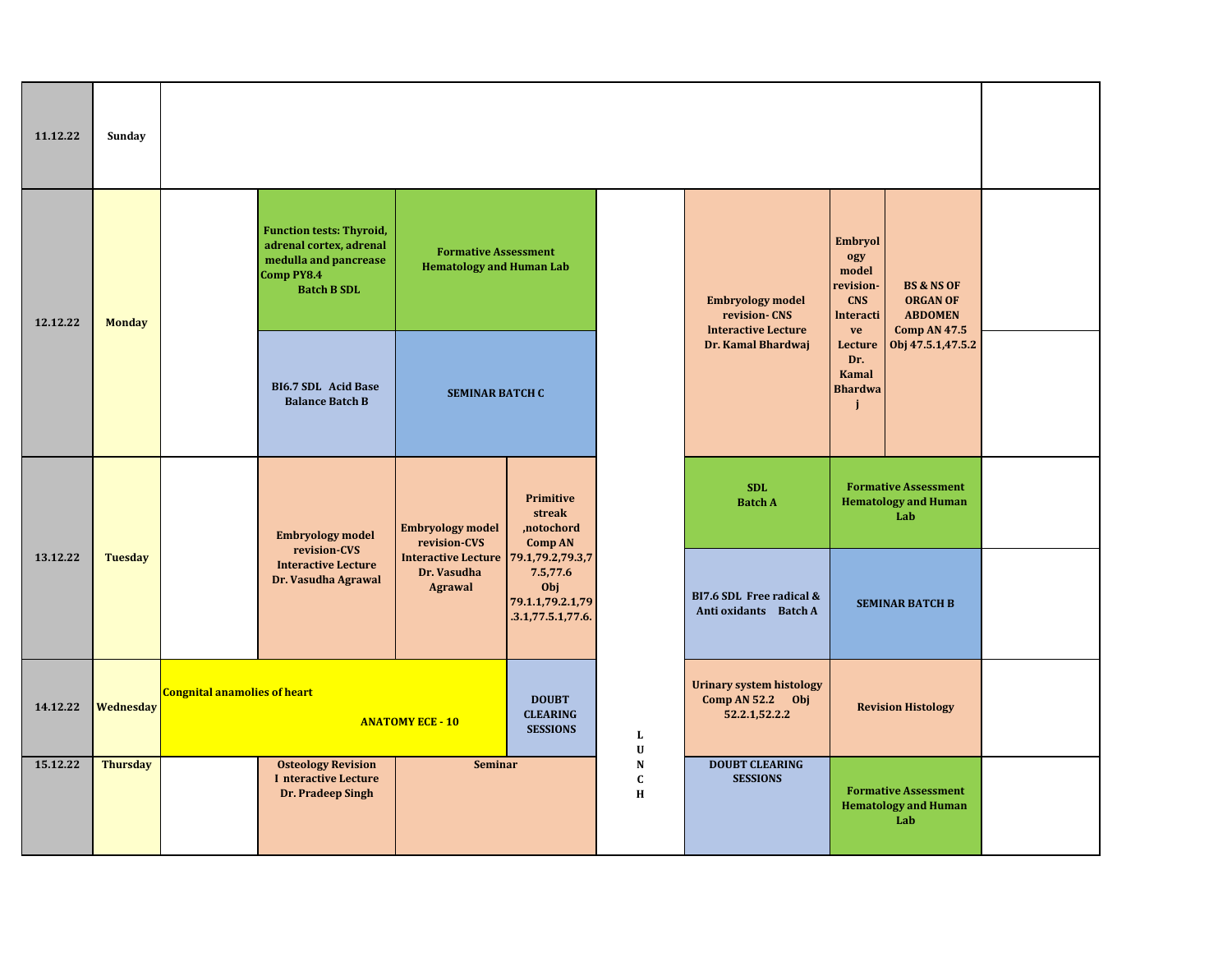|          |                 |                                                              |                                                                     |                                                                                                                                                                                    |                                                    |                                                                      |                                                                                         |                              | <b>SEMINAR BATCH A</b>                                                                               |  |
|----------|-----------------|--------------------------------------------------------------|---------------------------------------------------------------------|------------------------------------------------------------------------------------------------------------------------------------------------------------------------------------|----------------------------------------------------|----------------------------------------------------------------------|-----------------------------------------------------------------------------------------|------------------------------|------------------------------------------------------------------------------------------------------|--|
|          |                 |                                                              | Sensory disturbances in Comp PY 9.12, 9.9<br>spinal cord PY Batch B | <b>Infertility n Semen</b><br>analysis<br>VI with OG<br><b>Batch B</b>                                                                                                             | Aphasias<br><b>Comp PY 10.9</b><br><b>Batch B</b>  |                                                                      |                                                                                         |                              |                                                                                                      |  |
| 16.12.22 | Friday          | <b>AETCOM</b><br><b>Department of</b><br><b>Biochemistry</b> | BI6.6 SDL MOA of<br><b>Hormones Batch B</b>                         | <b>FORMATIVE</b><br><b>ASSESSMENT OF</b><br>PROTEINS, FATS,<br><b>CARBOHYDRATES,</b><br><b>FREE RADICALS</b><br><b>AND</b><br><b>ANTIOXIDANTS</b><br>(OBJECTIVE)<br><b>BATCH A</b> | <b>BI10.3 SDL</b><br>Immunochemis<br>try 1 Batch B |                                                                      | <b>SURFACE MARKING-head</b><br>and neck<br><b>Interactive Lecture</b><br>Dr.Anshu Gupta | <b>Histology</b><br>revision | <b>SURFACE</b><br><b>MARKING-head</b><br>and neck<br><b>Interactive</b><br>Lecture<br>Dr.Anshu Gupta |  |
|          |                 |                                                              |                                                                     |                                                                                                                                                                                    |                                                    | <b>Physiology SDL</b>                                                |                                                                                         |                              |                                                                                                      |  |
| 17.12.22 | <b>Saturday</b> |                                                              | <b>Histology revision</b>                                           | <b>Embryology</b><br>revision                                                                                                                                                      | <b>Embryology</b><br>revision                      | <b>BI6.7 SDL</b><br>Water &<br>Electrolyte<br><b>Balance Batch A</b> |                                                                                         | <b>Half Day Off</b>          |                                                                                                      |  |
| 18.12.22 | Sunday          |                                                              |                                                                     |                                                                                                                                                                                    |                                                    |                                                                      |                                                                                         |                              |                                                                                                      |  |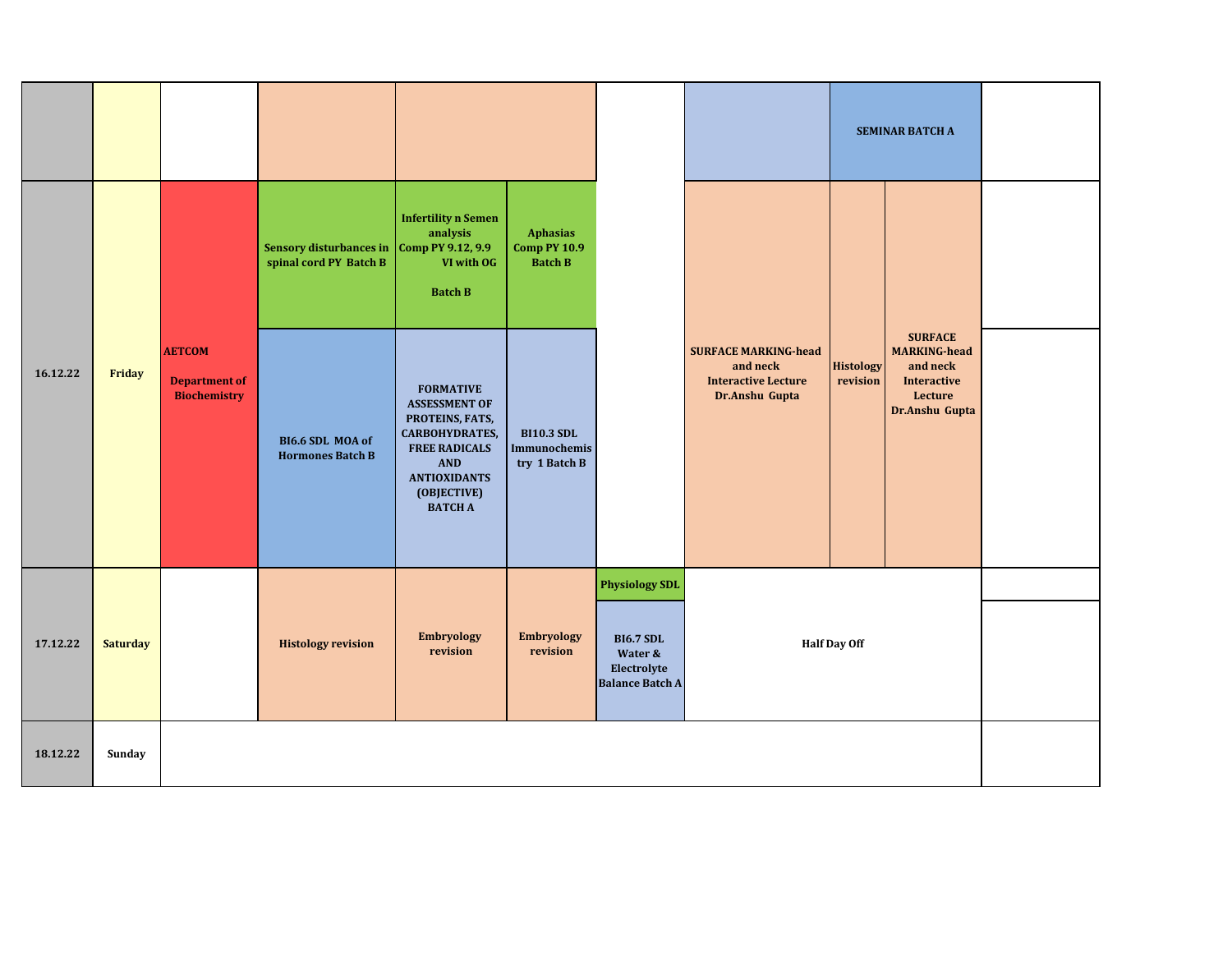| 19.12.22 | <b>Monday</b>   |                      | <b>Digestion n absorption</b><br>of carbs.Comp PY 4.4(HI<br>with BI)<br><b>Batch B Tutorial</b> | <b>Formative Assessment</b><br><b>Hematology and Human Lab</b>      |                                                                                        |                                         | seminar                                                                   | seminar                    | Embryology<br>revision                                            |  |
|----------|-----------------|----------------------|-------------------------------------------------------------------------------------------------|---------------------------------------------------------------------|----------------------------------------------------------------------------------------|-----------------------------------------|---------------------------------------------------------------------------|----------------------------|-------------------------------------------------------------------|--|
|          |                 |                      | <b>BI10.5 SDL</b><br><b>Immunochemistry 2</b><br><b>Batch B</b>                                 | <b>SEMINAR BATCH C</b>                                              |                                                                                        |                                         |                                                                           |                            |                                                                   |  |
| 20.12.22 | <b>Tuesday</b>  |                      | <b>Histology revision</b>                                                                       | seminar                                                             | <b>Embryology</b><br>revision                                                          |                                         | <b>Defaecation reflex Comp</b><br><b>PY4.3</b><br><b>Batch B Tutorial</b> |                            | <b>Formative Assessment</b><br><b>Hematology and Human</b><br>Lab |  |
|          |                 |                      |                                                                                                 |                                                                     |                                                                                        |                                         | <b>BI10.4 SDL HIV Batch B</b>                                             |                            | <b>SEMINAR BATCH B</b>                                            |  |
| 21.12.22 | Wednesday       | <b>Renal Failure</b> | <b>Hospital Setting</b><br><b>BIOCHEMISTRY ECE-10</b>                                           |                                                                     | <b>DOUBT</b><br><b>CLEARING</b><br><b>SESSIONS</b>                                     | L<br>$\mathbf U$                        | seminar                                                                   | Embryol<br>ogy<br>revision | <b>Embryology</b><br>revision                                     |  |
| 22.12.22 | <b>Thursday</b> |                      | seminar                                                                                         | <b>Embryology</b><br>revision                                       | <b>Embryology</b><br>revision                                                          | ${\bf N}$<br>$\mathbf C$<br>$\mathbf H$ | <b>DOUBT CLEARING</b><br><b>SESSIONS</b>                                  |                            | <b>Formative Assessment</b><br><b>Hematology and Human</b><br>Lab |  |
|          |                 |                      |                                                                                                 |                                                                     |                                                                                        |                                         |                                                                           |                            | <b>SEMINAR BATCH A</b>                                            |  |
|          |                 |                      | <b>Artificial Kidney,</b><br>Dialysis, Transplantation<br>Comp PY 7.7 Batch A SDL Comp PY 11.11 | Anthropometric<br>assessment of<br><b>Infants</b><br><b>Batch A</b> | <b>Defaecation</b><br>reflex Comp<br><b>PY4.3</b><br><b>Batch B</b><br><b>Tutorial</b> |                                         |                                                                           |                            |                                                                   |  |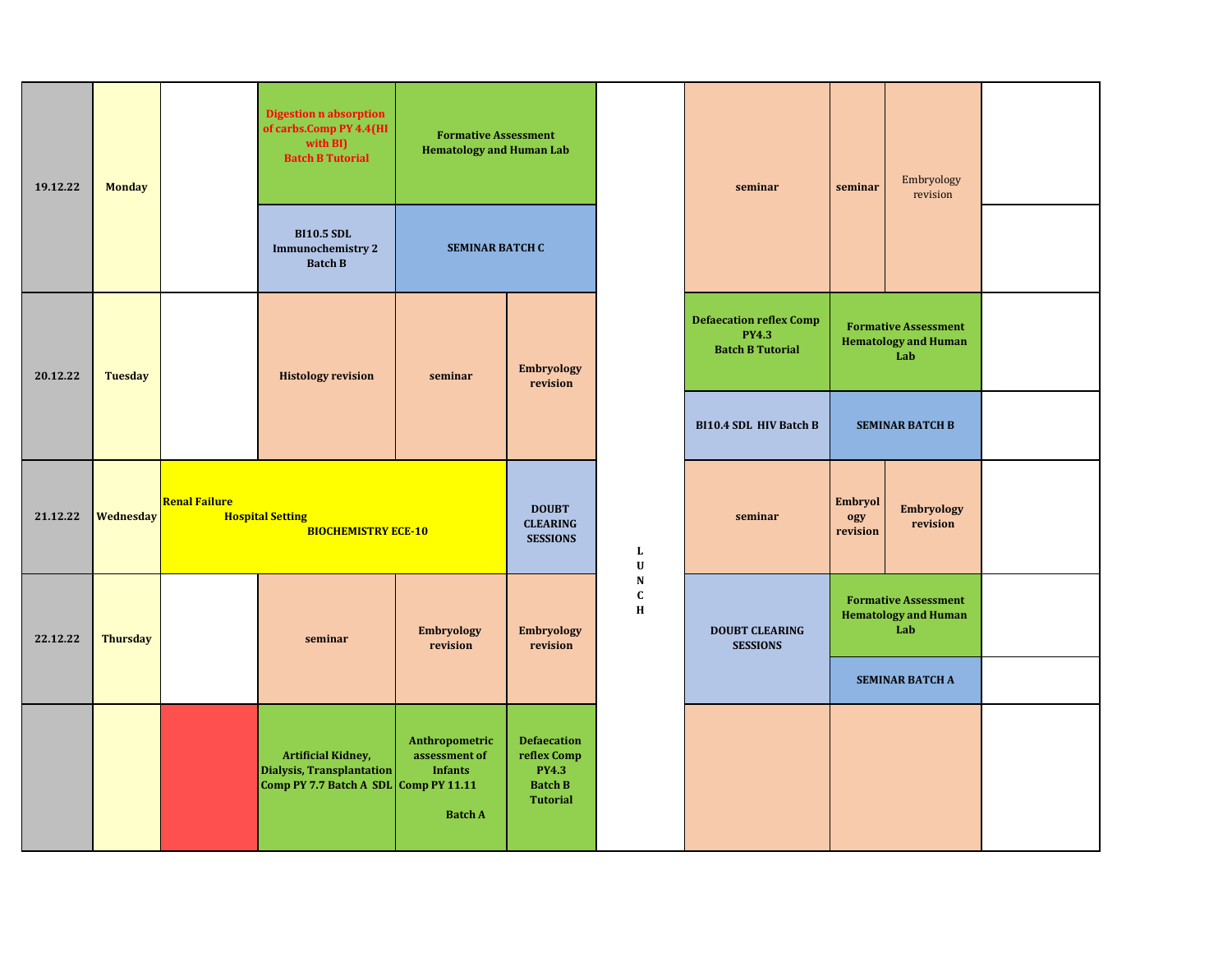| 23.12.22 | Friday          | <b>AETCOM</b><br><b>Department of</b><br><b>Biochemistry</b> | BI10.2 SDL Oncology 2<br><b>Batch A</b> | <b>FORMATIVE</b><br><b>ASSESSMENT OF</b><br>PROTEINS, FATS,<br>CARBOHYDRATES,<br><b>FREE RADICALS</b><br>AND<br><b>ANTIOXIDANTS</b><br>(OBJECTIVE)<br><b>BATCH B</b> | <b>BI10.4 SDL HIV</b><br><b>Batch B</b> |                                | seminar | <b>Dissection Hall</b><br><b>Dissection (Practical)</b> |  |
|----------|-----------------|--------------------------------------------------------------|-----------------------------------------|----------------------------------------------------------------------------------------------------------------------------------------------------------------------|-----------------------------------------|--------------------------------|---------|---------------------------------------------------------|--|
| 24.12.22 | <b>Saturday</b> |                                                              | seminar                                 | <b>Dissection Hall</b><br><b>Dissection (Practical)</b>                                                                                                              |                                         | Formative<br><b>Assessment</b> |         | <b>Half Day Off</b>                                     |  |
| 25.12.22 | Sunday          |                                                              |                                         |                                                                                                                                                                      | <b>CHRISTMAS DAY</b>                    |                                |         |                                                         |  |
| 26.12.22 | <b>Monday</b>   |                                                              |                                         |                                                                                                                                                                      |                                         |                                |         |                                                         |  |
| 27.12.22 | <b>Tuesday</b>  |                                                              |                                         |                                                                                                                                                                      |                                         |                                |         |                                                         |  |
| 28.12.22 | Wednesday       |                                                              |                                         |                                                                                                                                                                      |                                         |                                |         |                                                         |  |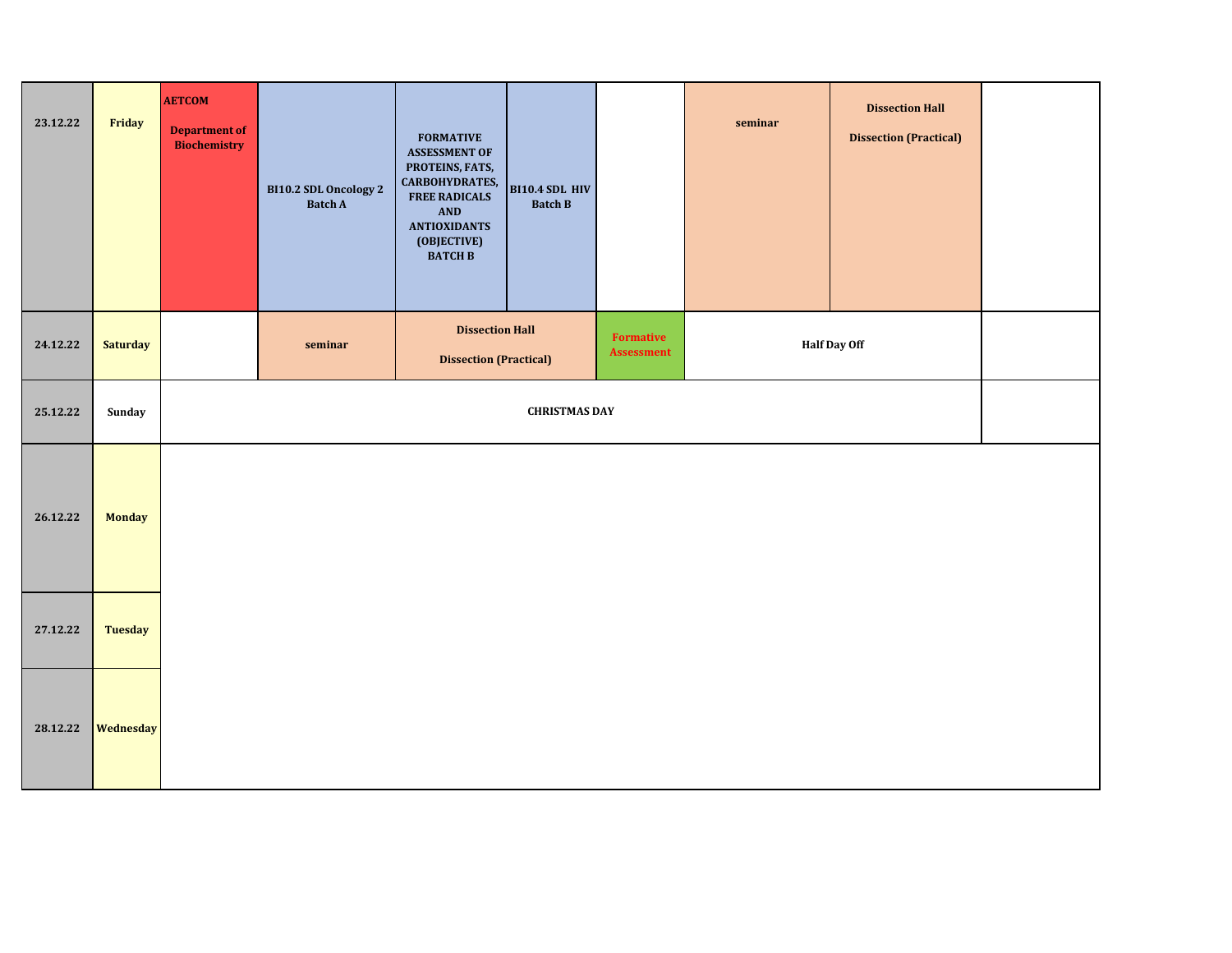| 29.12.22 | <b>Thursday</b> | <b>WINTER VACATION</b> |
|----------|-----------------|------------------------|
| 30.12.22 | Friday          |                        |
|          |                 |                        |
| 31.12.22 | <b>Saturday</b> |                        |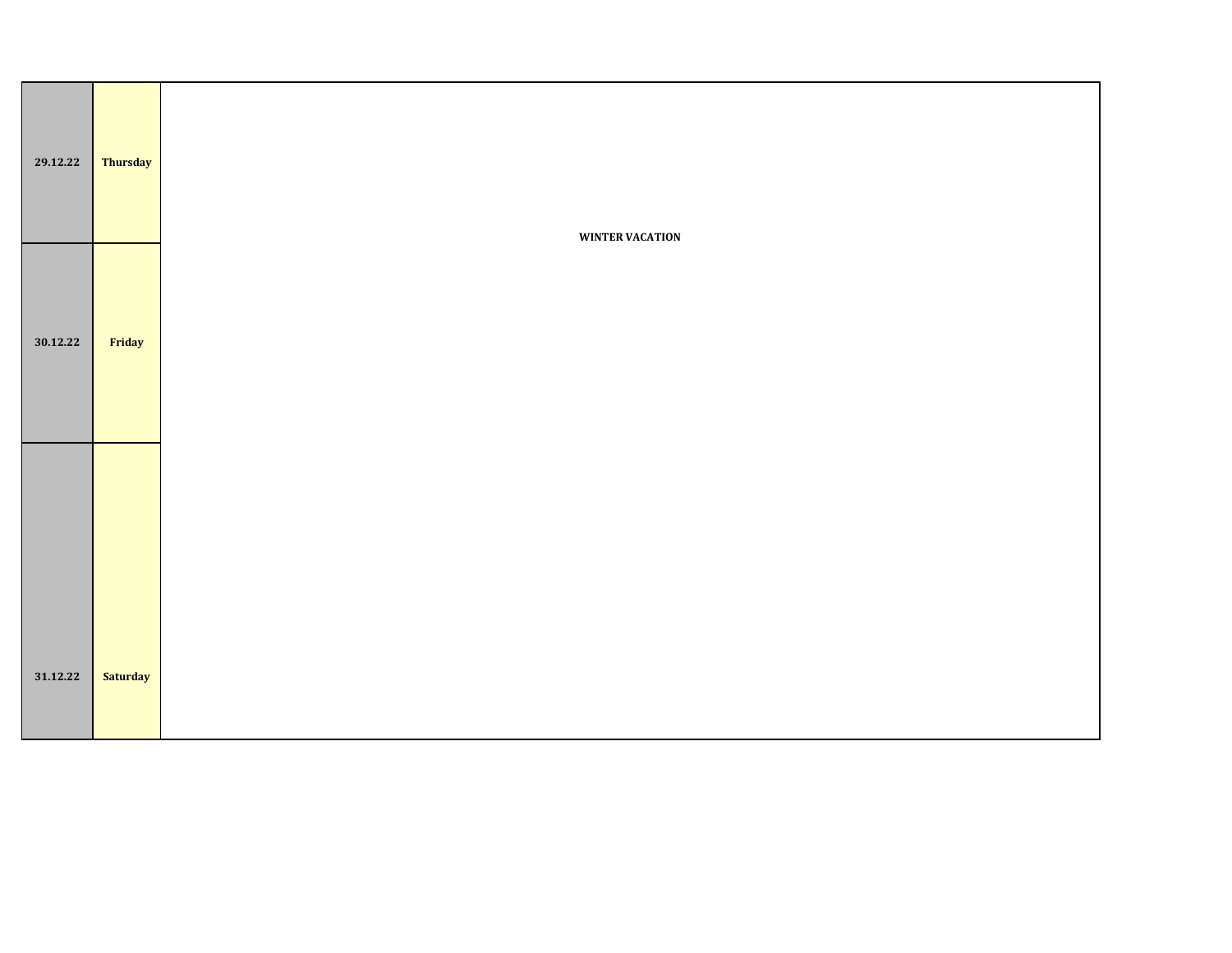| 26.12.21 | Sunday        |  |  |  |  |  |
|----------|---------------|--|--|--|--|--|
| 27.12.21 | <b>Monday</b> |  |  |  |  |  |
| 28.12.21 | Tuesday       |  |  |  |  |  |
| 29.12.21 | Wednesday     |  |  |  |  |  |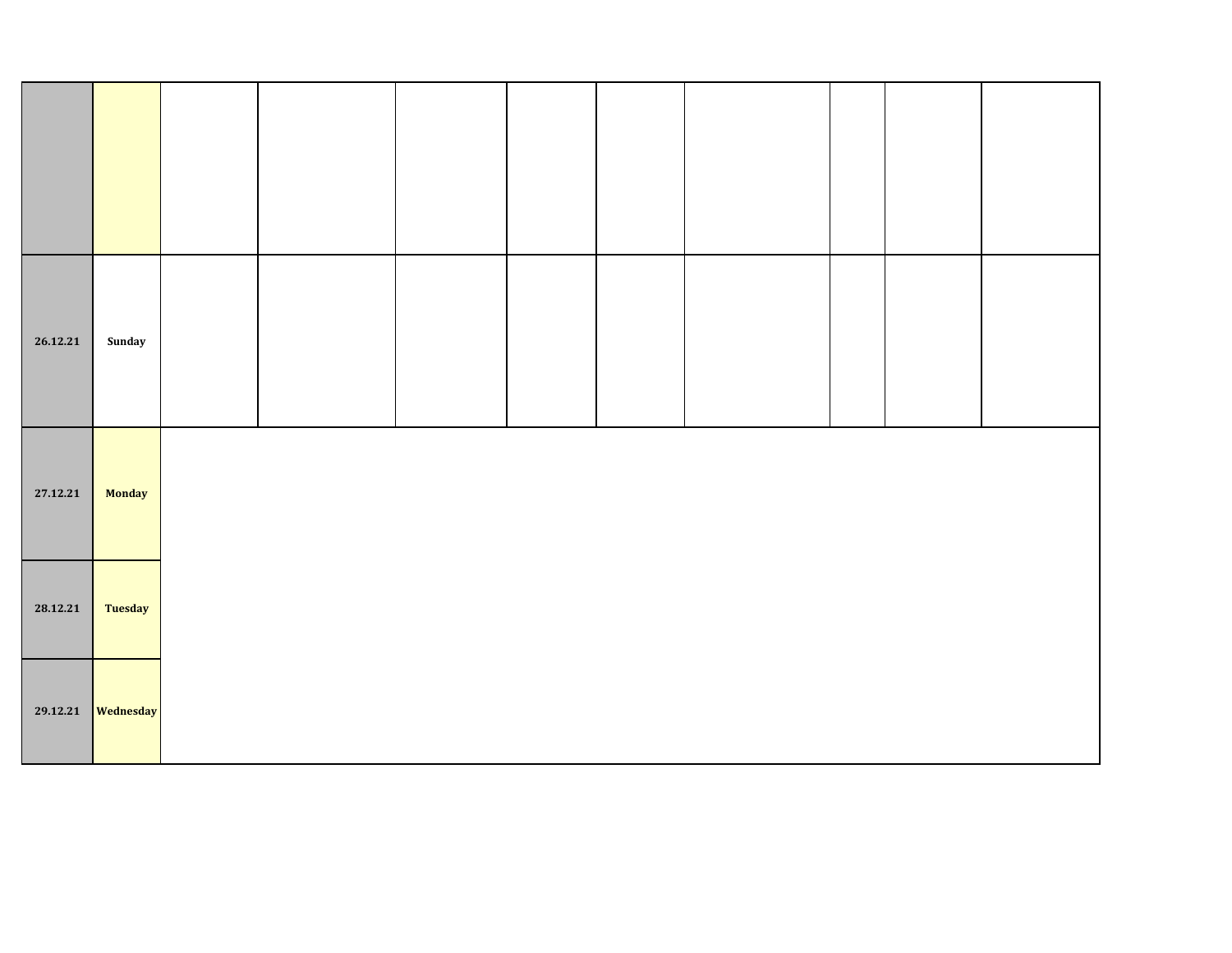| 30.12.21 | Thursday        |
|----------|-----------------|
| 31.12.21 | Friday          |
| 1.1.22   | <b>Saturday</b> |
| 2.1.22   | Sunday          |
| 3.1.22   | <b>Monday</b>   |
| 4.1.22   | <b>Tuesday</b>  |
| 5.1.22   | Wednesday       |
| 6.1.22   | Thursday        |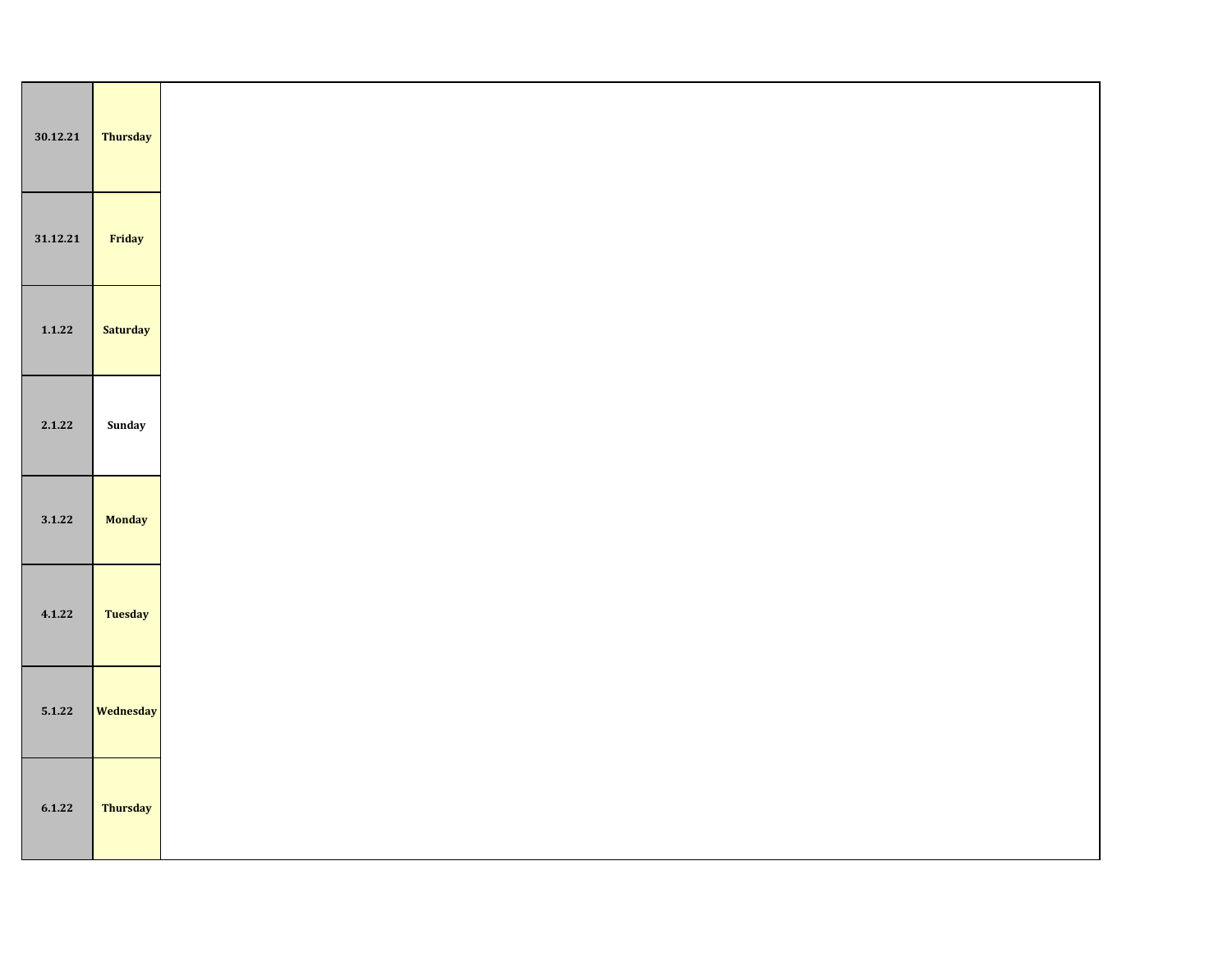| 7.1.22  | Friday         |                                                         |
|---------|----------------|---------------------------------------------------------|
| 8.1.22  | Saturday       |                                                         |
| 9.1.22  | Sunday         |                                                         |
| 10.1.22 | Monday         |                                                         |
| 11.1.22 | <b>Tuesday</b> |                                                         |
| 12.1.22 | Wednesday      | MBBS FIRST PROFESSIONAL EXAMINATION (THEORY+PRACTICALS) |
| 13.1.22 | Thursday       |                                                         |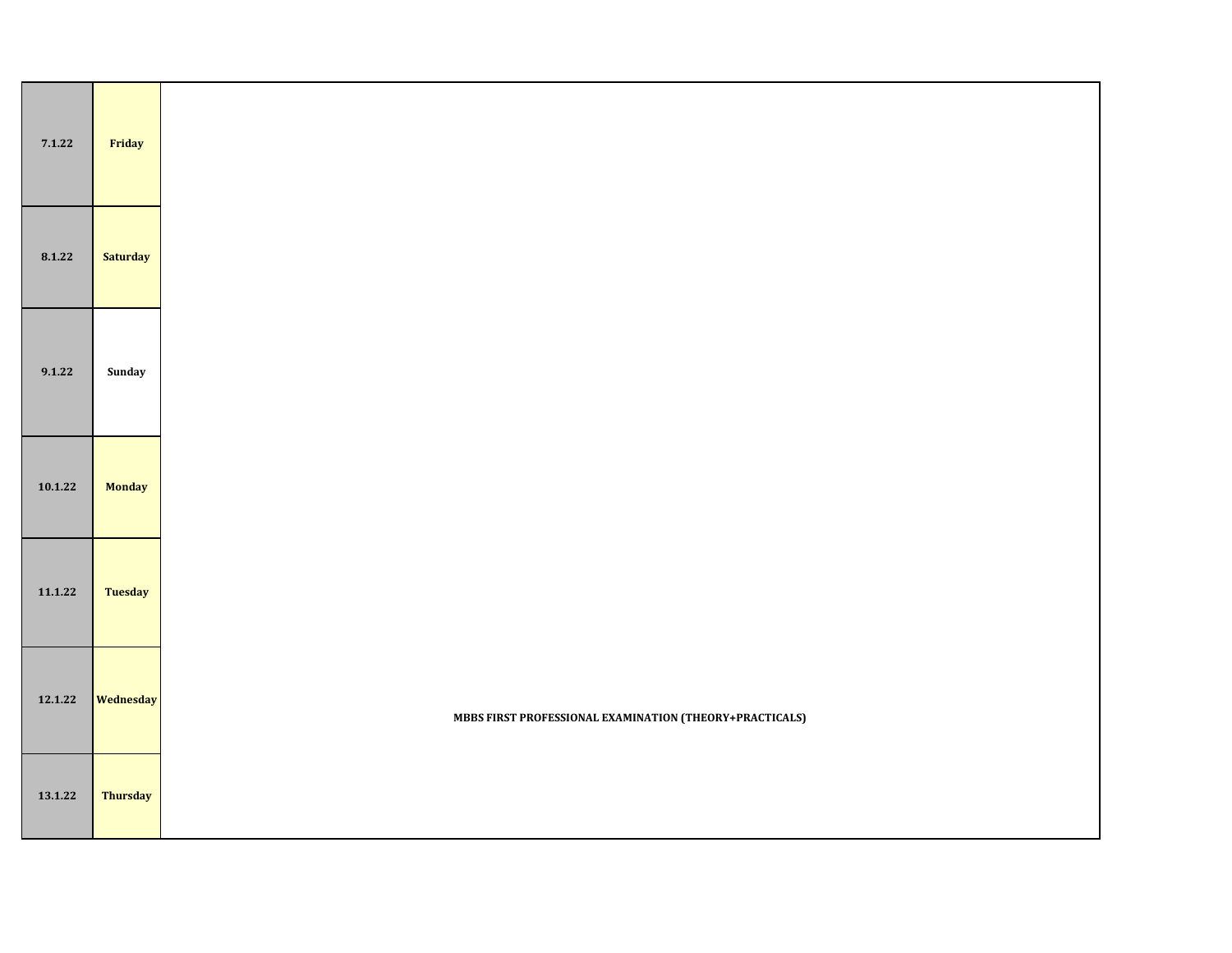| 14.1.22 | Friday          |
|---------|-----------------|
| 15.1.22 | <b>Saturday</b> |
| 16.1.22 | Sunday          |
| 17.1.22 | <b>Monday</b>   |
| 18.1.22 | <b>Tuesday</b>  |
| 19.1.22 | Wednesday       |
| 20.1.22 | <b>Thursday</b> |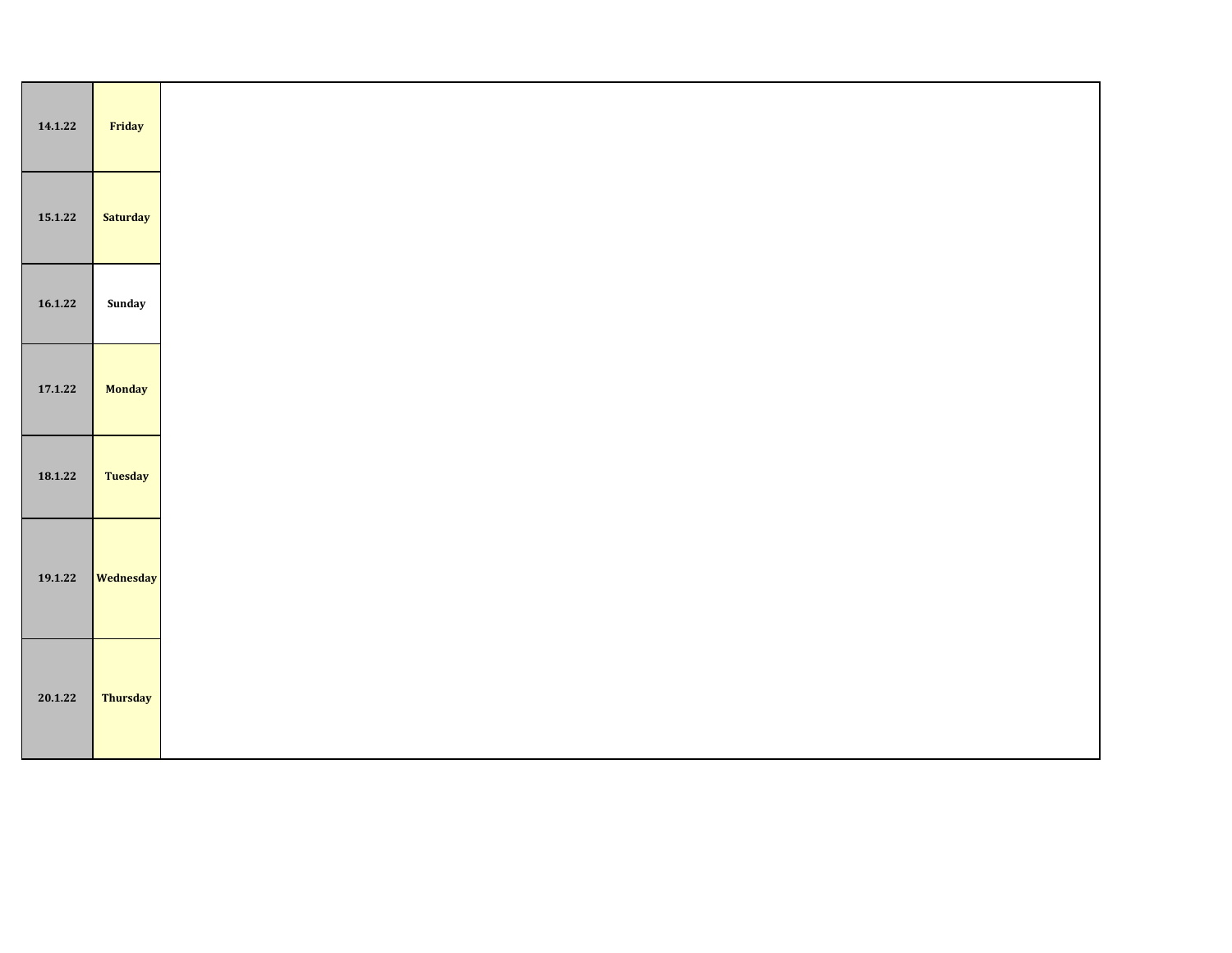| 21.1.22 | Friday          |
|---------|-----------------|
| 22.1.22 | <b>Saturday</b> |
| 23.1.22 | Sunday          |
| 24.1.22 | <b>Monday</b>   |
| 25.1.22 | Tuesday         |
| 26.1.22 | Wednesday       |
| 27.1.22 | Thursday        |
| 28.1.22 | Friday          |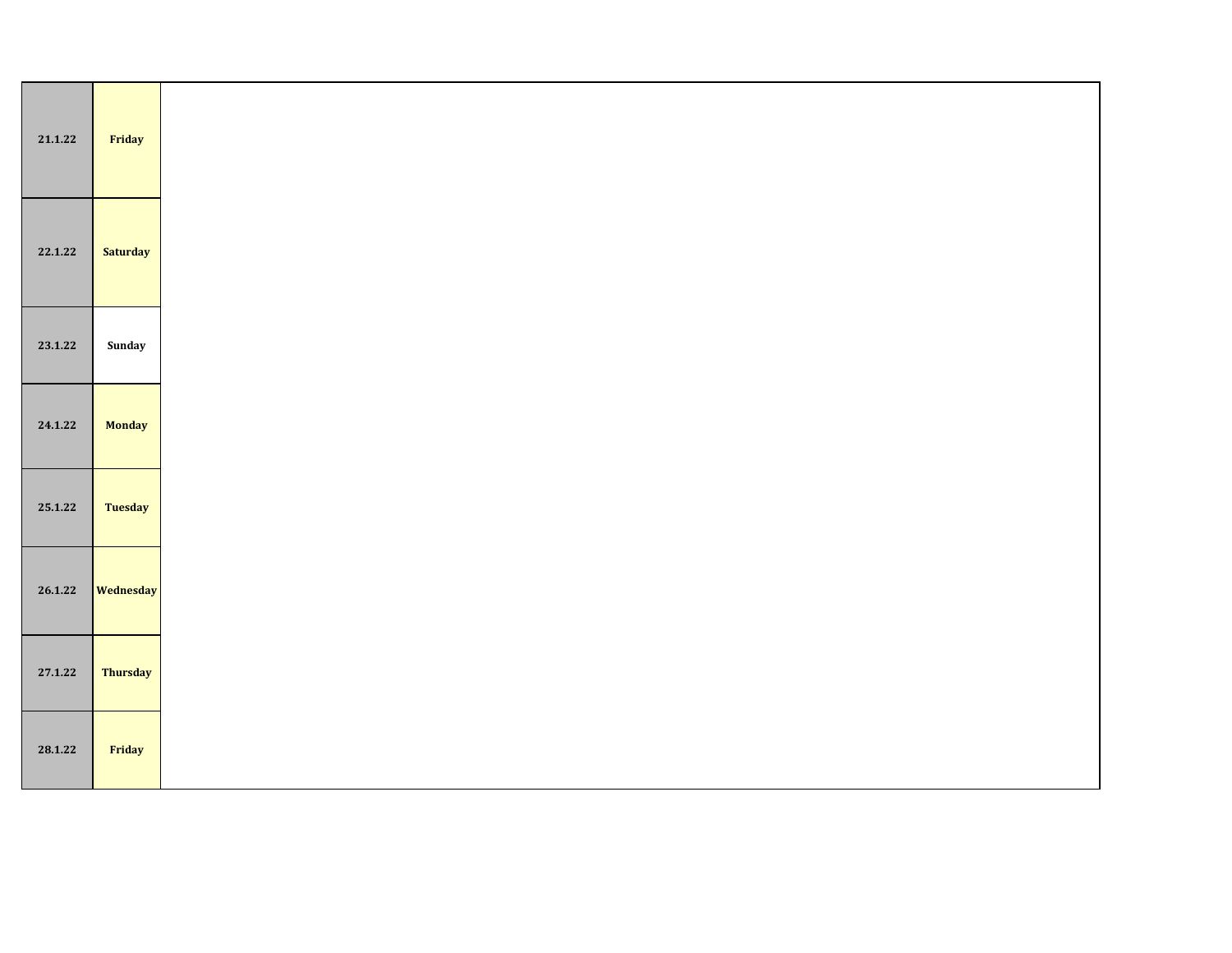| 29.1.22 | <b>Saturday</b> |                                 |                                         |                                      |  |                                             |
|---------|-----------------|---------------------------------|-----------------------------------------|--------------------------------------|--|---------------------------------------------|
| 30.1.22 | Sunday          |                                 |                                         |                                      |  |                                             |
| 31.1.22 | <b>Monday</b>   |                                 |                                         |                                      |  |                                             |
|         |                 |                                 |                                         |                                      |  |                                             |
|         |                 |                                 |                                         |                                      |  |                                             |
|         |                 | <b>ANATOMY</b>                  | <b>PHYSIOLOGY</b>                       | <b>BIOCHEMISTRY</b>                  |  | <b>COMMUNITY</b><br><b>MEDICINE</b>         |
|         |                 | <b>Interactive Lectures-220</b> | Interactive<br>lectures- $160\,$<br>hrs | Interactive lectures-80<br>hours     |  | <b>Interactive lectures-</b><br>20 hours    |
|         |                 | SGT/tutorial/practical-<br>463  | SGT/tutorial/pr<br>actical-310 hrs      | SGT/tutorial/practical-<br>150 hours |  | SGT/tutorial/practic<br>al-27 hours         |
|         |                 | $SDL - 10$                      | $SDL-15$                                | SDL-20 hours                         |  | SDL-5 hours                                 |
|         |                 | ECE-30 hrs                      | <b>ECE-Classroom</b><br>$-30$ Hrs       | <b>ECE-30 Hrs</b>                    |  | <b>Family adaption</b><br>Programmes-27 hrs |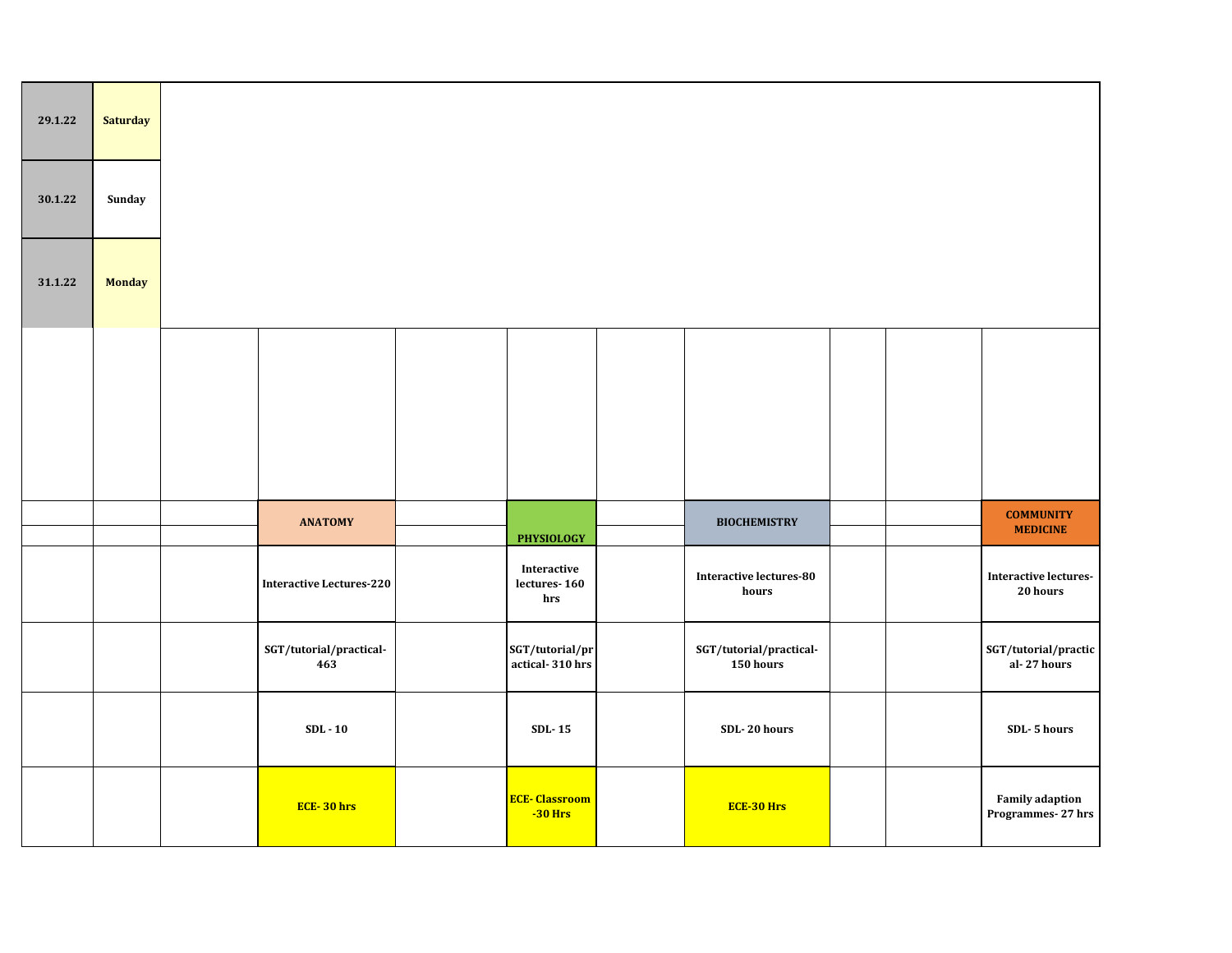|  | <b>AETCOM=16 hours</b> |                                                            | AETCOM=16<br>hours | <b>AETCOM= 16 hours</b>                                                     |                             |                                                                                              |
|--|------------------------|------------------------------------------------------------|--------------------|-----------------------------------------------------------------------------|-----------------------------|----------------------------------------------------------------------------------------------|
|  |                        |                                                            |                    |                                                                             |                             |                                                                                              |
|  |                        |                                                            |                    |                                                                             |                             |                                                                                              |
|  |                        |                                                            |                    |                                                                             |                             |                                                                                              |
|  |                        |                                                            |                    |                                                                             |                             |                                                                                              |
|  |                        | <b>ECE-Early Clinical</b><br><b>Exposure = 90 hours</b>    |                    | <b>AETCOM</b> - Professional<br><b>Development and Ethics =</b><br>48 hours | Sunday / Public<br>Holidays |                                                                                              |
|  |                        |                                                            |                    |                                                                             |                             |                                                                                              |
|  |                        |                                                            |                    |                                                                             |                             |                                                                                              |
|  |                        |                                                            |                    |                                                                             |                             |                                                                                              |
|  |                        | <b>Horizontal</b><br><b>Integration - HI</b>               |                    | <b>Vertical Integration</b>                                                 |                             | <b>LINKER SESSION</b>                                                                        |
|  |                        | <b>Horizontal</b><br>integration in same<br>phase subjects |                    | <b>Vertical Integration with</b><br>other Phase subjects                    |                             | AITO 1 - Aligned and<br>integrated sessions<br>using Linker on<br>Hemiplegia                 |
|  |                        |                                                            |                    |                                                                             |                             | AITO 2 - Aligned and<br>integrated sessions<br>using Linker on<br>coronary artery<br>disease |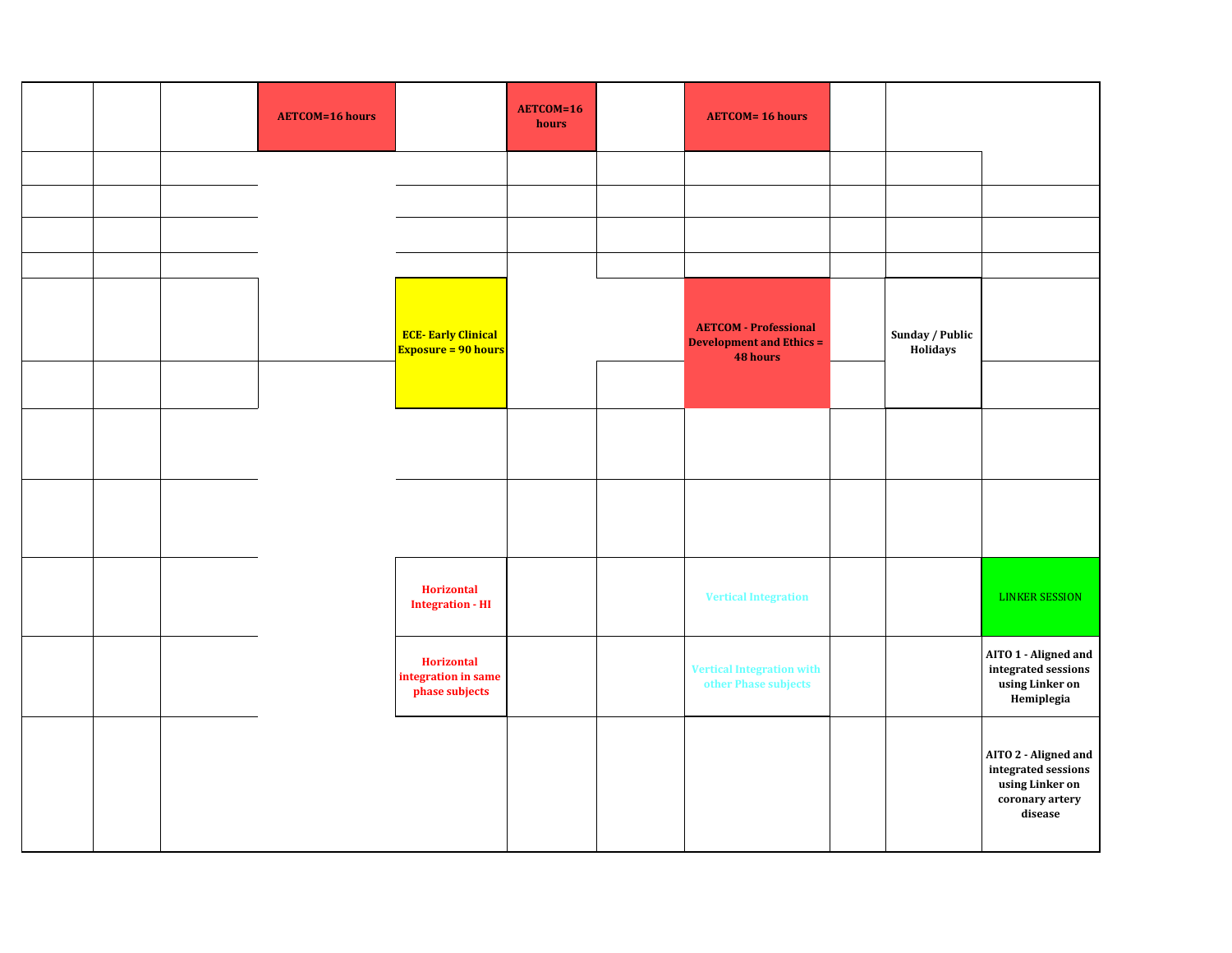|  | <b>Foundation Course -</b><br><b>Orientation - 30 Hrs</b> | <b>Foundation Course -</b><br><b>Profession and</b><br>Ethics - 40 Hrs | <b>Foundation</b><br>Course - Skills-<br><b>41 Hrs</b> | <b>Foundation</b><br>Course -<br>Pandemic<br><b>Module-4 Hrs</b> | <b>Foundation Course -</b><br><b>Community Visit</b> | Foundati<br>on<br>Course -<br>Sports/<br><b>Extracurr</b><br>icular<br>activities<br>$-22$ Hrs | <b>Foundation</b><br>Course -<br>Language and<br><b>Computer</b><br><b>Classes-40 Hrs</b> | AITO 3 - Aligned and<br>integrated sessions<br>using Linker on<br>Hepatitis         |
|--|-----------------------------------------------------------|------------------------------------------------------------------------|--------------------------------------------------------|------------------------------------------------------------------|------------------------------------------------------|------------------------------------------------------------------------------------------------|-------------------------------------------------------------------------------------------|-------------------------------------------------------------------------------------|
|  | Online - 30                                               | Online - 40                                                            | Online - 8<br>Offline - 33 Hrs                         | Offine - 4Hrs                                                    | Offine -8 Hrs                                        | Offine-<br><b>22 Hrs</b>                                                                       | Online - 40 hrs                                                                           | AITO 4 - Aligned and<br>integrated sessions<br>using Linker on<br>Pancreatitis      |
|  |                                                           |                                                                        |                                                        |                                                                  |                                                      |                                                                                                |                                                                                           | AITO 5 - Aligned and<br>integrated sessions<br>using Linker on<br>thyroid disorders |
|  |                                                           |                                                                        |                                                        |                                                                  |                                                      |                                                                                                |                                                                                           |                                                                                     |
|  |                                                           |                                                                        |                                                        |                                                                  |                                                      |                                                                                                |                                                                                           |                                                                                     |
|  |                                                           |                                                                        |                                                        |                                                                  |                                                      |                                                                                                |                                                                                           |                                                                                     |
|  |                                                           |                                                                        |                                                        |                                                                  | <b>Abbreviations</b>                                 | <b>Full Form</b>                                                                               |                                                                                           |                                                                                     |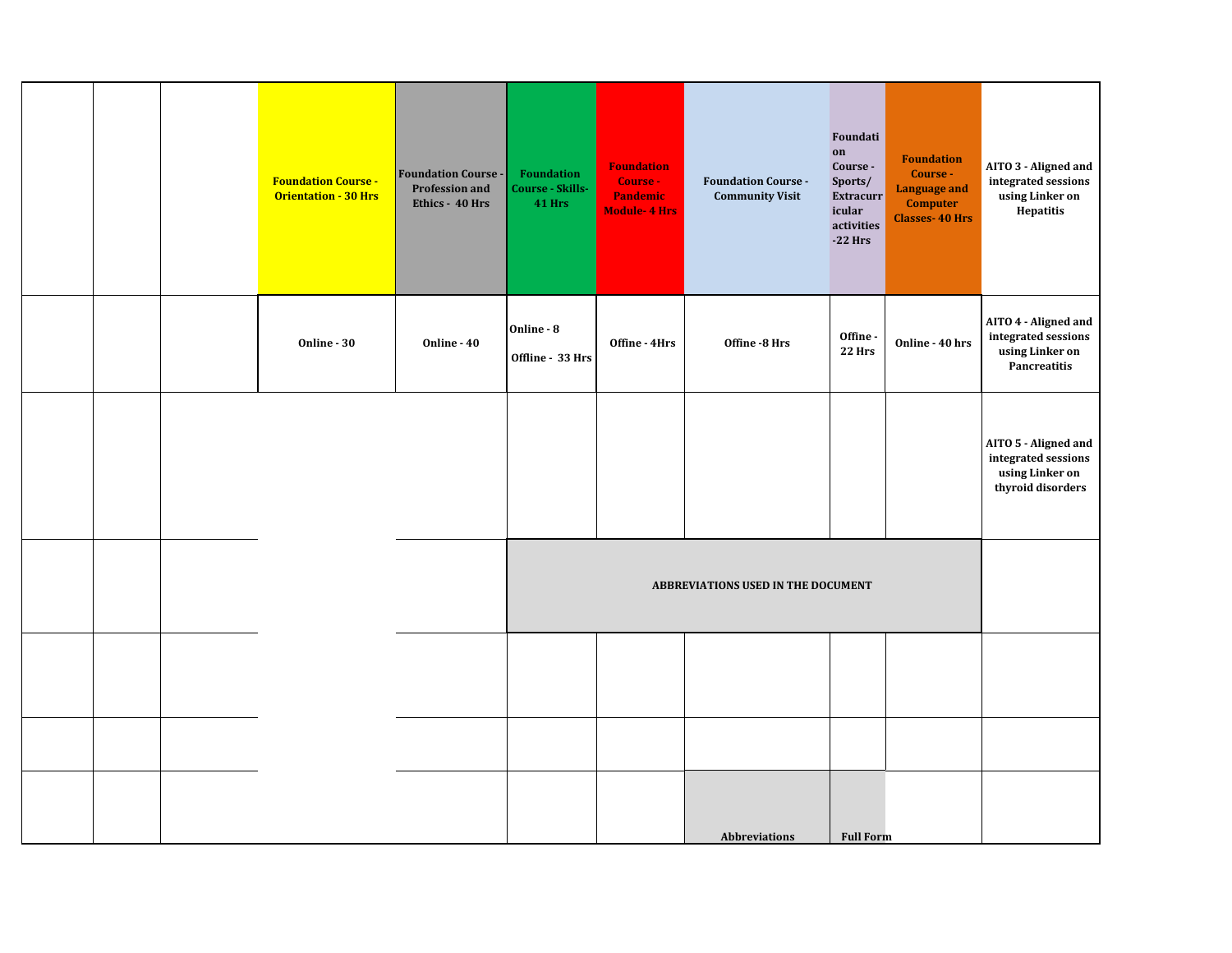|  |  | $\operatorname{Comp}$ | $\mbox{Competen}$<br>${\rm cy}$                                         |  |
|--|--|-----------------------|-------------------------------------------------------------------------|--|
|  |  | Obj                   | ${\rm Objective}$                                                       |  |
|  |  | $\operatorname{SDL}$  | Self<br>$\rm{Directed}$<br>$\mbox{Learning}$                            |  |
|  |  | $\operatorname{SGT}$  | Small<br>$\mbox{Group}$<br>$\operatorname{\mathsf{Teaching}}$           |  |
|  |  | $\rm ECE$             | Early<br>${\rm Clinical}$<br>Exposure                                   |  |
|  |  | $\mbox{VI}$           | $\mbox{Vertical}$<br>$\label{eq:Intergratio} Integratio$<br>$\mathbf n$ |  |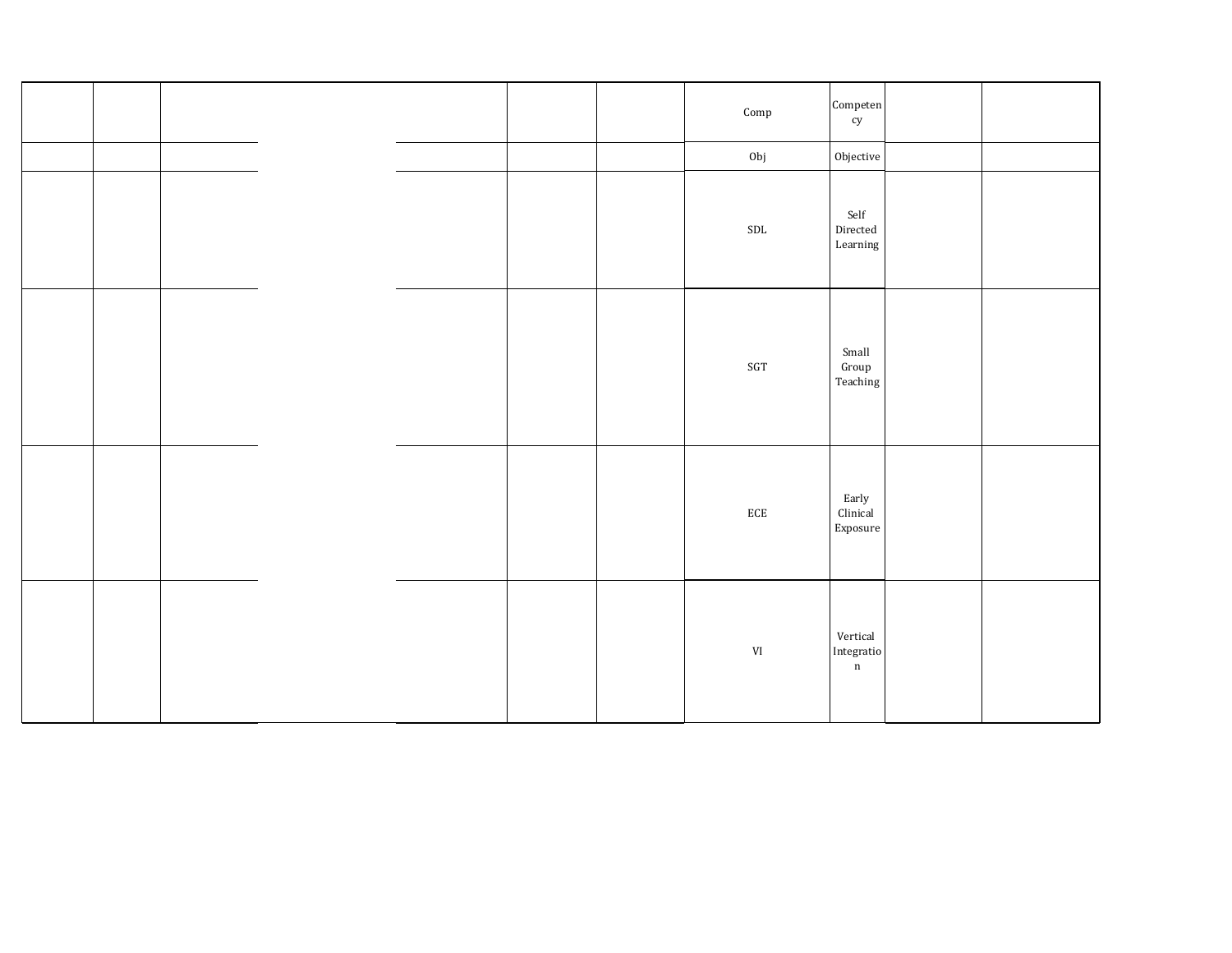|  |  |  | $\mathop{\rm HI}\nolimits$ | Horizonta<br>$\mathbf{I}$<br>Integratio<br>$\mathbf n$                              |  |
|--|--|--|----------------------------|-------------------------------------------------------------------------------------|--|
|  |  |  | DOAP                       | $\mbox{Demonstr}$<br>ate,<br>Observe,<br>Assess,<br>$\ensuremath{\mathsf{Perform}}$ |  |
|  |  |  | $\operatorname{SGD}$       | Small<br>$\operatorname{Group}$<br>Discussio<br>$\mathbf n$                         |  |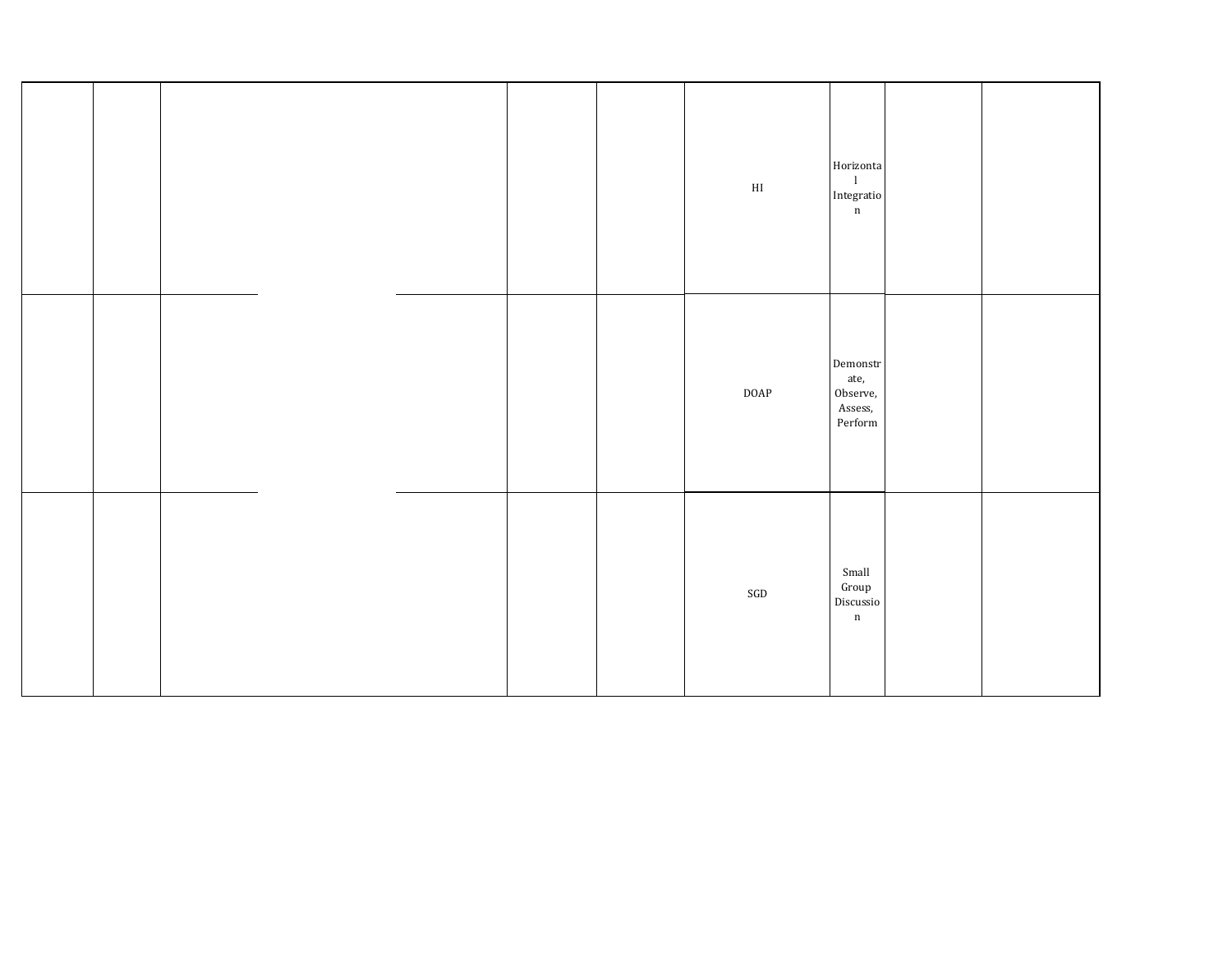|  |  |  | $\mathop{\text{IM}}\nolimits$ | $\textsf{Medicine}$                 |  |
|--|--|--|-------------------------------|-------------------------------------|--|
|  |  |  | $\ensuremath{\mathrm{SU}}$    | Surgery                             |  |
|  |  |  | $\mathbf{PA}$                 | Pathology                           |  |
|  |  |  | $\mathbf{R}\mathbf{D}$        | Radiodiag<br>$\operatorname{nosis}$ |  |
|  |  |  | $\mathbf{A}\mathbf{N}$        | Anesthesi<br>$\mathbf{a}$           |  |